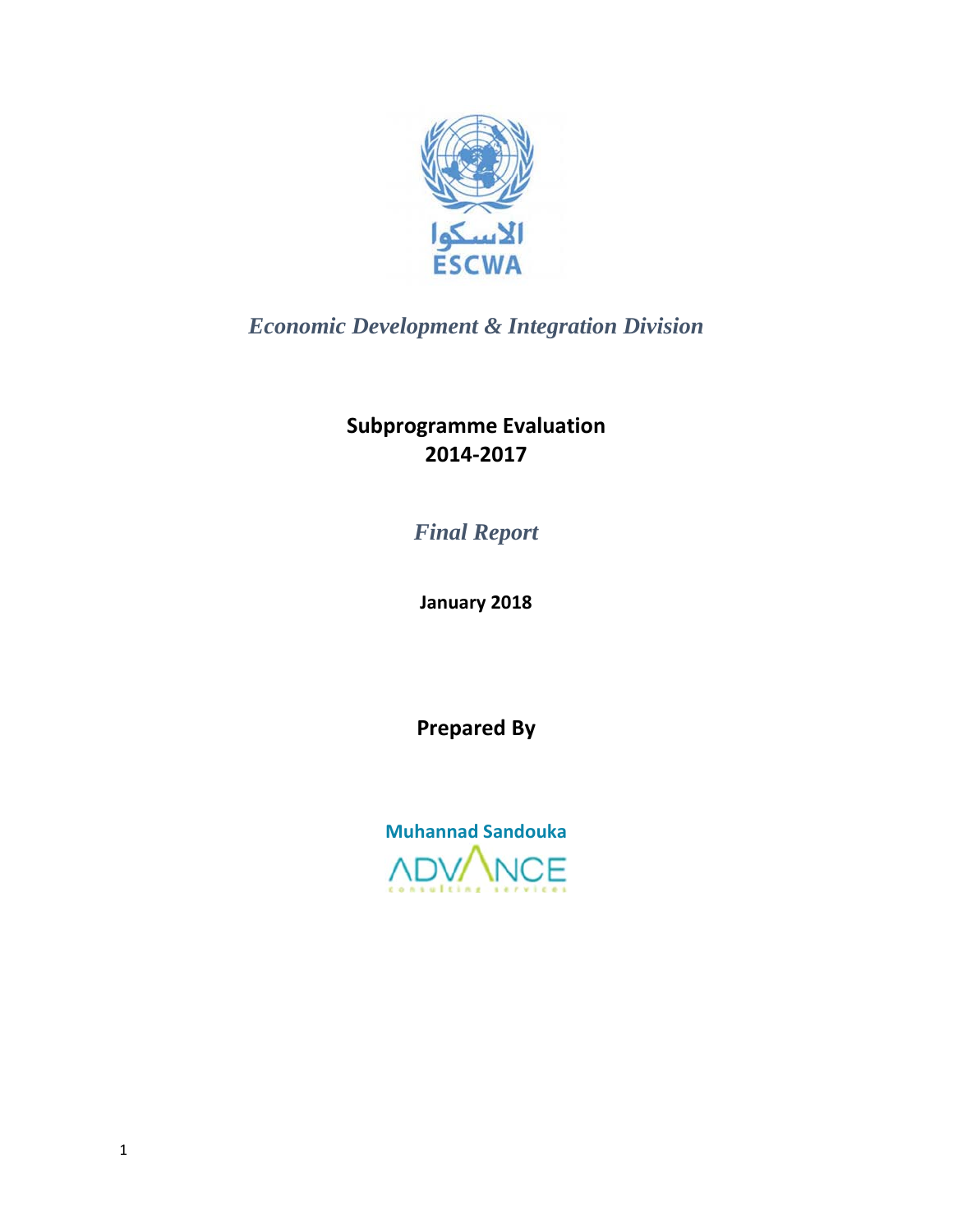## Table of Contents

| 1. |     |       |                                                                                          |  |  |  |  |
|----|-----|-------|------------------------------------------------------------------------------------------|--|--|--|--|
| 2. |     |       |                                                                                          |  |  |  |  |
|    | 2.1 |       |                                                                                          |  |  |  |  |
|    |     |       |                                                                                          |  |  |  |  |
| 3. |     |       |                                                                                          |  |  |  |  |
|    |     |       |                                                                                          |  |  |  |  |
|    |     |       |                                                                                          |  |  |  |  |
|    |     |       |                                                                                          |  |  |  |  |
|    |     |       |                                                                                          |  |  |  |  |
|    |     |       |                                                                                          |  |  |  |  |
|    |     |       |                                                                                          |  |  |  |  |
|    |     |       |                                                                                          |  |  |  |  |
| 4. |     |       |                                                                                          |  |  |  |  |
| 5. |     |       |                                                                                          |  |  |  |  |
|    | 5.1 |       |                                                                                          |  |  |  |  |
|    | 5.2 |       |                                                                                          |  |  |  |  |
| 6. |     |       |                                                                                          |  |  |  |  |
|    |     |       |                                                                                          |  |  |  |  |
|    |     | 6.1.1 |                                                                                          |  |  |  |  |
|    |     | 6.1.2 |                                                                                          |  |  |  |  |
|    |     | 6.1.3 |                                                                                          |  |  |  |  |
|    |     | 6.1.4 |                                                                                          |  |  |  |  |
|    |     |       |                                                                                          |  |  |  |  |
|    |     | 6.2.1 |                                                                                          |  |  |  |  |
|    |     | 6.2.2 |                                                                                          |  |  |  |  |
|    |     | 6.2.3 |                                                                                          |  |  |  |  |
|    |     | 6.2.4 |                                                                                          |  |  |  |  |
|    |     | 6.2.5 |                                                                                          |  |  |  |  |
|    |     | 6.2.6 |                                                                                          |  |  |  |  |
|    | 6.3 |       |                                                                                          |  |  |  |  |
|    |     | 6.3.1 |                                                                                          |  |  |  |  |
|    |     | 6.3.2 | Promoting Regional Integration, comprehensive, equitable and sustainable development  41 |  |  |  |  |
| 7. |     |       |                                                                                          |  |  |  |  |
| 8. |     |       |                                                                                          |  |  |  |  |
|    |     |       |                                                                                          |  |  |  |  |
|    |     |       |                                                                                          |  |  |  |  |
|    |     |       |                                                                                          |  |  |  |  |
|    |     |       |                                                                                          |  |  |  |  |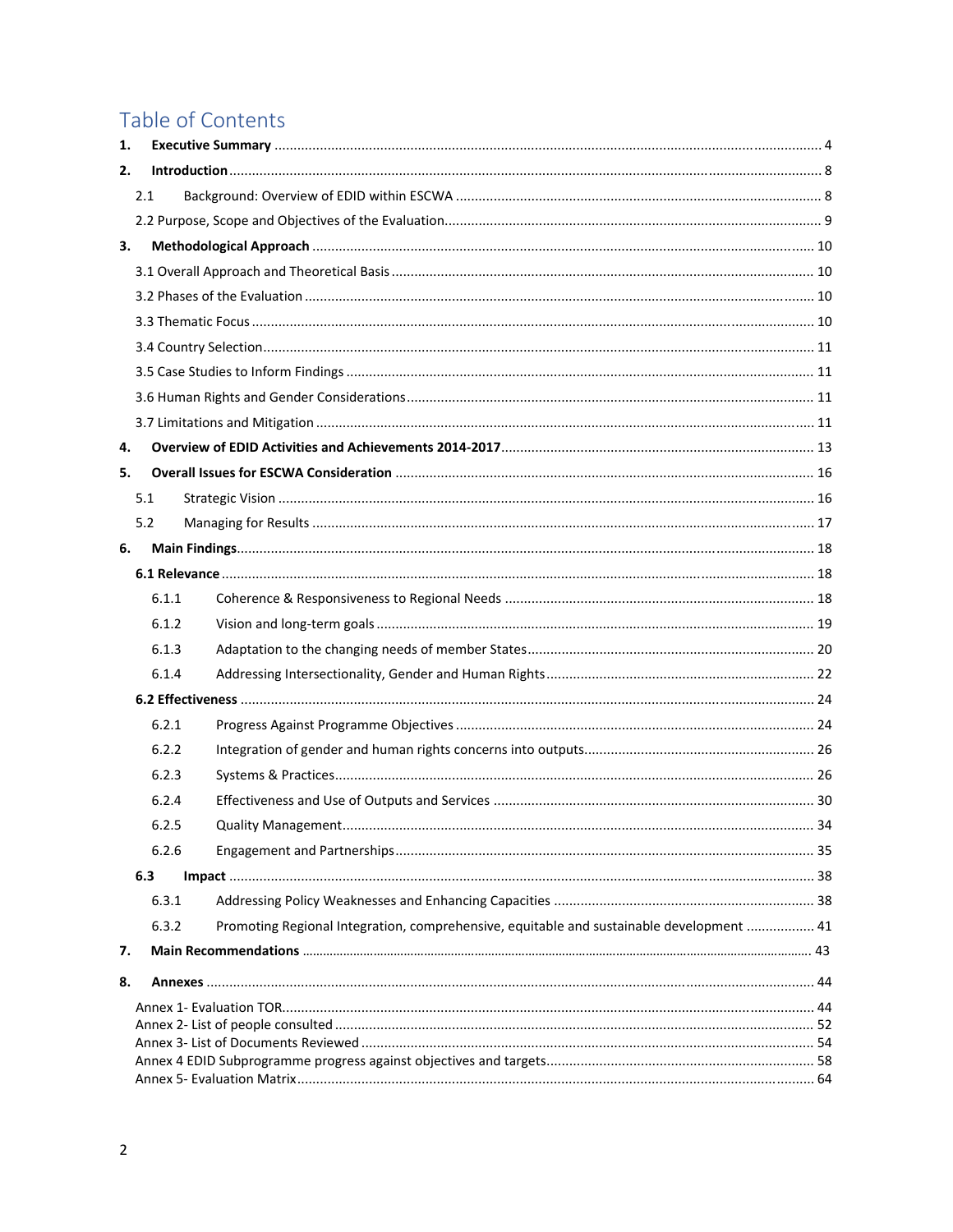# List of Acronyms

| <b>AVEs</b>   | Ad Valorem Equivalents                                         |
|---------------|----------------------------------------------------------------|
| <b>CGE</b>    | Computable General Equilibrium                                 |
| DA            | Development Account                                            |
| EA            | <b>Expected Accomplishment</b>                                 |
| <b>ECOSOC</b> | United Nations Economic and Social Council                     |
| <b>ECRI</b>   | <b>Emerging and Conflict Related Issues</b>                    |
| EDGD          | Economic Development and Globalization Division                |
| <b>EDID</b>   | Economic Development and Integration Division                  |
| <b>EDPS</b>   | Economic Development and Planning Section                      |
| EGM           | <b>Expert Group Meeting</b>                                    |
| <b>EGPS</b>   | <b>Economic Governance and Planning Section</b>                |
| <b>ESCWA</b>  | United Nations Economic and Social Commission for Western Asia |
| FfD           | <b>Financing for Development</b>                               |
| FGD           | <b>Focus Group Discussion</b>                                  |
| GA            | <b>United Nations General Assembly</b>                         |
| <b>IGM</b>    | Intergovernmental Meeting                                      |
| <b>IMDIS</b>  | Integrated Monitoring and Documentation Information System     |
| <b>ITSAM</b>  | Integrated Transport System in the Arab Mashreq                |
| <b>ITSAS</b>  | Integrated Transport System between the Arab States            |
| LAS           | League of Arab States                                          |
| <b>LOE</b>    | Level of Effort                                                |
| <b>MFS</b>    | Modelling and Forecasting Section                              |
| MOU           | Memorandum of Understanding                                    |
| <b>OIOS</b>   | Office of Internal Oversight Services                          |
| <b>OLA</b>    | <b>Office of Legal Affairs</b>                                 |
| OPHI          | Oxford Poverty and Human Development Initiative                |
| PoW           | Programme of Work                                              |
| <b>PPR</b>    | Programme Performance Report                                   |
| RB            | Regular Budget                                                 |
| RIS           | Regional Integration Section                                   |
| <b>RPTC</b>   | Regular Programme of Technical Cooperation                     |
| SDGs          | Sustainable Development Goals                                  |
| SF            | <b>Strategic Framework</b>                                     |
| тос           | Theory of Change                                               |
| TOR           | <b>Terms of Reference</b>                                      |
| <b>SSI</b>    | Semi Structured Interview                                      |
| <b>StEPS</b>  | Strategy, Evaluation and Partnership Section                   |
| <b>UNDG</b>   | United Nations Development Group                               |
| <b>UNEG</b>   | <b>United Nations Evaluation Group</b>                         |
| <b>WTO</b>    | World Trade Organization                                       |
| XB            | Extra-budgetary                                                |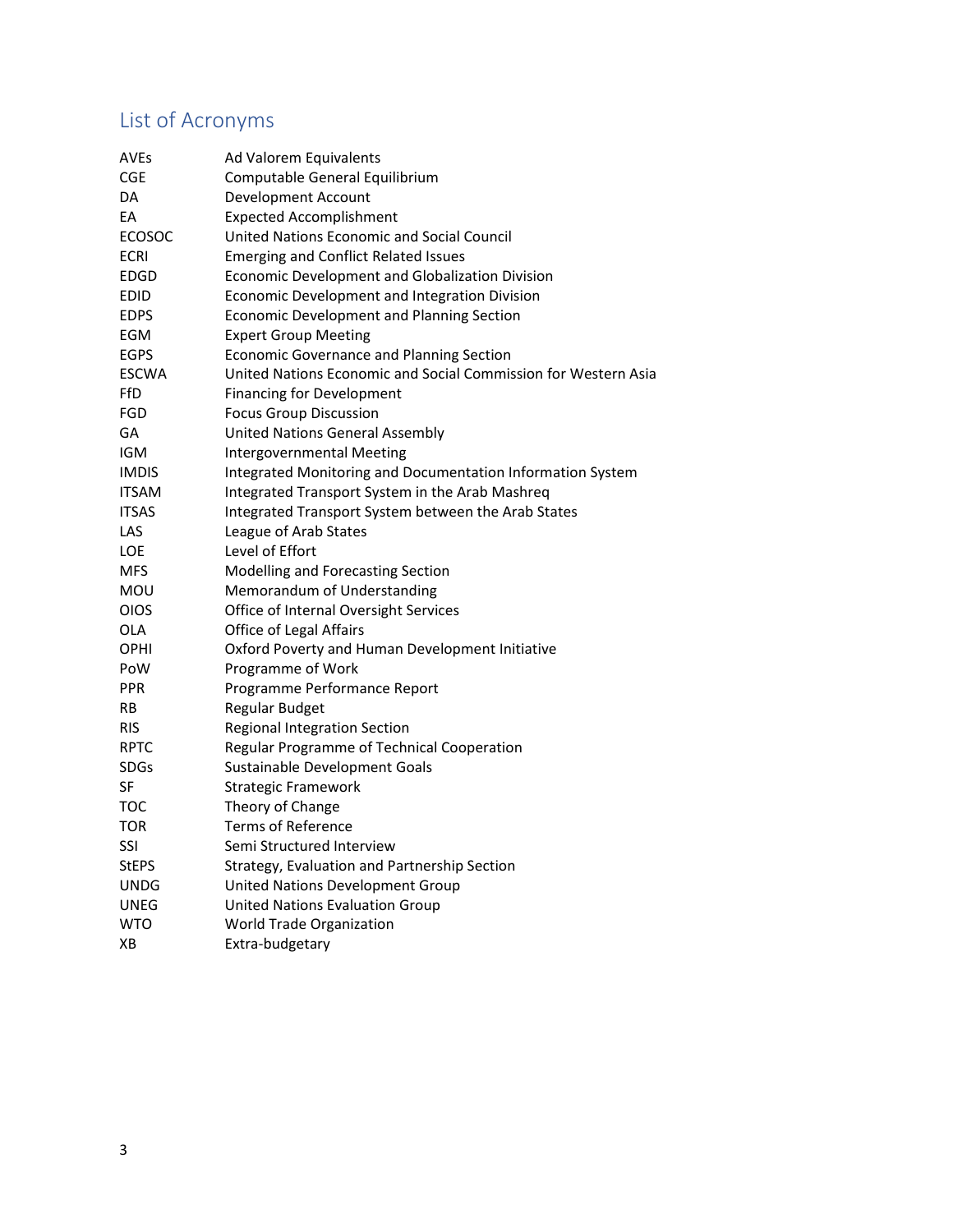## **1. Executive Summary**

The United Nations Economic and Social Commission for Western Asia (ESCWA)'s mandate is to foster comprehensive, equitable, integrated and sustainable development through effective economic and social cooperation in the region. It assists its 18 member States<sup>1</sup> in addressing policy weaknesses and enhancing capacities to address inequalities, and uses its convening power to provide a forum for that. The Commission's mandate is delivered through three interrelated core functions: (a) serving as a regional forum and consensus builder on regional and thematic development issues; (b) providing analysis, research and evidence‐based policy alternatives; and (c) providing advisory services to facilitate the formulation, adoption and implementation of development policies.

Each of ESCWA's seven Sub‐Programmes engages in a discretionary evaluation every three biennia. The Economic Development and Integration Division (EDID) is ESCWA's largest sub‐programme and is the subject of this evaluation. In the last two biennia, the objectives of EDID as articulated in its Strategic Framework were:

- 1. Objective for 2014‐2015: to achieve a decent standard of living through sustained economic development and integration.
- 2. Objective for 2016‐2017: to achieve a decent standard of living for all people in member States through sustained, inclusive and integrated regional economic development.

ESCWA's 2016‐2017 Strategic Framework specifies the following five focus areas for EDID's work:

- Supporting member States in reforming economic institutions and developing policies aimed at promoting equitable growth, sustainability, regional integration and economic governance;
- Designing and implementing pro‐poor rights and evidence‐based economic plans and policies;
- Working towards creating and improving access to decent, value-added, and competitive jobs for men and women;
- Fostering policies and implementation mechanisms towards economic policy convergence; and
- Enhancing regional integration.

The external evaluation of EDID was carried out between May 2017 and January 2018 in accordance with ESCWA's 2017 Evaluation Policy and the principles outlined in the UNEG 'Ethical Guidelines for Evaluation'. The evaluation covers **the timeframe from January 2014 to December 2017** (i.e. the last two biennia) and addresses **the three DAC criteria of Relevance, Effectiveness, and Impact**. In examining these objectives, **the evaluation focused on EDID's substantive work and organizational structure**, including Knowledge production, Engagement, and Strategy. The evaluation design used a hybrid of methodological approaches including Results‐based Participatory Approach, Reflexive Comparison design that examines sub‐programme impacts through the difference in outcomes before and after sub-programme implementation, and a processoriented assessment that considers the organizational functions of EDID in carrying its fundamental task as an intermediary in order to learn more about EDID performance and practices.

The evaluation was carried out in two phases. **The inception phase** from May to October 2017 established the scope of EDID's sub-programme, and included identification and analysis of documentary evidence, identification of a baseline of results, development of a methodology for the fieldwork, and confirmation of the evaluation questions. Over 94 documents were consulted, and preliminary meetings were held with 8 ESCWA staff. **The fieldwork phase** took place between October and November 2017, followed by analysis of information and evidence collected and preparation of the draft report. The evaluation relied on secondary sources such as existing documents, publications, and ESCWA reports and interviews with ESCWA staff and external stakeholders to complement or clarify existing data. Consultations and interviewstook place with the ESCWA EDID team and other ESCWA staff, governmental representatives, experts, academics, civil society and UN representatives. The fieldwork phase included visits to Jordan and Lebanon. During the fieldwork phase

<sup>1</sup> ESCWA's 18 member States are Bahrain, Egypt, Iraq, Jordan, Kuwait, Lebanon, Libya, Mauritania, Morocco, Oman, Palestine, Qatar, Saudi Arabia, Sudan, Syria, Tunisia, U.A.E., and Yemen.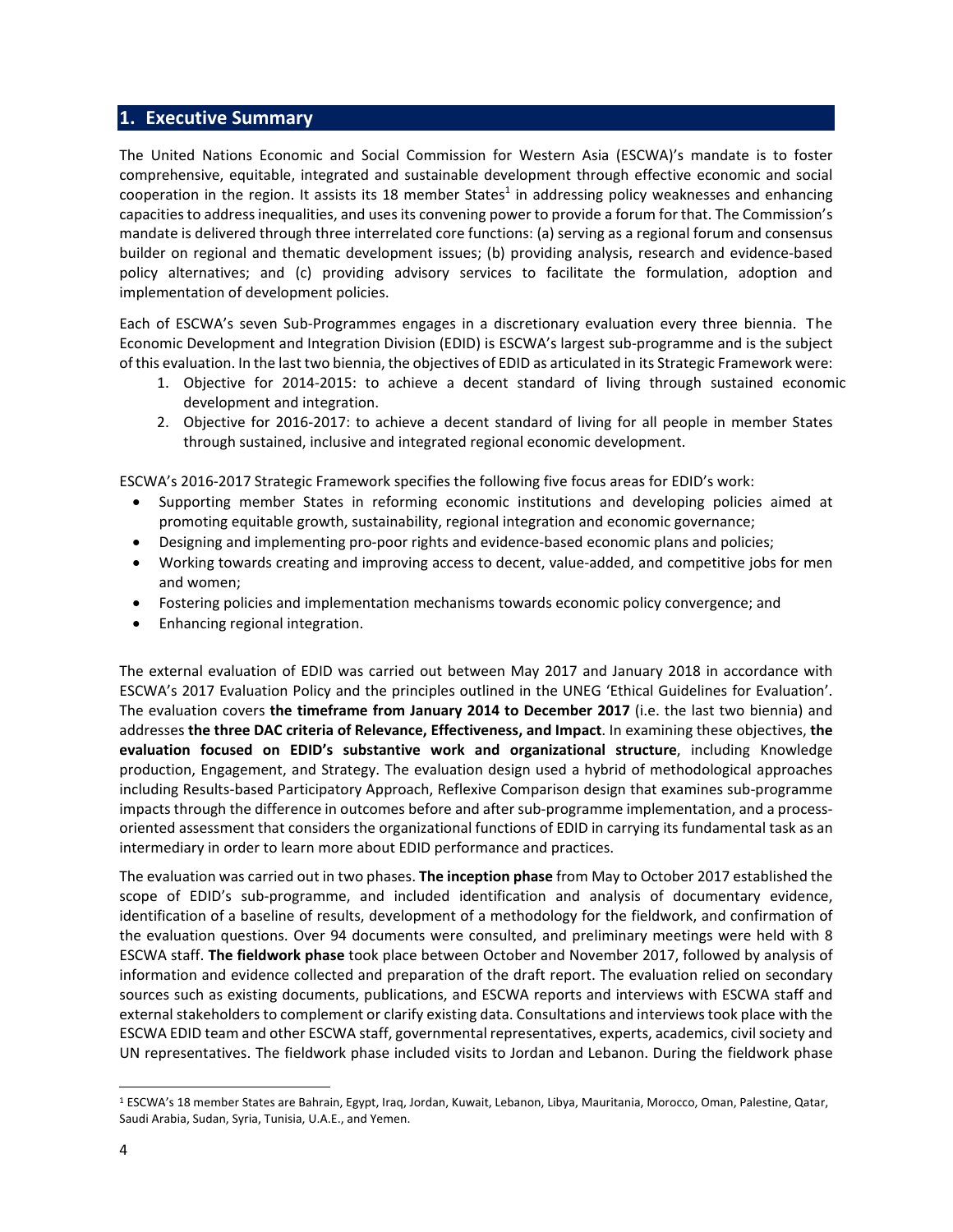54 individuals were consulted, 40 men and 14 women through 21 in-person interviews, 2 focus group discussions with ESCWA staff, 13 government representatives, and 3 partners and stakeholders. Also, 13 Skype calls were organized with stakeholders and partners from 5 countries.

## Main Findings

Over the course of the evaluation, the evaluator identified cross-cutting and overarching issues of relevance to ESCWA broadly that appear to affect the work of EDID. These issues are interdependent and interconnected; however, they were not the subject of this evaluation, and are listed separately for consideration and possible further exploration (See pages 16‐17 of this report). Elements relating to these issues have appeared in the discussion on EDID findings demonstrating the internal dynamic within EDID, its interaction with the organization as a whole and the effect on its performance. The issues may not necessarily affect other Divisions in the same way.

- 1. EDID's priorities expressed in the Expected Accomplishments are consistent over the last two biennia. At the same time, EDID has refocused several key outputs to address emerging priorities reflected in the 2030 Agenda and the Addis Ababa Action Agenda. While generally guided by global and regional legislative mandates, the process of needs identification and priority setting in EDID is not systematic and appears to be unduly influenced by staff capacities and previous work. EDID does not have a commonly recognized developmental roadmap that outlines the process of change it seeks to influence in the region.
- 2. EDID is responsive to the requests of member States through delivering demand‐driven technical cooperation services. Prioritization is driven by availability of resources and alignment with the Strategic Framework.
- 3. Around half of EDID's outputs were changed or cancelled over the past four years. While some were to reflect adaptation to the 2030 Agenda, the impetus behind the large scale of changes could not be fully substantiated.
- 4. EDID has taken steps to strengthen the integration of gender and human rights based approach in its work, but has not fully incorporated gender across all its outputs.
- 5. EDID's Expected Accomplishments were partially achieved for the two biennia, according to IMDIS. The implementation rate of outputs and activities for the two biennia reached a laudable 100%. The evaluation could not substantiate target realization since indicators are not SMART and reporting against indicators is inaccurate. Also, the system and tools for monitoring programme performance both at the level of results and at the level of outputs does not allow for systemic monitoring of EDID's contribution and ability to identify drivers of change and policy influence.
- 6. The organizational structure of EDID is not found conducive to effective decision-making, knowledge sharing, inter‐ and intra‐departmental coordination. While EDID made efforts to work with other Divisions in ESCWA, these efforts remain primarily ad‐hoc and personal and have not been adequately institutionalized. Human and financial resource allocation is not efficient and not adequately monitored. A sense of unfairness, uncertainty and heavy work load are widespread in the division.
- 7. EDID EGMs and Technical Services were highly recognized and appreciated. Yet, follow‐up and continuity are insufficient. IGMs have also not reached their full potential and continuity from one IGM to the next appears to be inconsistent.
- 8. The quality of EDID outputs appears to be inconsistent. The use of the Arabic language in publications and services was highly appreciated but noted weakness in some of the Arabic translations making the technical language difficult to grasp.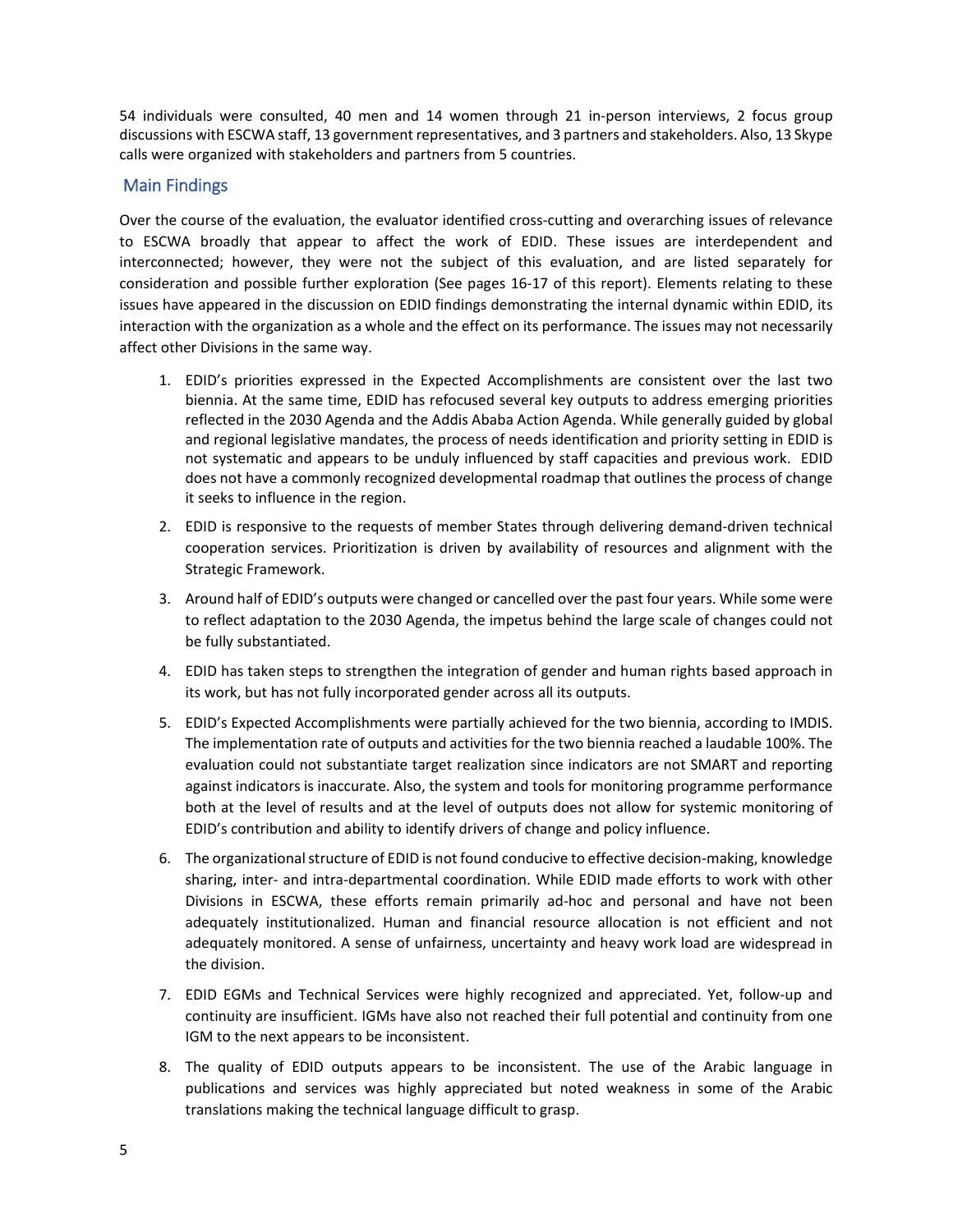- 9. EDID's principal target audiences are frequently not aware of EDID's major services and publications. ESCWA's website remains their main source for publications.
- 10. EDID works with a limited number of strategic partners through mostly activity based engagement. Engagement with stakeholders is not inclusive or representative; civil society, private sector and parliamentarians are largely absent from its work.
- 11. EDID's three core functions do not effectively and systematically complement each other towards a higher-level goal; this is hampered by products that are frequently not tailored to policy makers and services delivered in isolation and without adequate follow up.
- 12. EDID succeeded in drawing attention of member States to new issues, raising their awareness in certain subjects, building their capacities in certain areas, and even influencing their attitudes and perceptions toward topics they pose for discussion.
- 13. EDID has made some important inroads toward promoting regional integration. Further progress in this area was hindered by the political instability and absence of political will in the region, as well as ESCWA's short planning cycle, unclarity in the relationship with LAS, and absence of advocacy plans.

#### Main Recommendations

- 1. EDID should develop a **vision forlong term impact** to inform itsfuture workplans. Forthis EDID should:
	- Define the end state that EDID envisions for the region
	- Develop a Theory of Change towards the envisioned end state aimed at addressing the strategic long term issues.
	- Set a realistic developmental roadmap with clear policy influence objectives, and
		- o address the root causes hindering development
		- o identify a series of small, incremental steps towards policy reform
		- o adapt to emerging regional priorities and capacities of member States
- 2. EDID should develop an **engagement and advocacy strategy**. For this, EDID should identify the key stakeholders and the specific actions required to influence them towards the envisioned policy change. This can be achieved through strategic long-term partnership and communication plans, which would require to:
	- Undertake a stakeholder mapping to identify the key stakeholders
	- Define the strategic objectives for the partnerships with the key stakeholders
		- *In this regard, EDID should:*
		- *further expand its partnerships to capitalize on other actors' capacities and resources, such as universities and research centres*
		- *actively seek engagement with civil society, parliamentarians and the private sector*
	- Outline the main messages to be conveyed and advocated for
		- *In this regard, EDID should:*
		- *strategize the knowledge products, advisory services, and technical support*
		- *clearly communicate the regional dimension of its work*
	- Ensure regular and inclusive consultation and follow up with key stakeholders to keep them informed about future plans/activities and to ensure transparency and openness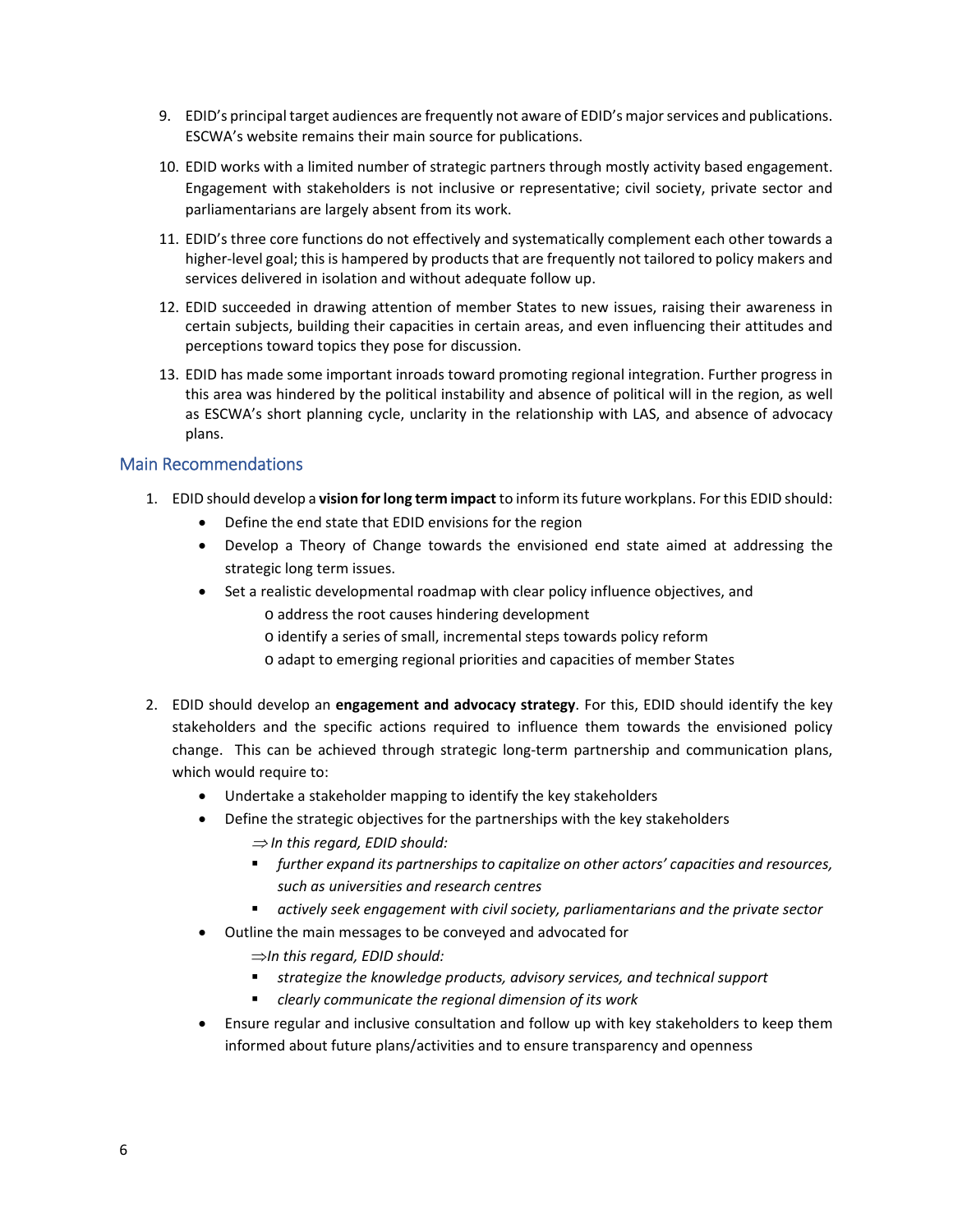- 3. EDID should monitor the progress of its work at the level of results to facilitate attribution of policy influence. For this, EDID should build on its vision for long-term impact and its engagement and advocacy strategy and:
	- Develop a monitoring system for the regional development roadmap based on the incremental steps towards policy reform
	- Develop a monitoring system based on the objectives defined in the partnership and communication plan
	- Use clear, relevant, economic, adequate, and monitorable indicators (CREAM)
- 4. EDID should develop and apply procedural standards and product specifications to ensure the consistency and quality of all its outputs and services.
- 5. EDID should better integrate and mainstream gender in all major reports, products and services.
- 6. EDID should further strengthen its intergovernmental committees through better planning, consistent engagement, systematic follow-up, and complementarity with the research and advisory functions.
- 7. EDID should ideally be restructured according to ESCWA's objectives and results and allocate resources accordingly.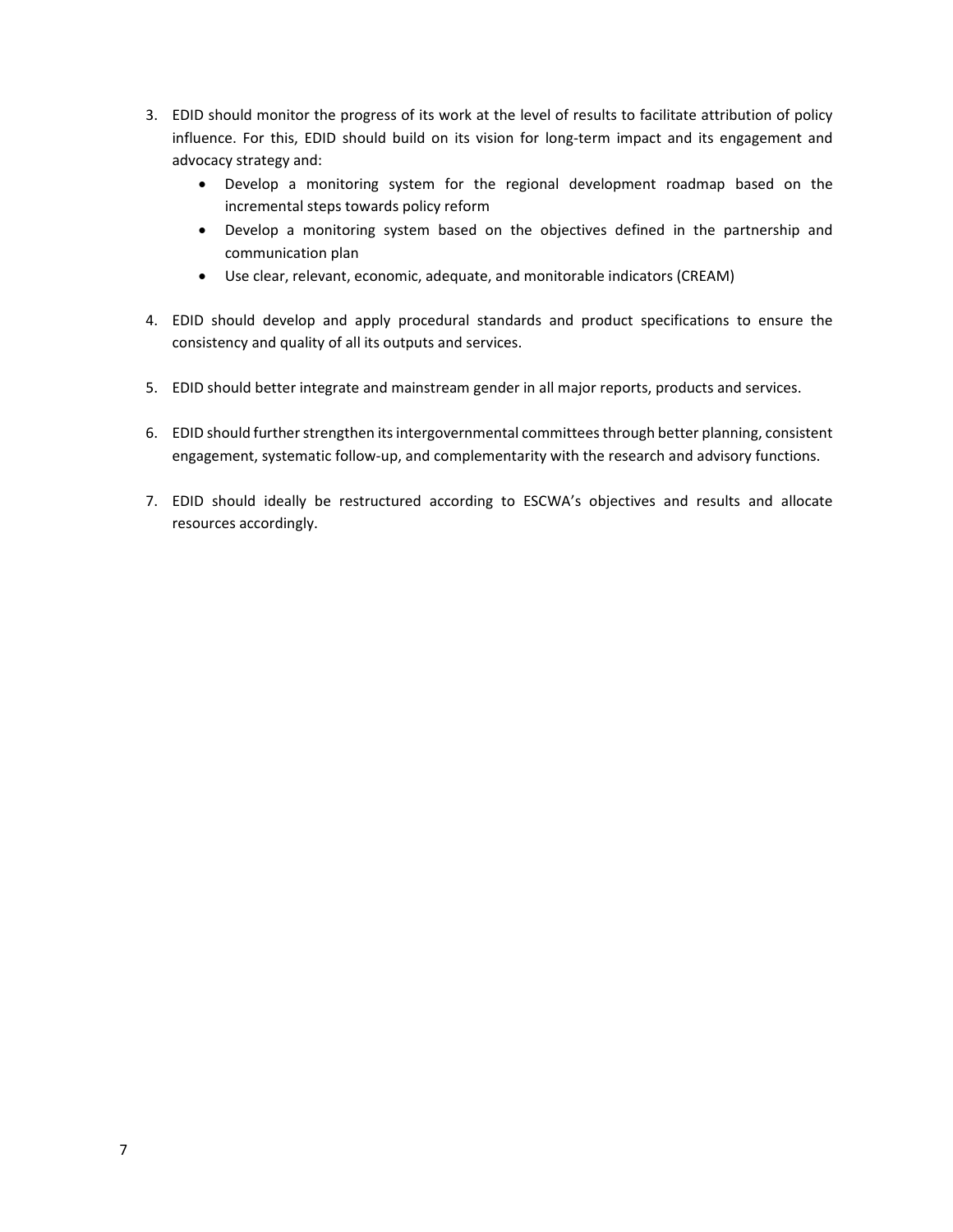## **2. Introduction**

## 2.1Background: Overview of EDID within ESCWA

The United Nations Economic and Social Commission for Western Asia (ESCWA) was created by Economic and Social Council Resolution 1818 (LV) and Resolution 1985/69, by which the Council amended the Commission's terms of reference to emphasize its social functions. The Commission's mandate is to foster comprehensive, equitable, integrated and sustainable development through effective economic and social cooperation in the region. It assists its 18 member States<sup>2</sup> in addressing policy weaknesses and enhancing capacities to address inequalities, and uses its convening power to provide a forum for that. The Commission's mandate is delivered through three interrelated core functions: (a) serving as a regional forum and consensus builder on regional and thematic development issues; (b) providing analysis, research and evidence‐based policy alternatives; and (c) providing advisory services to facilitate the formulation, adoption and implementation of development policies. ESCWA is led by an Executive Secretary at the Under‐Secretary‐General level.

The Commission's programme of work is implemented by seven interdependent and complementary sub‐ programmes<sup>3</sup> resources. The Economic Development and Integration Division (EDID)<sup>4</sup>, is the largest of the seven sub-programmes in terms of number of staff and regular budget, and is the subject of this evaluation.

In the last two biennia, the objectives of EDID as articulated in its Strategic Framework were:

- 3. Objective for 2014‐2015: to achieve a decent standard of living through sustained economic development and integration.
- 4. Objective for 2016‐2017: to achieve a decent standard of living for all people in member States through sustained, inclusive and integrated regional economic development.

ESCWA's 2016‐2017 Strategic Framework specifies the following five focus areas for EDID's work:

- Supporting member States in reforming economic institutions and developing policies aimed at promoting equitable growth, sustainability, regional integration and economic governance;
- Designing and implementing pro-poor rights and evidence-based economic plans and policies;
- Working towards creating and improving access to decent, value-added, and competitive jobs for men and women;
- Fostering policies and implementation mechanisms towards economic policy convergence; and
- Enhancing regional integration.

EDID convenes two intergovernmental specialized subsidiary Committees<sup>5</sup> that help formulate its work programme and act as an interface between specialists of the member States and the Commission's substantive experts. The intergovernmental Committees which meet on an annual basis are tasked with assessing progress and reviewing plans. The Committee on Transport and Logistics annually convenes transport officials from member States while the Technical Committee on Liberalization of Foreign Trade, Economic Globalization and Financing for Development in the Countries of the Region alternates between meetings on trade‐related issues one year, and financing for development issues the next.

EDID is headed by a Director who is accountable to the Executive Secretary, and is composed of four Sections: Modelling and Forecasting Section (MFS), Regional Integration Section (RIS), Economic Governance and

<sup>2</sup> ESCWA's 18 member States are Bahrain, Egypt, Iraq, Jordan, Kuwait, Lebanon, Libya, Mauritania, Morocco, Oman, Palestine, Qatar, Saudi Arabia, Sudan, Syria, Tunisia, U.A.E., and Yemen.

<sup>3</sup> The other 6 sub‐programmes are:1) Integrated management of natural resources for sustainable development; 2) Integrated social policies; 3) Information and communications technology for regional integration; 4) Statistics for evidence-based policymaking; 5) Advancement of women; and 6) Conflict mitigation and development.

<sup>4</sup> Previously named the Economic Development and Globalization Division (EDGD).

<sup>5</sup> ESCWA member States exercise corporate governance through their participation in the Ministerial Commission Session which meets once every two years, in even years. The Commission has a total of nine subsidiary bodies.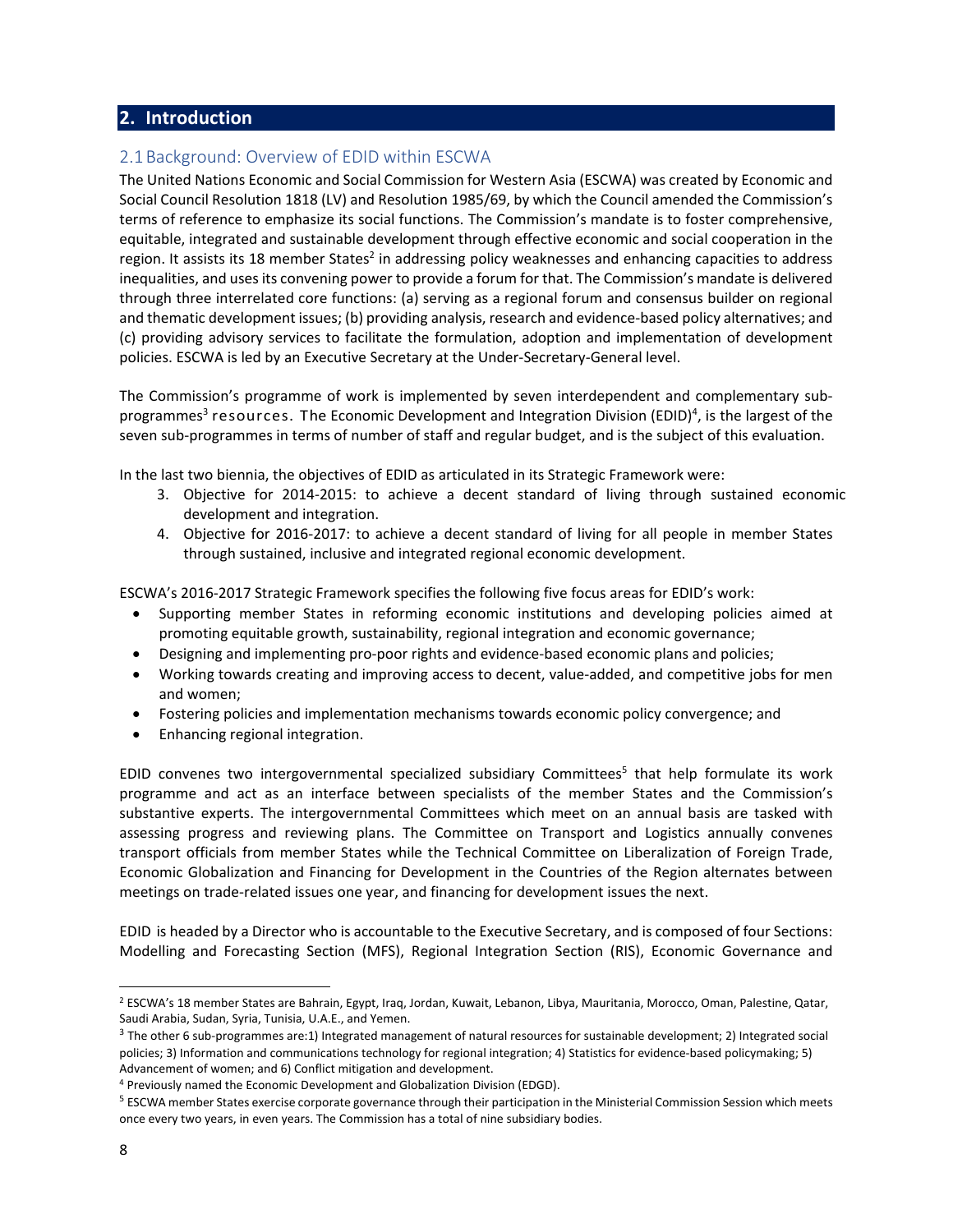Planning Section (EGPS), and Economic Development and Planning Section (EDPS). Financing for Development (FfD) is managed directly by the office of the EDID Director. Since 2013, EDID has witnessed two restructurings. Management of EDID also changed during that period as the Division was led by four Directors before Mr. Mohamed El‐Hacene, currently in charge since December 2014.

## 2.2 Purpose, Scope and Objectives of the Evaluation

- 4.2.1 **Purpose**: As mandated by the Executive Secretary of ESCWA, each of ESCWA's Sub‐Programmes engages in a discretionary evaluation every three biennia. This evaluation is undertaken in compliance with ESCWA's Evaluation Policy 2017, and in line with development best practice for transparency and accountability.
- 4.2.2 **Users of the Evaluation:** The evaluation should be judged on its utility. The Evaluation TOR emphasize the forward‐looking nature of this evaluation which is viewed as a learning opportunity for EDID and ESCWA. It is intended to help identify strengths and lessons learned for the sub‐programme's future work. As such, the primary users of this evaluation – i.e. those who will use the evaluation findings and have the capacity to effect change – are ESCWA senior management and EDID sub‐programme leadership.
- 4.2.3 **Evaluation Scope and Objectives:** The evaluation covers the timeframe from January 2014 to December 2017 (i.e. the last two biennia) and addresses the three DAC criteria of Relevance, Effectiveness, and Impact using the following framework:

**Objective 1 Relevance**: Assess the extent to which the sub‐programme's strategic frameworks, planning processes and work programmes reflect the priorities of their intended audiences, and assess the processes used to engage multiple audiences.

**Objective 2 Effectiveness**: Assess the quality of the sub‐programme's achievements and outputs.

**Objective 3 Impact**: Assess the sub‐programme's work towards cumulative change.

In examining these objectives, the evaluation will focus on EDID's substantive work and organizational structure, including:

- **Knowledge production**: Outputs, publications, reports, papers, and other documentation
- **Engagement**: Partnerships, stakeholders
- **Strategy:** Visioning and planning for policy influence.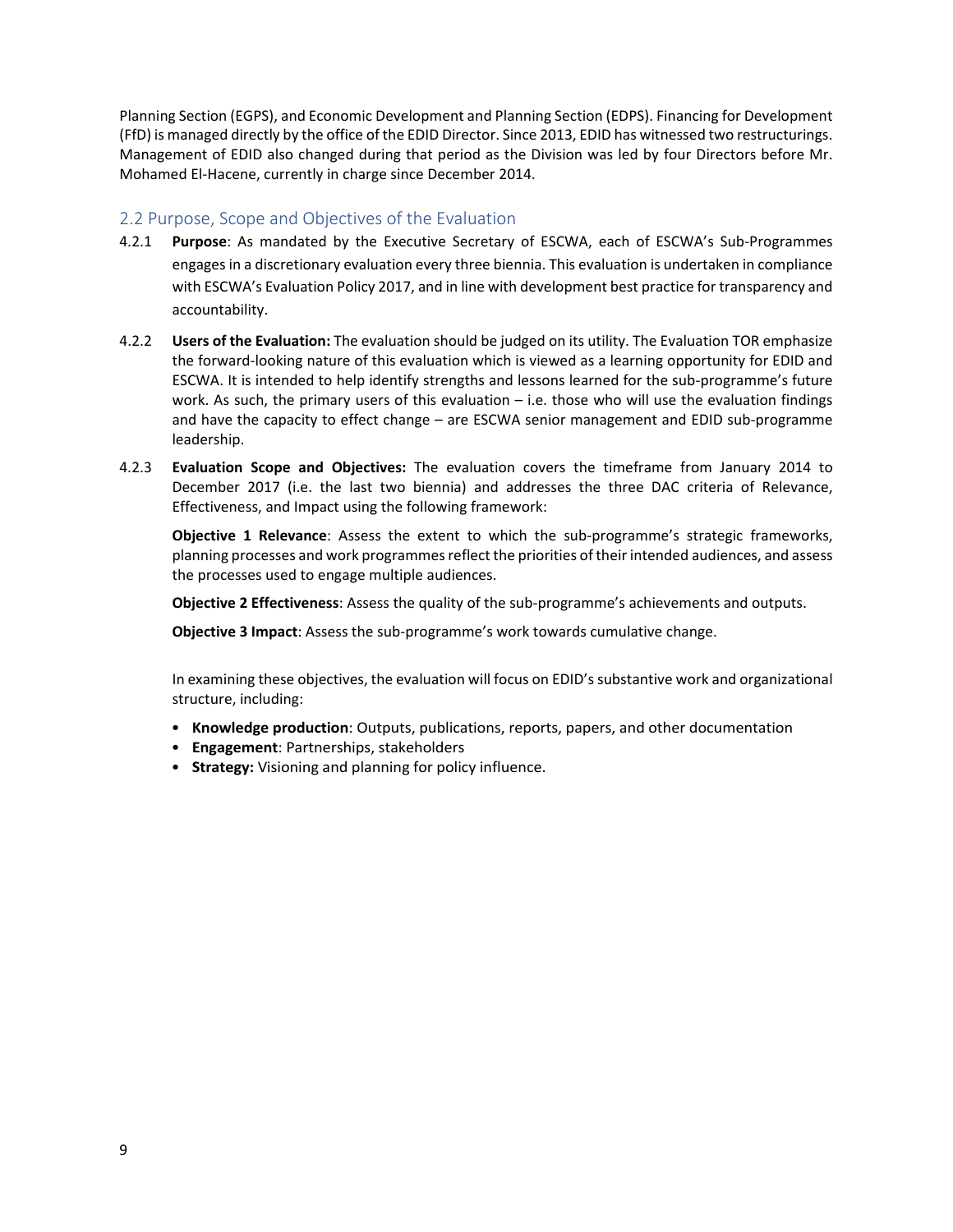## **3. Methodological Approach**

#### 3.1 Overall Approach and Theoretical Basis

The evaluation was conducted in accordance with ESCWA's 2017 Evaluation Policy and the principles outlined in the UNEG 'Ethical Guidelines for Evaluation', including rights and confidentiality of information. The evaluation was designed using a hybrid of methodological approaches to address the scope and fulfil its purpose and objectives. **A Results‐based Participatory Approach** was adopted, in which StEPS and the Evaluation Steering Group actively engaged in developing the evaluation and monitoring its phases of its implementation. Reflexive Comparison design that examines sub‐programme impacts through the difference in outcomes before and after sub-programme implementation was utilized to assess whether, and what, changes happened. The evaluator began by testing the set indicators of stated objectives against the reported progress. Then, findings were validated, to the extent possible, from other sources, primarily through stakeholders' feedback. The sufficiency and appropriateness of these indicators were assessed vis‐à‐vis an assessment of sub‐programme design and planning processes.

To answer the core evaluation questions and learn more about EDID performance and practices, a *process‐ oriented assessment* was applied by looking into the organizational functions of EDID in carrying its fundamental task as an intermediary6 i.e. **Planning** and **management; Interpretation** and **Communication** (to make research results available in a way that is accessible and understandable to users); **Engagement** and **Convening**<sup>7</sup> (partnerships and ensuring that stakeholders' needs are met and capacities are built). In addition, the effectiveness of disseminated publications and applied instruments will be assessed including their impact on practice and policy.

#### 3.2 Phases of the Evaluation

The **evaluation was carried out in two phases** between May 2017 and January 2018. The inception phase from May to October 2017 established the scope of EDID's sub‐programme, and included identification and analysis of documentary evidence, identification of a baseline of results, development of a methodology for the fieldwork, and confirmation of the evaluation questions. A brief preliminary visit to Beirut to meet Division team members was undertaken in August and the Inception report was submitted and approved in October 2017.

The fieldwork phase took place between October and November 2017, followed by analysis of information and evidence collected and preparation of the draft report. The evaluation relied on secondary sources such as existing documents, publications, and ESCWA reports (Annex 7.3 List of documents reviewed) and interviews with ESCWA staff and external and stakeholders to complement or clarify existing data. Consultations and interviews took place with the ESCWA EDID team and other ESCWA staff, governmental representatives, experts, academics, civil society and UN representatives. The fieldwork phase included visits to Jordan and Lebanon. During the inception phase, 94 documents were consulted, and preliminary meetings were held with 8 ESCWA staff. During the fieldwork phase, 21 in-person interviews and 2 focus group discussions were held with 25 ESCWA staff, 13 government representatives, and 3 partners and stakeholders. 13 Skype calls were organized with stakeholders and partners from 5 countries.

#### 3.3 Thematic Focus

The interviewees were selected **purposefully** (non-random) to reflect a balanced overview of EDID work by **concentrating on one thematic topic for each EDID Section/Unit**, as follows: Multidimensional poverty for

<sup>6</sup> Goreham H. Katrina; Organizational structure and functions within intermediary organizations: A comparative analysis. 2010. University of Waterloo. Canada. See also: Bielak, A. T. (in press) Knowledge translation and knowledge brokering. In J. F. Férard & C. Blaise (Eds.) Handbook of ecotoxicological terms. Dordrecht, The Netherlands: Springer Publishers.

<sup>7</sup> Physically or virtually bringing experts, researchers and countries' representatives together to facilitate an understanding and experience sharing.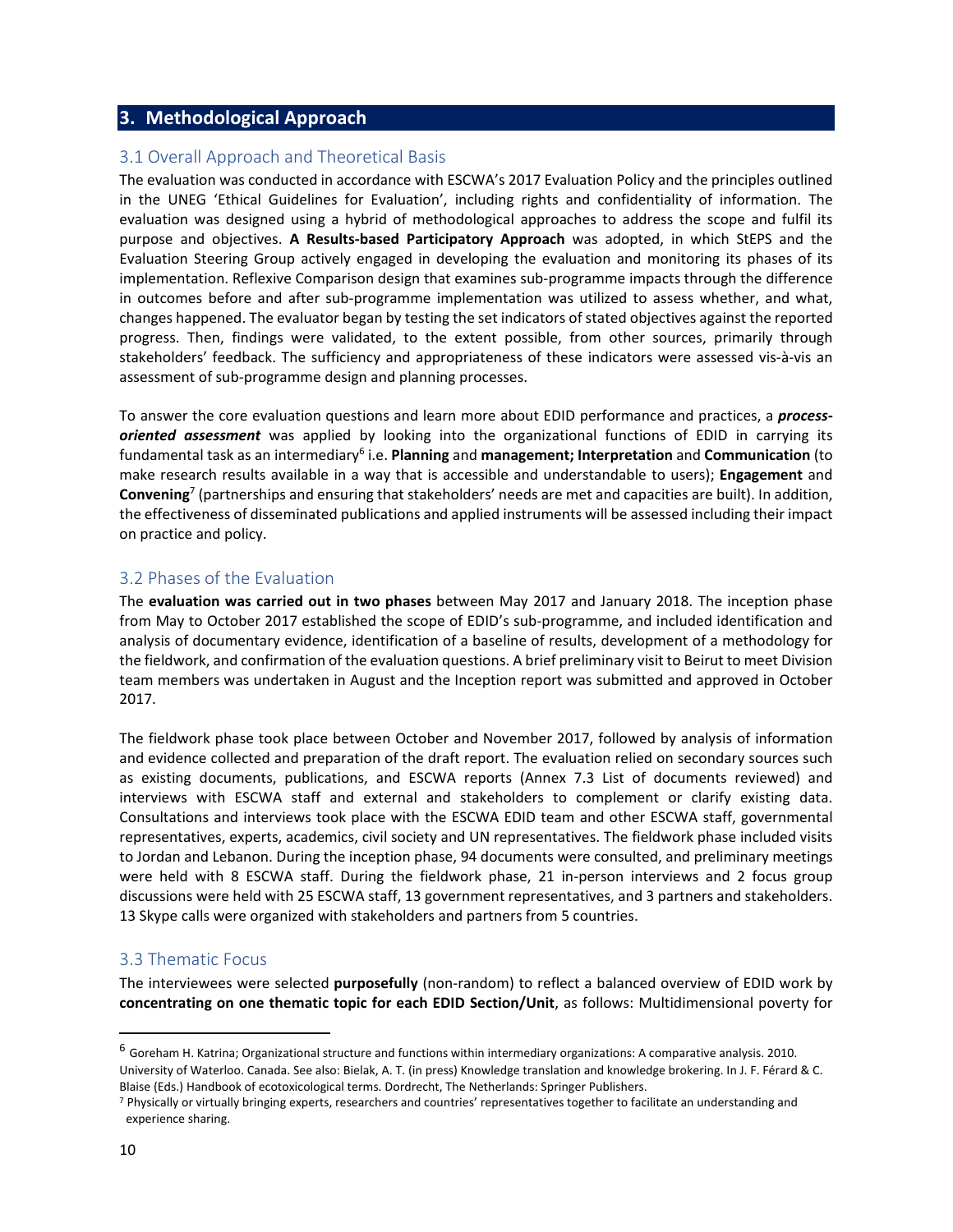EDPS; Competitiveness for EGPS; Trade for RIS; Computable General Equilibrium Modelling for MFS; and Financing Sustainable Development for FfD. The topics for review were chosen based on the following three considerations: 1) EDID priorities drawn from cumulative work over the past two biennia; 2) Outputsthat were sufficiently documented and implemented through different types of activities (e.g. IGM, EGM, publications, technical materials, and technical cooperation activities); and 3) Areas where there is evidence of diverse ESCWA strategic partnerships and potential intersectoral linkages.

## 3.4 Country Selection

In orderto obtain a **balanced sample of viewsfrom the 18 member States**, the selection ofthe main informant countries of Mauritania, Sudan, Tunisia, Egypt, Jordan, Lebanon and Saudi Arabia followed three main parameters<sup>8</sup>:

- 1. Countries with different income levels (low‐income, middle‐income, and high‐income countries);
- 2. Varied geographic representation (GCC, Maghreb, Mashreq); and
- 3. Level and type of involvement or service (countries that benefited from different types of outputs such as IGM, EGM, training workshops and advisory services, in the selected themes).

## 3.5 Case Studies to Inform Findings

To learn more about the Division's work internally and with its clients, the evaluation conducted **two case studies** that cover **internal** and **external** perspectives. The first case study focuses on the planning process in EDID within ESCWA. The second case study tackles EDID's products (publications and advisory services) and partnerships and engagement with external stakeholders. The data and documentation collected in the course of the two case studies have been integrated into the Report's findings under the three DAC criteria of Relevance, Effectiveness and Impact.

## 3.6 Human Rights and Gender Considerations

Human rights and gender considerations were maintained throughout the design, and execution of the evaluation. This included inclusion of women stakeholders, disaggregation of data when possible (around 27% of interviewed stakeholders were women), and separate data analysis for male and female respondents. In addition, the evaluation focused on EDID's gender mainstreaming and HR integration efforts.

## 3.7 Limitations and Mitigation

The implementation of the evaluation faced some limitations that affected the ability to collect primary and secondary evidence to answer the evaluation questions effectively. Five main limitations are listed below along with the mitigation measures to address them.

- 1. The **semi‐effective monitoring and tracking system of EDID over the evaluation period** (2014‐to date) hindered the assessment of the effectiveness and impact criteria of the evaluation. The desk review encountered limitations in IMDIS data and the ESCWA Dashboard which aim to monitor progress. These sources of data were found to be lacking in terms of: 1) comprehensiveness of data on progress at the level of results, targets, activities and outputs performed across all EDID's work including (RPTC, DA, and XB,); and 2) availability of real time progress tracking, as data is not up‐to‐date in a consolidated manner. To fill some data gaps, information was sought during interviews with ESCWA staff.
- 2. **Financial resources and time** were also limited. This influenced the evaluator's reliance on a qualitative approach, and limited the countries visited to two (Lebanon, and Jordan). Stakeholders from other countries/locations were consulted virtually (via Skype and phone calls).
- 3. Because the evaluation took place 2017 and **coincides with the 2016‐2017 biennium**,some of the outputs

<sup>8</sup> Refer to Annex 2 for a full list of partners and stakeholders chosen to inform the evaluation.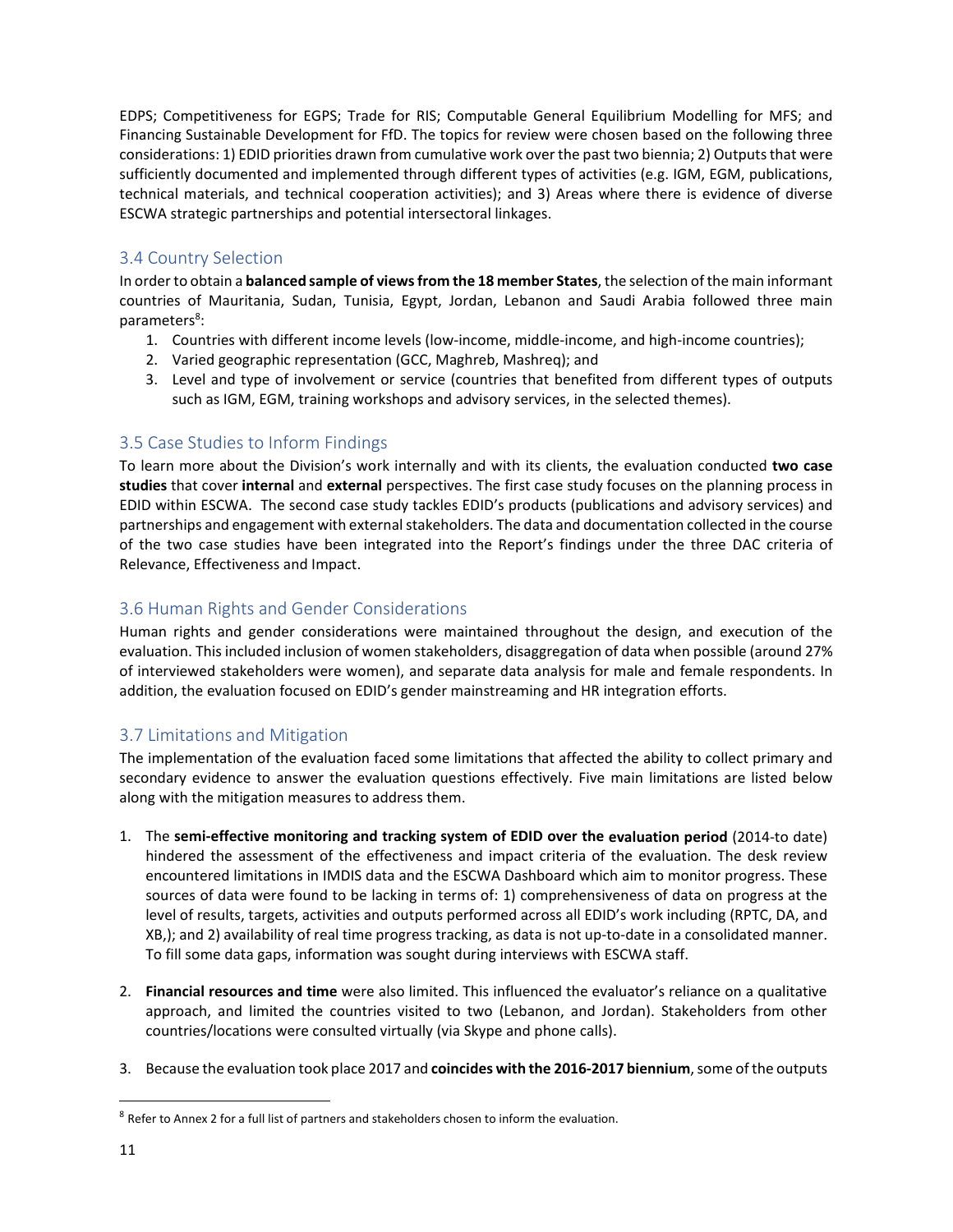were still in the planning stage or had not yet started at the time of the fieldwork. This consideration was taken into account in assessing the effectiveness pertaining to the current period.

- 4. Despite EDID's introductory emails and StEPs much appreciated follow up, the evaluator faced significant challenges in the **responsiveness of governmental representatives**. This was particularly the case with stakeholders working with the Trade Section. This is considered in the analysis.
- 5. Informants' **knowledge about EDID's work waslimited to their own activity experience.** Most informants were not able to provide feedback or reflect on EDID's overall work, limiting their feedback to the specific topic or activity at hand, and limiting the ability to draw generalizations. The evaluators sought to identify trends across the different topics and activities.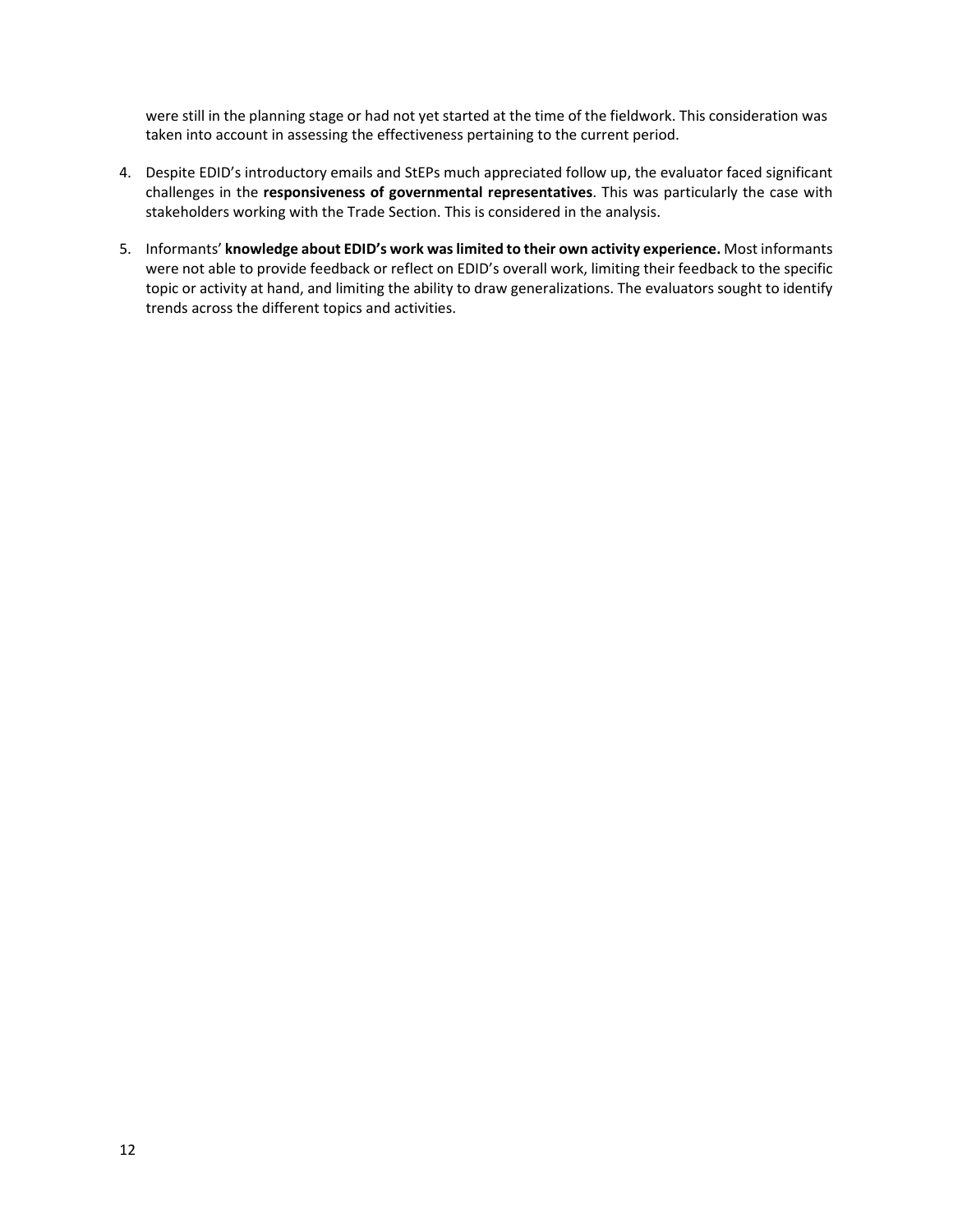## **4. Overview of EDID Activities and Achievements 2014‐2017**

Within its Programme of Work, EDID has landed numerous achievements. With the objective of developing inclusive and equitable socio‐economic conditions, EDID supported member State capacitiestowards pro‐poor growth through focusing on promoting inclusive and equitable financial and employment generation policies. It followed up on issues related to the Monterrey Consensus and the Doha Conference on Financing for Development and focused on assisting its member States in mobilizing its international resources for development, and increasing financial and technical cooperation for development. Since 2014, EDID activities in this regard included organizing several capacity building workshops targeting government officials on investment dispute settlement, double taxation avoidance, and workers' remittances. The sub‐programme also worked with member States to prepare them for the third International Conference on Financing for Development which was held in Addis Ababa in July 2015, by preparing a unified Arab position on the key issues related to financing for development. Additionally, and under the same objective, EDID focused on supporting member States to develop inclusive, pro‐poor, rights and evidence‐based plans and policies that focus on poverty eradication and employment generation. To help member States rethink their work on the measurement as well as the policy front, EDID organized with the League of Arab States (LAS) several training workshops on poverty (money metric and multidimensional) for officials from ministries from member States that have poverty measurement and reduction strategies in their portfolios. Also, in collaboration with LAS, UNICEF, and the Oxford Poverty and Human Development Initiative (OPHI), EDID prepared the Arab Multidimensional Poverty Report that included policy recommendations agreed by member States to adopt more pro-poor policies and enhance their implementation at national and regional levels<sup>9</sup>. On the technical front, EDID has also been providing technical and policy advice to member States to set new macroeconomic frameworks based on quantitative analysis and tools provided by ESCWA (KSA and Tunisia<sup>10</sup>) and to design national poverty measures in line with the proposed multidimensional poverty framework (Jordan, Mauritania and Iraq).

With a view to sustainable economic growth, reduced unemployment and poverty alleviation, another important area of EDID's work has focused on enhancing member States' capacities to develop knowledge‐ based economies through effective macroeconomics as well as promoting economic diversification and competitiveness for decent job creation. Countries benefited from EGMs and training focusing on issues related to decent work and inclusive growth and new insights based on the 2030 Agenda for Sustainable Development. Also, through technical cooperation activities, countries like Jordan<sup>11</sup>, Sudan, and Bahrain have been supported in developing their national plans, strategies and policies based on knowledge‐based economics and competitiveness tools provided by ESCWA.

EDID has also been working on enhancing the capacity of member States to coordinate their social and economic policies, and ensure the implementation of regional economic agreements to achieve the potential for intraregional integration. In the First biennium, EDID focused its work on enhancing regional integration among ESCWA member States through (1) infrastructure and transport logistics, (2) trade policies, and (3) macroeconomic convergence and financial integration. In 2014, the Arab countries signed a new agreement to promote intra‐Arab investment. The number of member States that have participated in the platform for macroeconomic policies and implemented regional agreements increased from two in 2013 to three in 2015.

<sup>9</sup> The LAS members issued a resolution during the Ministerial Council meeting for Social Affairs (September 2017) adopting the report recommendations Source: IMDIS 2016‐2017

<sup>&</sup>lt;sup>10</sup> Saudi Arabia; within its preparation for the 10th National Development Agenda (2015). Tunisia in revising their macroeconomic framework and their monitoring and evaluation system based on ESCWA''s technical proposal. Tunisia also revised some economic policies within the context of the economic impact of the Libyan Crisis on Tunisia Economy based on ESCWA''s quantitative tools provided (IMDIS 2014‐2015, 2016‐2017)

<sup>&</sup>lt;sup>11</sup> Jordan: Setting the national development strategy based on knowledge based economies and competitiveness tools provided by ESCWA (IMDIS 2014‐2015). The Investigation of Strategic Economic Scenarios for Jordan 2030. Sudan: Technical support to planning process. Bahrain: Workshop on Economic Diversification, Competitiveness and Fairness: Challenges, Opportunities and State Planning.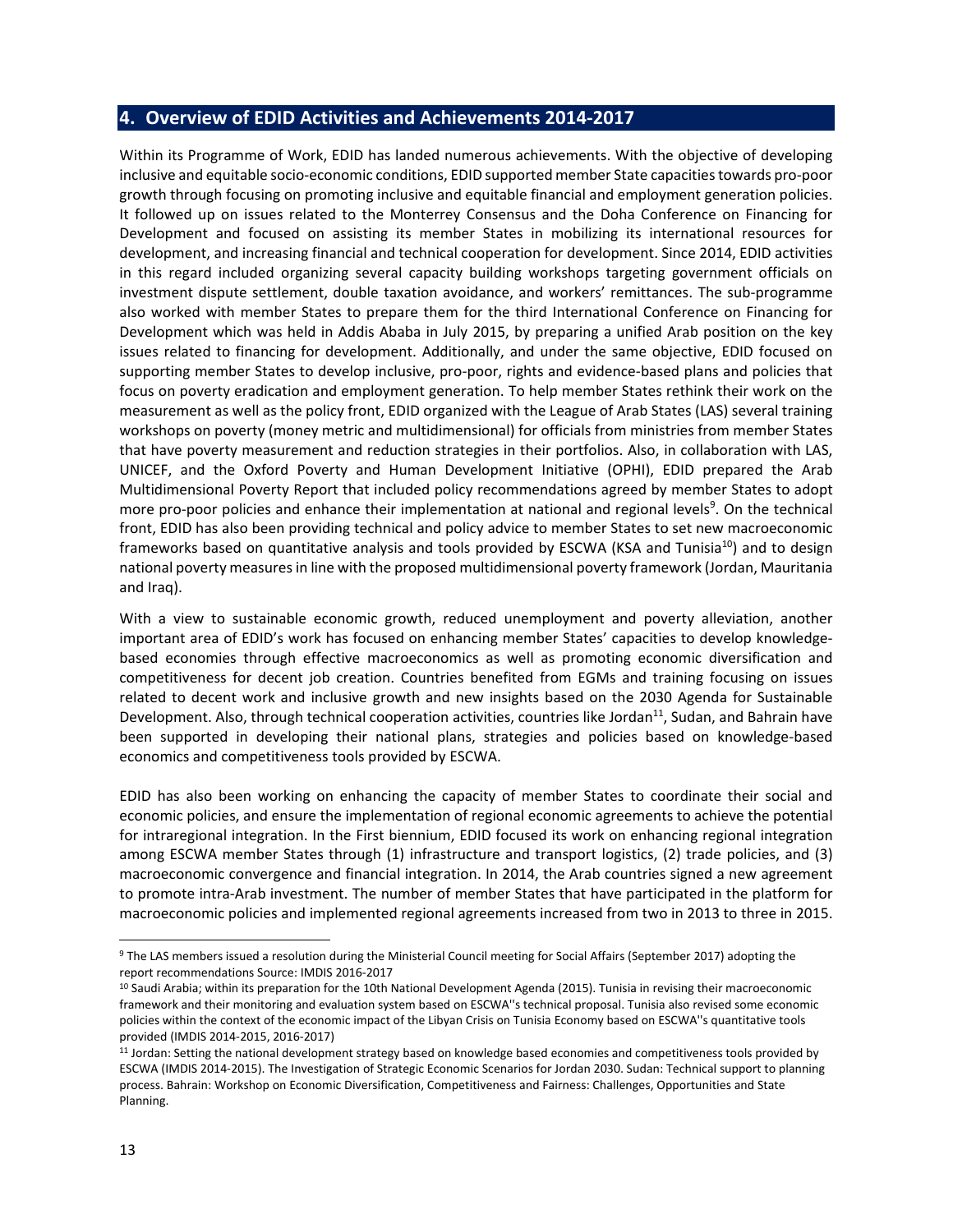Mauritania was among the Arab countries that have started taking measures towards implementation of the Intra‐Arab Investment agreement. During the second biennium EDID focused its work on developing policies and implementation mechanisms towards economic policy convergence. The division directed its efforts and the outcome of its research agenda on financing for development, economic regional integration through: (1) the preparation of "Assessing Arab Economic Integration Report", (2) the organization of the EGM on Regional Financial Integration that tackled the opportunities and challenges of deeper financial integration in the Arab region against the backdrop of a rapidly evolving regional financial landscape, (3) ) the organization of the EGM on Deepening Regional Economic Integration through the liberalization of trade in Services in the Arab region (prospects, requisites and implications), and (4) the technical support offered to member States on negotiation and conclusion of tax treaties, and other activities. On the fiscal space and financing for development, KSA and UAE adopted a similar VAT instrument.

Enhanced regional integration of member States was also sought by EDID through developing and harmonizing the physical and legislative regional infrastructure (especially in transport and trade facilitation). Besides the research that has been initiated in 2014 on the inter‐linkages between transport and infrastructure efficiency and economic growth, the technical reports of 15th session of the Committee on Transport highlighted the importance of the continuation in implementing International Roads and Railways Agreements in the Arab Mashreq noting the well-recognized need to legally re-title those agreements to reflect the new membership of the Arab Maghreb countries that have recently joined ESCWA. EDID closely followed up on the accession to/implementation of ESCWA International Transport Treaties. Morocco has requested ESCWA's support to join the Agreement on International Roads in the Arab Mashreq, the Agreement on International Railways in the Arab Mashreq, and the Memorandum of Understanding (MoU) on Maritime Transport in the Arab Mashreq. Moreover, Kuwait acceded to the MoU on Maritime Transport in the Arab Mashreq in May 2015 that was finally submitted to the Office of Legal Affairs (OLA) in New York in 2016. EDID also supported the capacity building on Arab Custom Union. Most recently, EDID produced the flagship publication "Assessing Arab Economic Integration Report" that includes Identification of Barriers to Trade in Services in Selected Arab countries Trade Integration and Business cycle synchronization: evidence from Arab countries and The Estimation of the Ad Valorem Equivalents (AVEs) of Barriers to Trade in Services. It also organized an EGM on Deepening Regional Economic Integration through the liberalization of trade in Services in the Arab region. EDID anticipates that these, and other activities, are expected to encourage member States to adopt or develop plans or programmes containing new measures articulated in the trade facilitation agreement of the World Trade Organization (WTO). In addition, other technical transport related research has been taking place mainly on the impact of conflict in the region on transport and infrastructure.

Last but not least, EDID sought to support creating an enabling (inclusive) environment for sustainable development through nationally led and owned good governance practices for the implementation of enhanced macroeconomic management. In doing so, EDID sought to influence member States pass regulatory reforms or legislation related to the improvement of governance in economic institutions. Since 2014, much focus has been placed on strengthening competition regimes and effective application of the tools of competition policy in the Arab region. In this stream, activities included an EGM on analysis of the status and strength of competition regimes in the region and considered the formulation and implementation of competition related legal frameworks, a workshop on "Supporting Competition and Competition Policy in Palestine" and technical assistance to finish the competition law and promote the establishment of a robust competition policy and enforcement mechanism in Palestine.

Focus has also been on relevant financial policies to finance sustainable development as prescribed by the Third International Conference on Financing for Development. As such, EDID carried out a 1) regional workshop on International Taxation and Avoidance of Double Taxation Agreements with the aim to strengthen the capacities to deal with tax treaties and address tax avoidance issues as well as taxation of cross‐border permanent establishments and the treatment of base eroding payments of interest and 2) national capacity building workshop with the Egyptian Ministry of Finance and Tax Authority on International Taxation, Base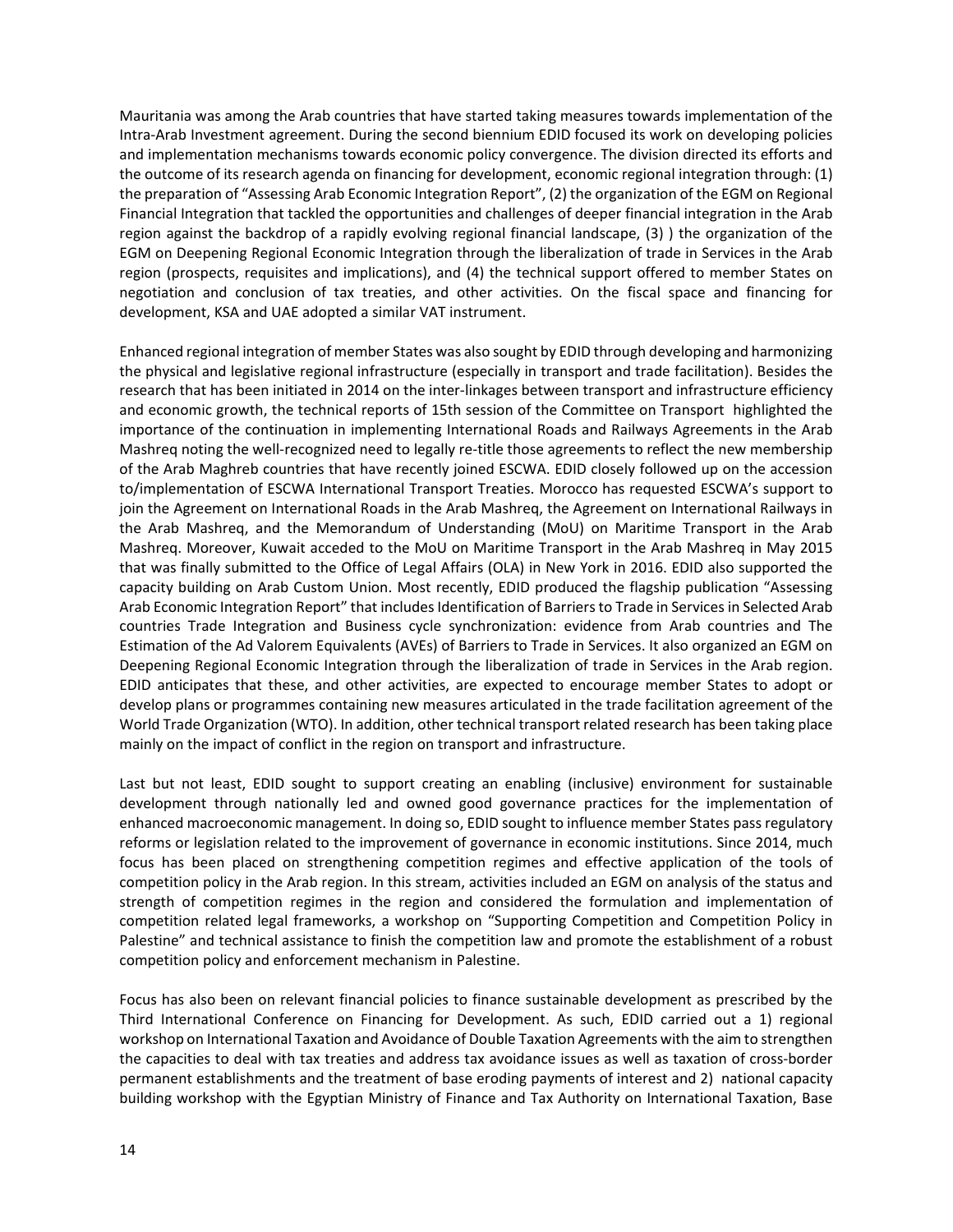Erosion and Profit Shifting to enable government officials examine international taxation concepts and how they apply to Egypt. Finally, the division has supported member States' preparation of national development strategies for evidence-based policy dialogue. It supported Lebanon in drafting their National Economic Development Agenda and Developed modelling tools (CGE and OLG models) in Jordan<sup>12</sup>, Tunisia<sup>13</sup> and KSA<sup>14</sup>.

<sup>&</sup>lt;sup>12</sup> Social Accounting Matrix (SAM and CGE for 20 sectors of the economy

 $13$  SAM and GCE

<sup>&</sup>lt;sup>14</sup> CGE model to monitor economic performance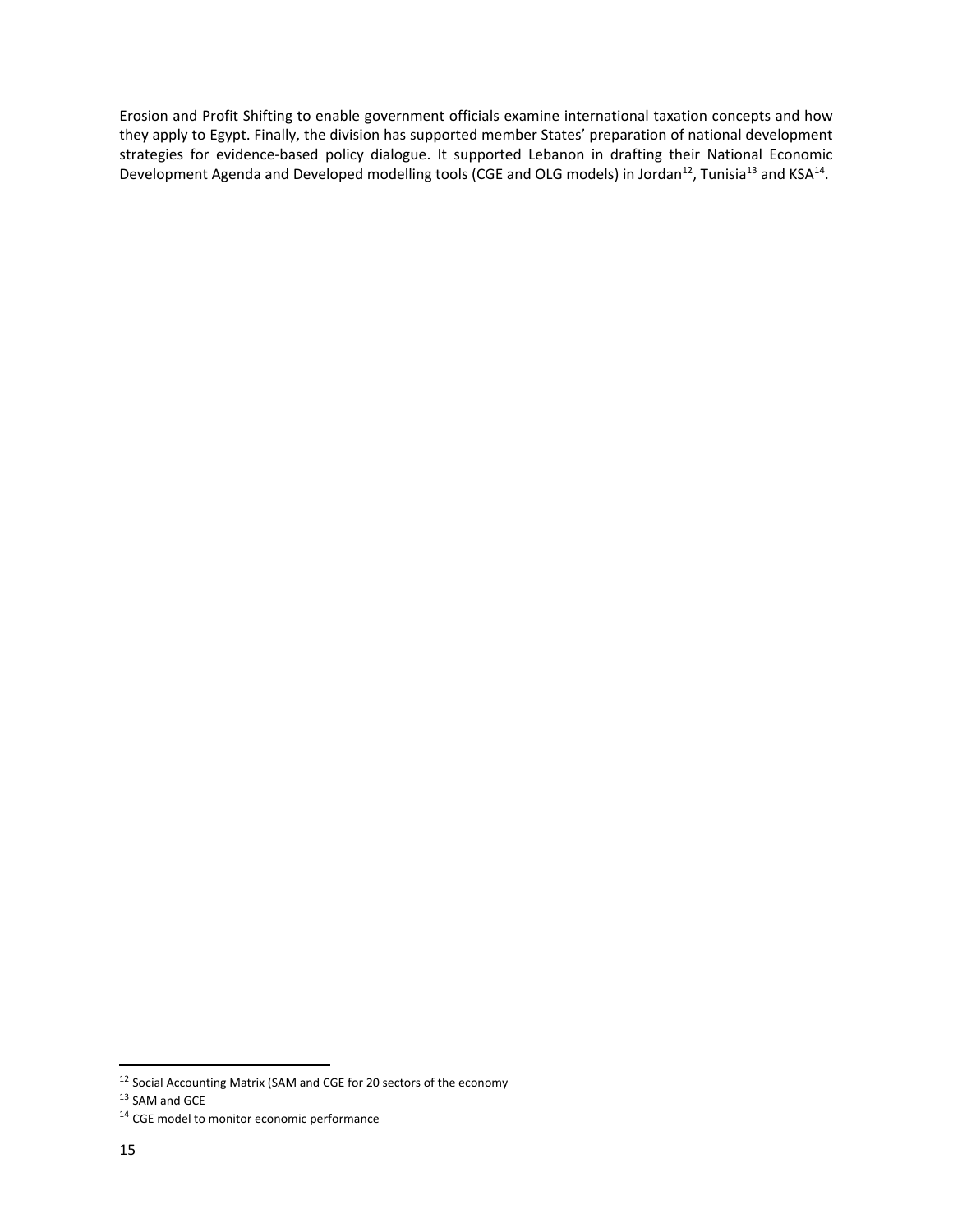## **5. Overall Issues for ESCWA Consideration**

*During this evaluation, the evaluator identified cross‐cutting and overarching issues of relevance to ESCWA broadly that appear to affect the work of EDID. These issues are interdependent and interconnected, however,* they were not the subject of this evaluation, and are listed separately for consideration and possible further *exploration. Elements relating to these issues have appeared in the discussion on EDID findings demonstrating* the internal dynamic within EDID, its interaction with the organization as a whole and the effect on its *performance. The issues may not necessarily affect other Divisions in the same way.*

## 5.1 Strategic Vision

#### 5.1.1 **Planning**

To fulfil their goals, organizations need to set long‐term plans. For a normative organization like ESCWA, planning is a critical ingredient to bring about the desired developmental change in the region efficiently and effectively. Although ESCWA's mandate<sup>15</sup> and functions are clearly to influence the long and complex process of policy reform, ESCWA does not have an explicit or implicit Theory of Change (TOC)<sup>16</sup> to explain the relationship between actions and outcomes and demonstrate how outcomes are related to each other over the lifespan of the plan. At the same time, and in the absence of medium and long-term strategies, the short planning cycle (biennium) may arguably inhibit cumulative meaningful change. In 2014, ESCWA started drafting a long‐term planning framework that was not completed nor fully materialized. Also, this vision was not disaggregated into a developmental roadmap for the region toward the desired end state. In 2015, and as part of the development of a Vision for ESCWA's Programmes 2030, a high‐level workshop was held with ESCWA senior staff and external regional experts. However, no thorough problem identification and no stakeholder analysis were undertaken focusing on the root causes that hinder development and on the existing opportunities of member States for change. In future, the Commission should develop a comprehensive engagement strategy based on a thorough analysis. This strategy should clearly address engagement objectives; outcome maps and change pathway; theory of change; advocacy strategy including includes partnership and communication plans; resource allocation plan within an efficient organizational structure; and monitoring and learning plan.

#### 5.1.2 **Corporate Identity & Advocacy**

The evaluation found that ESCWA identity was neither clear nor consistent for both internal and external stakeholders. This could be partly attributed to lack of congruent results‐based work of all Divisions toward one ESCWA; lack of a defined shared identity that is consistently communicated; lack of shared understanding of the role and functions of ESCWA compared with other regional development players; and/or lack of clear understanding of the significance of regional work beyond intergovernmental activities. ESCWA's corporate identity should be promoted internally and externally and incorporated in the Commission's different plans and work. Also, the evaluation captured variance in understandings and definitions of terminologies and overall difference in language and discourse (lack of a common language). It is essential that the inter‐ disciplinary work of all divisions have a unified vocabulary regarding technical terms and expressions that are being used in its work.

In absence of an Advocacy Strategy to guide clear communication and partnership plans, the engagement with relevant stakeholders is significantly undermined. The weak engagement is exemplified in inconsistent and low-level participation of member States in IGMs; inaccurate listing of participants in events including IGMs; limited and narrow knowledge of stakeholders about ESCWA and its work; weak involvement of civil society,

<sup>15</sup> The Commission's mandate is to foster comprehensive, equitable, integrated and sustainable development through effective economic and social cooperation in the region.

<sup>&</sup>lt;sup>16</sup> Theory of change articulates the assumptions about the process through which change will occur and specifies the ways in which all of the required early and intermediate outcomes related to achieving the desired long-term change will be brought about and documented as they occur.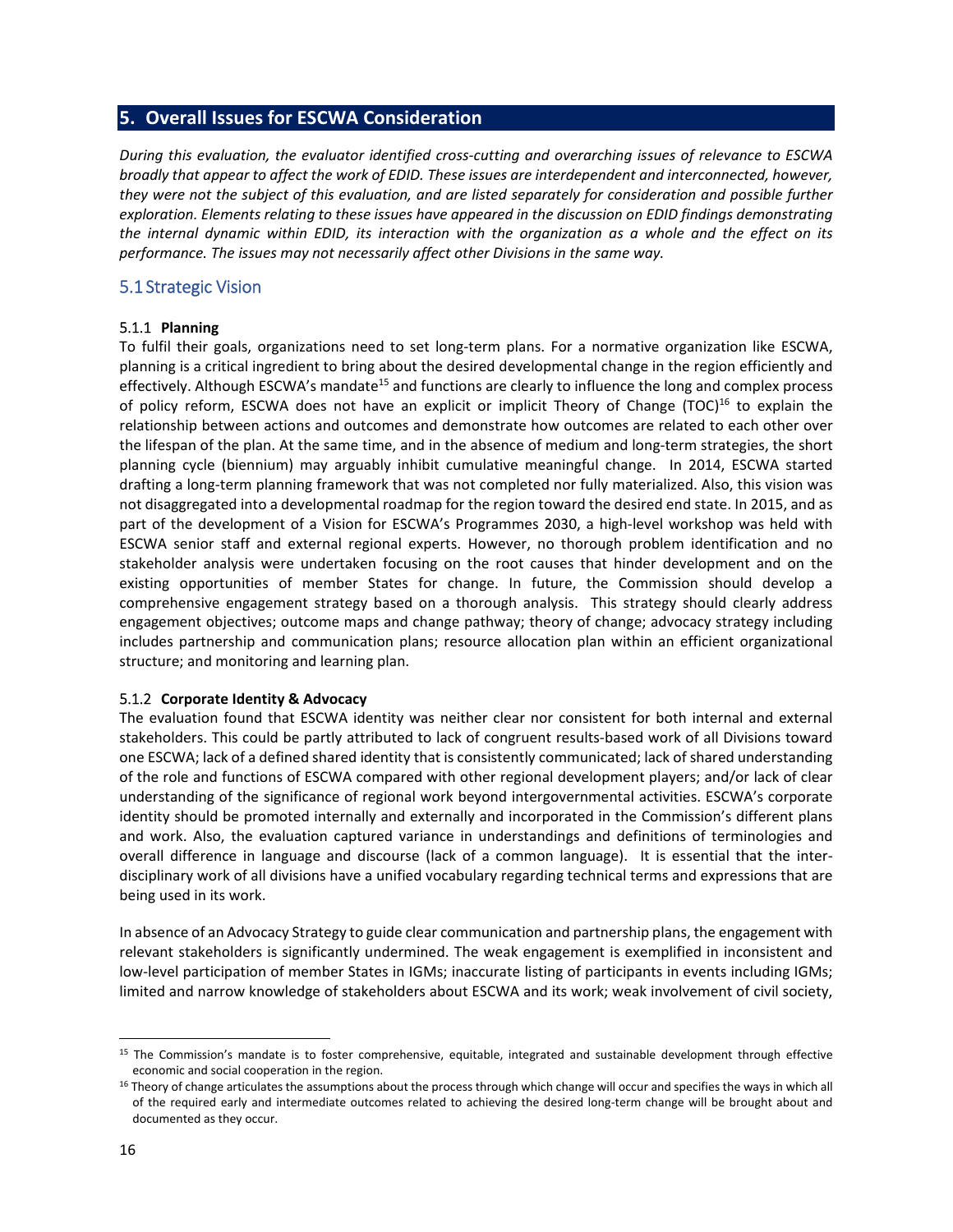private sector, and parliamentarians in events; and unsystematic collaboration with other actors, including UN agencies.

## 5.2Managing for Results

#### **5.2.1 Quality Management**

ESCWA does not have a quality management unit nor an efficient system in place to monitor results. Performance is assessed against the number of outputs without adequate differentiation in terms of type, quality and the level of effort spent per output. Quality control should be managed at both central and Division levels. The quality management of ESCWA reports and publications requires special attention to ensure that in‐house and external peer review mechanisms can deliver objective and useful feedback to enhance the quality and relevance of ESCWA publications to their target audience. A new quality assurance system would support all Divisions enhance quality and improve inter‐disciplinary work.

#### **5.2.2 Coordination**

There is overwhelming consensus in ESCWA that coordination $17$  is weak and often confused with cooperation<sup>18</sup>. Coordination is the essence of management and is implicit and inherent in all functions of management i.e. planning, organizing, staffing, controlling, etc. In spite of new planning guidelines issued in 2014 to facilitate the development of consistent plans, staff across ESCWA indicated that they were not informed of initiatives and research of relevance to their work and that there is an absence of institutional structures to coordinate on thematic or process related issues. In light of blurred corporate identity, weak results‐based planning, and the lack of efficient coordination mechanisms, the coordination problem in ESCWA is deepened and interlocked by an individual accountability governing system. The absence of collective/group accountability toward results and assigning accountability only to activities and outputs, influences chiefs and directors to protect their respective areas of work and interests. This results in magnifying silos, dissolving the one ESCWA image and corporate identity, distorting any results‐based or cumulative change effort, and wasting scarce resources. Joint publications in the absence of result-based planning and collective accountability "*seem like stitching*". At its very best, it serves multi‐disciplinarity but not inter or transdisciplinary approaches as expected. The current Executive Secretary has stressed the need for joint outputs amongst divisions and bimonthly meetings within the divisions to further promote this.

<sup>17</sup> an orderly arrangement of group efforts in pursuit of common goals. It is planned and entrusted by the central authority. It establishes formal and informal relationships.

<sup>18</sup> mutual help depends on the willingness of people to work together. It establishes informal relationships.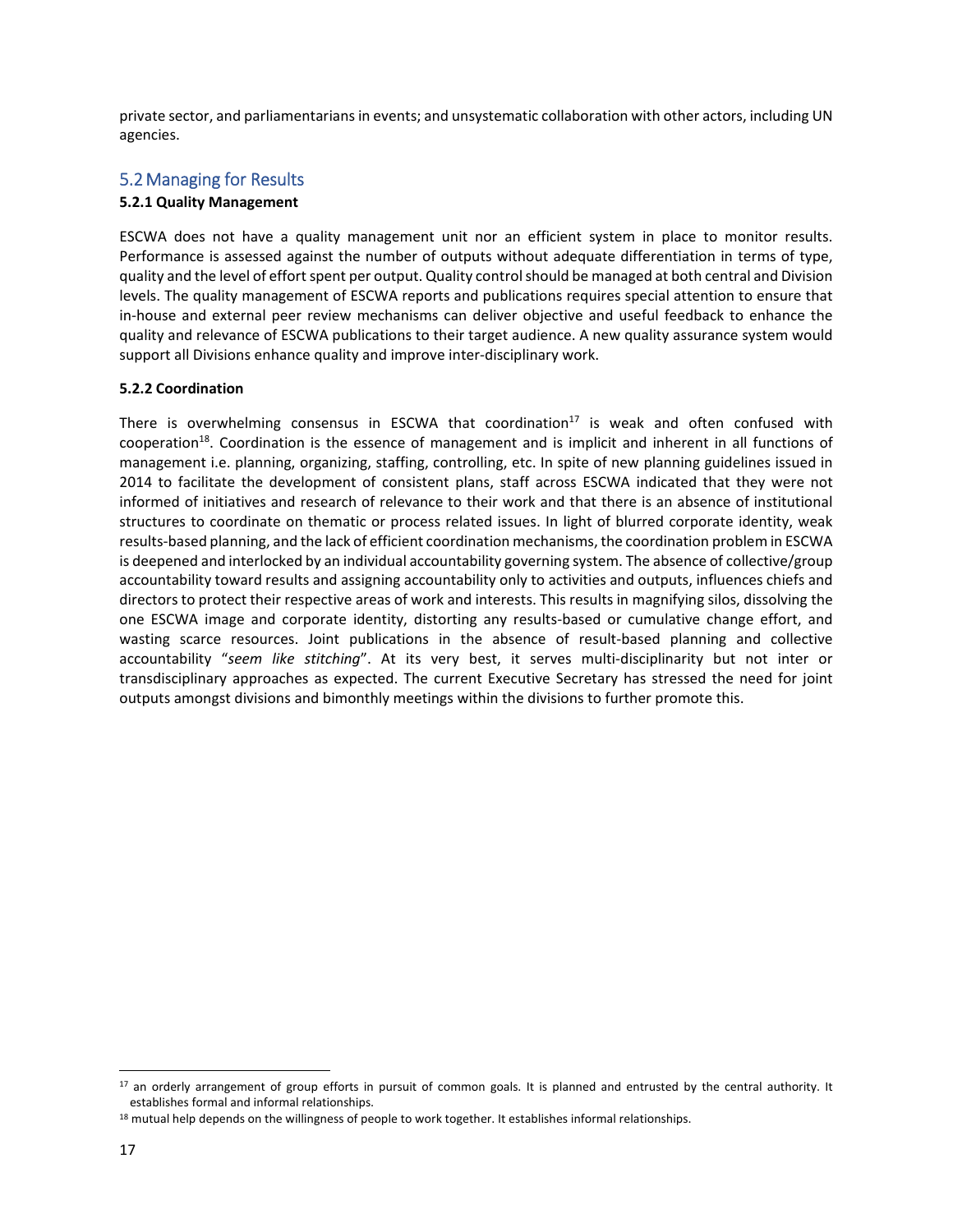## **6. Main Findings**

#### **6.1 Relevance**

#### **6.1.1 Coherence & Responsiveness to Regional Needs**

#### **Main Findings**:

- EDID's priorities expressed in the Expected Accomplishments (EAs) are consistent over the last two biennia. At the same time, EDID has refocused several key outputs to address emerging priorities reflected in the 2030 Agenda and the Addis Ababa Action Agenda.
- While generally guided by global and regional legislative mandates, the process of needs identification and priority setting in EDID is not systematic and appears to be unduly influenced by staff capacities and previous work.

#### **Priority identification and the needs of member States**

EDID frames the overall boundaries and priority areas of its work through the legislative mandates emanating from the United Nations General Assembly (GA) and the Economic and Social Council (ECOSOC). ESCWA's Strategic Objectives and priority pillars also provide an organizational framework within which EDID plans and prioritizes<sup>19</sup>. And finally, internal and external consultations, including ESCWA Intergovernmental Meetings (IGM), serve to refine sub‐programme workplans and outputs. In addition, EDID produces diagnostic studies such as the Regional Integration Report and the Arab Development Outlook Report that highlight key challenges and opportunities for development in the region. However, the evaluation found that EDID does not have a comprehensive stakeholder mapping and analysis that examines the member State capacity for change and policy making processes and possible development change pathways, level of progress made by each member State toward stated development outcomes and root causes underlying failures in achieving them. An expert who worked with EDID recommends EDID "*to conduct surveys, assess member State needs, capacities, and resources and connect it to objectives*".

In the last two biennia, EDID identified several priority themes on which to focus its research outputs and services. In 2014-2015, and according to the Strategic Framework, EDID identified the themes of equity, inclusion, employment, competitive knowledge‐based economies, sustainable infrastructure, socioeconomic policy coordination and institutional development<sup>20</sup>. In 2016-17, EDID rearranged its priority themes into a different set of clusters, namely social justice, knowledge economy and employment, agreements and strategies, policy coherence, and institutional development $21$ . Comparing the priorities in the Strategic Frameworks of the two biennia we find that EDID intentionally maintained a high degree of consistency over the four‐year period. By adopting these themes, EDID responded to some of the regional priorities within its mandate as well as those identified by member States in IGM meetings and League of Arab Statesresolutions, and showed commitment to support member States in the development of policies that promote economic development. These include public institution reform and systems of governance, diversified economic growth to generate decent employment, and social and economic justice in line with the Sustainable Development

<sup>&</sup>lt;sup>19</sup> Programme Planning and Technical Cooperation Section (PPTCS) Guidelines indicate that "Substantive offices are requested to formulate their proposed strategic plans and work programmes in relation to the expected accomplishments developed for each subprogramme based on ESCWAs Strategic Objectives and respective priority areas for 2016-2017."

<sup>20</sup> In the biennial 2014‐2015 strategic framework, ESCWA priorities were listed under three strategic pillars. Priority areas under the Equitable Growth and Sustainability pillar are equity, inclusion and employment; competitive knowledge‐based economies; and sustainable natural resource management. Under the Regional Integration pillar, priority areas are knowledge and technology management; sustainable infrastructure; socioeconomic policy coordination; food, water and energy security; gender‐sensitive policies and integration. The priorities under Good Governance and Resilience pillar are participation and citizenship; social and economic impacts of conflict and occupation; institutional development; and resilience to natural and human-made crises.

 $21$  In the 2016-17 biennial strategic framework, ESWCA priorities were listed under three strategic pillars as well. Under Inclusive development pillar, the priorities are Social Justice; Knowledge economy and Employment; and Sustainable Natural Resource. Under Regional Integration pillar the priorities are Policy Coherence; Agreements and Strategies. Under Good Governance and Resilience pillar, the priorities are Participation and citizenship; Institutional development; Resilience to crises and occupation.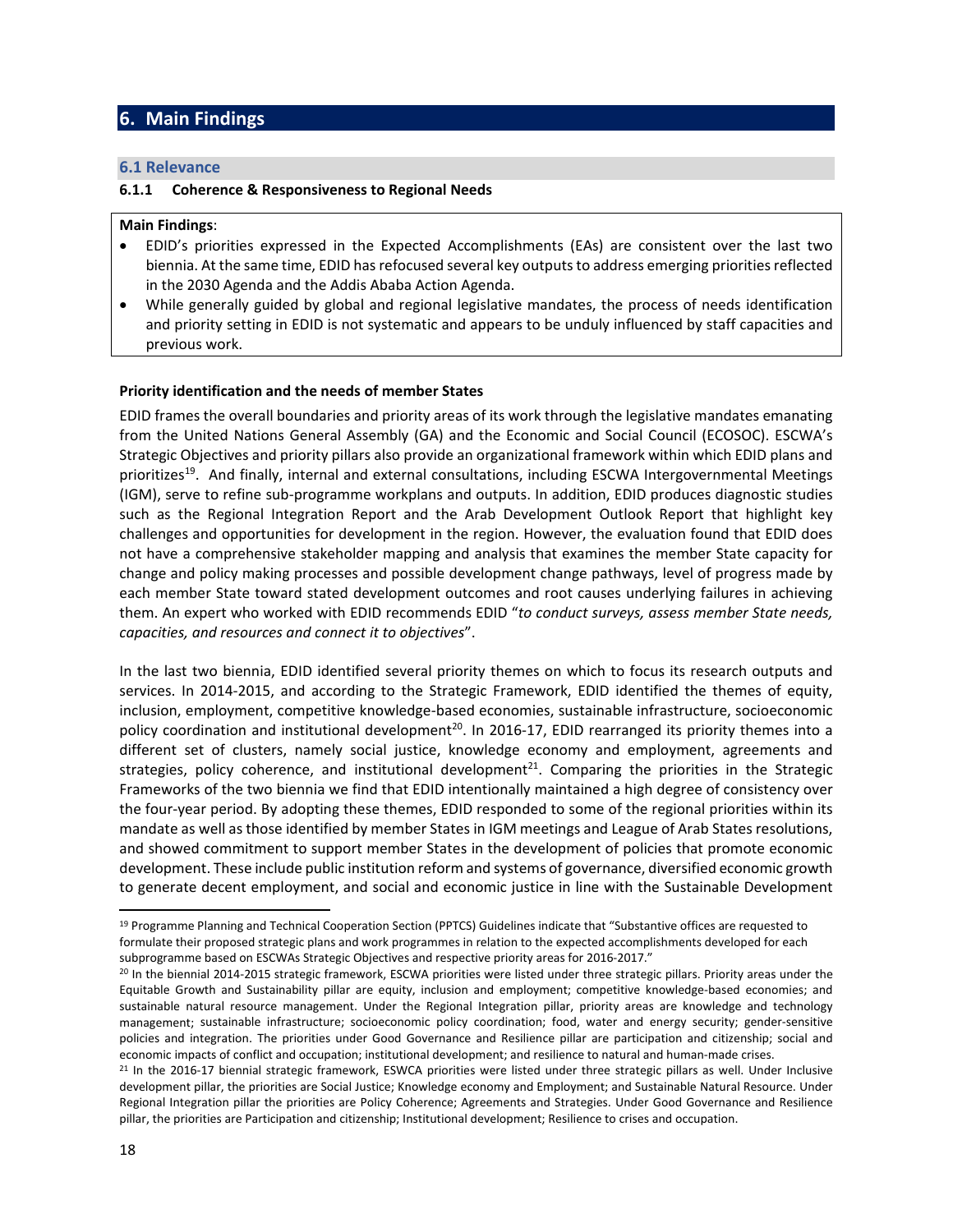Goals (SDGs)<sup>22</sup>. At the same time, the EAs listed in the Strategic Framework (SF) are broad enough to allow EDID to respond to the opportunities and emerging issues as they arise.

EDID designed outputs and initiatives to match the priority themes identified in its Strategic Framework, adjusting from one biennium to the other to adapt to the 2030 Agenda for Sustainable Development, the Addis Ababa Action Agenda, and other emerging priorities. One example of how the needs of member States are translated into ESCWA's work programme comes from the work on competition. In the 2014 Expert Group Meeting report on Measuring Economic Governance participants noted the interest of member States to implement various regulations and policy measures to address antitrust and competition challenges, and reported that "*up to seventy developing countries have adopted a competition law for reasons ranging from pressure from international bodies, (like the IMF the World Bank and OECD) to liberalize their economies or as a prerequisite for trade agreements or as a condition to get loans"<sup>23</sup>*. Subsequently, EGPS carried out a series of activities that tackled issues related to the formulation and implementation of competition‐related legal frameworks, as well as effective application of the tools of competition policy in the Arab region. These activities were highly appreciated by all interviewed stakeholders with clear emphasis on their importance and relevance to their needs.

Beyond the job description of the chief of sections, there is no clarity on the scope, function, objectives of the sections. Hence, there appears to be no consensus amongst EDID staff on a unified planning approach and division‐wide priorities identification. The weighted opinion of the interviews with staff in EDID (with no difference between male and female respondents) is that each section defines the regional needs internally. Topics for research and advisory work are identified by sections at least partially based on the competencies of staff members in the Section, previous work streams, and emerging issues in the region.

#### **6.1.2 Vision and long‐term goals**

#### **Main Findings:**

 EDID does not have a commonly recognized developmental roadmap that outlines the process of change it seeks to influence in the region.

As articulated in its vision (blueprint, Nov. 2014), ESCWA has defined the desired end‐state of the region as "*an integrated Arab region where all peoples lead dignified lives in flourishing, diversified societies*". Yet, this vision is not disaggregated into a developmental roadmap for the region toward its envisioned end state. The impact pathway<sup>24</sup> developed by ESCWA in 2014 is more about describing procedural steps toward an overall ESCWA vision. While it helps building a holistic picture of how ESCWA interventions are going to affect member States with whom it engages, it doesn't identify the incremental changes towards a defined developmental outcome. This is understandable in the absence of strategic development roadmap and strategic pathway.

Even though ESCWA's mandate<sup>25</sup> is a long-term one, and its function in terms of policy reform is also a long and complex process, ESCWA, including EDID, doesn't have an explicit or implicit Theory of Change<sup>26</sup> (TOC) to explain how a group of early and intermediate accomplishments set the stage for producing long-range results. Having an idea of how change is likely to happen will help better identify entry points and opportunities for the kind of actions ESCWA and EDID ought to take to set change processes in motion.

<sup>22</sup> ESCWA. Arab Development Outlook: Vision 2030; E/ESCWA/EDID/2015/3

<sup>&</sup>lt;sup>23</sup> Section 5, Page 8 EGM report of June 2014

<sup>&</sup>lt;sup>24</sup> The impact pathway illustrates the relationship between activities, outputs, immediate outcomes. It also presents the desired intermediate outcomes and impacts that are aimed to be achieved in the region in mid and long term.

<sup>&</sup>lt;sup>25</sup> The Commission's mandate is to foster comprehensive, equitable, integrated and sustainable development through effective economic and social cooperation in the region.

<sup>&</sup>lt;sup>26</sup> Theory of change articulates the assumptions about the process through which change will occur, and specifies the ways in which all of the required early and intermediate outcomes related to achieving the desired long‐term change will be brought about and documented as they occur.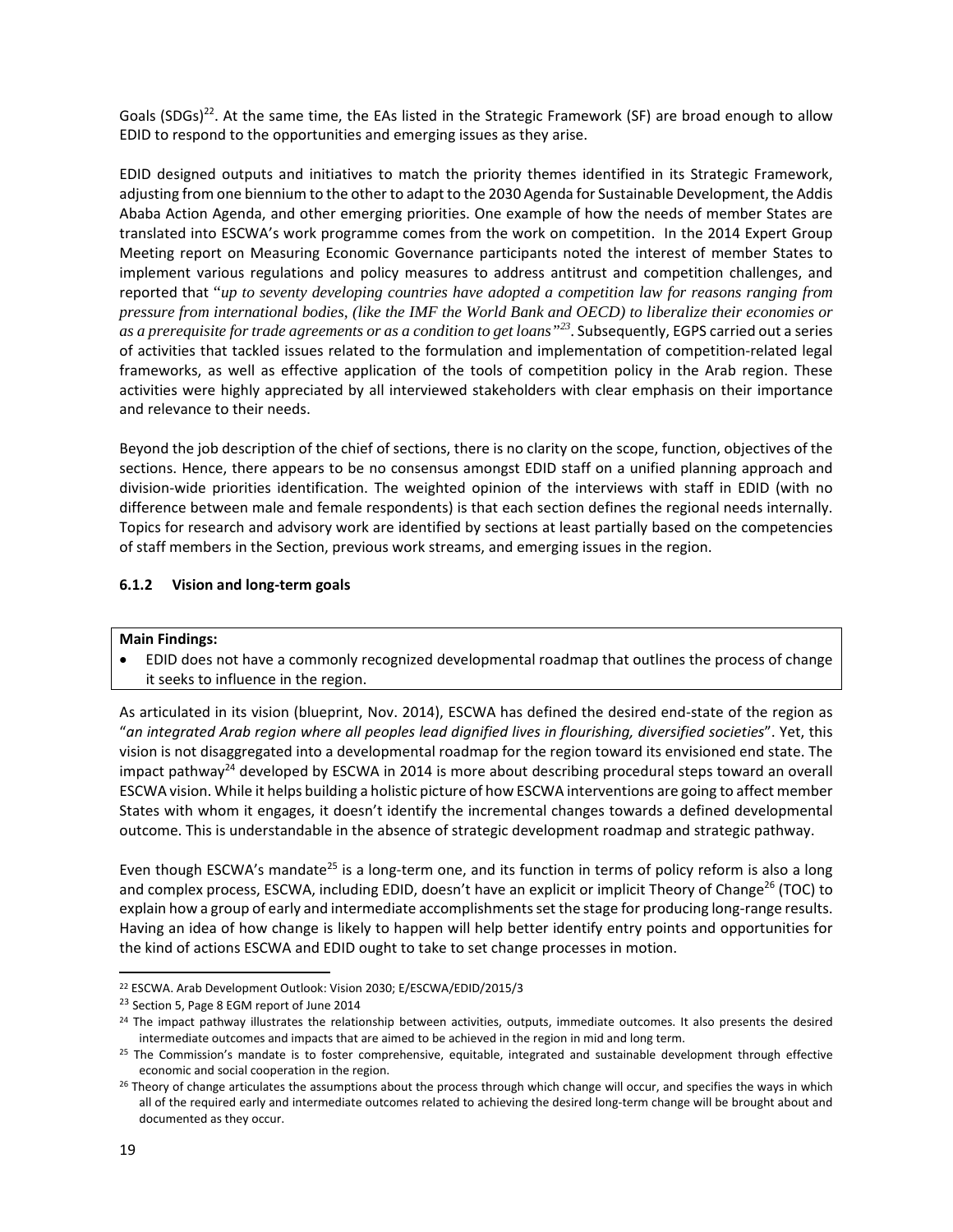Whereas the regional problems are long-term, complex and dynamic, ESCWA sub-programmes, including EDID, operate based on biennial work plans. As such, the vision of their activities is set out in the Strategic Framework two years in advance. At the same time, it should address the complex interdisciplinary regional issues and internally coordinate their implementation within a rather linear structure. An additional hurdle to long-term planning is that budgeting and accountability systems within the UN Secretariat are linked to outputs and not results. Insofar, ESCWA does not have any long‐term strategy, and the drafted strategic plan in 2014 is more about internal development. The four listed goals<sup>27</sup> in this plan did not set any direction towards policy influence nor do they identify clear developmental changes. A good policy-influencing objective should be clear about why the changes are important, who they affect, what needs to be done about it and where you stand in relation to others who are also trying to bring about change<sup>28</sup>. The set objective in the biennial strategic frameworks are found unrealistic. According to one EDID section chief, the articulated biennial objectives were not perceived as tenable or achievable: "*Our ambition and ends/purposes are far away; beyond our capacities and unrealistic*"

#### **6.1.3 Adaptation to the changing needs of member States**

#### **Main Findings:**

- Around half of EDID's outputs were changed or cancelled over the past four years. While some were to reflect adaptation to the 2030 Agenda, the impetus behind the large scale of changes could not be fully substantiated.
- EDID is responsive to the requests of member States through delivering demand‐driven technical cooperation services. Prioritization is driven by availability of resources and alignment with the Strategic Framework.

In recent years, the Arab region has witnessed crises and turmoil, fuelled to a large extent by economic injustice and unsustainable economic and fiscal policies. In such a turbulent and changing environment, remaining relevant to the needs of member States requires strategic monitoring of emerging issues as well as flexibility and adaptive planning. As such, planning activities two years ahead as required in the static Strategic Framework and Programme of Work of EDID may not be reflective of the most pressing priorities of the day.

A review of EDID original and revised plans (December 2017), reveals a number of outputs were changed or "retitled" in the 2014‐15 and 2016‐17 biennia. As illustrated in Table 1, 64% of outputs were changed or cancelled in 2014‐2015, and 43% were changed or cancelled in 2016‐2017. The biggest changes by far were to the technical material and recurrent publications. In 2014‐2015, 100% of the technical material and 60% of the recurrent publications were changed or cancelled. In 2016‐2017, 59 % of the technical material and 50% of recurrent publications were changed or cancelled.

A review of workplan documents and retitled outputs reveals that many of the adjustments may have been made in response to global and regional political and economic changes. In the IMDIS reports for 2014‐2015, EDID points to political instability in member States as justification for changes and cancellations in the work plan and highlights the "*need for more flexibility to tackle the emerging priorities*". At the same time during interviews, several Section Chiefs indicated that the changes were in response to inefficient and ineffective planning procedures.

<sup>&</sup>lt;sup>27</sup> Goal 1: ESCWA's work is coherent, consistent and relevant, grounded in its profound understanding of Member States' challenges and emerging needs and in accordance with its well-defined priorities for regional development. Goal 2: ESCWA's work is clearly identifiable by the depth of its research and analysis and by the daring and innovation of its advice and initiatives. Goal 3: ESCWA's strategic partnerships place it in the centre of efforts targeting common development objectives, with increased external funds mobilized and resultant increased influence with Member States. Goal 4: ESCWA's work is results‐based, its institutional capacity and human resources will be fit for purpose, and its internal mechanisms will foster an enabling environment for development problem‐solving

<sup>&</sup>lt;sup>28</sup> Research and Policy in Development (RAPID); ROMA: A guide to policy engagement and policy influence.www.odi.org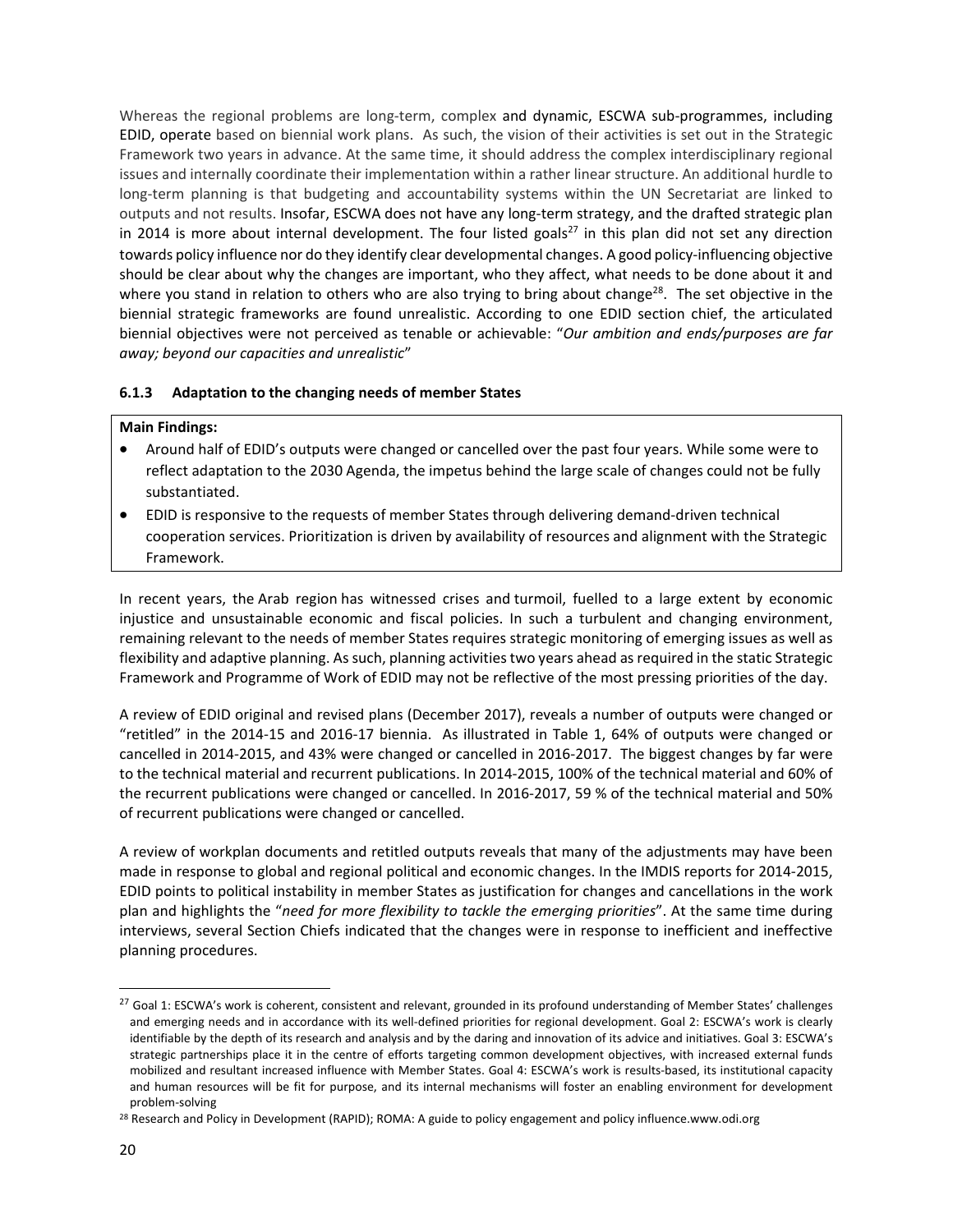|                                                                            |         | <b>Biennium 2014-2015</b> |                  | <b>Biennium 2016-2017</b> |                         |                  |
|----------------------------------------------------------------------------|---------|---------------------------|------------------|---------------------------|-------------------------|------------------|
| <b>Type of Output</b>                                                      | Planned | Changed                   | <b>Cancelled</b> | Planned                   | Changed                 | <b>Cancelled</b> |
| Ad hoc expert groups                                                       | 8       | 3                         |                  | 14                        | 4                       |                  |
| Recurrent publications                                                     | 5       | 3                         | 0                | 4                         | ົາ                      |                  |
| Special events                                                             | 3       | 1                         | 0                | 5                         | $\overline{2}$          |                  |
| Technical material (technical<br>paper, policy paper, follow up<br>report) | 8       | 6                         |                  | 52                        | 31                      |                  |
| Contribution to joint outputs                                              | 7       | 1                         | 4                | 19                        | $\overline{\mathbf{c}}$ |                  |
| Advisory services                                                          | 2       | 0                         | 0                | $\Omega$                  | 0                       |                  |
| Training courses, seminars and<br>workshops                                | 3       | 2                         | $\Omega$         | 1                         | 0                       |                  |
| <b>Total</b>                                                               | 36      | 16                        | 7                | 95                        | 41                      |                  |
| % changed or cancelled                                                     |         | 64%                       |                  | 43%                       |                         |                  |

**Table 1**: **Retitling of Outputs in biennia 2014‐1‐5 and 2016‐17**

Thus, while flexibility is to be considered a necessity in a changing environment, the evaluation found insufficient documentation to clearly identify the impetus behind the large scale of changes and reformulations of outputs or to confirm if the changes were linked to the changing priorities or needs of member States. As such, it was not possible for the evaluation to conclude whether changes were made in an ad-hoc, reactive manner, or whether they were part of a strategic adjustment to ensure the fulfilment of the Division's Expected Accomplishments. At the same time, and related to the overall issues of planning and monitoring, the evaluation found that approval of changes and cancellations appeared to be mechanical and procedural as opposed to substantive and strategic.

In its programme of work for 2014-2015, and 2016-2017, EDID had not planned support to the new post-Millennium Development Goals (MDG) global agenda, in particular in the area of financing for development. As the 2030 Agenda took shape in 2015, EDID was however able to adapt some of its research and meetings to focus on the new Sustainable Development Goals (SDGs) and the Means of Implementation with some effort to work on areas of intersection and nexus. For example, the technical paper on "Rethinking investment policies in the Arab region was retitled to "Financing SDGs in the Arab Region", the technical paper on "Inclusive finance and access to the financial sector in the Arab region" changed to focus on "The Means of Implementation of the 2030 Agenda: the Financing Dimension", the EGM on "Developing Economic Governance Standards" changed to focus on "Supporting the 2030 Agenda: Enforcing Competition Policy in the Arab Region", and the EGM on "Multi‐dimensional poverty analysis and policy recommendations" changed to focus on "Meeting on Promoting Inclusive Growth and Decent work: Implementing the SDGs".

One proxy indicator of EDID's responsiveness to the requests of member States is its prioritization and delivery of demand‐driven technical cooperation services under the framework of the Regular Programme of Technical Cooperation (RPTC). During the period under review EDID had one full time Regional Advisor on Transport, and one Regional Advisor on Poverty for a short‐term duration. The Regional Advisors along with EDID staff and consultants were responsible for responding to requests by member States based on availability of resources and the alignment of requests with the Strategic Framework. In the last two biennia, the Division received 59<sup>29</sup> requests for capacity building (39% of the requests), policy advice and technical support (44% of the requests) from 13 member States. It responded to 43 requests from 12 member States in the evaluation period, whereas the outstanding requests remain pending or were cancelled. As demonstrated in Table 2 below, the Division witnessed a 36% increase in 2016‐17 in the number of requests as compared to the previous biennium.

 $29$  5 (8%) of the requests were for meeting contribution, 4 (7% were project related requests) and 1 for study tour.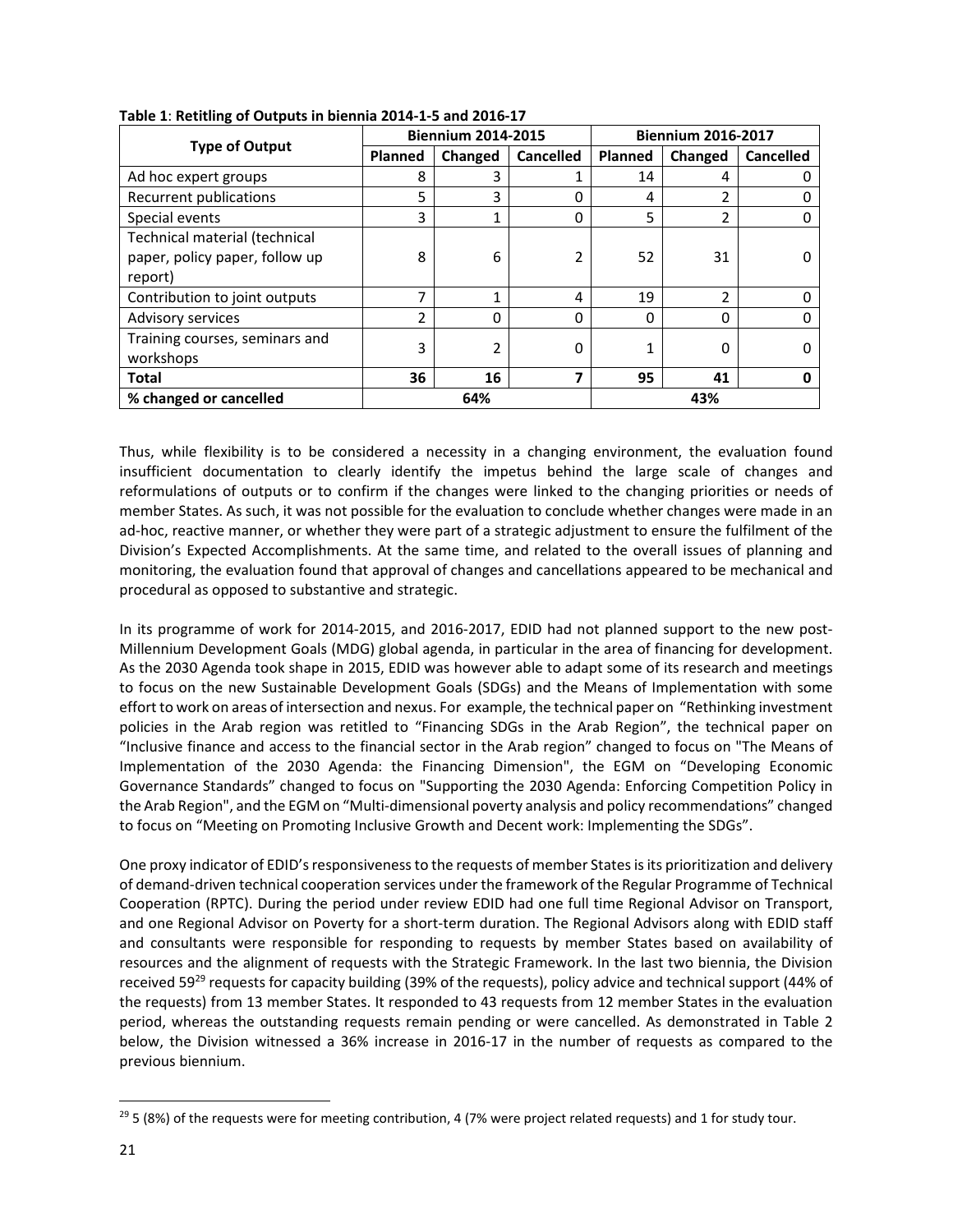| Biennium                        | # of<br>Requests<br>received | <b>FFD</b> | <b>RIS</b> | <b>MFS</b> | <b>EDPS</b> | <b>EGPS</b> | OOD/RA<br><b>on</b><br>transport <sup>30</sup> | Cancelled/Not<br>implemented/<br>Section<br>unidentified |
|---------------------------------|------------------------------|------------|------------|------------|-------------|-------------|------------------------------------------------|----------------------------------------------------------|
| 2014-2015                       | 2531                         | 4          | 10         |            | 0           | 0           |                                                |                                                          |
| Response rate                   | 76%                          | 100%       | 100%       | 100%       | N/A         | N/A         | 100%                                           |                                                          |
| 2016-2017                       | 34                           | 4          | $10^{32}$  | $8^{33}$   | 434         | 5           | 4                                              |                                                          |
| Response rate<br>thru July 2017 | 71%                          | 25%        | 60%        | 88%        | 100%        | 100%        | 25%                                            |                                                          |

**Table 2: Response to MS requests by biennium and section** 

According to EDID managers, decisions on how to address requests for technical cooperation support are made based on the availability of resources and the alignment of requests with the Strategic Framework. A review of the thematic areas of the requests received reveals that many of RPTC requests match the SF and PoW. According to IMDIS data, technical cooperation services were aligned to the sub‐programme EAs. As indicated in Section 6.2.4. below, member State representatives were generally satisfied with the services provided. The evaluation finds that EDID was able to adapt its services and most of its outputs to address emerging needs of member States in the region, however, it did not always do so in a holistic or strategic manner.

#### **6.1.4 Addressing Intersectionality, Gender and Human Rights**

#### **Main Findings:**

- While EDID made efforts to work with other Divisions in ESCWA, these efforts remain primarily ad-hoc and personal and have not been adequately institutionalized.
- EDID has taken steps to strengthen the integration of gender and human rights based approach in its work.

Most EDID staff see that the Division has high calibre experts, and is the driving engine (locomotive) of the Commission. To that end, these staff consider the setting of an economic agenda to be of primary importance in considering the developmental challenges in the region. As illustrated in the Strategic Framework, EDID contributes to joint outputs with other Divisions within ESCWA as well as to other Commissions and international organizations. As part of the new planning approach initiated in 2014, a guideline<sup>35</sup> to consolidate a  $log$ frame was also developed. The purpose of the guideline is to

"*Development is a multidimensional and not a linear process. Writing a chapter in a report doesn't mean the work is interdisciplinary, nor that it reflects the interdisciplinary challenges of the 2030 Agenda for Sustainable Development*."

**ESCWA Division Director** 

facilitate the development of consistent plans and outputs by sub-programmes in terms of quality, orientation and scope. In 2014‐2015, EDID provided 7 contributions to joint outputs. This increased to 13 contributions in the 2016‐17 biennium. This contribution, however, was not always seen as sufficient. One Director described joint outputs as "*stitching*". Another director stated "*We have complementarities on outputs but not results.* We acknowledge difference in concepts and point of views, but also there is potential overlapping and even *duplication in outputs*".

<sup>&</sup>lt;sup>30</sup> Preliminary discussion with RA on transport and presentation on the EDID's work note 8 advisory support outputs for the two biennia, but these do not all appear in the RPTC list provided to the evaluator.

 $31$  Request number 2015-106 by the republic of Yemen for Technical support for reconstruction and development plan Agenda 2030 was marked completed but does not specify the responsible section/office.

<sup>&</sup>lt;sup>32</sup> 1 request shared with MFS

<sup>&</sup>lt;sup>33</sup> 2 requests shared, 1 with RIS and 1 with EDPS

<sup>&</sup>lt;sup>34</sup> 1 request shared with MFS

<sup>35</sup> Guidelines for Developing the Consolidated Planning Log-frame and Workplans for planning period 2015-2018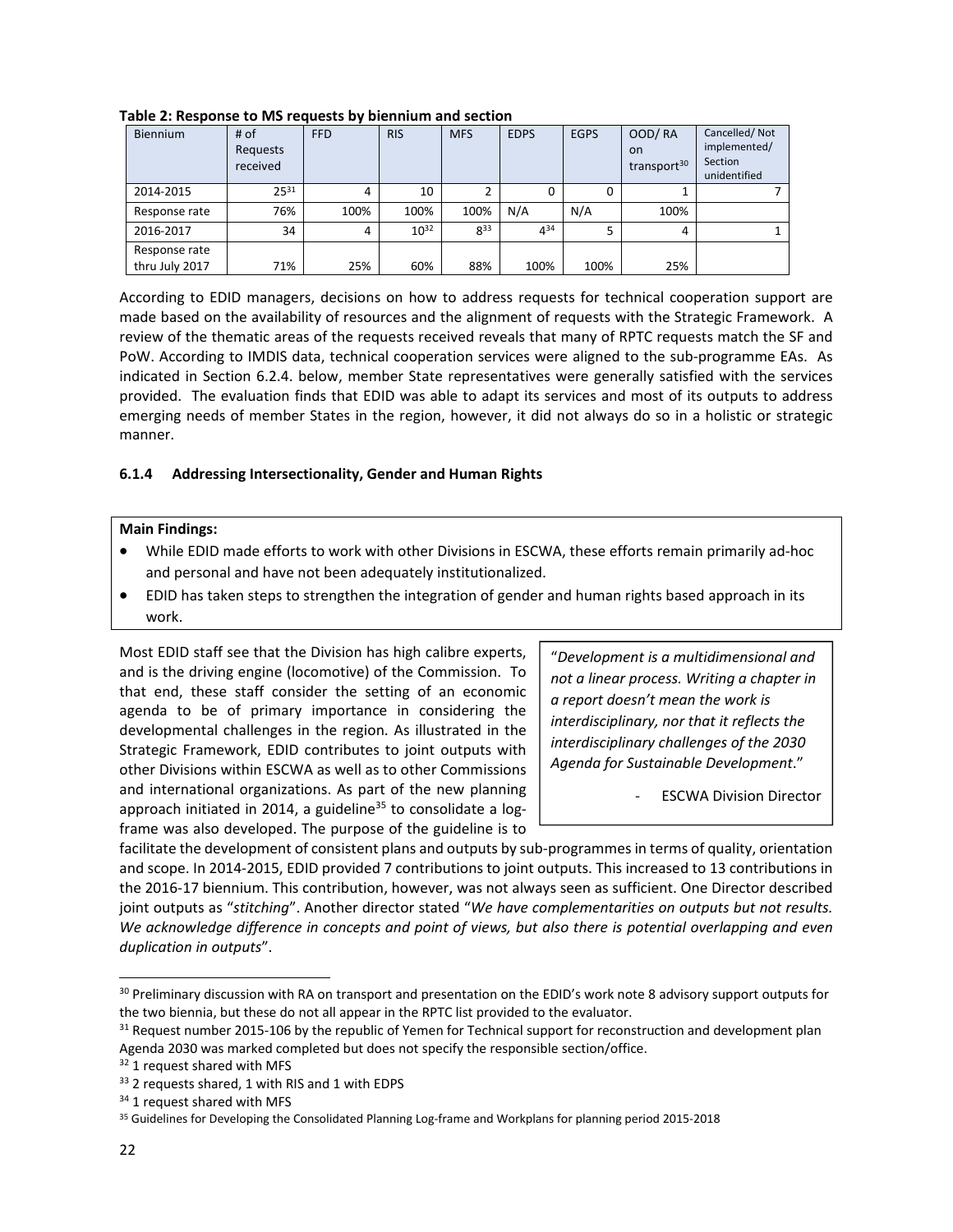While there is high intersectionality and correlation between the work of EDID Sections and other ESCWA Divisions e.g. the Economic Development and Planning Section with the Social Development Division, the Economic Governance and Planning Section with the Emerging and Conflict Related Issues (ECRI) Division, the Modelling and Forecasting Section with the Statistics Division, there is no clear institutional mechanism at the Commission to ensure capitalization and integration amongst sections and divisions. Thus, while EDID has made efforts to work with other Divisions in ESCWA, these efforts remain at a more ad-hoc, personal level and have yet to be institutionalized and systematized.

EDID is represented at the Senior Management Team meeting by its Director. It is also engaged in a number of organization‐wide committees, including the Publications Committee, the Projects Committee and the 2030 Steering Committee either by the Director or by designated staff, normally Section chiefs. These meetings provide an opportunity for lessons learning, coordination and collaboration.

EDID is mandated to integrate gender concerns and a human rights‐based approach in its work by legislative mandates emanating from General Assembly and ECOSOC sessions. In its Strategic Framework and Programme of Work, EDID references many of these mandates, including international human rights instruments in the overall Division objectives and Expected Accomplishments. The evaluation also found evidence of EDID management's intention to ensure the integration of gender mainstreaming in its work. In Section Chiefs' Minutes of meetings of 22 June and 5 July 2017 the EDID Director reiterated the commitment to abide by UN‐SWAP as a framework for gender mainstreaming and 1) affirms that EDID publications need to be properly engendered and requested that all publications be sent to the gender focal points for review; and 2) encourages staff to put forward any suggestions on how to enhance gender mainstreaming while calling for more volunteers, in particular from EDPS and EGPS, to work with EDID's gender focal points. However, based on the review of documentation, the evaluation found that equality and inclusive economic development are not integrated in all EDID work. Except for EDPS, these issues were tackled only in designated products e.g. working papers and technical papers or through contribution to joint publications.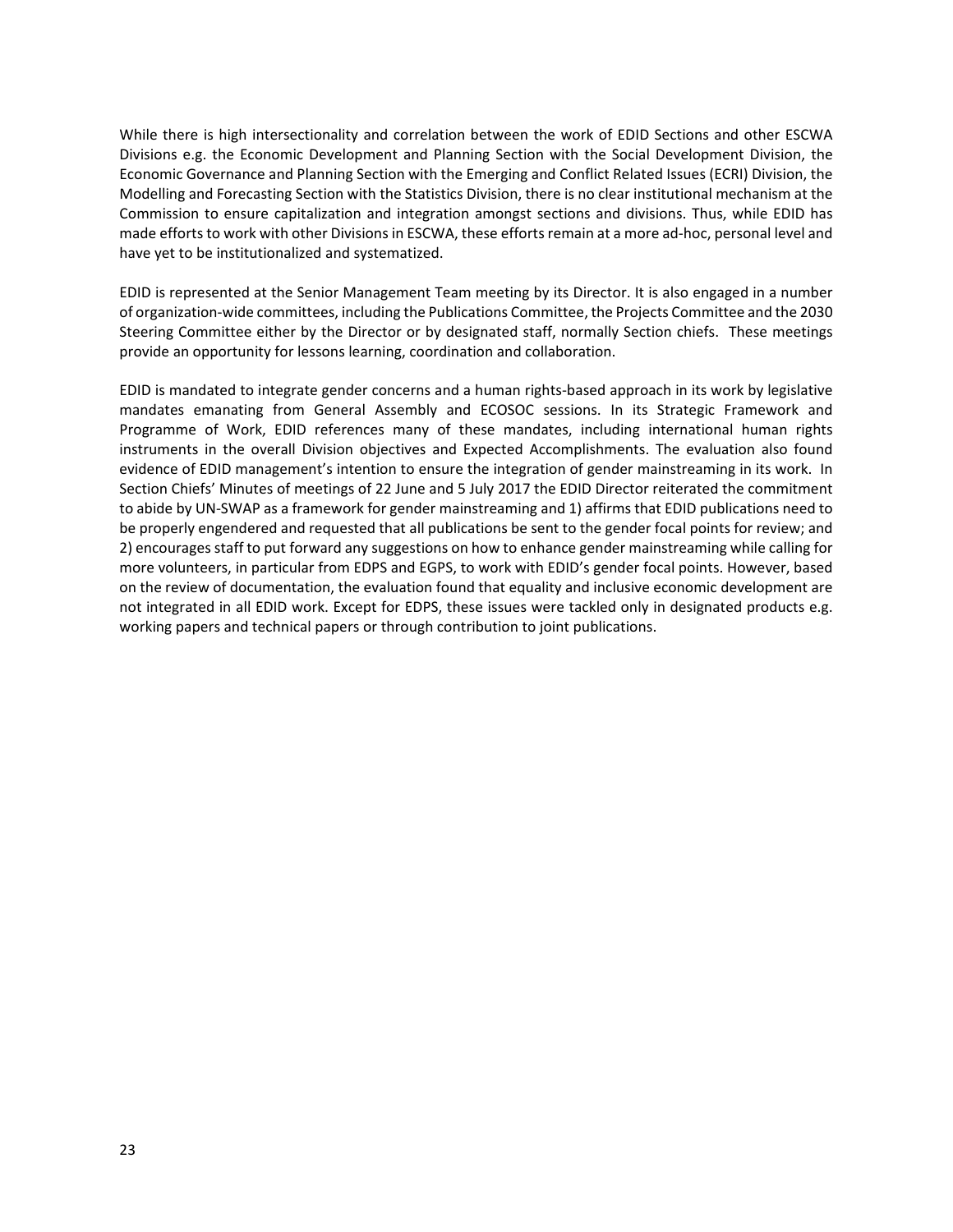## **6.2 Effectiveness**

Organizations are commonly defined as instruments of purpose<sup>36</sup>. Organizational effectiveness is the extent to which an organization is able to fulfil its goals. The purpose of establishing ESCWA was to meet the needs of countries in Western Asia for the services of a regional economic and social commission that promotes their development efforts, raises the level of their economic and social activity and strengthens cooperation among them (ESCWA TOR 2016). The Commission's mandate is to foster comprehensive, equitable, integrated and sustainable development through effective economic and social cooperation in the region. **In assessing the** effectiveness of EDID within ESCWA, it is important to be clear about ESCWA's functional purpose, which is **policy reform, as well asthe various dimensions ortools used to achieve itsfunctional purpose and set goals, namely consensus‐building, research, and advisory services.** Good performance means the work is done effectively and efficiently and remains relevant to the stakeholders. Therefore, EDID effectiveness encompasses five dimensions: effectiveness of biennial programme; effectiveness in meeting functional responsibilities; effectiveness in meeting stakeholders' expectations and providing useful services; effectiveness of applied systems and tools; and effectiveness of EDID in bringing about change on the ground. These dimensions will be assessed thoroughly in this chapter (6.2) and the next chapter on impact (6.3).

#### **6.2.1 Progress Against Programme Objectives**

#### **Main findings:**

- The implementation rate of outputs and activities for the two biennia reached a laudable 100%.
- EDID's Expected Accomplishments were partially achieved for the two biennia, according to IMDIS. The evaluation could not substantiate their realization since indicators are not SMART and reporting against indicators is not accurate
- The system and tools for monitoring programme performance both at the level of results and at the level of outputs does not allow for systemic monitoring of EDID's contribution and ability to identify drivers of change and policy influence.

The current objective of EDID is to achieve a decent standard of living for all people in member States through sustained, inclusive and integrated regional economic development. In the 2016‐2017 biennium, EDID planned to deliver on this objective through the achievement of five results or Expected Accomplishments (EAs) summarized as follows: a) economic institutional reform based on principles of good governance; b) rightsbased pro‐poor plans and policies aimed at eradicating poverty and reducing income inequality; c) development of tools to create decent and competitive jobs for men and women; d) policies and mechanisms aimed at fiscal and monetary policy convergence; and e) plans and policiesfor cross‐border infrastructure with a focus on transport and trade. Each of the EAs has related Indicators of Achievement and set targets.

In reviewing the approved logical frame, the evaluation finds that there was a lack of clarity in the systematic changes the Division seeks to support and the assumptions that underlie these changes. Furthermore, many of the identified Indicators of Achievement are not in line with internationally recognized criteria for good indicators (specific, measurable, assignable, realistic and time‐bound ‐ SMART).

"*We're creating random indicators! It is impossible to track it back to one unique section or even ESCWA*"

‐ EDID staff member

For example, an indicator that seeks to measure "*number of member countries that commit to or pass regulatory reforms or legislation related to the improvement of governance in economic institutions*" contains ambiguity, and will be difficult to independently monitor and verify. This was confirmed by several EDID staff and management who noted that they frequently faced problems assigning attribution, and that even when the indicators are clear, they tend to be too ambitious to be achieved in one biennium. This is further

<sup>36</sup> Etzioni, A. 1964. *Modern Organizations.* Englewood Cliff, CA.: Prentice Hall.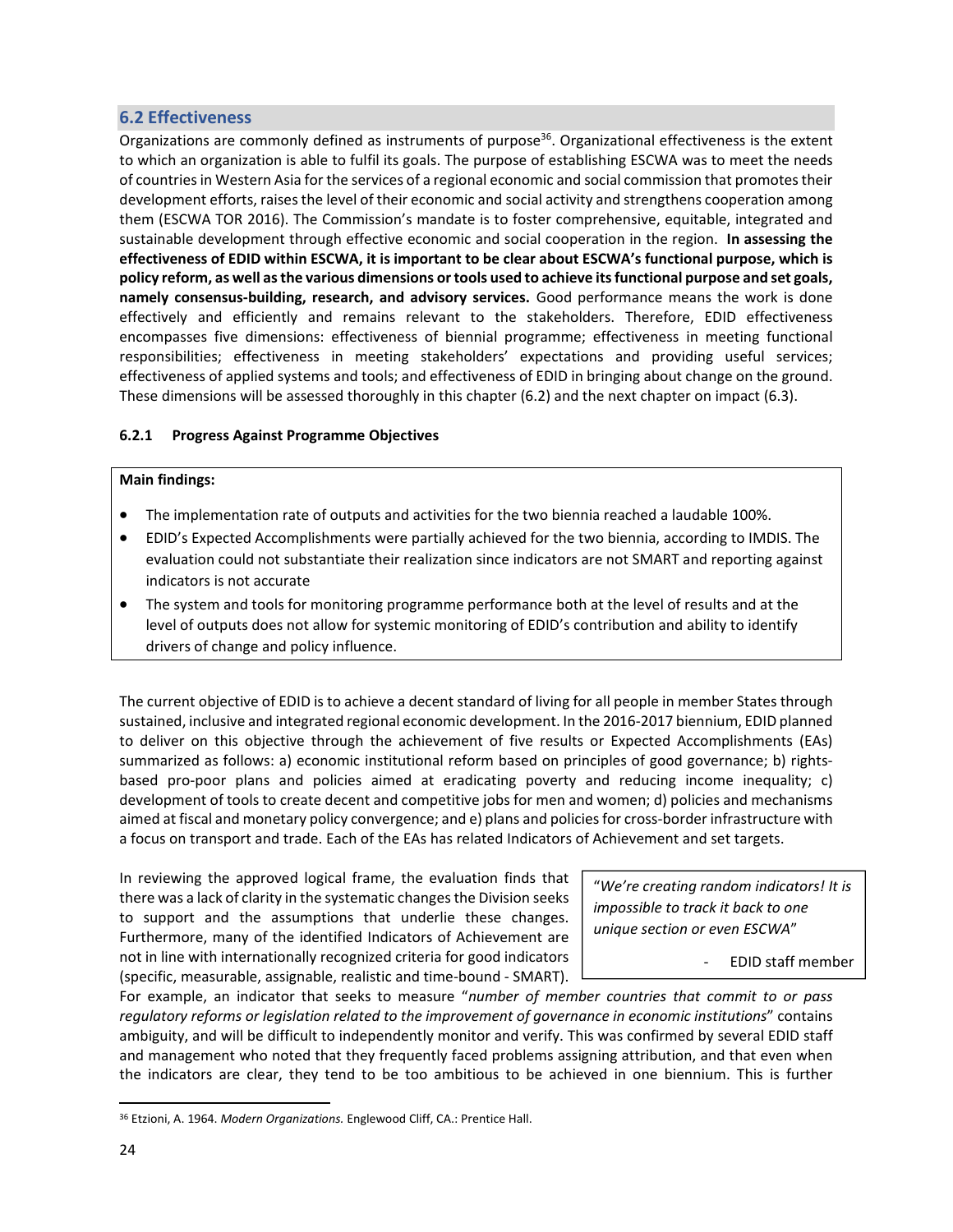complicated by the fact that the logframe does not always keep pace with changes in the work programme. According to Division staff, governance as a theme wastransferred to the Emerging and Conflict Related Issues Division (ECRI) in 2016, yet EDID continued to have four indicators on governance. At the same time, and while the focus of the work of EGPS shifted to promoting competition, the indicators in the logframe of 2016-2017 did not include any indicator on competition, although an indicator on "promoting diversification and competitiveness" was explicit in the 2014‐2015 log frame.

According to the Programme Performance Report (PPR) validated by IMDIS data for the 2014‐2015 biennium, target indicators set for three of the five EAs (B, C and E) were fully realized. Target indicators set for Expected Achievements (A) and (D) were partially achieved ranging from 50% to 75% realization rate of targets. For 2016‐2017 biennium, as of 31 December 2017 target indicators set for three of the five EAs (A, C and E) were recorded in IMDIS as fully realized whereas EAs (B) and (D) were partially achieved with a 50% realization rate of targets (see Annex 7.4 for illustration of EDID sub‐programme progress against objectives and targets). At the same time, the evaluation finds that IMDIS progress reporting narrative does not always correspond to the indicator (i.e give definite and/or relevant information on policies/plans, etc. that were changed). Instead reporting is on activities completed without evidence of policy change. For example, in EA (a) indicator (ii)<sup>37</sup> IMDIS records that the target is overachieved (by 1 policy), but it does not narrate progress at the policy level. Instead, the narrative talks about the organization of two capacity building workshops.

At the output level, the implementation rate of planned outputs and activities has reached a laudable 100% in the 2014‐2015 biennium. As mentioned in Section 6.1.3 above, EDID retitled or reformulated several outputs during the biennium, and all were reported as completed. There was no significant variance found between EDID Sections, with all delivering on planned or reformulated outputs. Furthermore, EDID reported the implementation of an additional five outputs over and above those planned in the original programme of work, as indicated in the March 2014 modification request. For the 2016‐2017 period, excluding technical cooperation activities, IMDIS data showed a 100% output implementation completion rate of as of 31 December 2017.

EDID utilizes various formal and informal monitoring tools and systems. These include: 1) The Integrated Monitoring and Documentation Information System (IMDIS), a Secretariat‐wide monitoring system that captures progress at both the EA and output level of Regular Budget (RB) activities at the 12, 18 and 24‐month intervals of each biennium; and 2) the Programme Performance Reports (PPR) produced by Sections on 6‐ month intervals and by Divisions at the end of the biennium providing progress on outputs. These feed IMDIS reporting. 3) Section Chiefs and Division biweekly meetings in which Sections provide updates on their RB and extra‐budgetary activities and become informed of organizational directives and updates; and 4) an internal Dashboard that captures progress of output implementation also of RB activities only. Project level evaluations are carried out centrally.

"*Indicators are not based on global best practices, and there is no real revision from PPTCS. They don't follow up or check if an indicator is wrong. Even worse, any change in plans needs PPTCS approval, and once approved, it should be integrated into the system, but it is not*".

‐ EDID Section Chief

Following a thorough review of the available monitoring systems and tools, the evaluation found that these systems and tools do not allow for systematic monitoring of programme performance at the level of results, limiting EDID's ability to identify drivers of change and policy influence. Furthermore, the tools used consolidate RB and XB interventions which are not always exactly aligned. A key challenge is that IMDIS data does not appear to consistently and systematically capture ESCWA/EDID's contribution to change. Moreover, changes to outputs are

<sup>&</sup>lt;sup>37</sup> Policies adopted by member countries related to good economic governance that are based on the ESCWA framework of assistance on good economic governance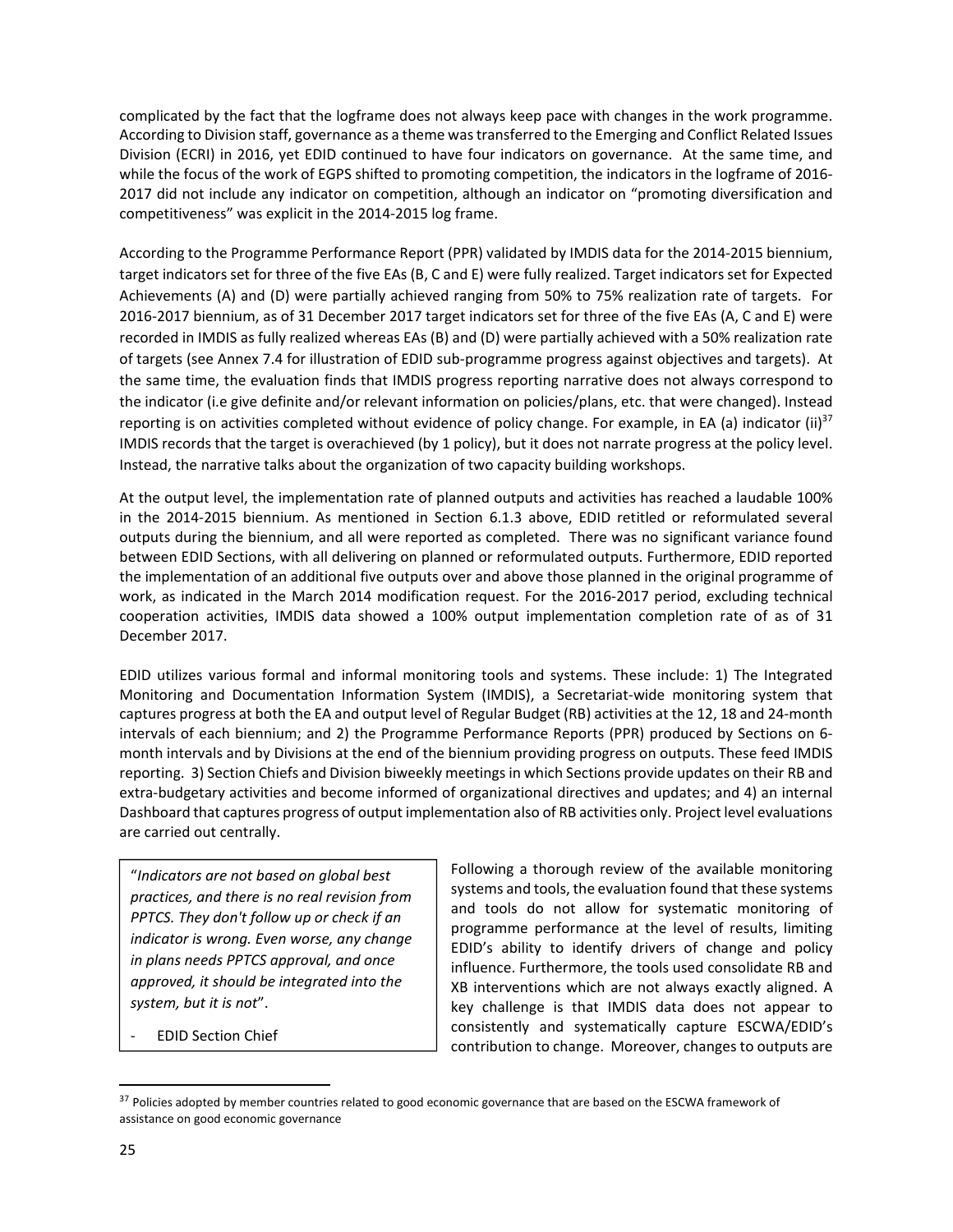not systematically or consistently registered in the different monitoring tools. The evaluation documented several examples in which outputs were either retitled or reformulated differently or progress to date differs in IMDIS as compared to the dashboard. This raises the need for a stronger results-based monitoring system that clearly demonstrates the sub‐programme's performance, deviation (when it happens), justifications for changes made in outputs (retitling, reformulation, etc.) and most importantly, determines ‐ amidst Sections' intersectionality work and coherence - how these relate to and affect the sub-programme's intended results or EA.

#### **6.2.2 Integration of gender and human rights concerns into outputs**

#### **Main Finding:**

EDID has not fully incorporated gender across all its outputs.

The evaluation found mixed evidence with regard to how effectively EDID was able to mainstream gender and human rights concerns in its outputs and services. Across EDID's publications, the evaluation found a number of the publications that had effectively mainstreamed gender in the analysis and recommendations. For example, the Survey of Economic and Social Development in the Arab Region for 2015‐2016 chose to focus a chapter on gender dynamics and inequality. Other reports however were gender‐blind, with no reference to gender considerations. Similarly, gender and human rights concerns could be identified in the design of some of the Division's extra‐budgetary and Development Account projects as wasfound for example in the technical cooperation projects, "Socioeconomic Dialogue in Libya" and the "Strengthening the Capacity of the Ministry of Economy and Planning of the Kingdom of Saudi Arabia to Develop, Implement, Monitor and Evaluate the Ninth and Tenth National Development Plans". With regard to the inclusion of diverse stakeholders and the balanced participation by women and men in EDID meetings and activities, the evaluation found only partial data from IMDIS regarding the percentage of women's participation. Consolidating participation in all EDID activities is simply not possible as it is not consistently recorded. According to interviews with most EDID staff, the average percentage of women participants trends below 30%, explained largely due to nomination by their national governments. In national activities however, it can be noted that women participation has in some instances recorded higher participation such as the Tax workshop in Egypt amongst others. EDID has a designated gender focal point, primarily responsible to ensuring mainstreaming gender in the Division's publications. The focal point is expected to act as resource persons and advisors to staff.

#### **6.2.3 Systems & Practices**

Organizational effectiveness is reflected in structure and resource allocation; applied systems; measurement and learning; communication and coordination; planning and leadership approach. Organizational structure has two separated but connected aspects; the governing structure<sup>38</sup> and the operating structure<sup>39</sup>. In terms of governance, ESCWA forms part of the United Nations Secretariat and operates under the supervision of ECOSOC. The Commission is acting within the framework of the policies of the United Nations and subject to the general supervision of the Economic and Social Council. The ESCWA intergovernmental machinery consists of the Commission as the highest body within the organization and, reporting to it, the subsidiary bodies of the Commission, which are the legislative and consultative committees. The Secretary‐General of the United Nations appoints the staff of the Commission. Member States chair the sessions of the Commission on a rotating basis $40$ .

<sup>38</sup> that represents the legal guidance system ESCWA

<sup>&</sup>lt;sup>39</sup> how EDID/ ESCWA transforms resources into products and services for targeted purposes

<sup>40</sup> E/ESCWA/2016/TOR; Terms of Reference and Rules of Procedure of ESCWA. UN Beirut, 2016.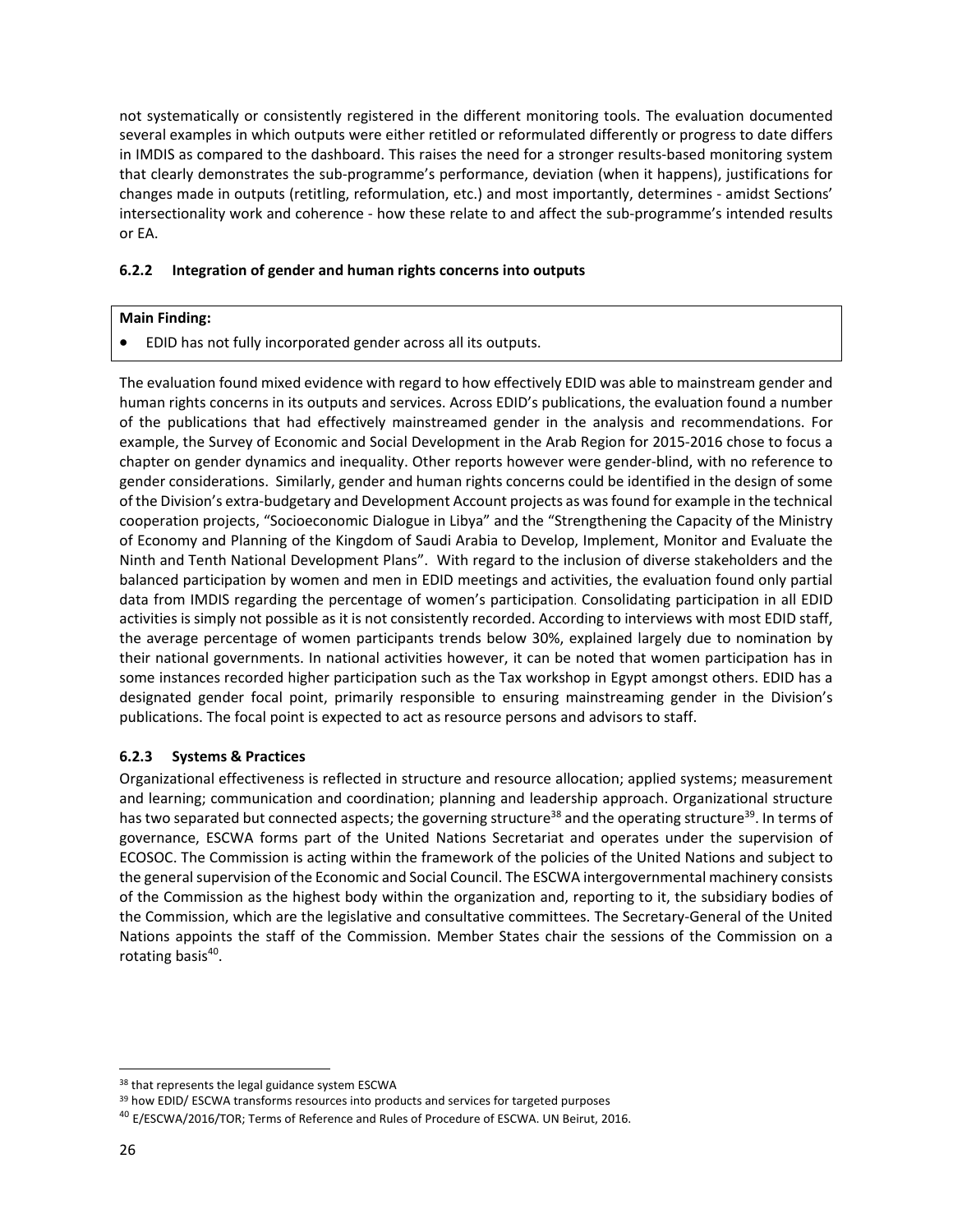#### **Main Findings:**

- The organizational structure of EDID is not found conducive to effective decision-making, knowledge sharing, inter‐ and intra‐departmental coordination.
- A sense of unfairness, uncertainty and heavy work load are widespread in the division.
- Human and financial resource allocation is not efficient and not adequately monitored.

#### *Organizational Structure and Coordination*

As noted above, EDID is the largest sub‐programme in ESCWA. Headed by a Division Director at the level of D1, EDID is composed of four Sections: Modelling and Forecasting Section (MFS), Regional Integration Section (RIS), Economic Governance and Planning Section (EGPS), and Economic Development and Planning Section (EDPS). Financing for Development (FfD) is managed directly by the Office of the EDID Director. As of the end of 2017, EDID had 34 staff of whom, 17 were Professional staff members and 17 were General Service staff.

EDID's structure should serve as a basis for orchestrating EDID activities. The operating structure of EDID seems to be a mixture of functional<sup>41</sup> and product<sup>42</sup> organizations. Throughout the past seven years, EDID has witnessed two restructurings. Whereas in 2011 there were only three sections in the Division: Transport and Trade, Economic Analysis, and Financing for Development, by 2013 the structure was adjusted along four Sections: Regional integration, Globalization and financing for development, Economic analysis, and Development policy. In 2015, the structure was once again adjusted to its current state and includes the four Sections and Financing for Development. Management of EDID also changed during that period asthe Division was led by four Directors before Mr. Mohamed El-Hacene, currently in charge since December 2014. To a certain extent, changes in structure reflect the changes in EDID/ESCWA priorities, including for example, greater emphasis on modelling and forecasting and regional integration, and a reduced emphasis on transport and financing for development. At the same time, a number of areas that the Sections are structured around and work on can arguably be considered as cross‐cutting such as governance, regional integration, financing for development, etc. One area in particular that was mentioned by EDID Chiefs and other ESCWA Directors was the area of modelling and forecasting. According to an ESCWA Director: "*Modelling should not be part of EDID and should serve all ESCWA divisions in their work internally and with other stakeholders*." This view was also supported by two other directors and three chiefs.

"*the coordination here is a personal effort and not systematic*"

‐ EDID Staff member

Each Section in EDID works according to the priorities and resources established in the Programme of Work. To ensure the implementation of a holistic programme, coherence at the vertical and the horizontal levels should complement each other. Vertical coherence refers to consistency and

connectedness of the programme components through a logical model, Theory of Change, and implementation mechanisms. Horizontal coherence calls for capitalization and coordination among internal and external stakeholders and activities. As illustrated in Section 6.1.2, vertical coherence of the EDID programme of work is not adequately aligned to long‐term results. Likewise, internal coherence and coordination is weak as recognized by almost all ESCWA informants. According to management theory, knowledge sharing and communication, interdepartmental relationships, and position of decision making<sup>43</sup> are three critical and interdependent aspects of organizational structure that directly influence effectiveness and the attainment of organizational goals. The evaluation found no evidence of a systematic mechanism for

 <sup>41</sup> A functional organization structure is a hierarchical organization structure wherein people are grouped as per their area of specialization. These people are supervised by a functional manager with expertise in the same field.

<sup>42</sup> A product organization is one that carries out specialized tasks, usually with a centralized command system. It is also termed divisional organization where each division is responsible for the complete activities of a product. A setback is poor communication with other functional departments and simultaneously completing all tasks at the same time.

<sup>43</sup> Olson, E., Slater S., & Tomas M. (2005) "The Performance Implication of Fit among Business Strategy, Marketing Organisation Structure, and Strategic Behaviour", Journal of Marketing, vol. 69, July, pp49‐65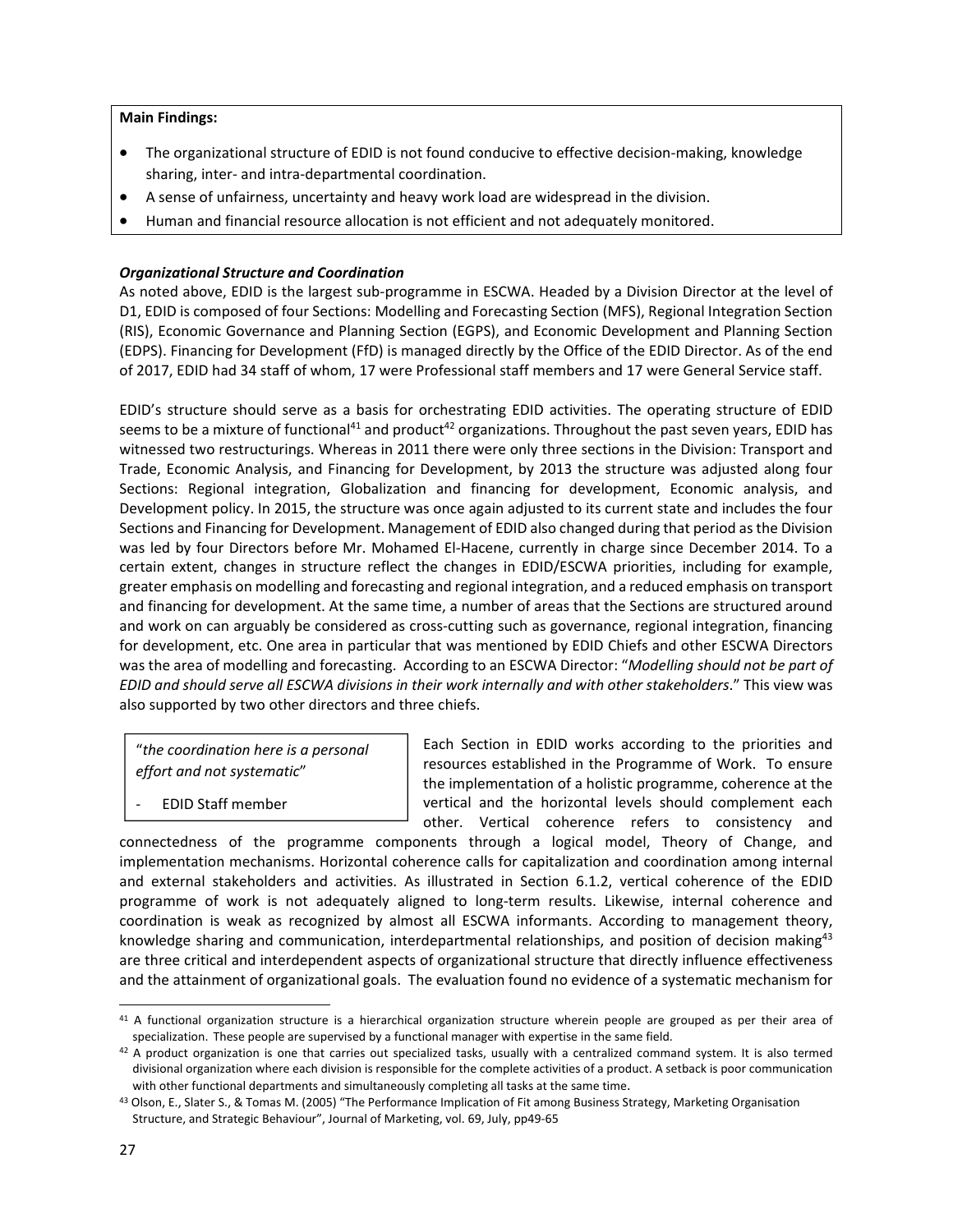knowledge sharing and for inter‐ and intra‐departmental coordination. Despite some commendable initiatives that were made to promote knowledge sharing, interaction, and peer review, such as the 'brown bag seminar' series, current modes of communication within EDID appear insufficient to serve knowledge management and appropriate planning at the required level. Most EDID staff see that they work in silos at sectional and divisional levels. They admit that lack of a clear vision, the absence of result‐based planning on medium and long-term basis, and individual accountability systems are the main drivers of this situation. This view was equally share by male and female respondents.

The evaluation concludesthat most learning in ESCWA occurs at the level of individuals, and that the collective learning process is mostly absent. Furthermore, and based on the evaluator's experience in mapping, collecting and validating documents, the evaluation also finds a lack of systematic knowledge management and institutional memory<sup>44</sup>. The result is that the informal, people-based institutional knowledge that could be critical to EDID effectiveness seems to have a shorter shelf‐life and resides in the minds of individual managers and functional experts. The evaluation learned that EDID initiated a trial to capture and codify the Division's institutional memory two years ago, but it does not appear to have materialized yet.

Latitude in decision making process follows the commission's rules of procedure (see ESCWA TOR 2016). However, some of the staff questioned the transparency of decision making within the Division and some questioned who really runs the division. Furthermore, and repeatedly, during the field visit to ESCWA, a number of interviewees mentioned "We have the tools, but management doesn't enforce them". Having the tools and procedures does not necessarily mean having a system in place especially when responsibilities and accountability are not defined or enforced. There is consensus in EDID, with no difference between male and female respondents, that structure and the actual exercise of authority need to be revisited. Some ESCWA chiefs and directors have the same perception but more that ESCWA organizational structure is not conducive.

In general, there is a perception of unfairness and uncertainty in EDID both across male and female respondents. All sections within EDID perceive that they are understaffed, and all complained about the heavy load of work. Others sense that staff in EDID are more task‐oriented and culture is not conducive to effectiveness resulting in "high staff turnover in last two biennia". Ultimately, EDID's work requires the ability to influence its internal and external stakeholders, which calls for strategic leadership.

In addition, most staff expressed that their goals in the performance appraisal system was based directly on the number outputs completed in a performance cycle. They highlighted that their performance was not being assessed against the quality of their outputs, their required level of effort per output and whether their outputs had led to any change.

#### *Resource Allocation*

Effective resource allocation is the act of identifying needed resources to carry out set plans by benchmarking internal capacities against needs and identifying gaps and required adjustments. ESCWA has at least four types ofresourcesthat can be used to achieve its goals: financial, human, physical, and technological. This evaluation touched upon the first two, and found that several factors make resource allocation in ESCWA ineffective including short term and output based budgeting, vague targets, absent long-term strategies, and individual and output‐based accountability systems. In terms of resource allocation, staffing and budget are not equitably distributed as long as they are allocated based on the number of outputs.

Financial Allocation: In 2016‐2017, the budget allocated to the Division in the SF remained constant while the regular work programme increased from 57 outputs planned in 2014‐2015 to 98 planned for 2016‐2017. A review of the increase shows that most new outputs were technical material (9 in 2014‐2015 to 31 in 2016‐ 2017 (excluding the 7 national poverty reports) followed by EGMs and contributions to joint outputs. More than 80% of the sub‐programme budget is allocated to posts (30 regular posts in 2014‐2015 and 34 regular

<sup>44</sup> The issue was evident to evaluator in the case of mapping documents to make sense of it and was validated by sections chiefs.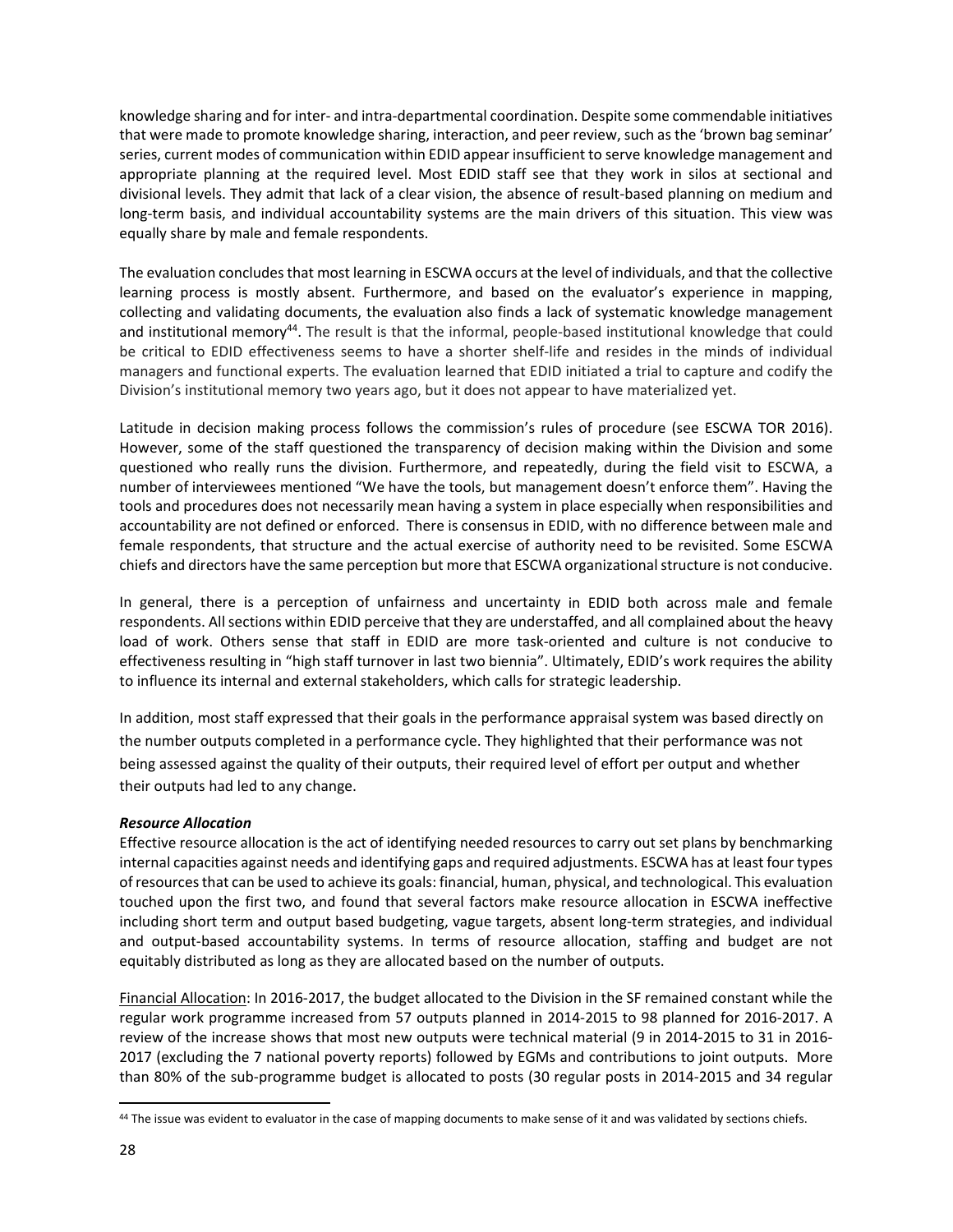posts in 2016-2017). It is estimated by one section chief that around 60% of staff time is allocated on recurrent publications alone<sup>45</sup> (according to IMDIS more than 60% of staff time was spent on publications in 2014-15 biennia).

The extra-budgetary (XB) funds in the Division cover mainly the technical, advisory and capacity building activities to member States<sup>46</sup>. EDID succeeded in doubling XB resources for technical cooperation between 2012‐2013 and 2014‐2015, and continuing to increase XB resources in 2016‐2017. Allocations of DA project funds and RPTC technical cooperation funds also saw significant increases. Analysis, research and evidence‐ based policy alternatives are at the core functions of the commission, and a significant amount of EDID resources are devoted to research and analysis activities to generate knowledge, primarily through publications and documentation. Arguably, what is considered as normative work in ESCWA may be redefined and resource allocation can be better‐grounded. That's to say, the allocated resources to the other two core functions<sup>47</sup> are not proportionate without documented (written) justification on how resources are distributed. Further, the efficacy of publications in relation to policy reform could not be established.

| <b>Biennium</b> | <b>RB Non-posts</b><br>(USD) | <b>RPTC (USD)</b> | DA (USD) | <b>XB (USD)</b> |
|-----------------|------------------------------|-------------------|----------|-----------------|
| 2012-2013       | 574,000                      | 364,600           | 105,000  | 1,752,405       |
| 2014-2015       | 465,400                      | 394,300           |          | 3,326,610       |
| 2016-2017       | 483,300                      | 600,400           | 679,390  | 4,819,276       |

#### **Table 3 ‐ EDID detailed budget for 2014‐15 and 2016‐17 biennia**

Human Resource Allocation: EDID staff increased from 30 in 2014‐2015 to 34 in 2016‐2017 in line with the restructuring exercise that took place. ESCWA monitors the Level of Effort (LoE) per output through self‐ reporting in IMDIS. According to the management report for the 2014-15 biennium<sup>48</sup>, Professional staff in EDID (excluding the Director and General Service staff) spent on average 4 work months per output<sup>49</sup>, with the greatest effort per output on non-recurrent publications, followed by recurrent publications. Parliamentary documents submitted to IGMs appeared to consume the least amount of LoE per output (see chart 1).

 45 OIOS estimates that nearly 75 per cent of ESCWA total staff work-months are dedicated to producing knowledge and the remaining 25 per cent are related to advisory services and capacity‐building.

<sup>&</sup>lt;sup>46</sup> XB projects are donor funded technical cooperation projects in support of member States in the case of EDID, XB funds supported the National Agenda for the Future of Syria Project and the KSA National Development Planning Project

 $47$  (a)Serving as a regional forum and consensus builder on regional and thematic development issues; and (c) providing advisory services to facilitate the formulation, adoption and implementation of development policies

<sup>48</sup> Work months for Subprogramme Economic development and integration

<sup>49</sup> Professional staff (excluding director and general staff) spent 10.5 work months on substantive serving of meetings (4 outputs- on average 2.63 WM/ output); 12 work months on parliamentary documentation (10 outputs- on average 1.2 WM/output); 23 work months on Expert group meetings (9 outputs- on average 2.6 WM/output); 29 work months on recurrent publications (5 outputson average 5.8 WM/outputs); 20 work months on non-recurrent publications (3 outputs- on average 6.7 WM/output); 53.25 work months on other substantive activities (20 outputs- on average 2.7 WM/ output); and 3.5 work months on advisory services (2 outputs‐ 1.75 WM/output).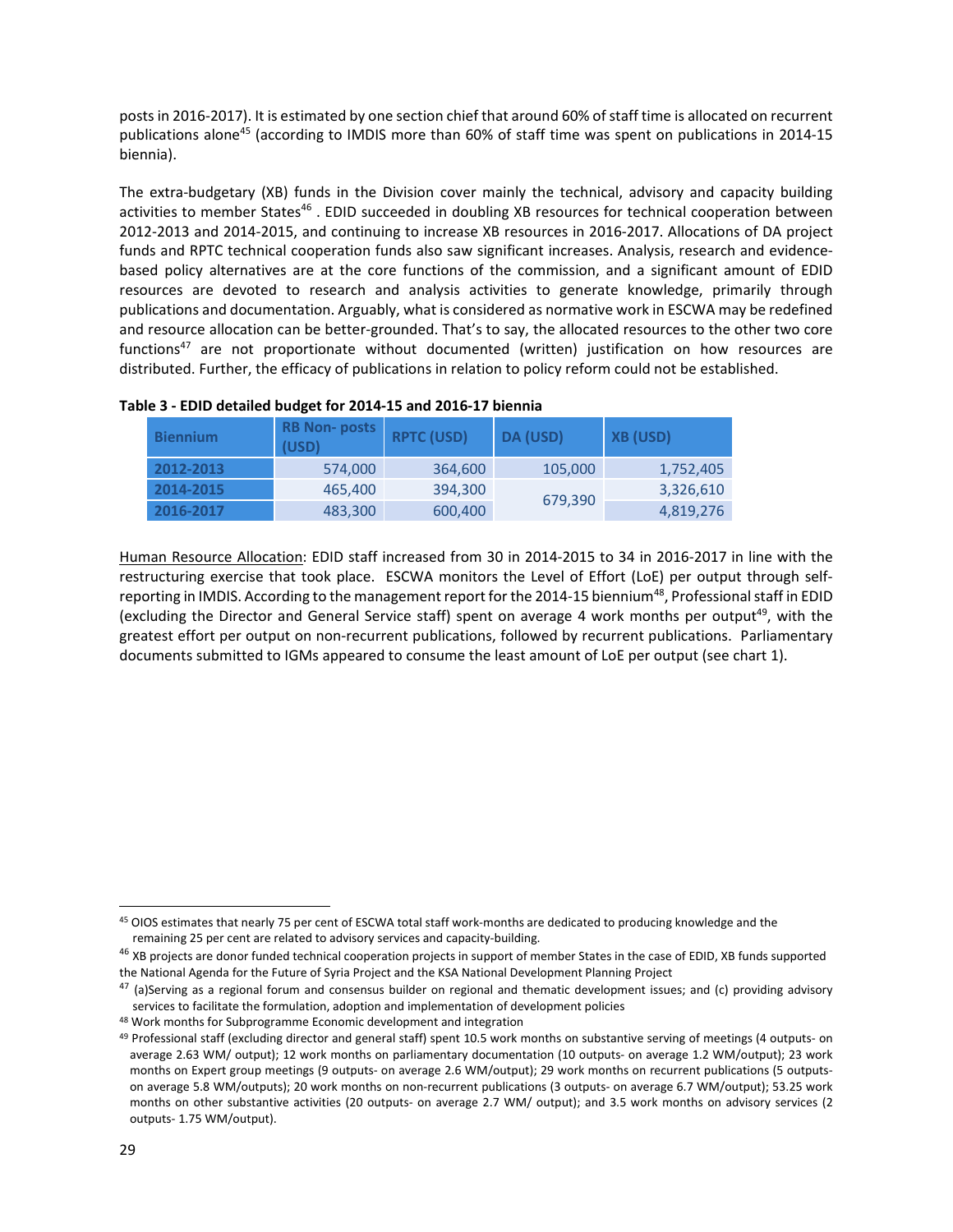

A careful review of the report, however, indicates that time allocation is not accurate, and somewhat chaotic. For example, according to IMDIS, one chief worked for 28 work months in 24 calendar months during 2014‐ 15 biennium. The evaluation finds that human resource allocation per output appears to be inefficient and not properly monitored.

#### **6.2.4 Effectiveness and Use of Outputs and Services**

#### **Main Findings:**

- EDID's principal target audiences are frequently not aware of EDID's major services and publications. ESCWA's website remains their main source for publications.
- The use of the Arabic language in publications and services was highly appreciated but noted weakness in some of the Arabic translations making the technical language difficult to grasp.
- EDID EGMs and Technical Services were highly recognized and appreciated. Yet, follow‐up and continuity are insufficient.
- IGMs have not reached their full potential and continuity from one IGM to the next appears to be inconsistent.

Knowledge translation is the meeting ground between research and action and binding them with communicative relationships. Knowledge is the principal catalyst for change in ESCWA's case, through tools (e.g. publications, policy briefs, EGMs, IGMs) that make findings more accessible. Therefore, knowledge management in terms of getting the "right knowledge, in the right place, at the right time" to influence an action or a decision, is an indispensable part of EDID/ ESCWA's work.

#### **Publications**

According to the UN Publication Policy guidelines, publications are all materials in printed or electronic form issued under the authority of the Secretariat as part of its programme of work. Excluded from this definition are parliamentary documentation intended to inform intergovernmental meetings, and other documentation and public information material. Publications explore or analyse in depth a specific theme or topic, and are prepared at the request of an intergovernmental body (mandated publications) or at the initiative of the secretariat (discretionary publications). In the 2014‐2015 biennium EDID published 5 reports and 9 technical papers, while in 2016‐2017 EDID planned for 6 reports and 38 technical papers.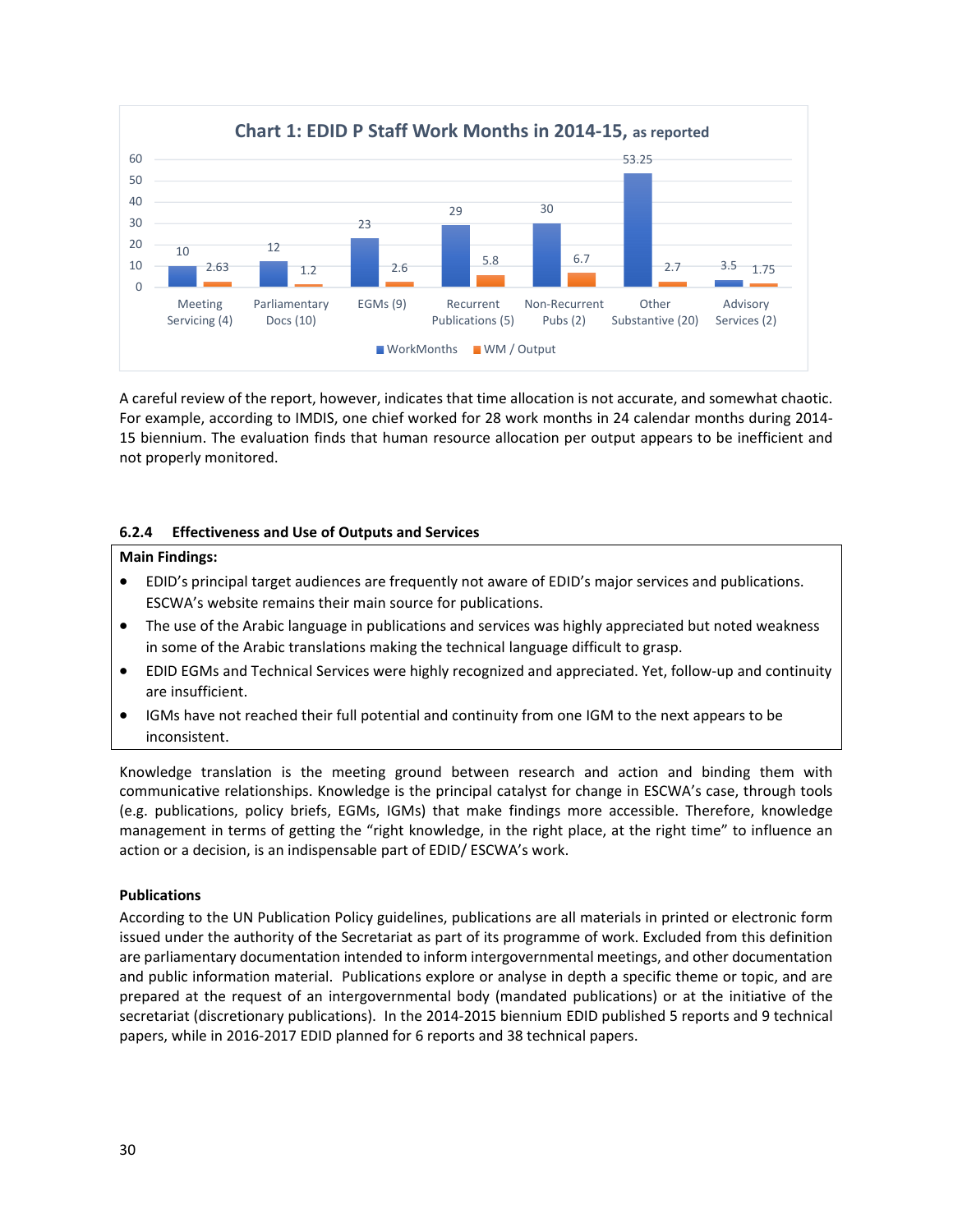According to the 2017 Evaluation Report by the Office of Internal Oversight Services (OIOS)<sup>50</sup>, ESCWA's research and analysis in general has not been fully utilized to increase knowledge about critical development issues. The report finds that this has been hindered by deficient dissemination practices and feedback mechanisms. In other words, the distribution of ESCWA reports and research outputs has not been strategic, and data on actual report distribution and utilization are inconsistent. In that evaluation, one third of external stakeholders interviewed stated that they were unfamiliar with the Commission's publications and just over half of staff survey respondents (57 per cent) stated that ESCWA was effective in promoting awareness of important national development issues through its research and analysis work. Nonetheless, and according to the same evaluation the most downloaded ESCWA publications in 2014‐2015 were EDID reports.

Stakeholders, who are the target of EDID publications indicated that they were mostly on the receiving end of the research and publications, without any meaningful engagement in the process of issue identification, research or agenda setting. Informants interviewed by this evaluation indicated that the ESCWA website is

"*I don't feel any collaboration and don't know their services; they expect me to search their website and that is not a participatory approach*".

‐ Government official

their only source of EDID publications. More than three quarters of the interviewees stated that they were not aware of all EDID publications, and only received information about those publications where they worked with EDID or that were in their narrow field of work. For some this was sufficient, but others found it to be a limitation. One government official said, "*I use their Website; it is easy to use and I find the information*". Another government official explained "*They produce excellent publications. Yet, they have a problem in dissemination and outreach*". A third official noted "*we don'treceive any publication from EDID*". Even subject‐ matter experts indicated that they were not aware of the range of publications of EDID. One expert who worked with EDID in the past indicated, "*I am not aware of their publications beyond what I worked with them on. But what we did was very well written*".

In addition to access to publications and their dissemination, several informants indicated that in order to be better utilized, EDID reports should be more timely. According to a regional partner, "*their publications are diversified, but many times came late. We use them as a reference*". Related to access and utilization, several informants commended ESCWA for use of the Arabic language but noted weaknesses in some of the Arabic translations making the technical language difficult to grasp. Overall, with regards to dissemination, outreach, access and utilization of publications male and female respondents had the same views.

#### **Expert Group Meetings**

Expert Group Meetings (EGMs) are intended to introduce and discuss new ideas, perspectives and approaches with experts from member States and beyond, in an effort to gather expert opinion and perspectives on specific issues. Although government officials are not the main target of EGMs, the meetings could nonetheless serve as means to influence government policy through knowledge exchange and lessons

"*very organized, topics were very well selected, EDID picked very relevant people and high‐level delegations from member States. Arab experts who know the facts on the ground*".

‐ EGM participant

learning. According to the 2014 Guidelines<sup>51</sup>, sub-programmes must, when possible, invite member States to nominate experts to EGMs to serve in their personal or professional capacity and not as representatives of government. During the time period under review, EDID organized 13 EGMs on a range of topics related to its programme of work.

EDID EGMs were highly recognized and appreciated by the interviewed experts. EGM were acknowledged as Several EGM participants and external experts also saw the value of EGMs in

<sup>50</sup> Economic and Social Council‐Committee for Program and Coordination‐57 session; Evaluation of the Economic and Social Commission for Western Asia. E/AC.51/2017/4

<sup>51</sup> Guidelines for Developing the Consolidated Planning Logframe and Workplans; For planning period 2015‐2018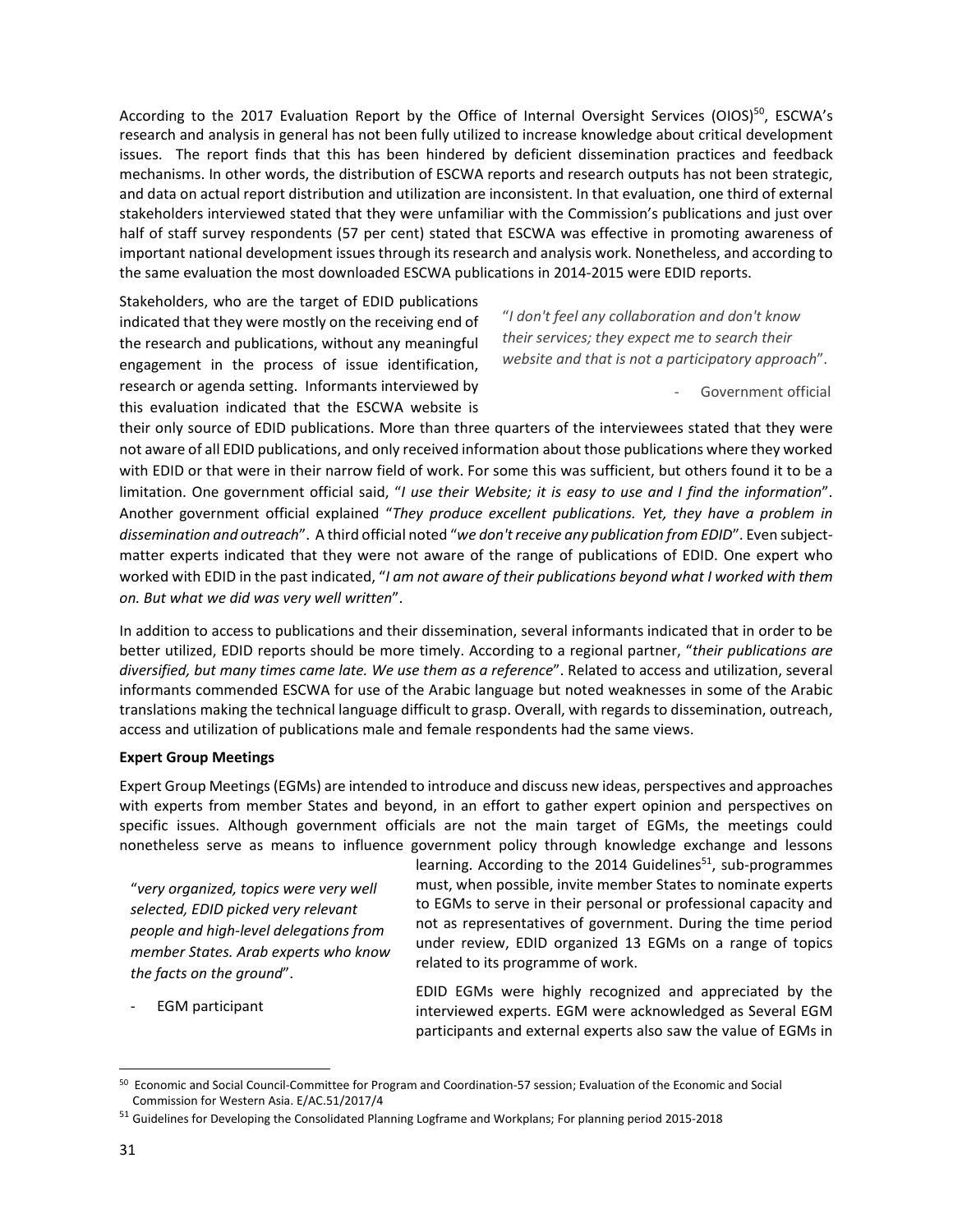promoting policy reform and bringing the points of view of member States closer together. As one expert noted, "*Round tables help people to harmonize their efforts*".

The majority of interviewees also noted insufficient follow‐up and continuity following the end of the meetings. The perceived weak follow-up to discussions and agreements reached at an EGM could potentially tarnish the reputation of EDID.

> "*They should follow up and keep people posted. I worked with EDID several times but always there is no communication after EGMs…. None of what we proposed to EDID as recommendations was applied. At the same time, you get slow feedback if any*".

#### ‐ EDID Expert

Both external and internal stakeholders were critical of the selection process of experts at EGMs. Government officials and independent experts commented on the mismatched qualifications of some nominees noting the absence of clear criteria for the identification of nominees in most cases. Others were critical of EDID's use of the 'same experts' and recommended greater diversity in terms of expertise and geographic representation. Internally, some senior managers noted that the selection of experts to EGMs is not systematic and depends on personal relations and interests. "*They choose experts from among friends, from the same country, or have the same thinking for EGMs*", said one manager, while another complained that "*they don't listen to us and do what they want*". No differences in the opinions of female and male respondents were observed regarding EGMs.

#### **Intergovernmental Meetings**

‐ ESCWA Staff

Intergovernmental Meetings (IGMs) are vital platforms for ESCWA's convening authority. As indicated above, EDID convenes two intergovernmental subsidiary bodies: The Committee on Transport and Logistics and the Technical Committee on Liberalization of Foreign Trade, Economic Globalization and Financing for Development. According to the mandate, member States' representatives meet on a regular basis to: Guide and oversee the work of the Secretariat; Monitor and facilitate multilateral dialogue; Share knowledge and network among each other; Prepare joint positions; and Provide mandates that serve as the foundation for future programmes of work for ESCWA. Based on a review of the parliamentary documentation and reports, as well as interviews with member State representatives and ESCWA staff, the evaluation found that the IGMs

*"Member State interaction in IGMs is not as good as it should be. It varies amongst countries and depends on individual variation of participants*

have not reached their full potential. A key weakness is the absence of a strategic engagement strategy that links the IGMs within the wider objectives of EDID. This is manifested in dwindling interest by member States in the IGMs as evidenced by the number, level and profile of member State participants. In one IGM meeting, only 12 MS

attended $52$ , with only 7 represented at a level of Director General or higher. The issue of member State participation was also linked to nomination procedures. Government officials that were interviewed complained that reliance on the focal point within the government to nominate the most relevant and qualified candidate was not effective. These member States indicated that EDID communication with relevant officials within Directorates in the areas of trade, economy and finance could be further enhanced.

Furthermore, continuity from one IGM to the next appears to be inconsistent. While follow up is the first item on any IGM agenda, it was noted that a number of recommendations were not implemented when comparing two consecutive reports. There is no indication that three out of five recommendations to ESCWA in eighth session held in 2013 IGM on Trade, were addressed. Moreover, the unaddressed recommendations were not mentioned nor justified in the 10th session report. Likewise, in the 10th session on trade held in 2015, there were five recommendations. Two years later, three recommendations remained unaddressed. A senior EDID

<sup>52 10</sup>th session of the Technical Committee on Liberalization of Foreign Trade and Economic Globalization in the Countries of the ESCWA Region. The 9<sup>th</sup> session of the same committee witnessed participation of 17 countries.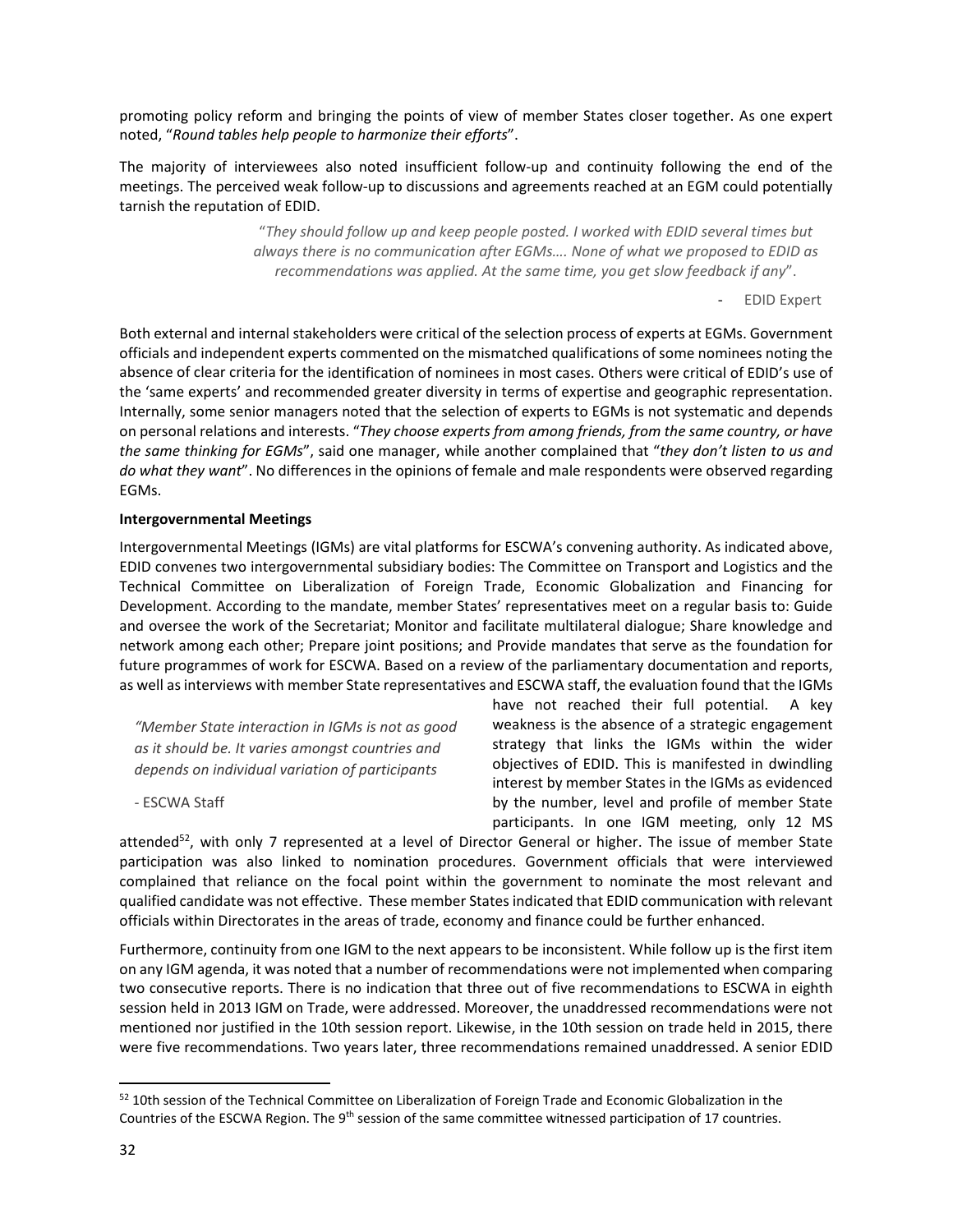staff member explained that this is largely due to lack of resources and low priority given to monitoring implementation, "*We write the recommendations equivocal in purpose to have enough room to respond, and if we did not fulfil any recommendation we provide justification*". Several staff confirmed that preparation for the IGM and parliamentary papers takes place in the final couple of weeks before the meeting. A member State participant raised the concern about sufficient planning noting, "*IGMs should be better planned to give sufficient time for each topic*". Other government officials noted that invitations to IGMs arrived late precluding adequate preparations and arrangements.

Interviewed Section Chiefs acknowledged weak collaboration and coordination with member State representatives beyond formal participation, and as a one put it, "*The IGM (has) become a burden; it is not efficient as it used to be. It just became one output with limited resources*". Another Chief explained that the "weak engagement between ESCWA and the member States is the result of a lack of clarity and absence of *communication and outreach plans*". The frequency of the meetings was brought up as an issue of concern, given that the Committee on Liberalization of Foreign Trade, Economic Globalization and Financing for Development is separated into two sub-Committees that meet during alternate years, making regular communication during the intersession period very important. "*One meeting every two years is not enough, but we can't afford the cost of making it annual*" said one staff member. Overall, no differences between male and female respondents' opinions were found regarding IGMs.

#### **Technical Cooperation**

EDID undertakes a wide range of activities in direct support of the capacities of member States in policy and programmatic issues under its economic development mandate. These activities are undertaken under the frameworks of extra‐budgetary (XB) and Development Account (DA) projects as well as part of the more demand‐driven stand‐alone Regular Programme of Technical Cooperation (RPTC). Taken together, these technical cooperation initiatives including regional and national training workshops, study tours, and advisory missions are intended to respond to member States expressed or identified need for advisory and capacity building support.

In general, capacity building trainings and workshops conducted by EDID were highly valued by participants,

specialized, and the subjects tackled by EDID are  $|$  "The traimey is nd tmostlyengtaaddvessed by vathers dEDID's advantage to other international development actors in the region.

experiences. There was no divergence in the views of male and female respondents.

the majority of whom emphasised the high quality of the training, that the trainings are

commitment to tackling serious concerns and topics in the region such as the cost of conflict or poverty measurement was also commended by stakeholders. While the evaluation was not able to quantify long-term impact of capacity building initiatives, it found evidence of utility and uptake of skills acquired during EDID trainings. **Commenting on an EDID RPTC activity**, one beneficiary remarked "*It was a successful experience. EDID trained us on scenario building and we benefited a lot".* One regional partner noted, "*Some countries were satisfied with EDID advisory services. We benefited more from workshops*". EDID's grounding in the region was also highly appreciated by member State and representatives and regional and national partners, who noted that EDID is well aware of the 'facts on the ground'. Other governmental participants praised EDID's use of Arabic and all anguage and Arabic speaking experts as a distinct

At the same time, several informants raised a concern about lack of continuity and follow up to technical cooperation initiatives. More than half of the government respondents expressed the need for EDID's continued engagement after trainings including regular follow up and sharing of updates. Also, around half of the interviewed Government officials recommended that EDID creates a platform of experience sharing and networking (such as discussion platform/ webinar) that enables participants from different MS to keep in touch and exchange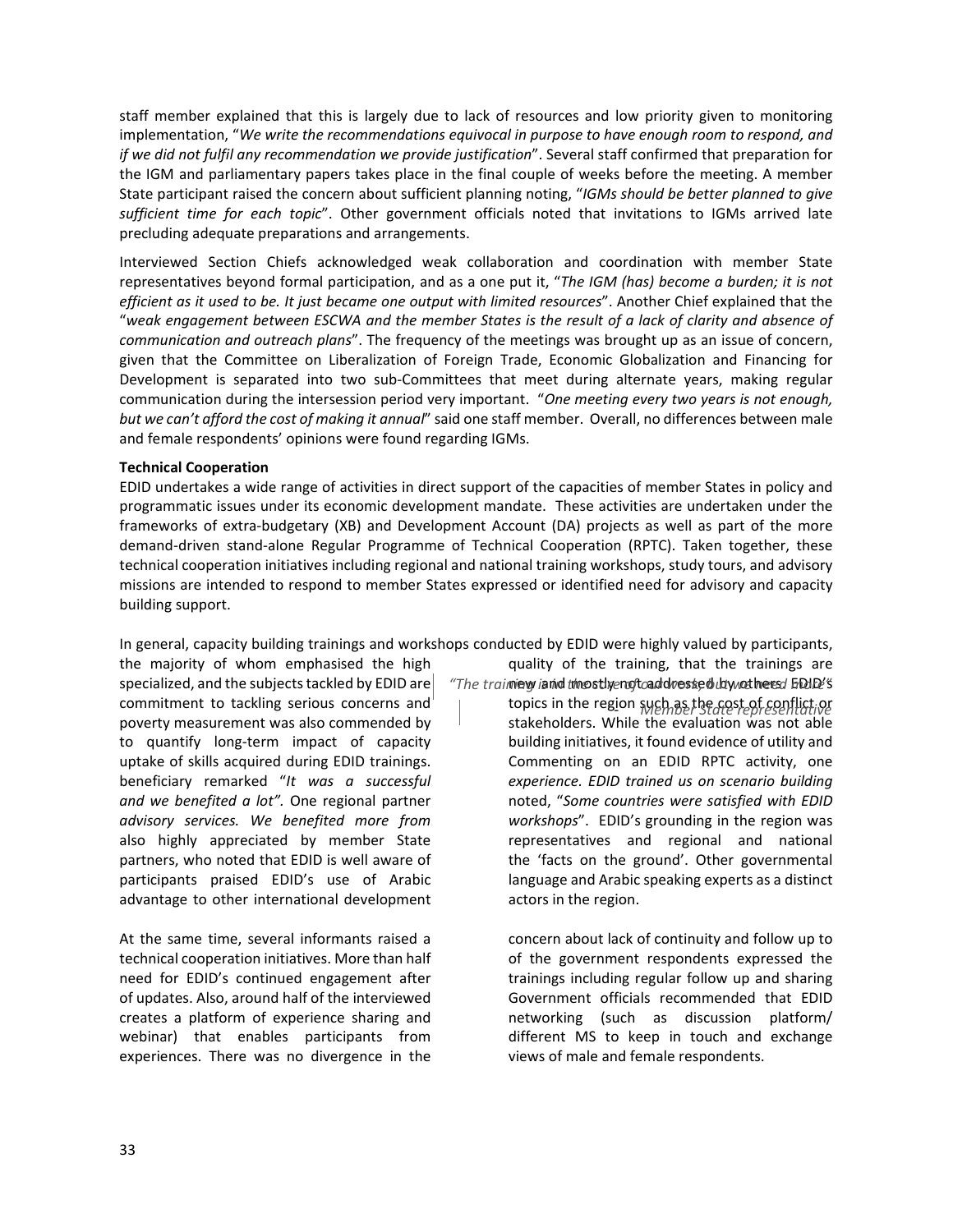Through the development of a number of national level project proposals and engagement with external donors, EDID was successful in attracting increasing amounts of donor funding in the last two biennia, and increasing extra‐budgetary (XB) resources within the Division. This successful engagement with European and Arab donors demonstrates the importance of additional resources to address the Division's priorities. At the same time, donor relations and the preparation of new project proposals were seen as a burden by



several staff who noted that they did not have sufficient time to dedicate to the development of new project concepts.

#### **6.2.5 Quality Management**

#### **Main Finding:**

The quality of EDID outputs appears to be inconsistent.

In terms of quality management for its production and work, EDID follows ESCWA general practices, which appear to be mostly generic in nature. The evaluator could not identify any quality management document or manual that describes how EDID specifically, or ESCWA generally, manages its quality management system,

"*Quality Management is a collaborative effort that needs guidance at both commission and division level; It needs definition of quality, we need at least direction how to measure impact*".

‐ EDID Section Chief

such as policies and standard procedures of conducting activities, and quality control mechanisms of its outputs. The only documents that were made available are "Guidelines for Developing the Consolidated Planning Logframe and Workplans for planning period 2015‐2018" and "Developing a proposed work programme for the biennium 2014‐2015 guidance". Both documents give a brief description of each type of output but fall short of providing minimum quality specifications of each product/ output<sup>53</sup>.

In the review of its publications, EDID usually uses peer review by internal and external experts and EGMs for quality validation<sup>54</sup>. As indicated above (Section 6.2.4) EGMs were found to be well organized by most participants, but several questioned the objectivity of the process and the extent to which comments were taken into consideration in revised versions. Most stakeholders interviewed were of the opinion that the quality of EDID publications is not consistent. Several, including external and internal stakeholders

recommended the need to strengthen ESCWA reports on macroeconomic issues. ESCWA staff also noted weaknesses in the quality of publications, with one ESCWA Director indicating: "*I didn't read all EDID publications but what I saw were not forward‐looking, a big chunk of it is theoretical and literature review of global experiences and not necessarily useful for the*

"*EDID publications are general and we need to dig deeper*"

‐ EDID Section Chief

region or correlation is not clear; in many cases there are discrepancies in data when compared with other *resources (accuracy)"*. Within EDID, staff also self‐reflected with one Section Chief admitting: "*Many times we don't have any added value and repeat what others did*".

<sup>&</sup>lt;sup>53</sup> For an example, the document summarizes how to organize an ad hoc EGM with list to be checked but it does not specify how many experts should participate in each meeting or what are the qualifications of participants to be accredited as experts

<sup>54</sup> As stipulated in the 2014-2015 guidance and 2016-2017 guidelines that "All publications are peer-reviewed, internally through the Publication Review Panels and may be also reviewed externally, by experts"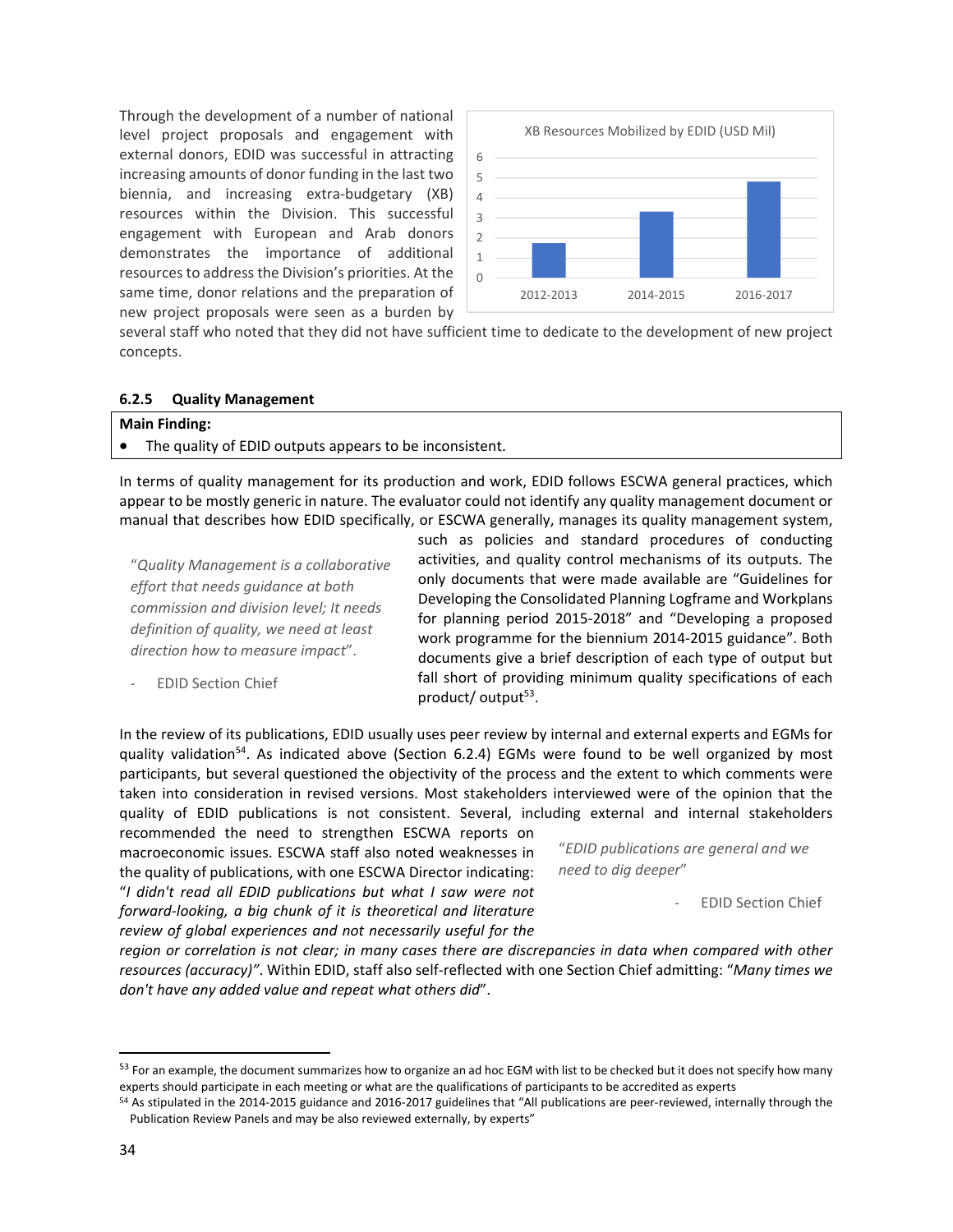Another quality related issue that was addressed by 20% of stakeholders is related to sources of data and discrepancies in publications. According to one LAS informant, "*There were problems with data that differ from official member State data while EDID uses international resources which are unrealistic. Member States who are not comfortable with accuracy of data were unconvinced by the results of analysis*". A representative of a partner organization also commented on this, noting. "*ESCWA publicationsshouldn't contradict each other in data*". Most interviewed ESCWA Directors also commented on this. One director said, "*they use World Bank statistics but not ESCWA ones, and their data are inconsistent with other Divisions' data*". This view was confirmed by another director "*in many cases there are discrepancies in EDID data when compared with other sources*". A government focal point complained that EDID reports do not provide much on Least Developed Countries due to scarcity of data and expressed his view that "*ESCWA does nothing to improve it*".

With regard to meetings and trainings, EDID usually conducts pre-and post-training / workshop assessments and produces activity reports. Regarding advisory services, the quality of the substantive work was highly appreciated. However, delays in response time was criticized but clarified by EDID chief as result of the long procedure times "this negatively affects our relations with MS e.g. KSA stopped the project because training was not conducted while money paid by KSA two years ago".

The practice in ESCWA is that Quality Management is the director's responsibility. In general, directors and chiefs admit that quality needs to be managed at both divisional and central echelons, but as one director explained "*There is high pressure on directors in quality control, but publications are a lot*". As long as an effective quality management system is not in place, the importance of staff capabilities and competencies alone become the determining factor to assure quality. According to one senior EDID staff, "*high Level of Effort undermines coordination and puts quantity over quality*". Appropriate qualifications of professional staff was another issue raised by several EDID Chiefs, who noted that they often "inherit" staff hired to do a different task, and who may not be qualified for the new tasks at hand. Others saw high turnover of professional staff as a limitation, especially in the absence of adequate investment in staff capacities. Overall, the evaluation did not find any differences between the responses of male and female interviewees regarding quality management.

#### **6.2.6 Engagement and Partnerships**

#### **Main Findings**:

- EDID works with a limited number of strategic partners through mostly activity based engagement.
- Engagement with stakeholders is not inclusive or representative; civil society, private sector and parliamentarians are largely absent from its work.

According to its Partnership Strategy, ESCWA's approach to partnerships is "to promote systematic and sustainable collaboration around medium to long term development goals that are broad, regional in nature, and represent a clear contribution to human development in the region". The Strategy recognizes that to achieve its goals, ESCWA has to work with a broad range of governmental, inter‐governmental, civil society and private sector actors. Meaningful engagement should be systematic, inclusive, logical and practical, through an iterative rather than a linear process. Engagement should serve a defined purpose through the involvement of relevant stakeholders to bring about an intended change. In general, EDID engagements are characterized as regular, anticipated, and structured interactions. EDID adopted three engagement approaches; partnership, consultation, and participation.

Although EDID recognizesthe importance of networking and partnership in their activities and services, it does not appear to have a unified stakeholder or partner mapping that systematically identifies all actors working in or on the Arab region by sector or thematic interest. Instead, each Section within EDID appears to work with a limited number of partners, some through institutional long-term arrangements, but most on a more ad‐hoc basis.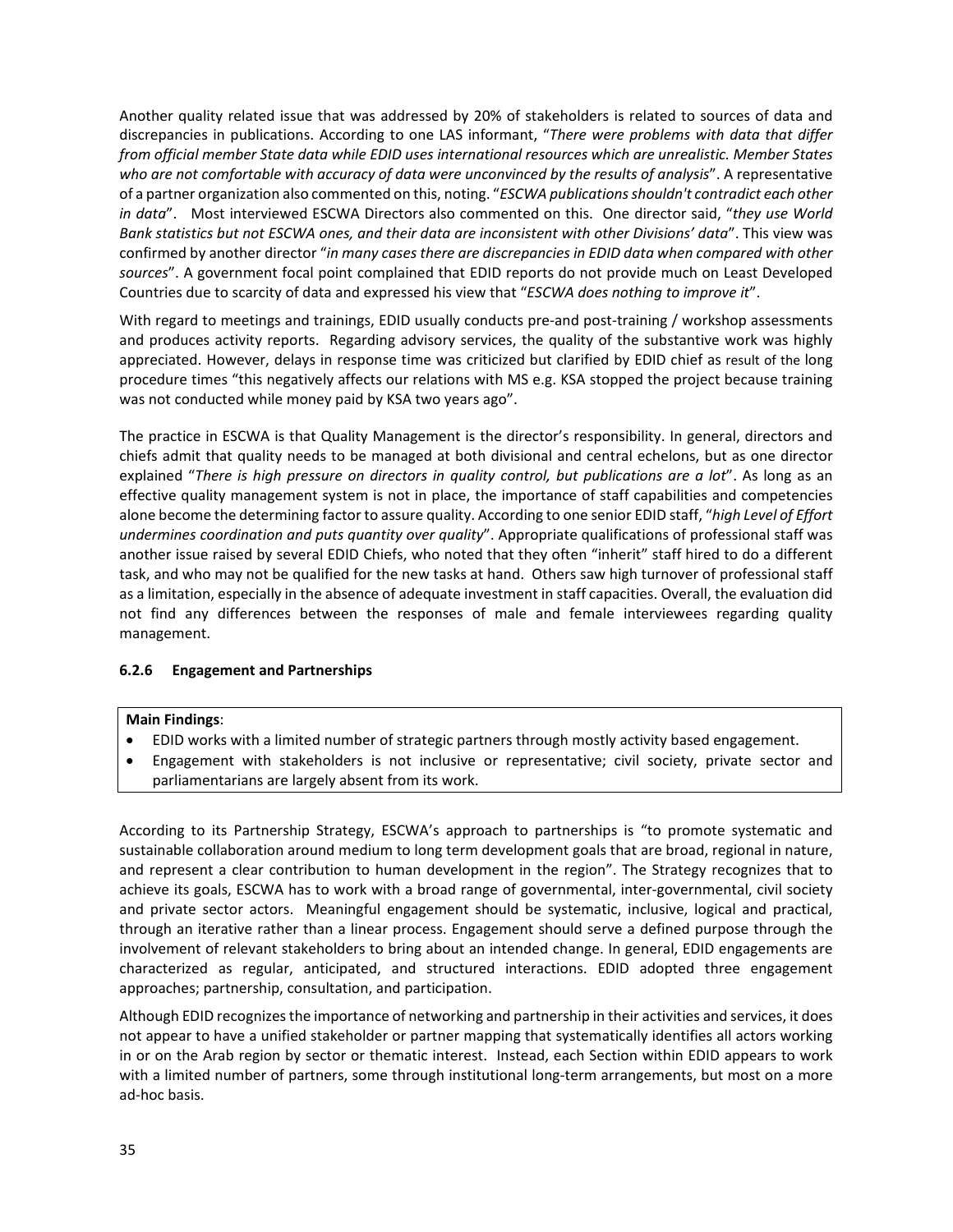Generally, external stakeholders do not distinguish EDID from ESCWA. To most stakeholders, ESCWA's comparative advantagesinclude: itsregional dimension and presence in the region; its Arab experts who know the context of the region and the language; its strong technical capacities; its neutrality and cooperative approach to working with governments. Almost all internal interviewees spoke about ESCWA's comparative advantages and the extent of its utilization while recognizing the economic dimension as a vital pillar within ESCWA. At the same time, the majority of the interviewees were unsure about what distinguishes ESCWA's economic agenda from that of the Bretton Woods Institutes, with some stakeholders noting that ESCWA at times "*appears to follow the World Bank agenda*".

One of EDID's most consistent and long-term partners is the League of Arab States (LAS) with whom at least three of the Sections have coordinated with regularly in the last two biennia on issues of poverty, trade, transport, and financing for development. According to a LAS informant the relationship between LAS and ESCWA is a "*strong and long relationship that paid off; Besides the joint organization of the first Arab summit on sustainable development held in 2009, together, we produced different reports that were the first regional reports issued at UN level*."

In the partnership with LAS, EDID sees itself as offering research and advocacy for policy reform, while LAS provides a political platform for consultations. This perspective may be somewhat at odds with LAS's perception. According to one LAS informant, EDID and ESCWA as whole are good in knowledge production and advisory services, but policy reform is not their role and they should not intervene. "*The successful reports are those that are coordinated with member States while others are not. Tackling sensitive issues without taking into consideration member States' point view before publishing is a problem*". One Directorfrom ESCWA warned of the consequences of an unplanned relationship with LAS. Some external stakeholders noted

"*ESCWA is keen on good ties with LAS, and should be careful while the latter is very weak*". The evaluation finds that there appears to be no clear or consistent strategy for the partnership with LAS that defines the roles and responsibilities of the two parties. Consultation with LAS is crucial but arguably may create limitations for EDID's scope of work if not managed properly.

"LAS works on the political side and relies on ESCWA in the technical part*"* ‐ *EDID Section Chief*

Aside from LAS, the evaluation found that EDID has developed partnerships with several international and regional organizations, UN agencies, and academic and research institutions on a number of key outputs and activities. In the two biennia under review EDID entered into formal partnerships with 17 organizations, with most other partnerships undertaken on a more informal basis. The evaluation reviewed collaborative partnerships with the Oxford Poverty and Human Development initiative (OPHI), the World Bank, the International Labour Organization (ILO), and the United Nations Development Programme (UNDP) among others. Nearly all interviewed partners recognize ESCWA's value as a partner and expressed their strong willingness and interest in joining forces. One UN partner explained "*The current situation in the region* requires a strong agency to work on development and maintain good ties with LAS and together, we can do a *betterjob. ESCWA isthe mostsuitable actorto lead the wheel*". Another partner confirmed this view and noted that *"[ESCWA] should play regional role on SDGs and there are many opportunities to work jointly*". ESCWA's emerging partnerships with universities and academic centres on joint research projects also appears to be bearing fruit. Through formal and informal consultations, EDID has been able to attract international and regional experts, research institutes and development actors to its work. It has proactively used EGMs as a venue to solicit feedback and build the basis for future joint work. In the words of one EDID staff: "*we Invite* partners to review and take part in our reports to get them on board and find ways for funding".

For the most part, these partnerships are activity‐based and set up on an ad hoc basis, for the purposes of undertaking a joint activity or producing a joint output, such as organizing a training or preparing a regional report. Several partnerships were established based on personal relationships. Representatives of UN entities interviewed confirmed this approach noting that coordination is not systematic or institutional, but activity‐ based and grounded in personal contacts. As stated by one UN agency representative: "*At the operational level, we are interested in coordination to avoid duplication, and enhance complementarity. At a strategic level*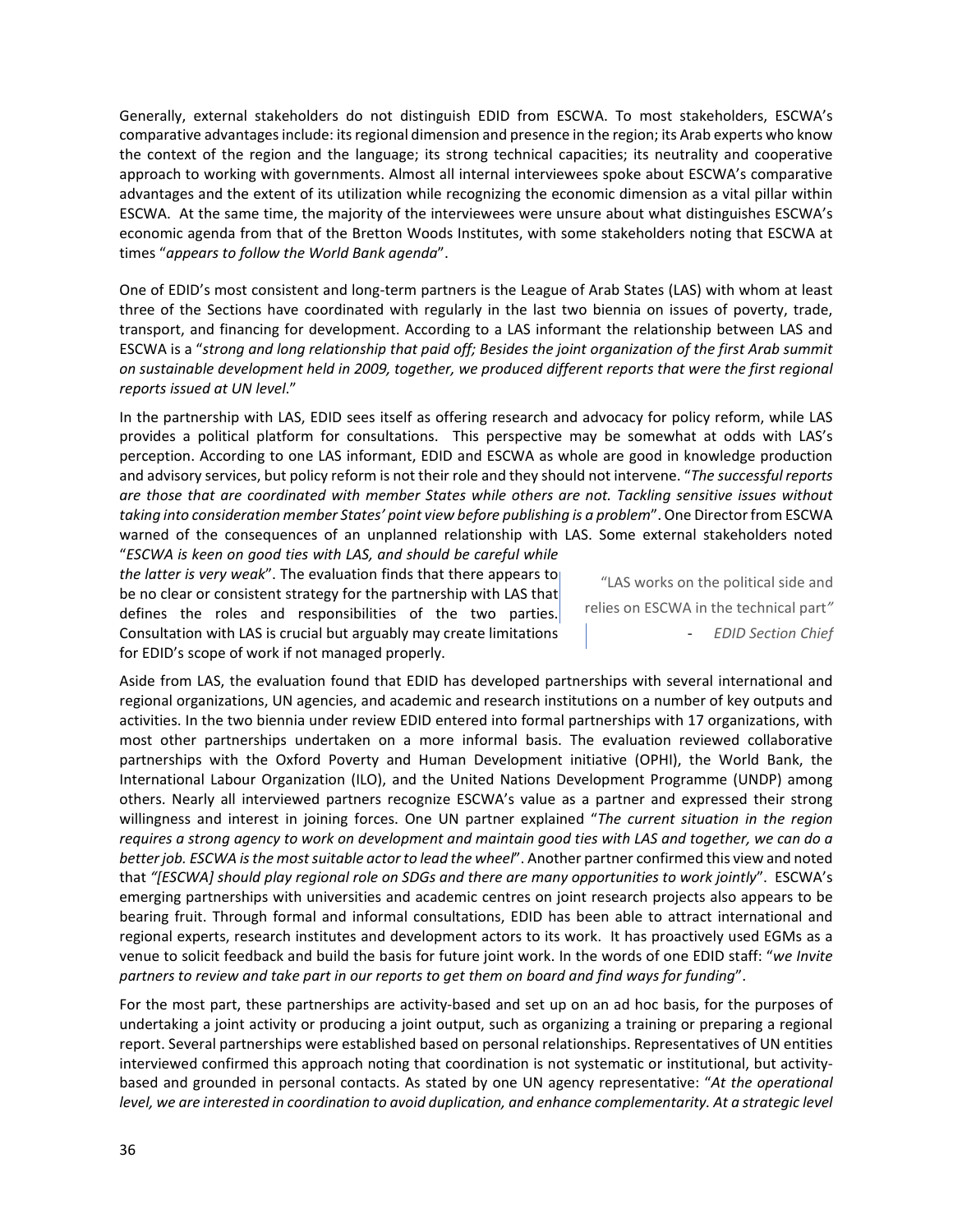*it should supposedly be done through United Nations Development Group (UNDG) and SG office. Yet, we coordinate with ESCWA on an ad hoc basis*".

"*We are willing to work with ESCWA, but they lack outreach plan and do not communicate their core research agenda*"

‐ EDID Regional partner

A key limiting factor identified by several partners to stronger, more strategic partnerships is that EDID's programme of work and research agenda are not actively communicated with potential partners. While all interviewees appreciated EDID's work, most of them expressed concerns about lack of continuity and active

follow up. The evaluation was unable to find evidence of an EDID strategy for identifying and prioritizing partnerships nor clear communications with core partners about a holistic results oriented partnership. It should be noted that based on the evidence presented, it appears that EDID relies primarily on personal means such as email, telephone and face-to-face meetings to communicate with its stakeholders. The ESCWA website is the only non‐personal mass media used for communication.

Another limitation identified is that EDID's engagement with stakeholders is not systematically inclusive or fully representative. All ESCWA interviewees recognize the shortfall in engagement and dissemination and the need for a more systematic approach. A review of lists of participants from 2 IGMs and over 10 EGMs found little evidence of systematic stakeholder engagement of parliamentarians, civil society and private sector organizations. One private sectorrepresentative noted "*economic policies are in the core of our work. We were* involved in some EDID activities before 2014 and based on personal relations with the previous chief there. *After that, we tried a lot to engage with EDID, but we failed*". Another example is the absence of UNCTAD from EDID's IGM on Trade, where the UNCTAD representative noted that they had not been invited: "*ESCWA did not invite us to participate in trade IGM like UNDP*". Overall, with regards to partnership and engagement, the views of male and female respondents did not differ.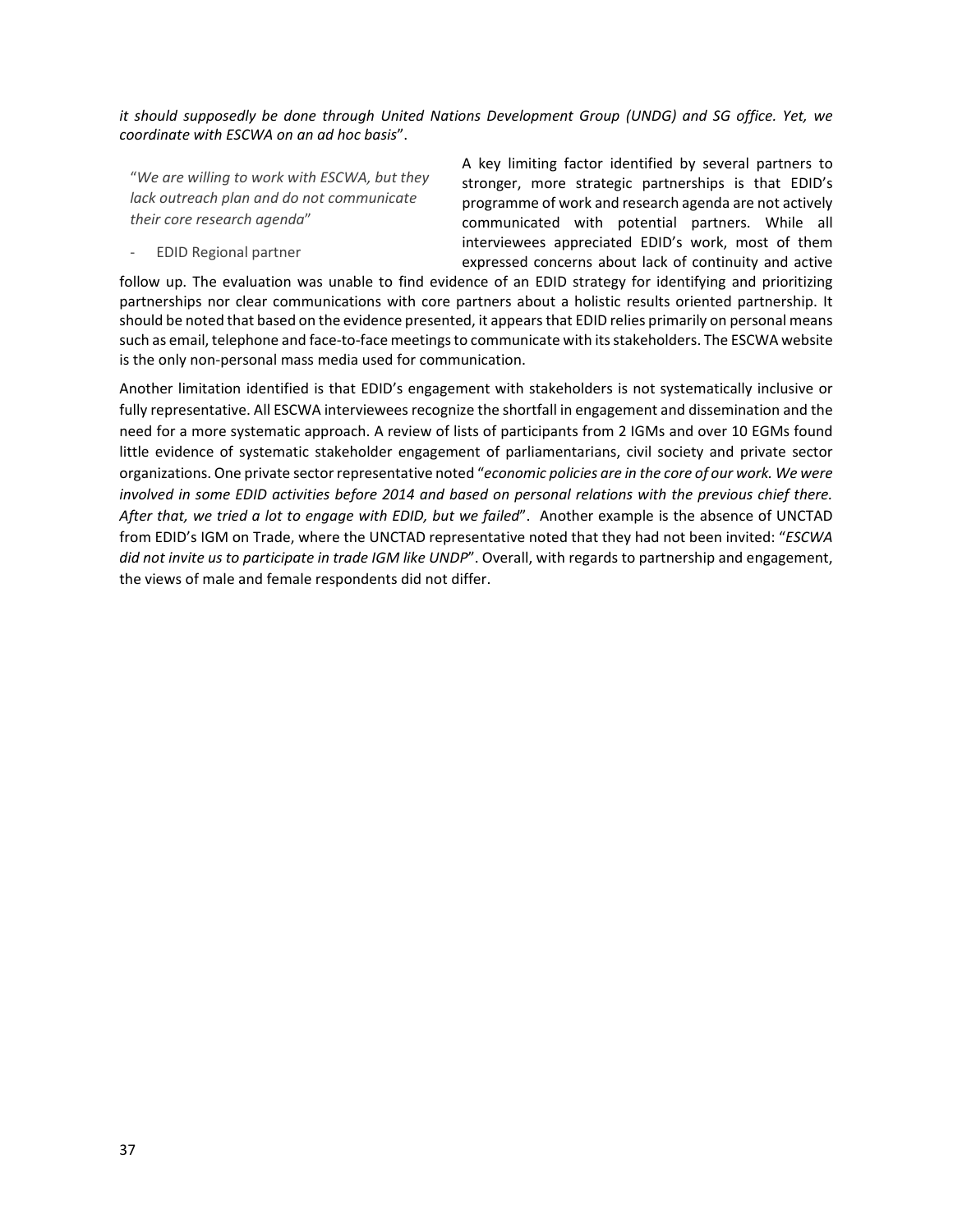#### **6.3Impact**

The impact EDID aims to achieve in the region is formulated in its Subprogramme objective: "to achieve a decent standard of living for all people in member States through sustained, inclusive and integrated regional economic development<sup>"55</sup>. In line with ESCWA's mandate, this objective is to be reached by effectively influencing policy change. While undertaking the evaluation, the evaluator sought to measure to what extent EDID outputs contributed to this objective. However, given that EDID's objective and expected accomplishments are simply too high level and in many cases beyond its sphere of influence, it was impossible for the evaluation to link specific EDID outputs to specific changes in policy. Instead, the evaluation was able to identify key elements that appear either to be supporting or hindering the cumulative change towards long term impact. These are presented is this section.

#### **6.3.1 Addressing Policy Weaknesses and Enhancing Capacities**

#### **Main Findings:**

- EDID's three core functions do not effectively and systematically complement each other towards a higher-level goal; this is hampered by products that are frequently not tailored to policy makers and services delivered in isolation and without adequate follow up.
- EDID succeeded in drawing attention of MS to new issues, raising their awareness in certain subjects, building their capacities in certain areas, and even influencing their attitudes and perceptions toward topics they pose for discussion.

As indicated in Section 6.2 above, the *functional purpose* of ESCWA is policy reform: to facilitate the formulation, adoption and implementation of development policies. This functional purpose has three dimensions (through interrelated core functions) which are consensus‐building, evidence‐based policy alternatives provision, and capacity enhancement through advisory services and technical support. Policy and policy influence are best understood as being part of a continuous, non-linear and iterative process.<sup>56</sup> To understand the factors and contributors to policy change and reform one must be able to untangle attribution, contribution and causation. To influence policies, EDID must help to define the problems, provide informed options or responses, and address many competing interests. Drawing on Start and Hovland<sup>57</sup>, ESCWA's type of influence could be considered as evidence-based and advisory approach<sup>58</sup> as illustrated in the ESCWA core functions. Presumably, EDID's normative work is focused mainly on knowledge production to inform policy development as a first step. At the same time, EDID is involved, albeit to a lesser extent, in the second step of the policy process through its technical cooperation projects (DA and XB) and by providing advisory services to member States, upon their request, in the field of policy implementation.

<sup>&</sup>lt;sup>55</sup> EDID's objective for 2016-2017. The objective remained almost the same during the entire period covered by this evaluation, as EDID's objective for 2014‐15 was: to achieve a decent standard of living through sustained economic development and integration.

<sup>56</sup> The policy process consists of three interrelated sub-processes: policy development, policy implementation and enforcement, and monitoring and evaluation. The policy process is influenced by many factors including the socioeconomic and political context, legal framework and institutions, external influences and traumatic events amongst others.

<sup>57</sup> Start, D. and Hovland, I. (2004) *Tools for policy impact: a handbook for researchers.* London: ODI (www.odi.org.uk/resources/download/156.pdf).

<sup>58</sup> Direct, formal track, aiming at changing policy through providing research and analysis, advisory support, evidence-based argumentation, and formal and informal meetings.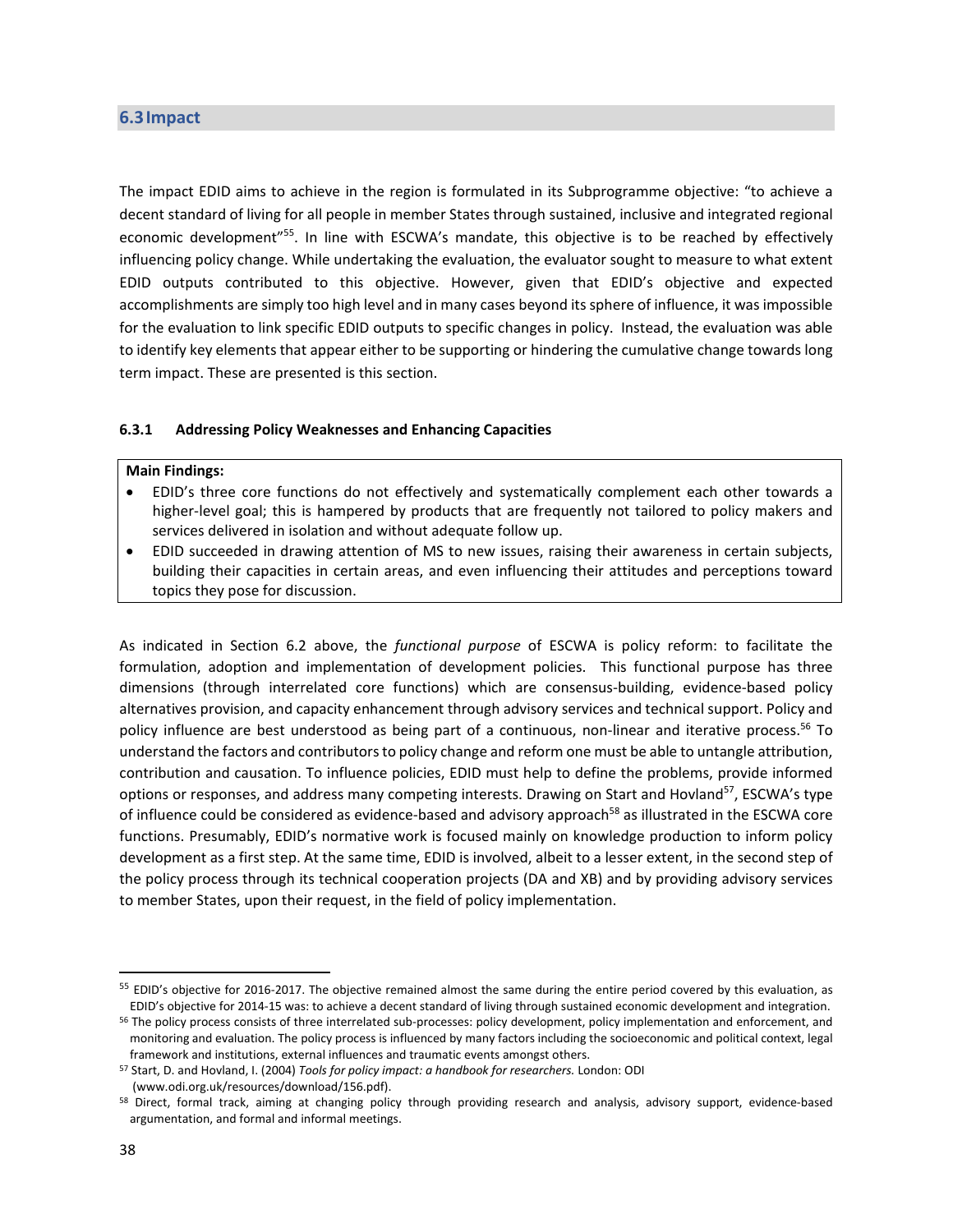In the absence of a theory of change and Strategic Development Roadmap, EDID's three core functions do not effectively and systematically complement each other toward a higher‐level goal. The evaluation finds that publications are not always readable to policy makers, communications on policy dialogue are sub‐par and advisory services delivered are in isolation and without adequate follow up. Many of the subjects tackled by EDID are limited to knowledge production and missing advisory services and/ or consensus building. By the same token, member States requests in many cases did not spring from EDID agenda, and EDID responded according to its capacities as according to some EDID staff. EDID needs to be internally prepared and allocate sufficient resources to properly engage with different stakeholders. But without a plan to guide its engagement activities, EDID runs the risk of focusing on the incorrect audiences, of using ineffective messages outside limited circle of experts, or of getting mired in a flurry of activity that doesn't make ESCWA get closer to its vision. Some external stakeholders commented on this concern, noting "*Preaching to people about theories without any direct connection with policy or practical knowledge will fail to reach the intended results*".

EDID has two intergovernmental bodies<sup>59</sup> that are unique platforms to achieve agreement on regional integration, standards and cooperation. They are central platforms for fostering debate and innovative thinking, forging consensus on ways forward, and coordinating efforts to achieve internationally agreed goals. Publications, including major reports, technical papers and policy briefs are undoubtedly EDID's main calling card to policy makers and their staff. At the same time, many of EDID's publications do not appear to be

"*They produce technical papersthat are not easy understandable by policymakers*"

addressed to the policy maker, nor written in a language that can be easily understood and applied. According to a division director, "*Our mandate is to provide research and analysis to link it to policy reform; this translation is our challenge and could be a specialty by itself*". EDID produces most publications in technical language, and most of the time

‐ ESCWA Director

without defined acronyms. Unless we assume that all readers are technical people, these publications are not fully comprehensible by policymakers. As one research partner explained, "*Their publications are good at technical level but not translated into practical level*". The length of the reports is another obstacle to their accessibility. It is understandable that technical work is needed to produce evidence and support the logic behind any proposed change. Yet research-based knowledge won't lead directly to its appropriate and effective use without suitable translation into practical knowledge. Therefore, knowledge management in terms of getting the "*right knowledge, in the right place, at the right time*" to influence an action or a decision<sup>60</sup>, is an indispensable part of EDID/ ESCWA work.

Related to the design and targeting of ESCWA research is the depth and utility of EDID publications as perceived by its key stakeholders. While a few informants acknowledged the value and utility of the publications, most were critical about a missing link between the reports and their practical

"*EDID publications can provide fundamental information on the state of economy*"

‐ EDID Partner

value. According to one partner organization informant EDID publications are not serving their purpose. This informant noted, "*General research and not country specific can't serve advocacy or policy reform*". Another partner recommended, "*I want to see publications serving as a jumping board to technical cooperation*".

"*Strong in analysis but weak in policy reform, sometimes they don't target policy makers*"

‐ EDID partner

<sup>59</sup> The Committee on Transport and the Technical Committee on Liberalization of Foreign Trade, Economic Globalization and Financing for Development in the Countries of the Region.

<sup>60</sup> Davenport, T.H. and L. Prusak*.* 1998. *Working Knowledge, How Organisations Manage What They Know*. Boston, MA: Harvard Business School Press.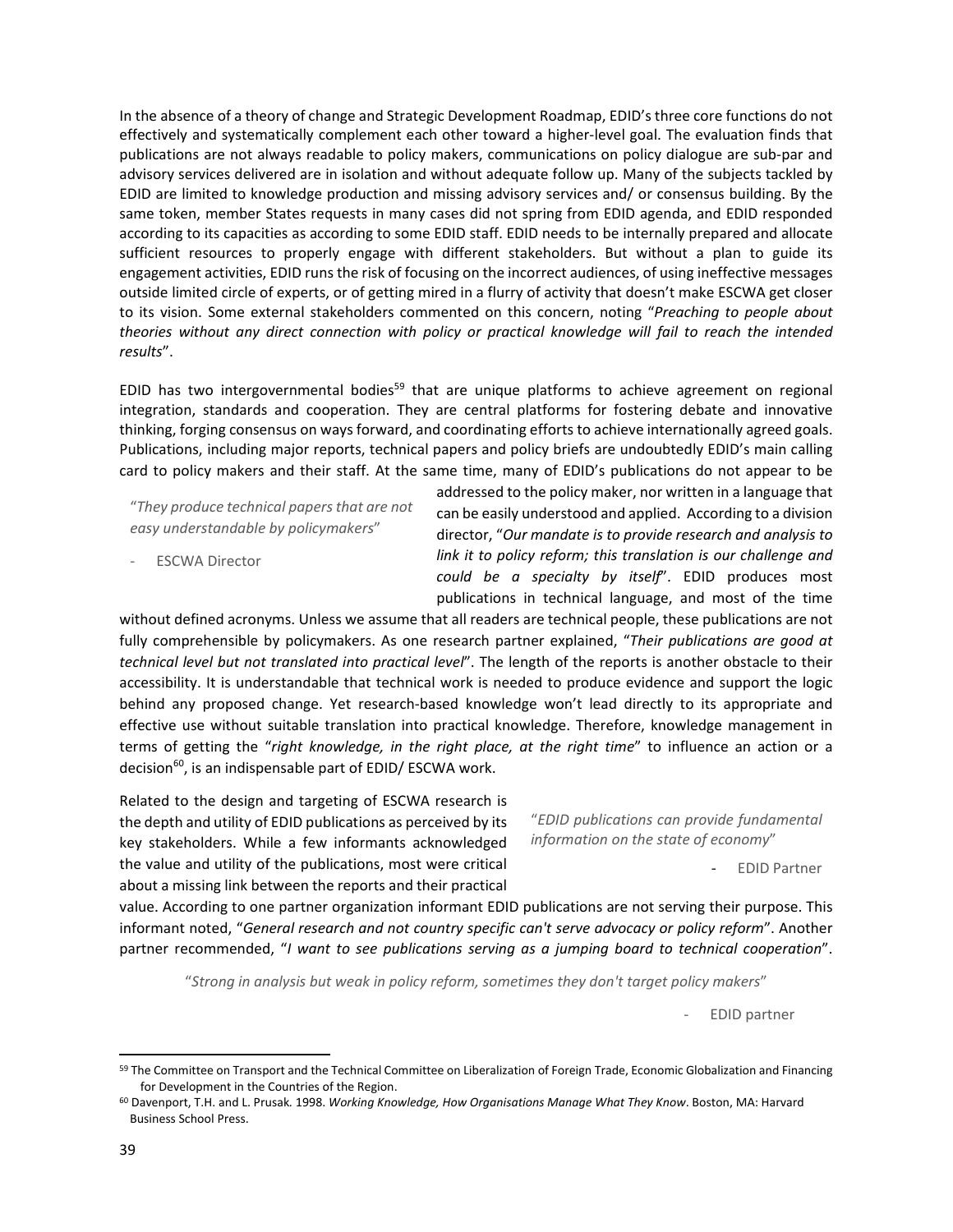Within EDID several staff acknowledged the need for more in‐depth analysis. An EDID staff commented "*Our publications are general and we need to dig deeper*". External partners generally agreed with this assessment and according to one informant, "*there is weak impact, if any, because they stretch themselves too thin*".

Another staff member commented on the originality of the research as a reason why it was not having the desired influence, "*Many times we don't have any added value and repeat what others did*". This sentiment was reiterated by others within ESCWA. One ESCWA Director asked about EDID publications said "*The content should be original and not previously published elsewhere".* EDID publications were frequently compared with World Bank publications which were generally seen to have higher influence. Thus, while one governmental official noted that "*World Bank and its publications are taken more seriously than ESCWA's by all governments*", within ESCWA most staff stressed the importance of differentiating ESCWA's mandate and policy messages from that of the World Bank. In that regard, an ESCWA Director recommended "*Don't duplicate World Bank work*". A third Directorsuggested, "*Reduce the number of publications, do more research*

"*Publications are for the general audience, but policy makers need advisory support*"

‐ Government representative

*and knowledge accumulation within the division for member States' requests for technical cooperation*". Perhaps most importantly is the feedback from ESCWA member States representatives themselves, who overwhelmingly suggested the need to "*Move from theories into practical approaches*".

A previous OIOS evaluation indicated that ESCWA'sresearch and analysis have not been fully utilized and have been

hindered by deficient dissemination practices and feedback mechanisms. The dissemination is not systematic and there is insufficient data to determine its effectiveness in enhancing the utility of the publications. Moreover, EDID cannot determine if its work caused observed outcome (s). As Glennan<sup>61</sup> argued that "two *events are causally connected when and only when there is a mechanism connecting them*" and "*the necessity that distinguishes connections from accidental conjunctions is to be understood as deriving from an underlying* mechanism". To date EDID and ESCWA do not have any clear engagement strategy including TOC and advocacy strategy.

To identify specific actions that influence and facilitate change, advocacy is fundamental to almost all approaches ESCWA takes to engage with its stakeholders and is integral to its overall policy engagement

strategy. Such an advocacy strategy does not exist at EDID, nor at ESCWA. However, most EDID staff were aware of the need for greater advocacy on policy issues. The need for strategic management engagement was also highlighted by an EDID section chief who noted, "*Advocacy is not oursole responsibility, it is primarily a shared responsibility with the higher management*". Whereas engagement in advocacy is pursued,

"There is no advocacy plan and biennia are taking us nowhere. If ESCWA is willing to do advocacy and taking our work a step ahead, this needs the senior management to lead, allocate significant budget, and advocate while technical divisions provide the technical support."

**EDID staff member** 

some EDID staff explained that "*We do advocacy but not in a planned manner nor do we have a strategy for it*". It was evident that external stakeholders, including member State representatives, expect EDID to take a step further and to have a greater role in policy reform. An UN agency representative recommended EDID to work more on advocacy and linking research with policy, whereas another partner noted that "*EDID needs to work more on political side and on regional issues*".

Within the parameters of ESCWA, EDID needs to be internally prepared and to allocate sufficient resources to properly engage with different stakeholders with a view to influence policy and programmes. But without a plan to guide its engagement activities, EDID runs the risk of focusing on the incorrect audiences, of using

<sup>61</sup> Glennan S (1996) Mechanisms and the Nature of Causation, *Erkenntnis*, 44: 49‐71.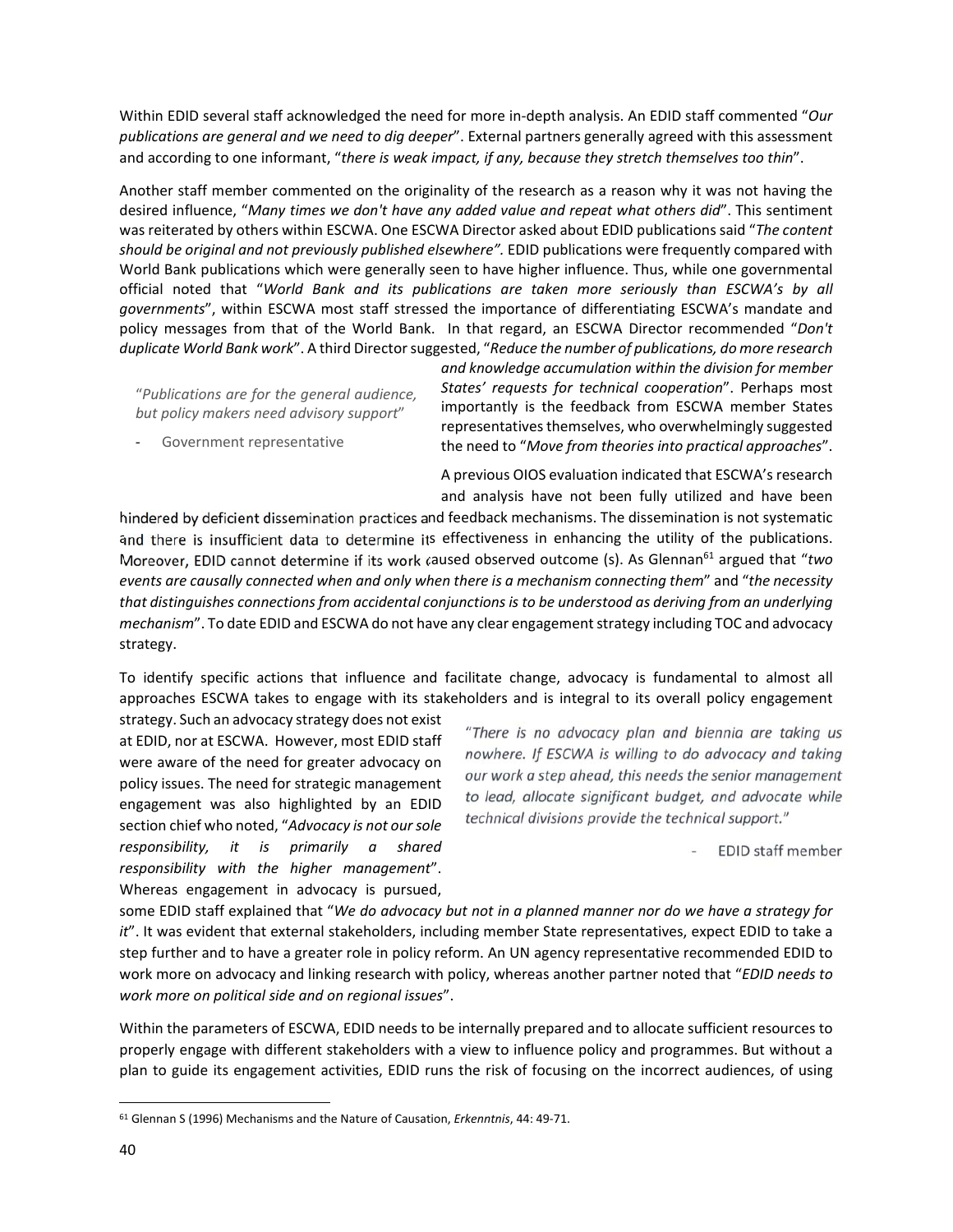ineffective messages outside limited circle of experts, or of getting mired in a flurry of activity that doesn't bring ESCWA any closer to its vision. Some external stakeholders commented on this concern; "*Preaching to* people about theories without any direct connection with policy or practical knowledge will fail to reach the *intended results*". Another concern raised by several informants is the lack of clarity about EDID's future research agenda and goals. One expert complained, "*I am working with them for a long time as expert and participated in different EGMs and publications, but I am not aware of their research agenda*".

The evaluation confirms with a high degree of confidence that in its technical support to member States, EDID drew member States' attention to new issues, raised their awareness in certain subjects, built their capacities in certain areas, and even influenced their attitudes and perceptions toward topics they pose for discussion. Raising awareness and influencing thinking were, for example, captured in topics such as multi‐dimensional poverty measurement, competitiveness, trade negotiations, remittances and taxation systems, amongst others. At the same time, EDID has frequently not maintained the level of continuity and engagement expected by member States and beneficiaries of its capacity building activities.

#### **6.3.2 Promoting Regional Integration, comprehensive, equitable and sustainable development**

#### **Main Finding:**

 EDID has made some important inroads toward promoting regional integration. Further progress in this area was hindered by the political instability and absence of political will in the region, as well as ESCWA's short planning cycle, unclarity in the relationship with LAS, and absence of advocacy plans.

Arab integration (pan‐Arab unity) has been an interest to the Arab public at large and on the agenda of Arab intellectuals for more than seventy years. The Arab League was created in 1945 as a possible institutional meansfor achieving such a goal. Nonetheless, it remains more of a hope than a reality. The main explanations for limited Arab integration are the lack of strong regional institutions that promote Arab integration; rival inter‐Arab politics derived mainly from clashing interests $62$ ; and Influence of external powers that hinder the process of integration $63$ . According to Lakkis, the reasons behind LAS's

"*LAS's technical and political role dwindled over the last decade and it became more dependent on EDID*"

‐ ESCWA Director

underperformance in promoting Arab integration could be attributed to its structural weakness that stressed sovereignty and independence and LAS's limited power in addressing strategies or plans independently of Arab states' will. While it should be more reflective to public interests and inspiration, LAS reflected inter‐Arab relations, and could not induce any notable change at the regional level. This has implications as how EDID and its various sections choose to engage with LAS as a regional partner which the evaluation considers worth revisiting.

That said, EDID within ESCWA should not be limited by a lack of Arab integration. EDID has already made some important inroads, such as progress made in the transport agreements (ITSAM and ITSAS) and other policy convergences. Yet this progress did not materialize or is often overlooked due to the political events in the

"*Regional integration is not a member State priority*".

‐ EDID Staff member

region, ESCWA's short planning cycle and lack of clear advocacy plans, and a lack of clarity in the relationship with LAS, as suggested in Section 6.2.6. Another potentially key weakness, is the buy‐in of ESCWA management in the Regional Commissions integration mandate. According to one senior EDID manager, regional integration has no place in the twenty‐first century,

 $62$  Arab politics rooted in the unstable domestic structure of most Arab states and their vulnerability to transnational forces. The domestic political structure and its reliance on oligarchic and personal interests threatened the process of integration, since leaders felt more insecure in collaboration with other Arab states. They were pre-empting to protect themselves from other Arab states' interference in their own affairs.

<sup>63</sup> Lakkis, Ramy A. (2003) Arab Regional Integration: A neo-functionalist and transactionalist analysis, Durham theses, Durham University. Available at Durham E‐Theses Online: http://etheses.dur.ac.uk/3651/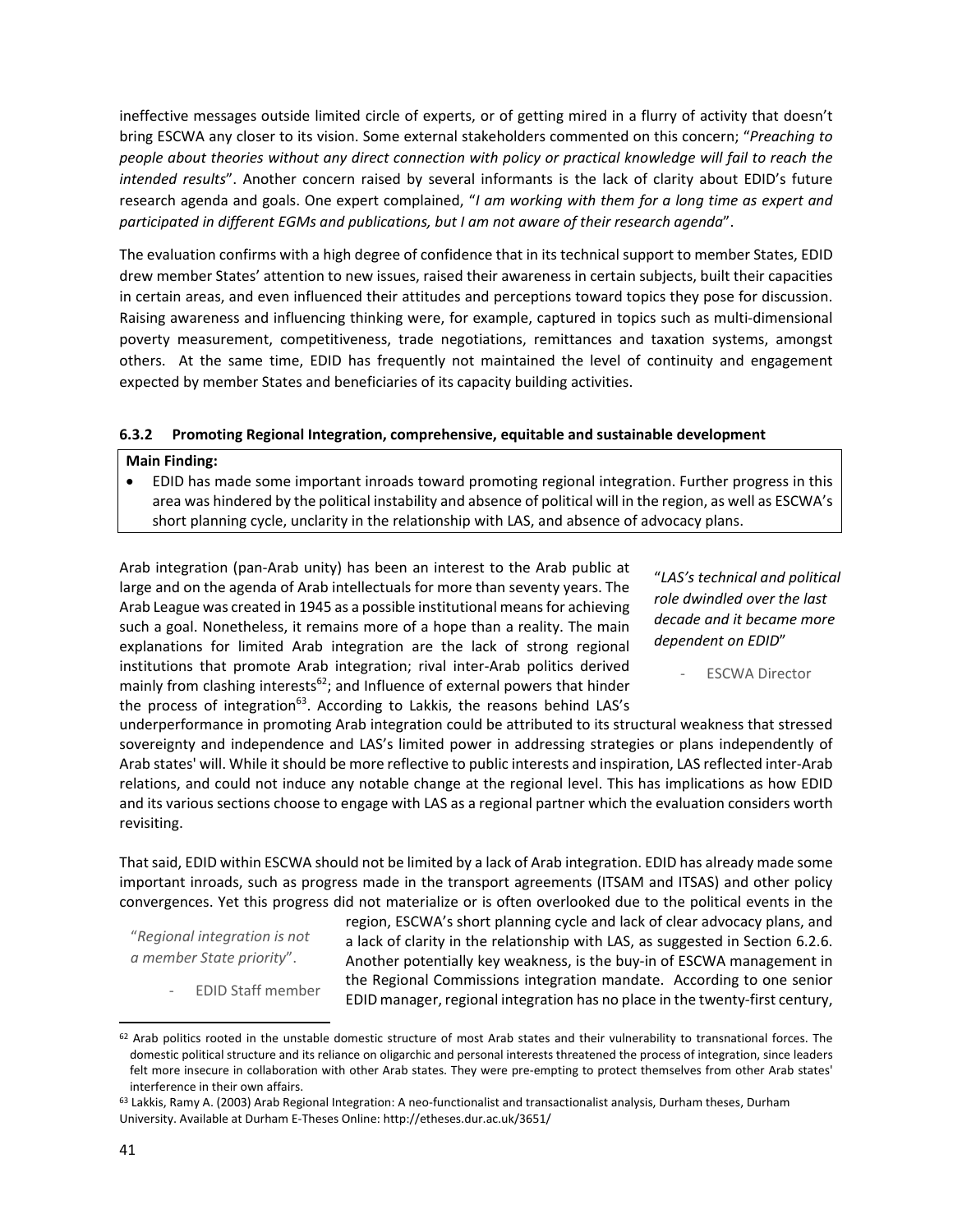"*regional integration is an old mindset from the seventies and does not fit the present"*, a view that appears in direct contradiction with the Division and the organization's core mandate.

Furthermore, the evaluation suggests that the increasing national‐level technical support provided by EDID is an indicator of declining regional dimension of ESCWA's work. As an EDID Section chief states, "*While we* should work with member States to collaborate at regional level, we now work in helping member States [at *the national level] like other specialized agencies where we can't compete*". This backsliding of regional dimension demonstrates the weak corporate identity of ESCWA, lack of strategic planning and vision. However, how some EDID management acknowledges such pitfalls is also an important factor.

Again, EDID's contribution in fostering comprehensive, equitable, integrated and sustainable development in the region is not assessable. Still, equality and inclusive economic development were not integrated in all EDID work. Except for EDPS, these issues were tackled in designated products e.g. working papers and technical papers orthrough contribution to joint publication. Noteworthy that different international and EDID products emphasised the growing inequality in the region:

"*While the region's poverty rate is low at less than 1.25 PPP\$ a day, on the contrary its rate of undernourishment is high and increasing, albeit the only region in the world to witness increasing undernourishment*…. *Ironically, hunger and undernourishment are increasingly prevalent in the region. The number of people living on less than the minimum level of dietary energy consumption rose from 13.9 per cent in 1991 to 15.3 per cent in 2011. On an aggregate level this represents some 50 million people who are currently undernourished in the region (increasing from 30 million in 1991) …. Given glaring disparities in GDP per capita and household final consumption expenditures, concentration of wealth among few, and occurrence of conflicts and political instabilities in many Arab countries, a significant rise in inequality is expected…. income inequality*  in per capita GNP is extremely large at the level of the Middle East taken as whole. The share of *total Middle East income accruing to the top 10 per cent income receivers is currently 55 per cent (vs. 48% in the United States). The estimated top 1 per cent share might exceed 25 per cent as against 20 per cent in the United States."<sup>64</sup>*

To fulfil its goal, EDID needs to plan. The current objective of the EDID is to achieve a decent standard of living for all people in member States through sustained, inclusive and integrated regional economic development. In the absence of development outcome statement that disaggregates the needed preconditions for ESCWA vision to be realized, lack of stakeholder analysis and to identification of possible change pathways, and how to bring about the intended change, we should not expect that EDID achieve its objective systematically.

Keeping up with the trend of inequality in the region for decades, coupled with uprisings' call for justice, dignity and freedom within the broader demand for democratic rule in a number of member States as well as eruption of conflicts and political instability in some Arab countries bring to the fore the dire challenges to fully addressing the structural underpinnings of the revolutions. Also, it posesthe question of how EDID within ESCWA should intertwine its thrusts efficiently and effectively to achieve its goals. Eminently, economic injustice played a central role in the uprisings and continues to stir unrest in the region.

<sup>&</sup>lt;sup>64</sup> ESCWA 2015; Towards better Measurement of Poverty and Inequality in Arab Countries: A Proposed Pan-Arab Multi-Purpose Survey.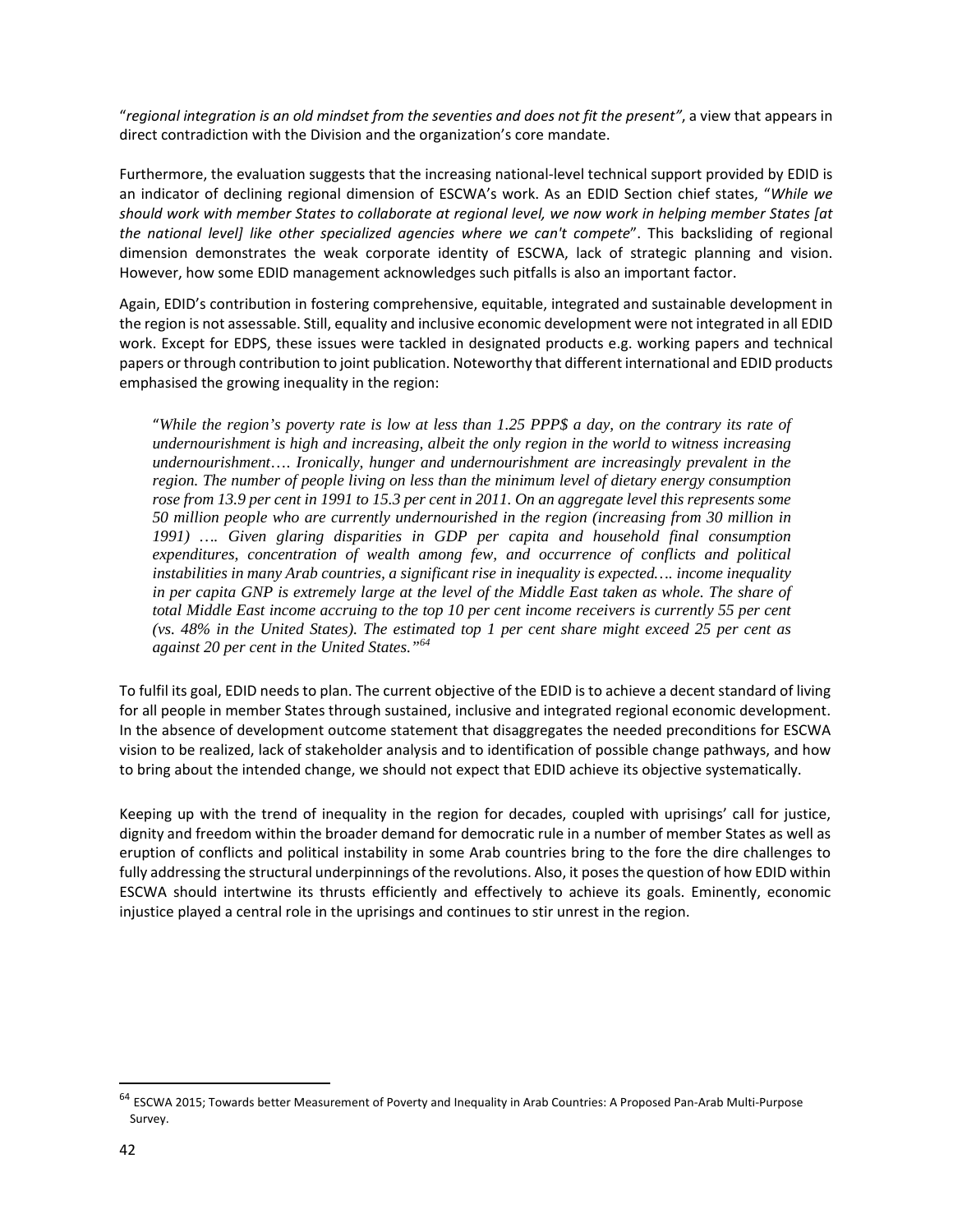## **7. Main Recommendations**

- 1. EDID should develop a **vision forlong term impact** to inform itsfuture workplans. For this EDID should:
	- Define the end state that EDID envisions for the region
	- Develop a Theory of Change towards the envisioned end state aimed at addressing the strategic long term issues.
	- Set a realistic developmental roadmap with clear policy influence objectives, and
		- o address the root causes hindering development
		- o identify a series of small, incremental steps towards policy reform
		- o adapt to emerging regional priorities and capacities of member States
- 2. EDID should develop an **engagement and advocacy strategy**. For this, EDID should identify the key stakeholders and the specific actions required to influence them towards the envisioned policy change. This can be achieved through strategic long‐term partnership and communication plans, which would require to:
	- Undertake a stakeholder mapping to identify the key stakeholders
	- Define the strategic objectives for the partnerships with the key stakeholders *In this regard, EDID should:*
		- *further expand its partnerships to capitalize on other actors' capacities and resources, such as universities and research centres*
		- *actively seek engagement with civil society, parliamentarians and the private sector*
	- Outline the main messages to be conveyed and advocated for
		- *In this regard, EDID should:*
		- *strategize the knowledge products, advisory services, and technical support*
		- *clearly communicate the regional dimension of its work*
	- Ensure regular and inclusive consultation and follow up with key stakeholders to keep them informed about future plans/activities and to ensure transparency and openness
- 3. EDID should monitor the progress of its work at the level of results to facilitate attribution of policy influence. For this, EDID should build on its vision for long-term impact and its engagement and advocacy strategy and:
	- Develop a monitoring system for the regional development roadmap based on the incremental steps towards policy reform
	- Develop a monitoring system based on the objectives defined in the partnership and communication plan
	- Use clear, relevant, economic, adequate, and monitorable indicators
- 4. EDID should develop and apply procedural standards and product specifications to ensure the consistency and quality of all its outputs and services.
- 5. EDID should better integrate and mainstream gender in all major reports, products and services.
- 6. EDID should further strengthen its intergovernmental committees through better planning, consistent engagement, systematic follow‐up, and complementarity with the research and advisory functions.
- 7. EDID should ideally be restructured according to ESCWA's objectives and results and allocate resources accordingly.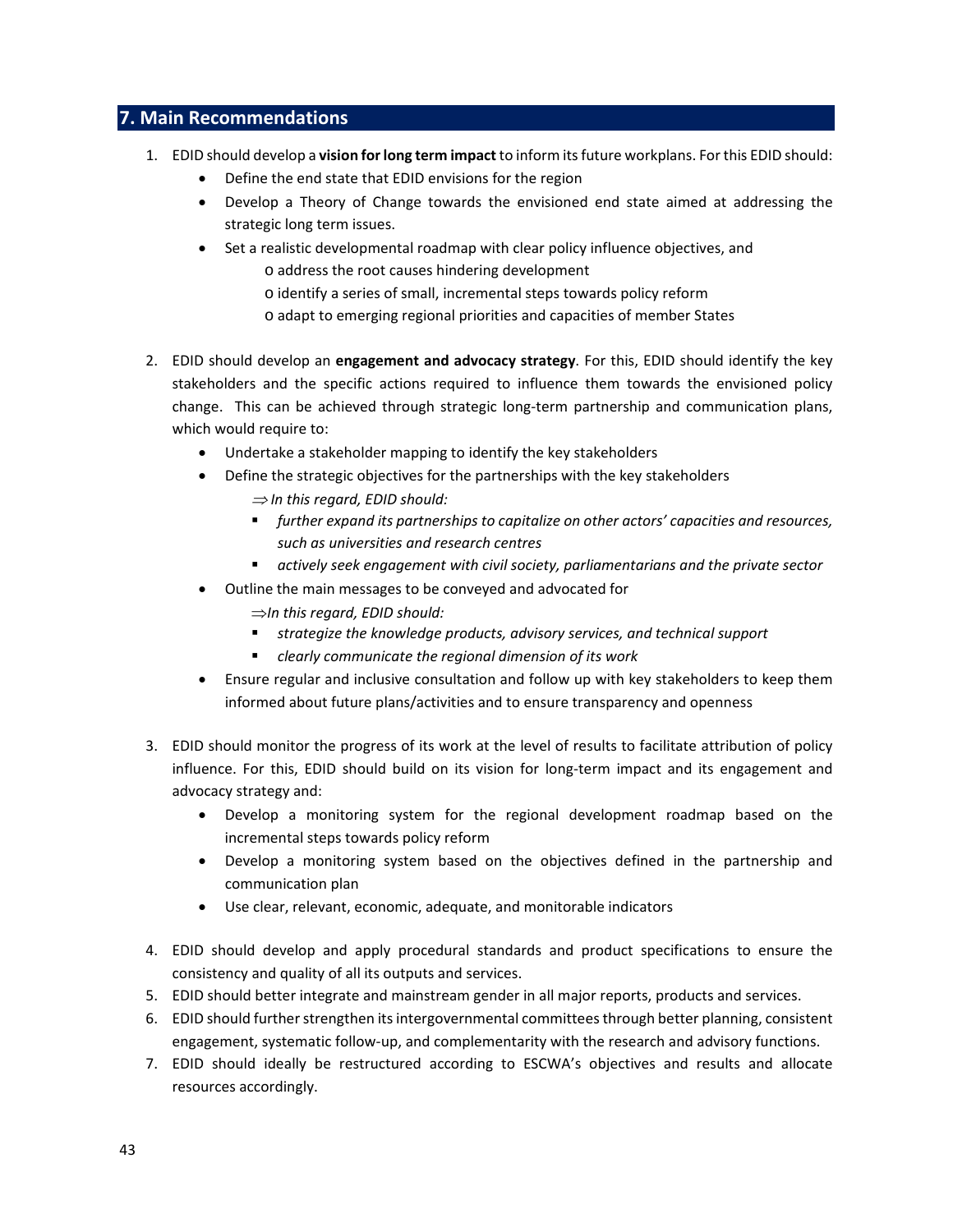**8. Annexes**

Annex 1‐ Evaluation TOR

TERMS OF REFERENCE



# SUBPROGRAMME EVALUATION: ECONOMIC DEVELOPMENT & INTEGRATION DIVISION

PERIOD: JANUARY 2014 ‐ APRIL 2017

#### 1. Overview of UN‐ESCWA

One of five United Nations Regional Commissions, the United Nations Economic Commission for Western Asia (ESCWA) was established in 1973 to promote economic and social development in the Arab region, strengthen cooperation between its member States and address regional development challenges. ESCWA combines research and analytical expertise, convening power and advocacy capabilities to promote debate, develop consensus and help achieve economic and social development for the people of the Arab region. ESCWA's permanent headquarters are in Beirut, with a membership of 18 member States, stretching from Morocco in the west to Iraq in the east.

ESCWA consists of seven Divisions: Economic Development and Integration (EDID), Emerging Crisis and Related Issues(ECRI), ESCWA Centre for Women (ECW), Social Development (SDD), Statistics (SD), Sustainable Development Policies (SDPD), and Technology for Development (TDD).

#### 2. Overview of the Economic Development and Integration Division (EDID)

The initial objective of the Commission's work was to stimulate economic activity in member States, strengthen cooperation between them, and promote development. Over time, the areas of ESCWA's work diversified, and in 1996‐97 ESCWA was divided into numerous sub‐programmes, including a stand‐alone Division with an economic development focus. The work of the Division evolved over time adapting to the changing global and regional needs. In the last two biennia the objectives of the Economic Division and Integration Division<sup>65</sup> were:

**Objective for 2014‐2015**: to achieve a decent standard of living through sustained economic development and integration.

**Objective for 2016‐2017**: to achieve a decent standard of living for all people in member States through sustained, inclusive and integrated regional economic development.

<sup>&</sup>lt;sup>65</sup> Previously named the Economic Development and Globalization Division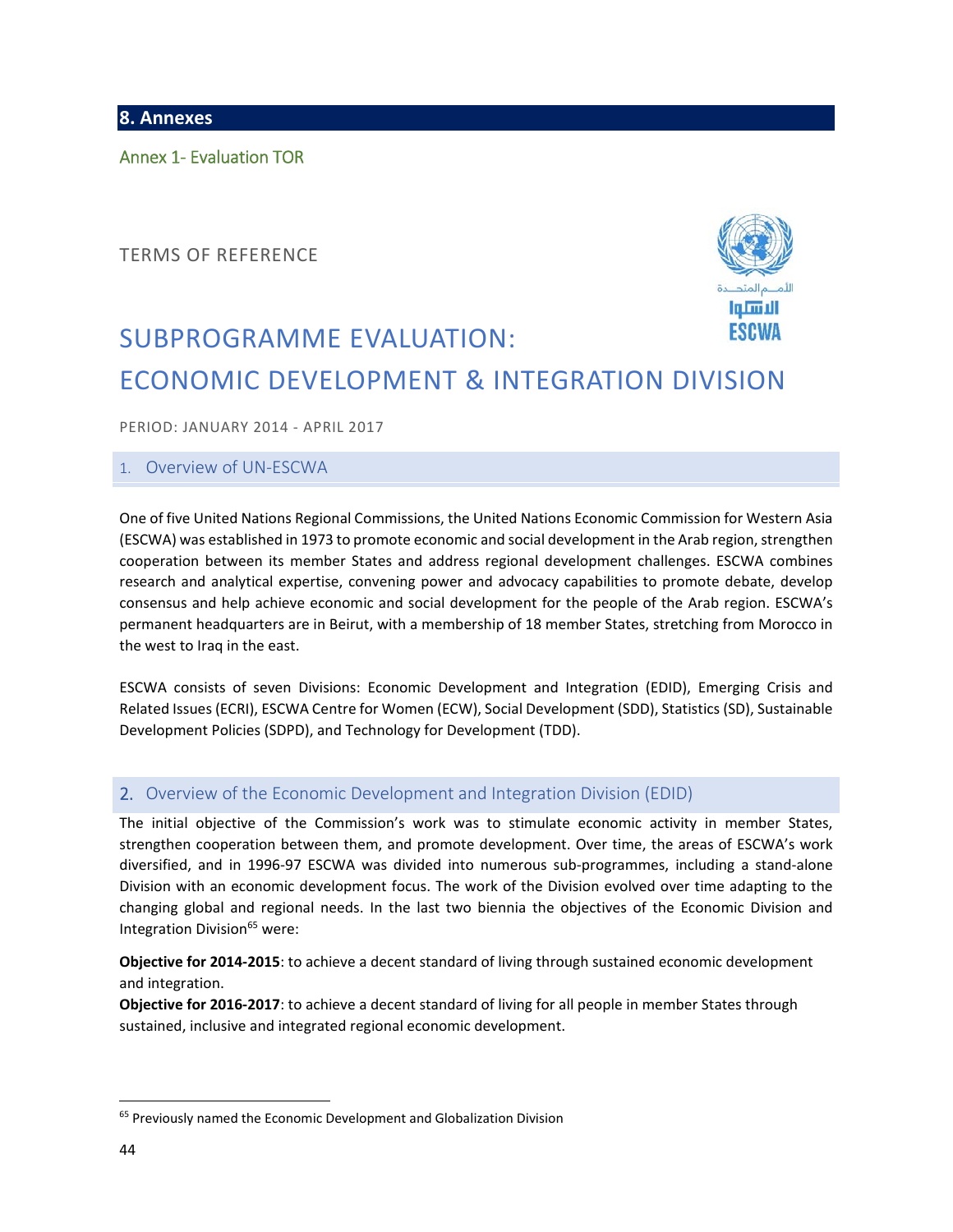EDID's work currently focuses on:66

- Supporting member States in reforming economic institutions and developing policies aimed at promoting equitable growth, sustainability, regional integration and economic governance;
- Designing and implementing pro‐poor rights and evidence‐based economic plans and policies;
- Working towards creating and improving access to decent, value-added, and competitive jobs for men and women;
- Fostering policies and implementation mechanisms towards economic policy convergence; and
- Enhancing regional integration.

## 3. Purpose of the Evaluation

As mandated by the Executive Secretary of ESCWA, each of ESCWA's sub-programmes engages in a discretionary evaluation every three biennia. This programmatic evaluation of the Economic Development & Integration Division (EDID) is undertaken in compliance with ESCWA's Evaluation Policy 2014, and in line with development best practice for transparency and accountability. This evaluation is also viewed as a learning opportunity for EDID and ESCWA. It is intended to help identify strengths and lessons learnt for the sub‐ programme's future work.

## 4. Scope of the Evaluation

The evaluation will address three DAC criteria (Relevance, Effectiveness, and Impact) as per the objectives and suggested evaluation themes below, covering the timeframe from January 2014 to April 2017. The evaluation will focus on EDID's substantive work and organizational structure. The scope of the evaluation will include:

- **Knowledge production**: Outputs, publications, reports, papers, and other documentation
- **Engagement**: Partnerships, stakeholders
- **Strategy**: Visioning and planning for policy influence

## *Some written knowledge products are in Arabic, and some stakeholders are most comfortable speaking in Arabic.*

## 5. Objectives and Proposed Evaluation Themes

The following three objectives are envisaged to result from this Evaluation:

- **Objective 1 Relevance**: Assess the extent to which the sub‐programme's strategic frameworks, planning processes and work programmes reflect the priorities of their intended audiences, and assess the processes used to engage multiple audiences.
- **Objective 2 Effectiveness**: Assess the quality of the sub‐programme's achievements and outputs
- **Objective 3 Impact**: Assess the sub‐programme's work towards cumulative change

## 6. Proposed evaluation criteria

The evaluators are encouraged to consider the below criteria, and to modify and supplement as determined through discussion with the Evaluation Steering Group.

#### **Relevance**

<sup>66</sup> As per ESCWA's Strategic Framework 2016‐2017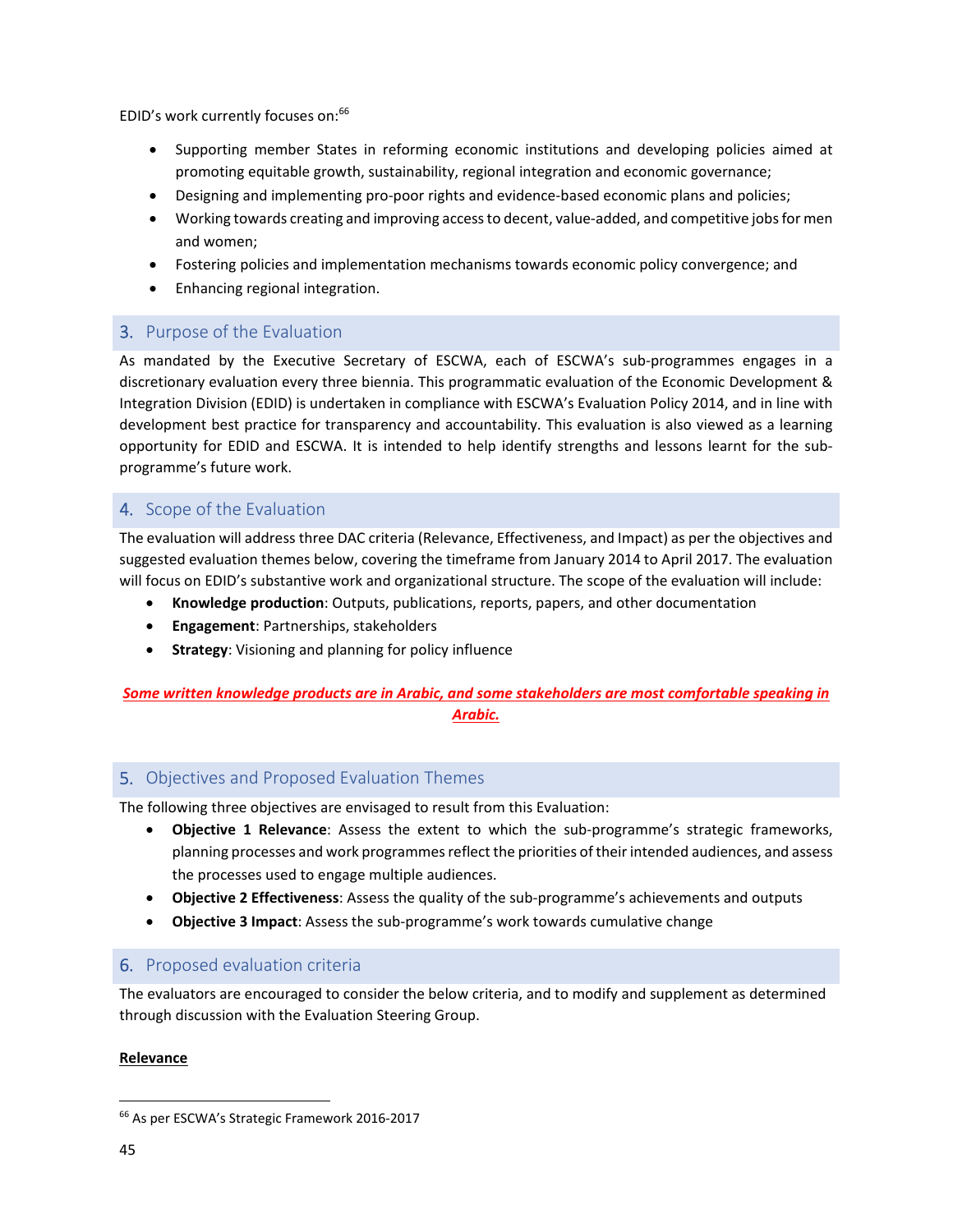- 1. Regional priorities
	- What did EDID identify as its priorities for maximum influence in the region during the timeframe of the evaluation?
	- How were these priorities identified? Are the priorities consistent with its mandates and Strategic Frameworks?
	- How do EDID's priorities areas of work compare with the needs of ESCWA member States and other key regional actors?
- 2. Needs of the region
	- How has EDID's work adapted to the changing needs of the region? Are these changes reflected in the planning processes of EDID (Strategic Frameworks, priority areas, etc)?
	- What were the key outputs and knowledge products that EDID produced to respond to the region's evolving context?
	- How does EDID's work reflect the interdisciplinary challenges of the 2030 Agenda for Sustainable Development?
- 3. Long‐term vision
	- To what extent has EDID developed a long-term vision to promote cumulative change
	- How was this vision developed? What are its benchmarks? Where has EDID reached according to its vision?
	- To what extent were gender concerns and a human rights-based approach integrated into EDID's vision and its work?

#### **Effectiveness**

- 4. Programme objectives
	- Were programme objectives met for the time-frame of the evaluation?
	- What outcomes did EDID achieve, both expected and unexpected, within the time-frame of the evaluation?
	- What does EDID consider its key achievements from 2014 to the present? Why?
	- To what extent has EDID leveraged the accumulated knowledge of its five sections for greater effectiveness in its work?
- 5. EDID and ESCWA
	- How did EDID ensure that economic development concerns were integrated into other ESCWA Divisions' programmes of work?
	- To what extent did EDID engage other Divisions in its own work?
	- How else has EDID ensured an interdisciplinary approach in its work?
- 6. Research, technical cooperation and policy advice
	- To what extent have EDID's research and policy work informed each other?
		- o To what extent were EDID's research products, including knowledge products and information resources, used by the various stakeholders?
		- To what extent was EDID's technical cooperation and policy work effective?
			- o To what extent were the advisory and capacity building services seen as effective by ESCWA member States?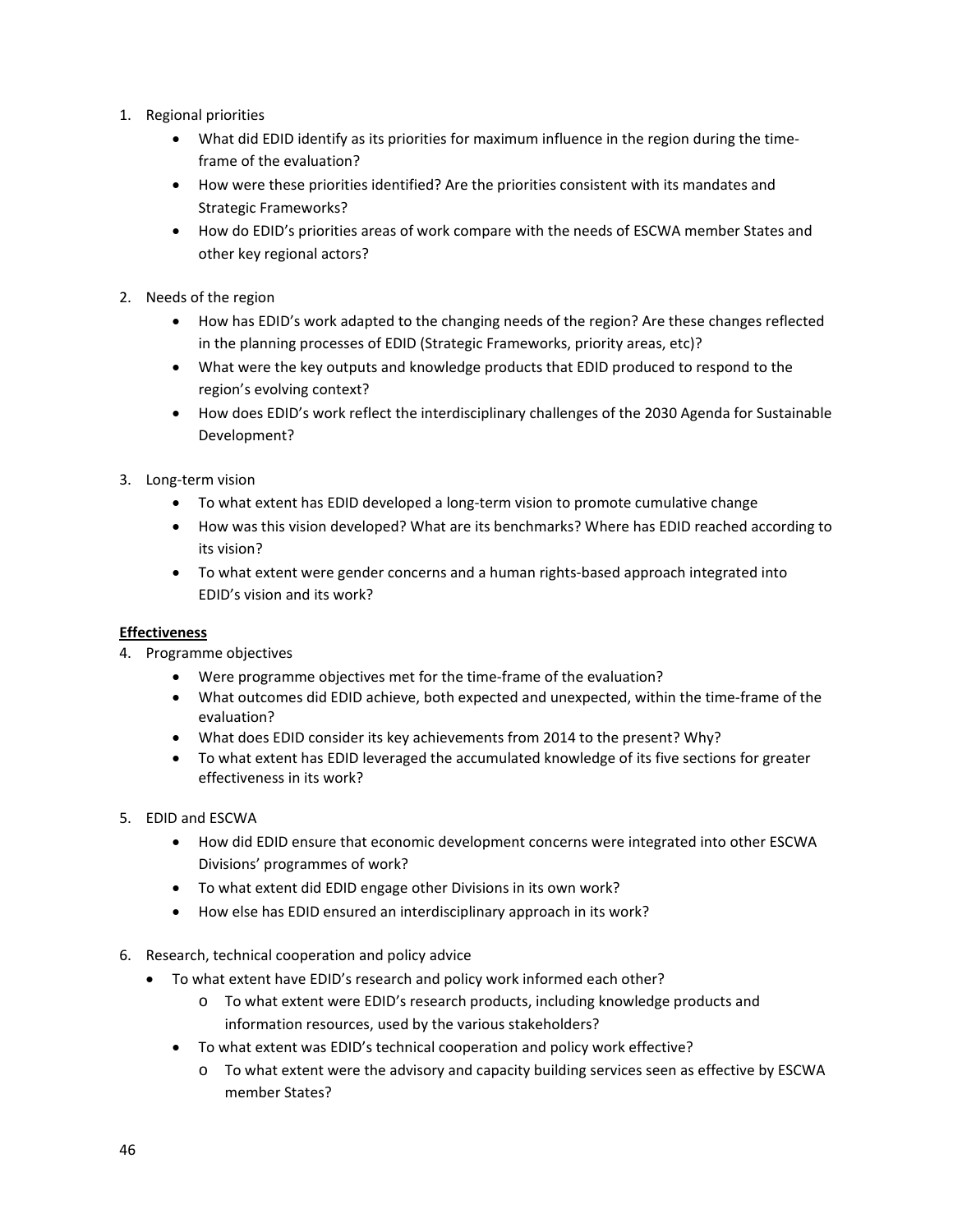## **Impact**

- 7. Regional integration
	- To what extent has EDID promoted regional integration?
	- How does EDID use its intergovernmental mechanisms?
		- o Technical Committee on Transport
		- o Technical Committee on Liberalizing Foreign Trade, Economic Globalization and Financing for Development
	- How does EDID leverage its relationship with the League of Arab States?
		- o Poverty reduction
		- o Arab Customs Union
- 8. Policy influence
	- What are key examples of EDID influencing policy in the following areas:
		- o Poverty reduction and Employment
		- o National Development Planning and Forecasting
		- o Economic governance
		- o Regional integration
		- o Financing for Development
- 9. Strategic partnerships
	- To what extent did EDID have effective partnerships with other entities in the Arab region working on similar issues?
	- To what extent did EDID leverage its partnership for maximum influence?
	- How does EDID differentiate itself from the services provided by similar regional actors?
- 10. Key challenges
	- To what extent has EDID established itself as providing guidance and support on the 2030 Agenda for Sustainable Development / SDGs (and associated processes)?
	- How does EDID envision promoting a rights-based approach in its future work?
	- How will EDID better integrate gender equality and the empowerment of women in its future work?
	- How will EDID work towards ensuring its cumulative impact is greater than the sum of its parts?

## 7. Evaluation Methodology

The evaluator will propose a detailed evaluation methodology for the sub-programme evaluation, grounded in relevant best practice, to be fully articulated in the evaluation's Inception Report.

It is expected that the **detailed evaluation methodology** described in the Inception Report will include an **evaluation matrix** including tailored questions to each of the identified categories of respondents, the sampling strategy proposed, additional evaluation approaches, along with the justifications and possible limitations (*Please see Annex 1: Outline for Inception Report*).

It is expected that the designed methodology will employ a sufficiently rigorous approach to produce impartial, accurate, evidence‐based and forward‐looking findings. Multiple data sources will be consulted, and a variety of types of data collected and triangulated. All efforts at mitigating bias and ensuring the veracity of findings are expected. **The evaluator will also ensure that all aspects of the evaluation are gender‐sensitive.**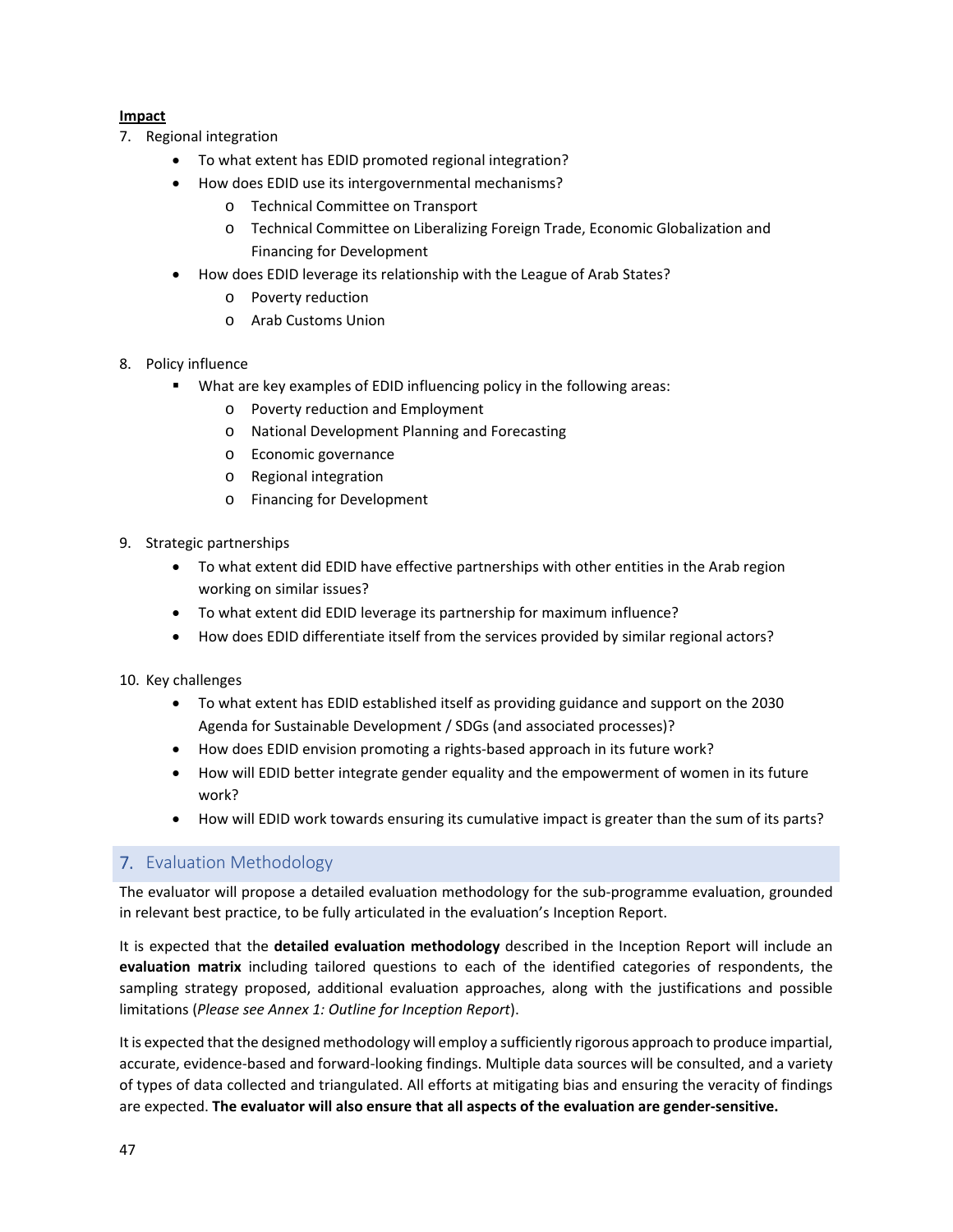The evaluation's **desk review** will include the following type of **documents** (the evaluator may choose to include additional data sources):

- Documents related to the mandates of EDID
- Documentation related to planning, management and budget
- Documentation related to activities, missions and services provided
- Publications and communication materials
- Documents related to partnerships and networks
- Documents related to interaction with stakeholders

**Data collection and fieldwork** are envisaged to include a variety of approaches, such as in‐depth interviews, group interviews, focus group discussions, case studies, and observations. Data collection will occur through field visits and remotely, through telephone or Skype interviews. Fieldwork through visits to member States (estimated two, possibly Tunisia and Jordan, in addition to Lebanon) will be determined in consideration with ODES‐Programmes, StEPS and EDID, and as per upcoming project events/meetings. Fieldwork may also include attending the Session of the Committee on Transport or the Session of the Committee on Liberalizing Foreign Trade / Economic Globalization and Financing for Development, as well other events related to EDID.

**Stakeholders**: Approximately 30‐40 EDID partners, governmental focal points, and other internal and external stakeholders will be interviewed, including a selection of: ESCWA Senior Management and Directors, EDID staff, MS technical focal points, and external stakeholders such as: UN (ILO, WFP, FAO, World Bank), Academic institutions (Oxford University, St. Andrews University, Damascus University, Lebanese American University), think tanks and planning centres (National Planning Institute, Strategic Studies Centre), etc.

All **evaluation tools** (interview and focus group discussion guides, questionnaires, etc.) are to be approved by StEPS prior to usage, and will be piloted and revised as per best practice.

The evaluator(s) are encouraged to propose innovative additions to the methodology.

#### 8. Quality assurance mechanism

In addition to the Evaluation Steering Group (described below), the evaluator(s) will employ a quality assurance mechanism of their preference (either an internal or an external system can be used), which will provide quality checks throughout the evaluation process. This quality assurance mechanism will be described in the Inception and the Final Evaluation Report.

#### 9. Evaluation Steering Group

Evaluation quality control will be provided by the Evaluation Steering Group, consisting of: The Deputy Executive Secretary for Programmes, the Strategy, Evaluation and Partnership Section (StEPS), the Director of EDID, the Director of SDPD, and an additional external stakeholder with relevant expertise.

The evaluator(s) will report directly to StEPS, who report to the ESCWA Deputy Executive Secretary for Programmes. In line with UNEG standards and best practice, the Steering Group will facilitate the work of the evaluation, and act a sounding board throughout the process. This will include reviewing the draft Inception Report and the draft Evaluation Report.

#### 10.Deliverables and Timeframe

**Inception Report**: The evaluator will submit a draft Inception Report (see Annex 1) by early May 2017**,** which summarizes the desk review of documentation provided by StEPS on EDID, and which proposes the evaluation methodology and sampling strategy to be used in the evaluation, along with a draft evaluation matrix. The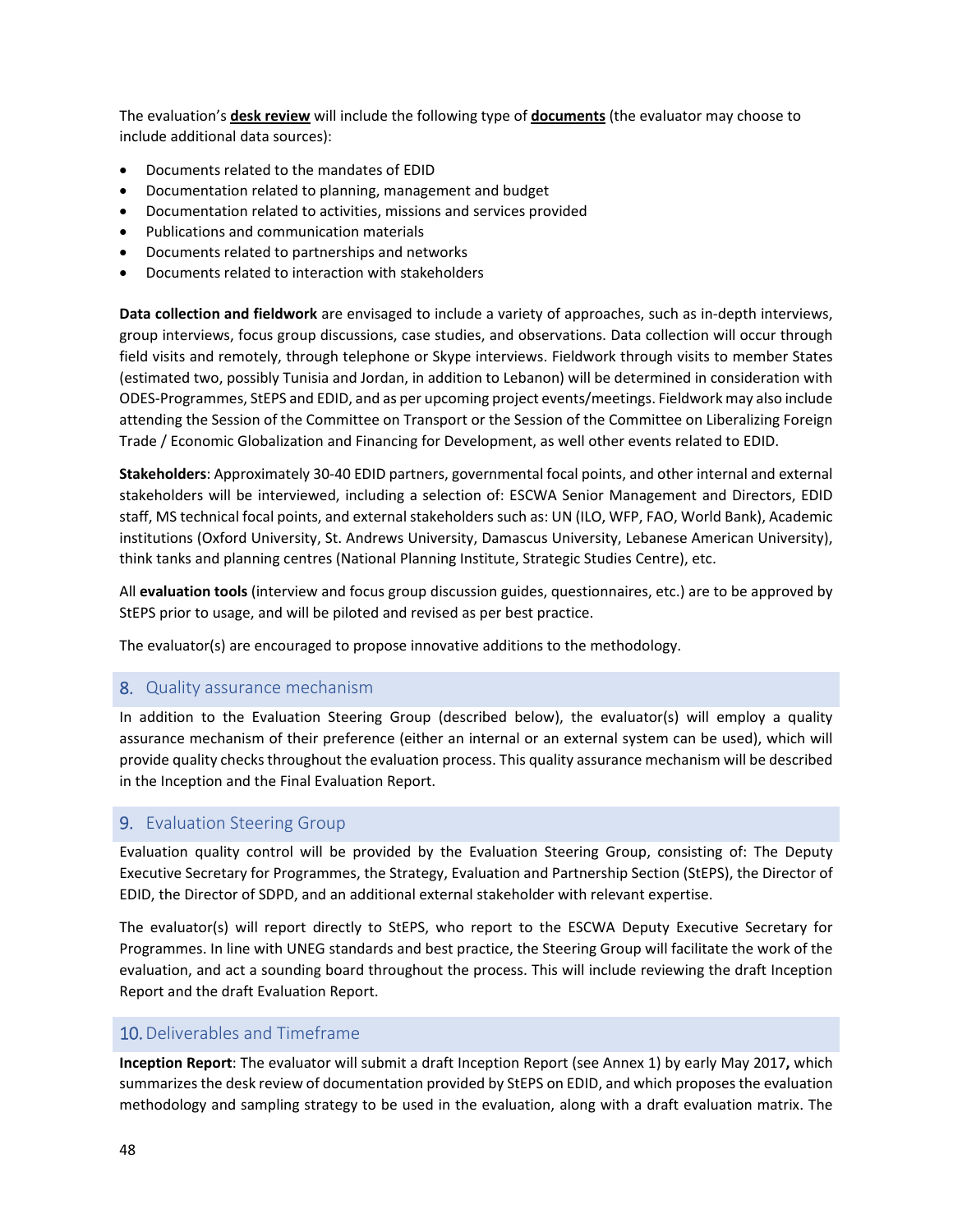report will not exceed 15 pages, excluding Annexes. The Inception Report will be reviewed by the Evaluation Steering Group and a meeting/tele‐conference will then be held between the Steering Group and the evaluator, with any revisions implemented no later than one week following receipt of comments.

**Fieldwork schedule**: In coordination with StEPS and the EDID Focal Point, the evaluator will also submit a proposed schedule of fieldwork, for discussion upon receipt of the Inception Report.

**Evaluation Report**: Following fieldwork and the analysis of findings, the evaluator will submit a draft Evaluation Report (please see Annex 2). The Evaluation Report will be user‐friendly, well‐structured and evidence‐based, each totalling not more than 35 pages, as well as a 3‐page Executive Summary including the main conclusions and recommendations, and associated annexes. The Evaluation Report will be reviewed by the Steering Group, discussed with the evaluator and revised, with the final Evaluation Report expected in September**.**

**Evaluation Recommendations Group Discussion**: Presentations of Evaluation findingsto the sub‐programme, followed by discussion of key recommendations. Two weeks after the submission of the first draft Evaluation Report, the evaluator will organize a half day workshop to discuss the main findings with the division and to come up with recommendations.

\*All evaluation deliverables will be in English, with evaluation tools to be translated into Arabic by the evaluator *as needed.*

#### **Proposed timeline**

The evaluation will be held between April and September. Below is a proposed timeline, for review by the evaluator:

| April         | Submit detailed workplan (first deliverable, 20%)                                                                                                                |  |  |  |  |  |
|---------------|------------------------------------------------------------------------------------------------------------------------------------------------------------------|--|--|--|--|--|
| April         | Conduct preliminary research and develop evaluation methodology                                                                                                  |  |  |  |  |  |
| May           | Submit draft Inception Report (second deliverable, 40%)                                                                                                          |  |  |  |  |  |
| May           | Submit revised Inception Report                                                                                                                                  |  |  |  |  |  |
| June          | Develop evaluation tools, evaluation matrix and fieldwork schedule for review                                                                                    |  |  |  |  |  |
| June - August | Conduct the Evaluation                                                                                                                                           |  |  |  |  |  |
| September     | Submit draft Evaluation Report                                                                                                                                   |  |  |  |  |  |
| September     | Evaluation Recommendations Group Discussion: Presentation of Evaluation<br>findings to the sub-programme, followed by joint discussion of key<br>recommendations |  |  |  |  |  |
| September     | Revise and finalize Evaluation Report (final deliverable (40%)                                                                                                   |  |  |  |  |  |

#### 11. Payment Terms

A total **of \$30'000** is proposed for the evaluation. Payment will be made in three parts: Upon delivery of Work Plan (20%), upon receipt of draft Inception Report (40%), and upon receipt of finalized Evaluation Report (40%). All associated Evaluation costs (i.e., travel, translation, etc.) are the responsibility of the evaluator. Evaluator(s) are responsible for their own health and travel insurance plans.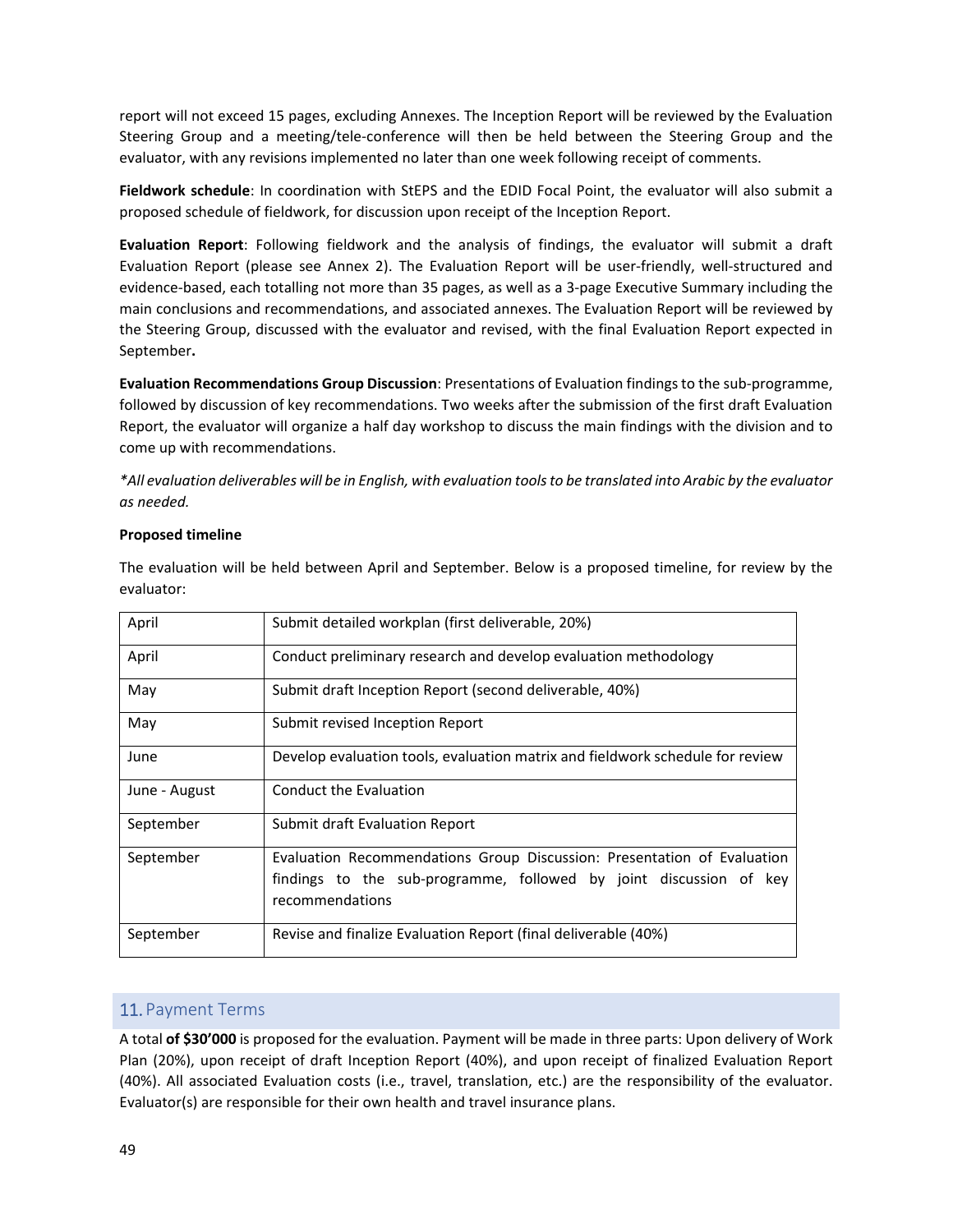## 12. Evaluator Profile

#### **Evaluator:**

ESCWA is seeking an evaluator with experience in the region, possessing the following:

- Extensive experience in undertaking normative evaluations and evaluating for impact, including normative evaluation design, data collection, data analysis and the formulation of forward‐looking, user‐friendly recommendations;
- Specific expertise in development policies, preferably in the area of macroeconomic planning, pro-poor growth strategies, regional economic integration, and/or transport and trade, as well as an understanding of human‐rights based approaches to programming, including familiarity in development programming which promotes Gender Equality and the Empowerment of Women;
	- $\circ$  The evaluator will identify support as needed for the areas missing expertise and/or for translation
- A high level of expertise in the distilling, communication and reporting of findings, recommendations, best practices and lessons learnt;
- Excellent oral and written communication skills and the ability to effectively convey complex information in a clear and concise manner ;
- Previous experience of evaluations in the UN environment, and in working in the Arab region; and
- English and French are the working languages of the UN Secretariat. Fluency in English is required for this consultancy, with Arabic highly preferred.

#### 13. Roles and Responsibilities

In line with ESCWA's 2014 Evaluation Policy, each party involved in the evaluation has distinct roles and responsibilities.

**The evaluator** is responsible to adhere to the requirements and expectations specified in this Terms of Reference, including both Annexes, and will also adhere to evaluation best practice at all times. The evaluator will submit all deliverables to StEPS for quality assurance. Any comments received on draft reports will be addressed by the evaluator(s), who will provide a table or other means of indicating how the comments were responded to.

**StEPS**, under the direct guidance of the Deputy Executive Secretary‐Programmes, is responsible for: drafting the evaluation's Terms of Reference; reviewing and selecting an external evaluation consultant; preparing the contract for the external evaluation consultant; and proposing fieldwork missions for the external consultant in consultation with the Division. In addition, StEPS will coordinate the work of the Evaluation Steering Group and the evaluator(s), and will also facilitate communication between the evaluator(s) and EDID, as needed, regarding the provision of documents, fieldwork contact information and schedules, and other queries as they arise. StEPS is responsible for quality assurance of the evaluation.

**The Division** isresponsible for issuing the contract of the evaluator and issuing payments, once the deliverable are cleared by StEPS. The Division assembles the comprehensive collection of project-related documents for the desk review, prepares a contact list of all stakeholders and provides logistical support for the evaluation's fieldwork. The Division will also be responsible to provide any additional substantial information and documentation requested by the evaluator during the evaluation process, and to validate the factual accuracy of the Inception and Final Evaluation Reports. Once the Final Evaluation Report is approved, the Division will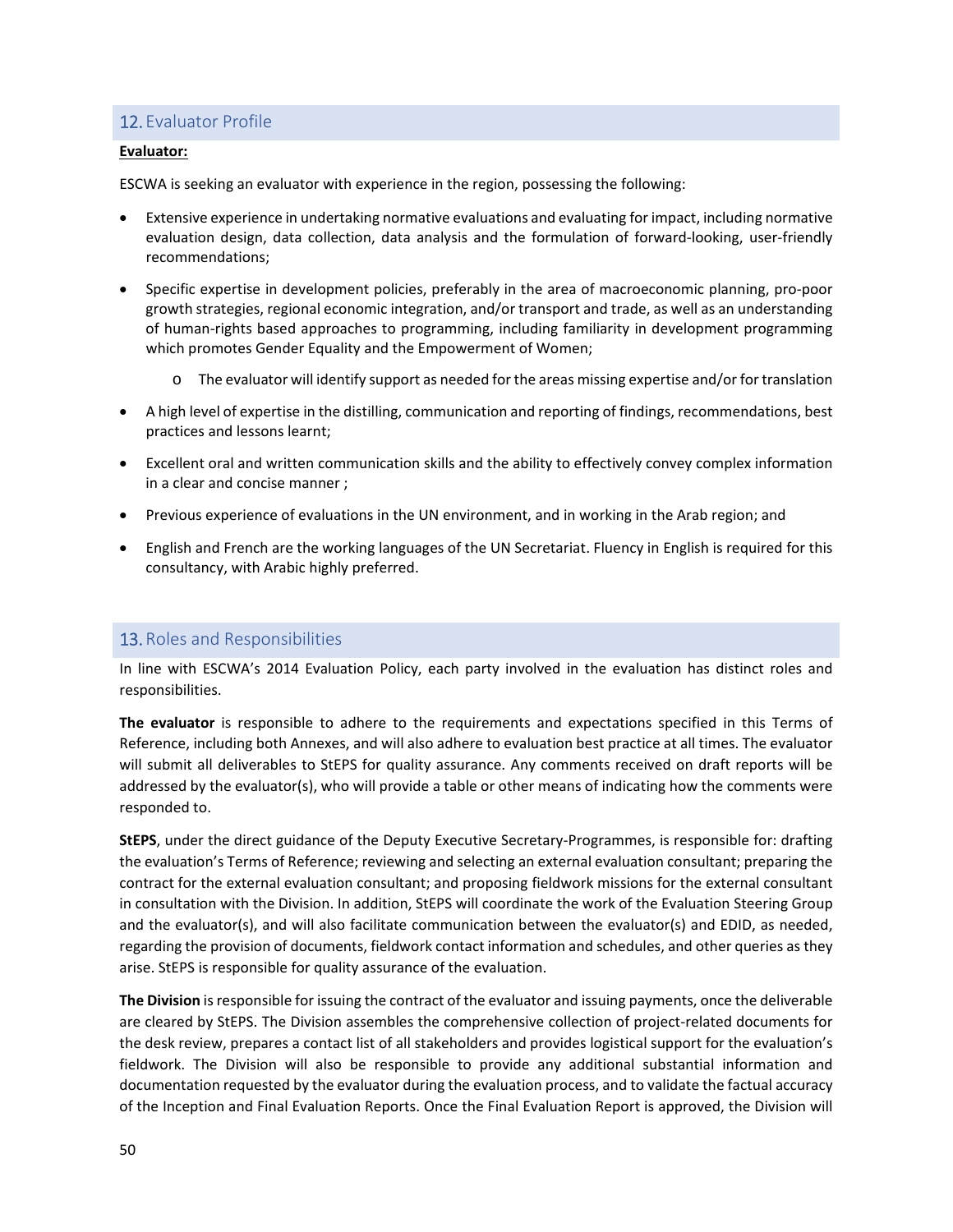prepare a Management Response based on the evaluation's recommendations, which will inform the Performance Management Compact between the Executive Secretary and the Division Director.

## 14. Evaluation Ethics

The evaluation will be conducted in accordance with the principles outlined in the UNEG 'Ethical Guidelines for Evaluation'; and all rights and confidentiality of information providers will be prioritized and safeguarded as per UNEG 'Ethical Guidelines for Evaluation':

www.unevaluation.org/documentdownload?doc\_id=102&file\_id=548

Additionally, the evaluator(s) will:

(a) keep all information confidential;

(b) use such information only for the proper use of the evaluation;

(c) ensure that the information is protected with reasonable security measures and a high degree of care;

(d) if and when requested by UN‐ESCWA, supply to UN‐ESCWA a list of persons to whom information has been disclosed by the evaluator(s); and

(e) promptly return all information to the UN‐ESCWA upon its written request or, in agreement with UN‐ESCWA, destroy all such information and confirm such destruction in writing to UN‐ESCWA.

ESCWA holds the right to publish the analysis of findings in full or in part on its website or the UN intranet.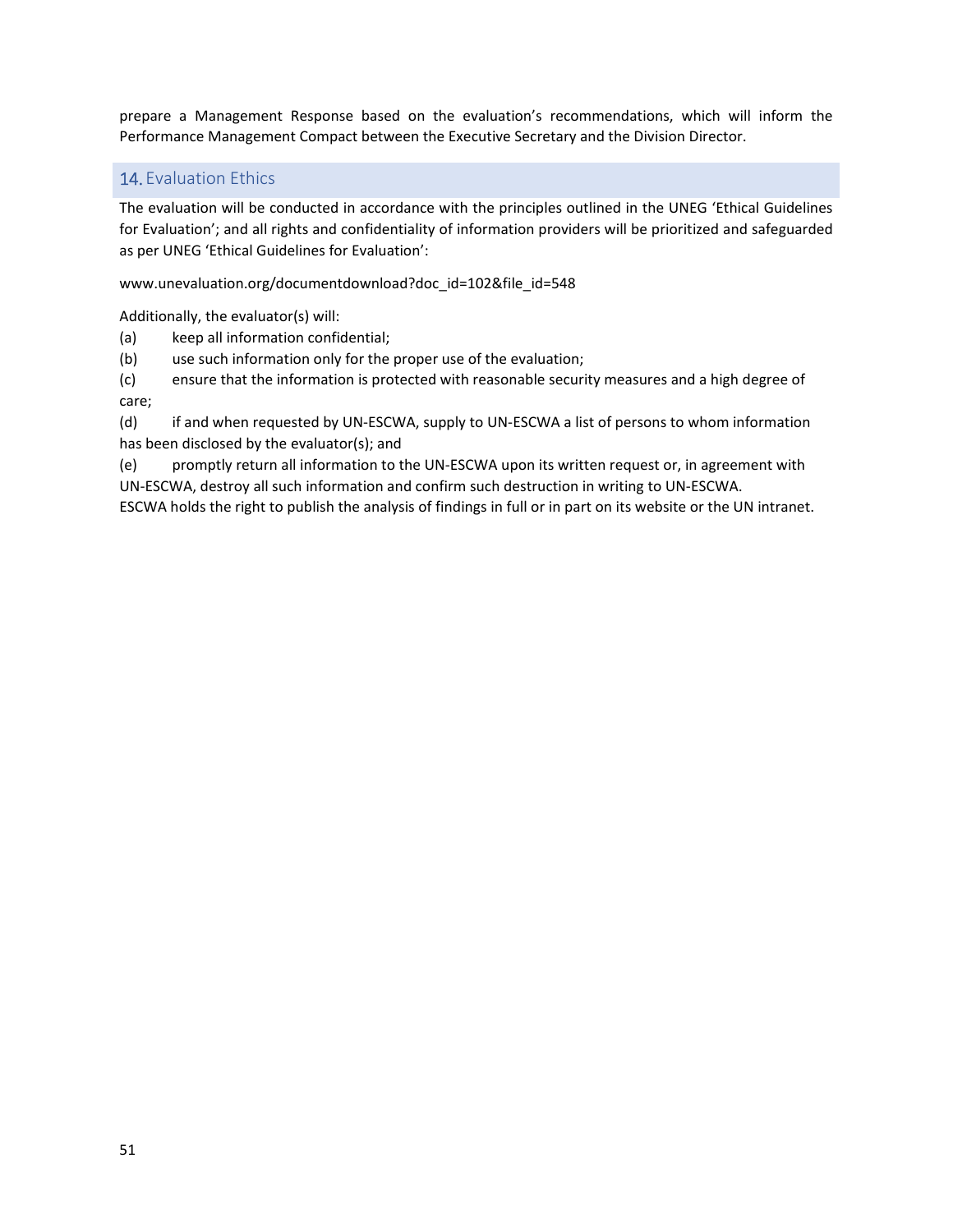# Annex 2‐ List of people consulted

| Country              | <b>Name</b>                    | Role                                               | <b>Sex</b>  |
|----------------------|--------------------------------|----------------------------------------------------|-------------|
| ESCWA-Lebanon        | Khawla Mattar                  | <b>ESCWA</b> senior management                     | F           |
| ESCWA- Lebanon       | Mohamed El Moctar              | OOD/EDID                                           | M           |
| ESCWA-Lebanon        | Mohamed Hedi Bchir             | MFS/EDID                                           | M           |
| ESCWA- Lebanon       | Mohamed Chemingui              | RIS/EDID                                           | M           |
| <b>ESCWA-Lebanon</b> | Ahmed Kamaly                   | EGPS/EDID                                          | M           |
| <b>ESCWA-Lebanon</b> | Khalid Abu Ismail              | EDPS/EDID                                          | M           |
| ESCWA- Lebanon       | Niranjan Sarangi               | EDPS/EDID                                          | M           |
| <b>ESCWA-Lebanon</b> | Hisham Taha                    | OOD/EDID staff                                     | M           |
| ESCWA-Lebanon        | Ahmad Mummi                    | EDID staff (FG)                                    | M           |
| <b>ESCWA-Lebanon</b> | Riwa Nassreddine               | Syria Project                                      | F           |
| <b>ESCWA-Lebanon</b> | <b>Mehmet Eris</b>             | EDID staff (FG)                                    | M           |
| <b>ESCWA-Lebanon</b> | Sama El Hage                   | EDID staff (FG)                                    | F           |
| <b>ESCWA-Lebanon</b> | Natalie Grand                  | EGPS staff (FG)                                    | F           |
| ESCWA-Lebanon        | Yarob Bader                    | <b>Technical Advisor</b>                           | M           |
| ESCWA-Lebanon        | Zeina el Hajj                  | <b>EDID staff</b>                                  | F           |
| <b>ESCWA-Lebanon</b> | Mona Fattah                    | <b>ESCWA</b> staff                                 | F           |
| <b>ESCWA-Lebanon</b> | Salim Araji                    | <b>EDPS</b> staff                                  | M           |
| ESCWA-Lebanon        | <b>Bilal Al Kiswani</b>        | <b>EDPS</b> staff                                  | M           |
| ESCWA- Lebanon       | <b>Tarcisio Alvarez Rivero</b> | PPTCS-ESCWA                                        | M           |
| <b>ESCWA-Lebanon</b> | Wiebke Uhde                    | PPTCS-ESCWA                                        | F           |
| <b>ESCWA-Lebanon</b> | Frederico Neto                 | SDD-ESCWA                                          | M           |
| <b>ESCWA-Lebanon</b> | Roula Majdalani                | SDPD-ESCWA                                         | F           |
| ESCWA-Lebanon        | Juraj Riecan                   | SD-ESCWA                                           | M           |
| ESCWA-Lebanon        | Tarik Alami                    | <b>ECRI-ESCWA</b>                                  | M           |
| ESCWA-Lebanon        | Karim Khalil                   | <b>ESCWA's Secretary of the Commission</b>         | M           |
| Jordan               | Hetham Abu Karky               | Expert                                             | M           |
| Jordan               | Ghadda Essa                    | Ministry of planning and international cooperation | F           |
| Jordan               | <b>Mohamed Hammad</b>          | Ministry of Social development                     | M           |
| Jordan               | Ahmed Abu Haidar               | Ministry of Social development                     | M           |
| Jordan               | Hana Kharabsheh                | National Aid Fund (NAF)                            | F           |
| Jordan               | Moussa Shtewi                  | Centre for Strategic Studies                       | M           |
| Jordan               | Maher Mahrouq                  | Director General of the Jordan Chamber of Industry | M           |
| Jordan               | Ali Al Assaf                   | Centre for Strategic Studies                       | M           |
| <b>KSA</b>           | Abdullah Marwani               | Ministry of Economy and Planning (MOEP)            | M           |
| <b>KSA</b>           | Abdullah Khulayfi              | Ministry of Economy and Planning (MOEP)            | M           |
| <b>KSA</b>           | Bader Mahrri                   | Ministry of Economy and Planning (MOEP)            | M           |
| <b>KSA</b>           | Walid Al Awad                  | Ministry of Economy and Planning (MOEP)            | M           |
| Lebanon              | <b>Tarek Younes</b>            | Ministry of Economy and Trade                      | M           |
| Lebanon              | Marlene Nehme                  | Ministry of Economy and Trade                      | F           |
| Lebanon              | Mohamad Ali El Cheikh          | Ministry of Economy and Trade                      | M           |
| Lebanon              | Raghida Hareb                  | Lebanese Customs                                   | $\mathsf F$ |
| Mauritania           | Mohamed Teghre                 | Ministry of Economic Affairs and Development       | M           |
| Non-Country          | Abdallah Al Dardari            | World Bank & Former ESCWA staff                    | М           |
| Non-Country          | Yasu Yamamoto                  | DESA & Former ESCWA staff                          | M           |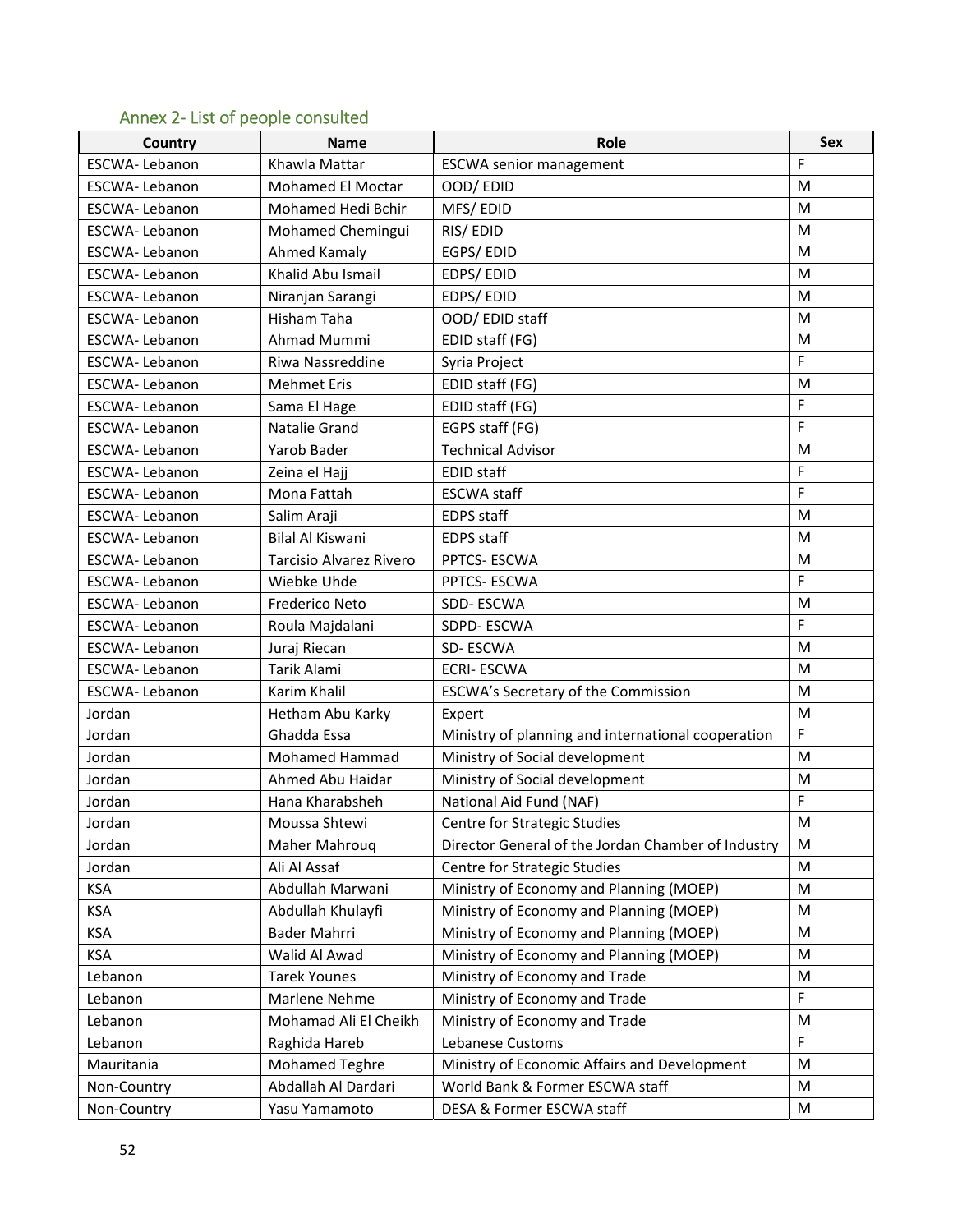| Country                          | <b>Name</b>        | Role                                             | <b>Sex</b> |  |  |
|----------------------------------|--------------------|--------------------------------------------------|------------|--|--|
| Non-country                      | Nidhal Ben Cheikh  | Centre de Recherches et d'Etudes Sociales (CRES) | M          |  |  |
| Non-country                      | Kheireddine RAMOUL | <b>UNCTAD</b>                                    | M          |  |  |
| Non-country                      | Dina Waked         | Expert                                           | F          |  |  |
| Non-country                      | Tareg Hag          | ILO                                              | M          |  |  |
| Non-country                      | Heba El-Laithy     | Expert                                           | F          |  |  |
| Non-country                      | Carlo Scaramella   | <b>WFP</b>                                       | M          |  |  |
| Non-country                      | Ali Awdeh          | Director of Research Department/ Union of Arab   | M          |  |  |
|                                  |                    | Banks (UAB)                                      |            |  |  |
| Non-country                      | Sameh AbdulKareem  | LAS                                              | M          |  |  |
| Non-country                      | Tarek El Nabulsi   | LAS                                              | M          |  |  |
| Tunisia                          | Habib Zitouna      | Tunisian Institute for Competitiveness and       | M          |  |  |
|                                  |                    | <b>Quantitative Studies</b>                      |            |  |  |
| <b>Total Male participants</b>   |                    |                                                  |            |  |  |
| <b>Total Female participants</b> |                    |                                                  | 14         |  |  |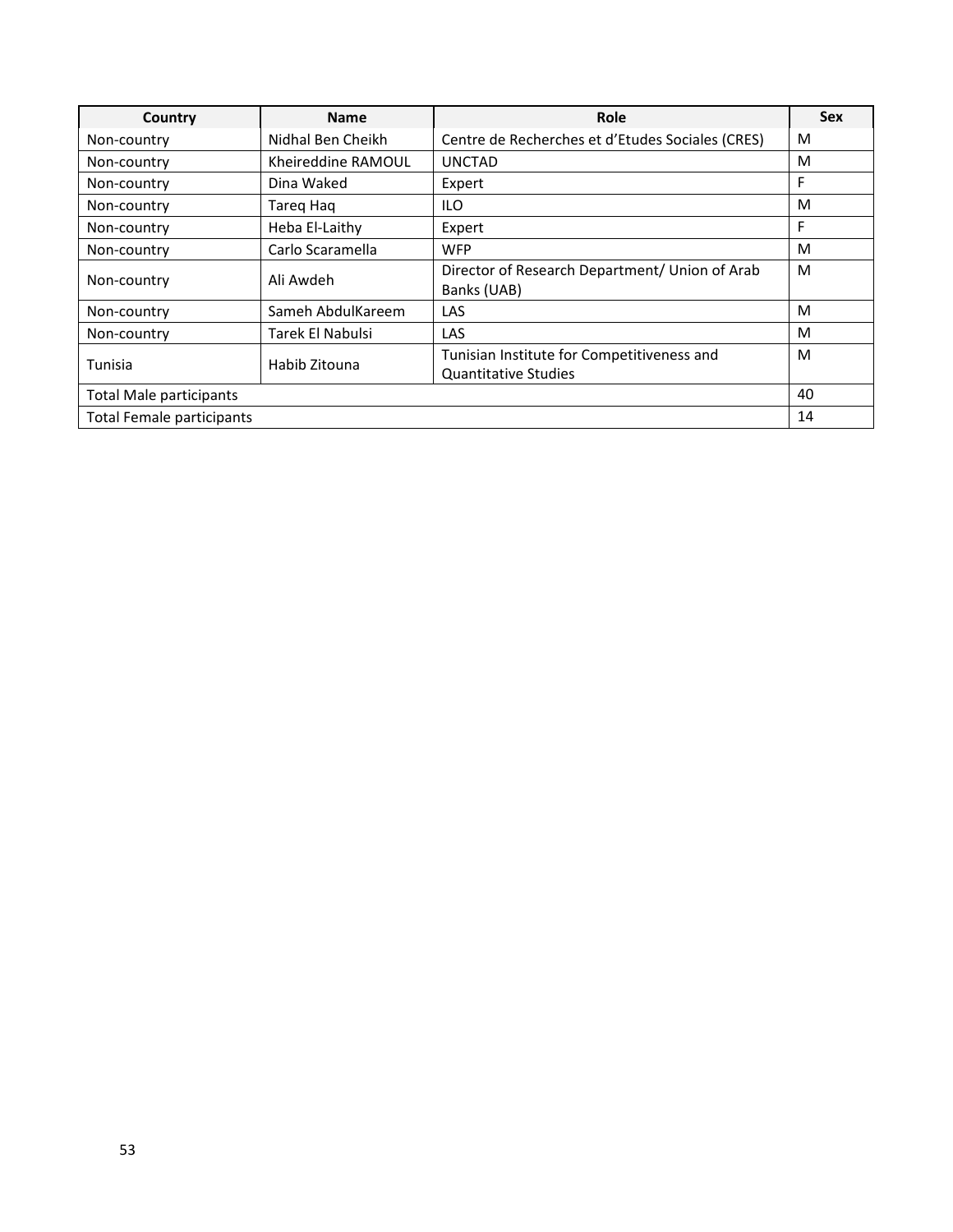## Annex 3‐ List of Documents Reviewed

#### 1) **Documents related to ESCWA in general**

- ESCWA Organigramme
- ESCWA Annual Report 2014
- ESCWA Annual Report 2015
- Terms of Reference and Rules of Procedure of the Economic and Social Commission for Western Asia; E/ESCWA/2016/TORC
- Evaluation of the Economic and Social Commission for Western Asia Report of the Office of Internal Oversight Services; E/AC.51/2017/4
- Programme performance report of the United Nations for the biennium 2014‐2015; A/71/75

#### **2) Documents related to the mandate of EDID**

#### **Legislative mandates**

- o Legislative Mandates Emanating from the 61st Session of the General Assembly (GA), The 2006 Session of the Economic & Social Council (ECOSOC) & The 24th ESCWA Commission Session (ESCWA Session) & ESCWA Intergovernmental Meetings Recommendations (2006)
- o Legislative Mandates Emanating from the 62nd Session of the General Assembly (GA), The 2007 Session of the Economic & Social Council (ECOSOC), & ESCWA Intergovernmental Meetings Recommendations (2007)
- o Legislative Mandates Emanating from the 63rd Session of the General Assembly (GA), The 2008 Session of the Economic & Social Council (ECOSOC) & The 25th ESCWA Commission Session (ESCWA session) & ESCWA Intergovernmental Meetings Recommendations (2008)
- o Legislative Mandates Emanating **f**rom **t**he 64th Session of the General Assembly (GA)**,** The 2009 Session of the Economic & Social Council (ECOSOC) & ESCWA Intergovernmental Meetings Recommendations (2009‐2010**)**
- o Legislative Mandates Emanating from the 66th Session of the General Assembly (GA), The 2011 Session of the Economic & Social Council (ECOSOC), & Meetings of intergovernmental bodies (2011)
- o Legislative Mandates Emanating from the 67th Session of the General Assembly (GA), The 2012 Session of the Economic & Social Council (ECOSOC), & ESCWA 27th Commission session, Meetings of intergovernmental bodies (2012)
- o Legislative Mandates Emanating from the 68th Session of the General Assembly (GA), The 2013 Session of the Economic & Social Council (ECOSOC) & Meetings of intergovernmental bodies (2013)

#### **Resolutions related to EDID**

- o 303 (XXVII). Towards enhancing the macroeconomic policy in ESCWA member countries
- o 313 (XXVII). Frequency of sessions of the Technical Committee on Liberalization of Foreign Trade, Economic Globalization and Financing for Development in the Countries of the ESCWA Region
- o ESCWA Resolution 322 (EC.2). Strategy and plan of action on the 2030 Agenda on Sustainable Development

#### **3) Documentation related to planning, management and budget**

- **Organigramme** 
	- o EDID Organigramme 14 February 2017
- **Strategic Frameworks/Logframe** 
	- o Proposed Strategic Framework for the Biennium 2012‐2013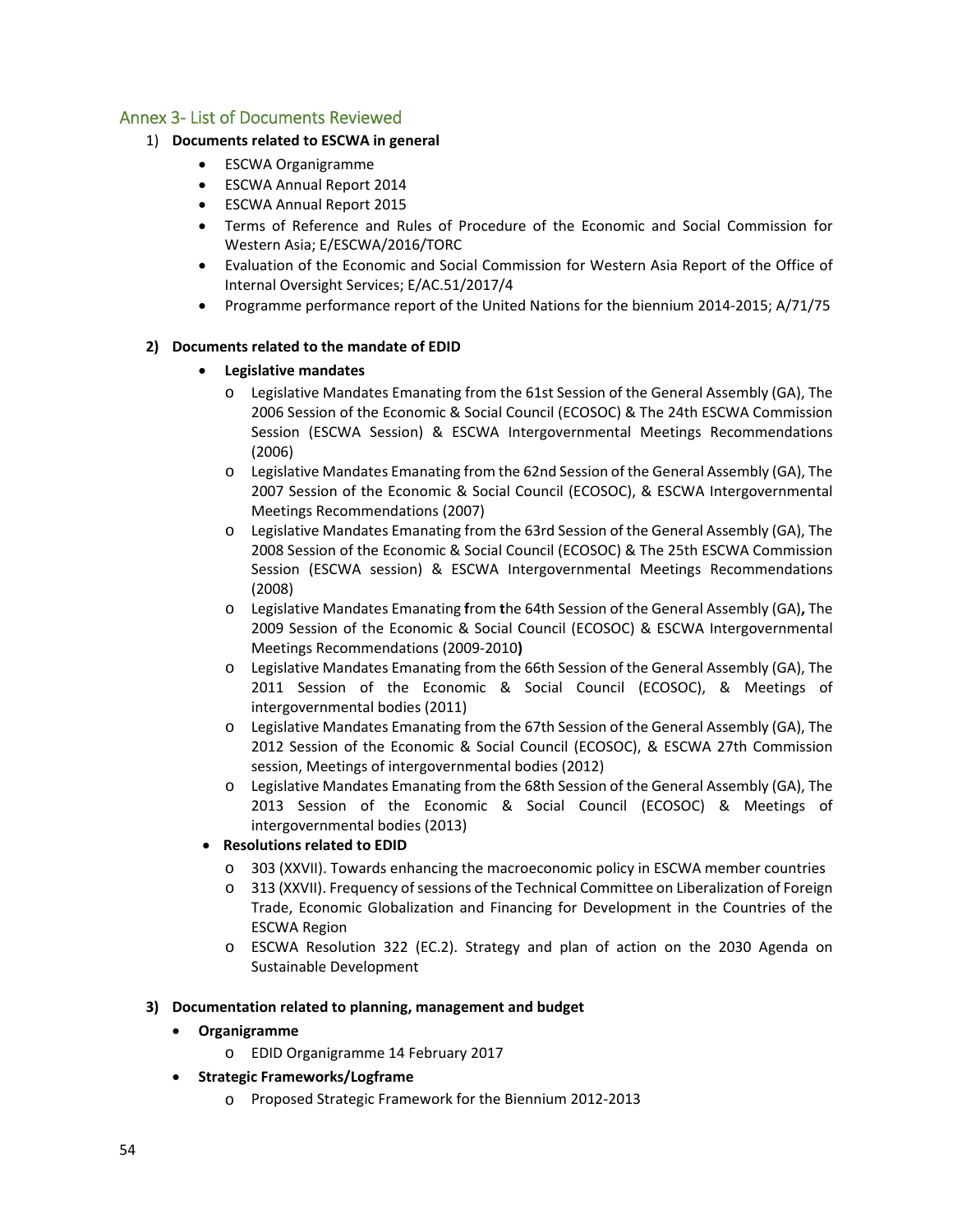- o Proposed Strategic Framework for the Biennium 2014‐2015
- o Proposed Strategic Framework for the Biennium 2016‐2017
- o ESCWA's Consolidated Planning Logframe 2014‐15
- **Programme Budget** 
	- o Proposed Programme Budget for the Biennium 2014‐2015; A/68/6
	- o Proposed Programme Budget for the Biennium 2016‐2017; A/70/6
	- o Proposed Programme Budget for the Biennium 2018‐2019; A/71/6

#### **Annual work plans**

- o Developing a proposed work programme for the biennium 2014‐2015
- o Subprogramme 3 Workplan 2014‐15
- o Subprogramme 3 Workplan 2016‐17
- **Strategic Planning**
	- o Preliminary Steps towards an ESCWA Strategy: Linking Strategic Directions to ESCWA‐ wide Planning‐ June 2014
	- o Developing a Long‐Term Vision For ESCWA‐ November 2014
	- o The Drivers for Change: Brainstorming towards an ESCWA Vision for Programmes‐ 2014
	- o Elements of a Vision
	- o ESCWA's Vision for Programmes 2030
	- o Vision for ESCWA
	- o High‐Level Workshop on the Future of Development Policy in the Arab Region‐ Concept Note
	- o Summary of the High‐Level Workshop on Development in the Arab Region‐ May 2015
	- o A Normative Reference for Transformative Change
	- o Strategic Planning Checklist 2018‐2019
	- o Strategic Planning –Identifying Priorities for the ESCWA vision for Programmes 2030
	- o Programme Impact Pathway
	- o Review of ESCWA Mandates: ESCWA cited 158 mandates (excluding Legislative Mandates) in the past three Strategic Frameworks, 2012‐13, 2014‐15, 2016‐17
	- o Draft Programme of Work 2018‐2019: Thematic, Institutional and Strategic Analysis‐ 2016
	- o 2030 Agenda for Sustainable Development Draft ESCWA Strategy and Plan of Action
	- o ESCWA's Response to the 2030 SD Agenda and Implications for RCM Coordination
	- o ESCWA's Nexus Approach to the 2030 Agenda Draft‐ September 2016
	- o SDG Cluster Guidance Note. Draft Methodology: Developing an Integrated Approach to the SDGs in the Arab Region
	- o Meeting of the ESCWA SDG Task Force PLUS: Integrated Approach to the SDGs and the 2030 Agenda Unit‐ February 2016
	- o Strategic Planning 2014 Present‐ September 2016
	- o Guidelines for Developing the Consolidated Planning Logframe and Workplans for planning period 2015‐2018
	- o Tool for the Formulation of LOGFRAME Elements‐ August 2011
	- o Preparation of the Secretary‐General's Strategic Framework for the biennium 2016‐ 2017‐ November 2013
	- o Support Guide: Proposed Strategic Framework for the biennium 2016‐2017‐ November 2013

#### **4) Substantive documentation**

DA project: Harnessing Migration and Remittances for Development in the Arab Region, II phase,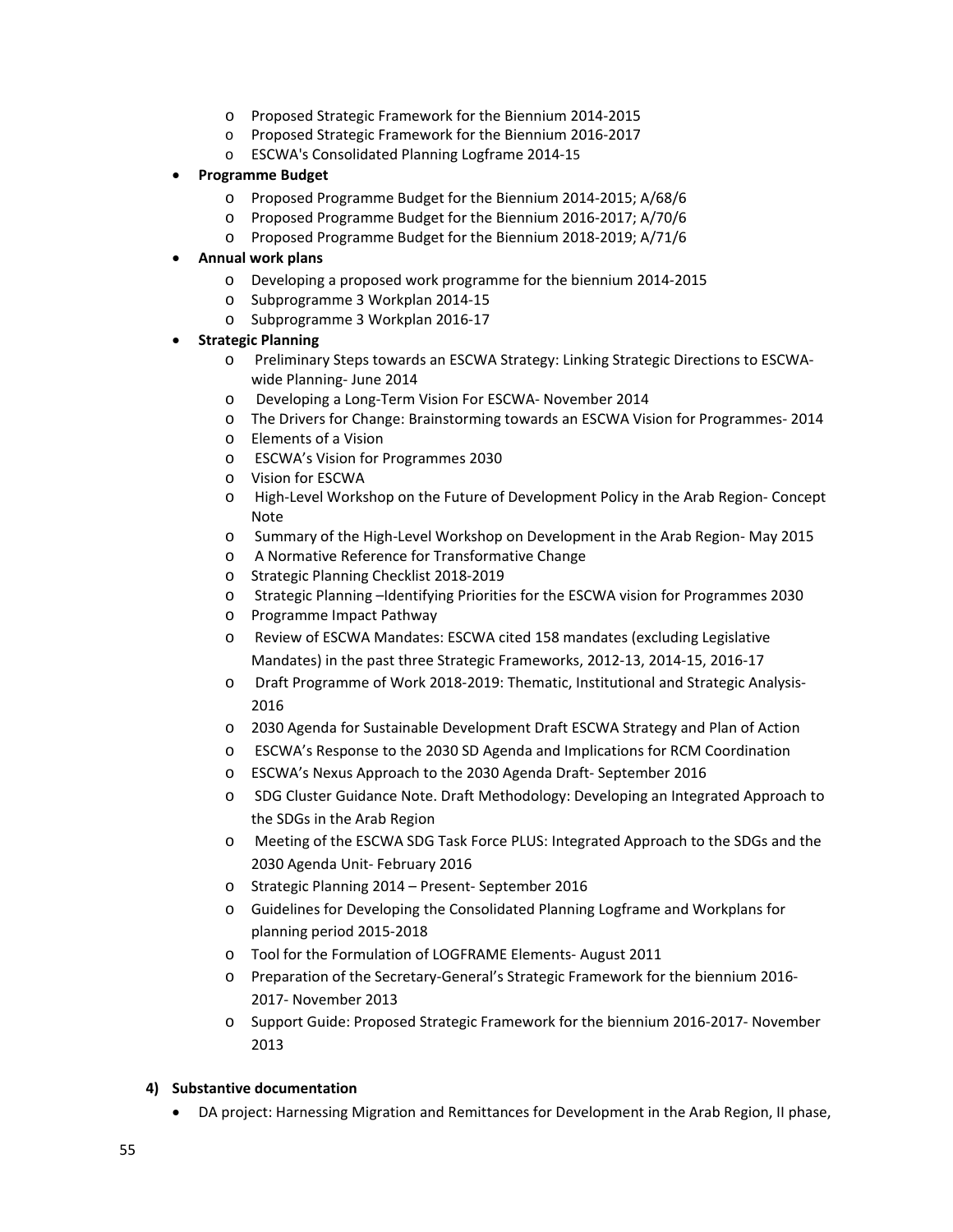- Concept note: ABRD: Substantiating financing gaps, the need for new financing tools & mechanisms, including an Arab Bank for Reconstruction & Development
- EDID 2016; Concept Note on Finance for Development for Finance‐in‐Motion.
- November 2015; E/ESCWA/ EDID/2013/IG.2/9/Report

#### **5) Documentation related to Intergovernmental Meetings**

#### **Committee on Trade and Finance**

- o Report of the Fifteenth Session of the Committee on Transport, Rabat, 27‐28 January 2015; E/ ESCWA/ EDGD/ 2014/ IG.1/8/Report
- o Report of the Sixteenth Session of the Committee on Transport, Cairo, 23‐24 November 2015; E/ ESCWA/ EDID/ 2015/ IG.3/6/Report
- o Eighth Session of the Technical Committee on Liberalization of Foreign Trade, Economic Globalization and Finance for Development in the Countries of ESCWA Region, Amman 7‐ 8 October 2013; E/ ESCWA/ EDGD/ 2013/ IG.2/10/Report
- o Ninth Session of the Technical Committee on Liberalization of Foreign Trade, Economic Globalization and Finance for Development in the Countries of ESCWA Region, Amman 7‐ 8 April 2015; E/ ESCWA/ EDID/ 2015/ IG.1/10/Report
- o Tenth Session of the Technical Committee on Liberalization of Foreign Trade, Economic Globalization and Finance for Development in the Countries of ESCWA Region, Cairo 22‐ 23

#### **6) Recurrent and Non‐recurrent**

#### **EDPS**

- o An Arab Perspective on the Post 2015 Agenda: National targets, regional priorities and global goals; 2014
- o Arab Middle Class: Measurement and role in driving change‐ 2014
- o Towards better Measurement of Poverty and Inequality in Arab Countries: A Proposed Pan‐ Arab Multi‐Purpose Survey. January 2015
- o Arab Development Outlook: Vision 2030; 2015
- o Economic growth, Employment and Poverty in Developing Economies; December 2015
- o Governance Adjusted Human Development Index; October 2016
- o Special Invitation: Using the Multidimensional Poverty Index to Track Progress in the SDGs; September 2017
- o Arab Multidimensional Poverty Report; 2017

#### **EGPS**

- o The Middle Class in The Arab Region and Their Political Participation A Research and Policy Agenda‐2014
- o Economic Governance Series Competition and Regulation in the Arab Region‐ 2015
- o The Strength of Competition Policy and Regulation in the Arab Region Application of OECD Indicators to selected Arab Countries in 2015. ‐2016
- o Economic Competitiveness in the Arab Region: Performance and Challenges‐ 2017
- o Expert Group Meeting on Measuring Economic Governance in the Context of National Development Planning ‐ 2014
- o Expert Group Meeting on Competition legislation and regulation challenges and opportunities in the Arab Region ‐2015A review of the relationship between corruption and social justice‐ 2015
- **MFS**
	- o Survey of Economic and Social Developments in the Arab Region 2013‐2014
	- o Survey of Economic and Social Developments in the Arab Region 2014‐2015
	- o Survey of Economic and Social Developments in the Arab Region 2015‐2016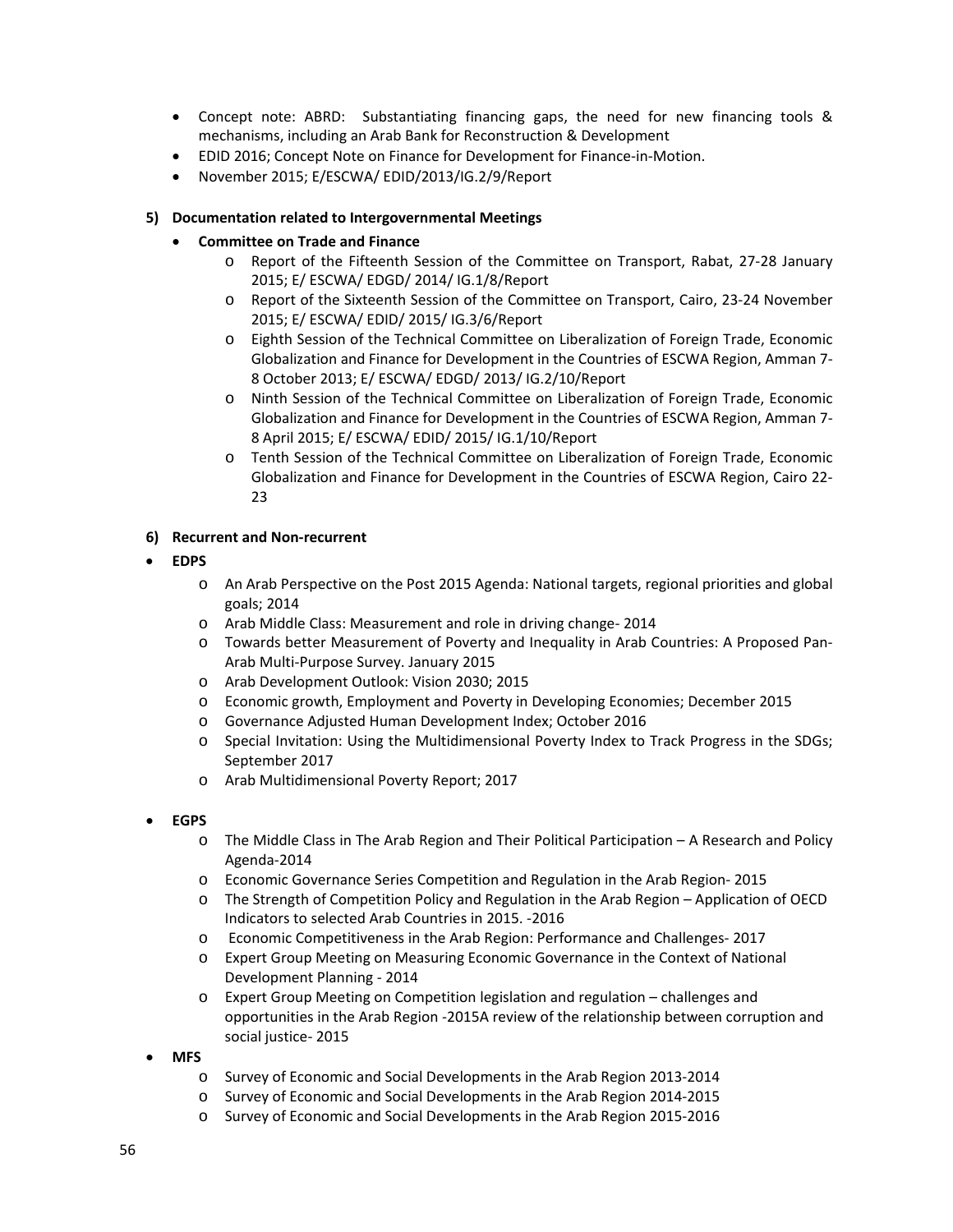- o Investigating Strategic Economic Scenarios for Jordan 2030‐ Project Document
- o Strengthening the Capacity of the Ministry of Economy and Planning of the Kingdom of Saudi Arabia to Develop, Implement, Monitor and Evaluate the Ninth and Tenth National Development Plans in the Kingdom of Saudi Arabia‐ Project Document
- **RIS**
	- o External Trade Bulletin of the Arab Region Twenty‐third issue‐ 2014
	- o Assessing Arab Economic Integration: Towards the Arab Customs Union‐ 2015
	- o Trade Logistics in the Arab Region Challenges and Policy Options‐ 2015
	- o External Trade Bulletin of the Arab Region Twenty‐fourth issue‐ 2016
	- o External Trade Bulletin of the Arab Region Twenty‐Fifth Issue‐ 2017
	- o Non‐tariff measures related to foreign trade liberalization in selected Arab countries‐ 2015
	- o Fiscal challenges facing Arab countries in the establishment of an Arab customs union‐ 2015
	- o Approaches to THE ESTIMATION of the impact of liberalization of trade in services‐ 2017
	- o EGM on Transport & Connectivity to GVCs‐ November 2016
	- o Expert Group Meeting on Regional Financial Integration‐ November 2016
	- o Transport services in international & Regional Trade negotiations: Identification of regulations
	- o Expert Group Meeting on Deepening Regional Economic Integration through the Liberalization of Trade in Services‐ 2016
- **FFD**
	- o Expert Group Meeting on "Financing Sustainable Development~Illicit Financial Flows & Trade Misinvoicing"‐ May 2017
	- o Expert Group Meeting: Assessing Financing for Sustainable Development in the Arab Region (The Arab FfD Scorecard and Curbing Illicit Financial Flows)‐ May 2017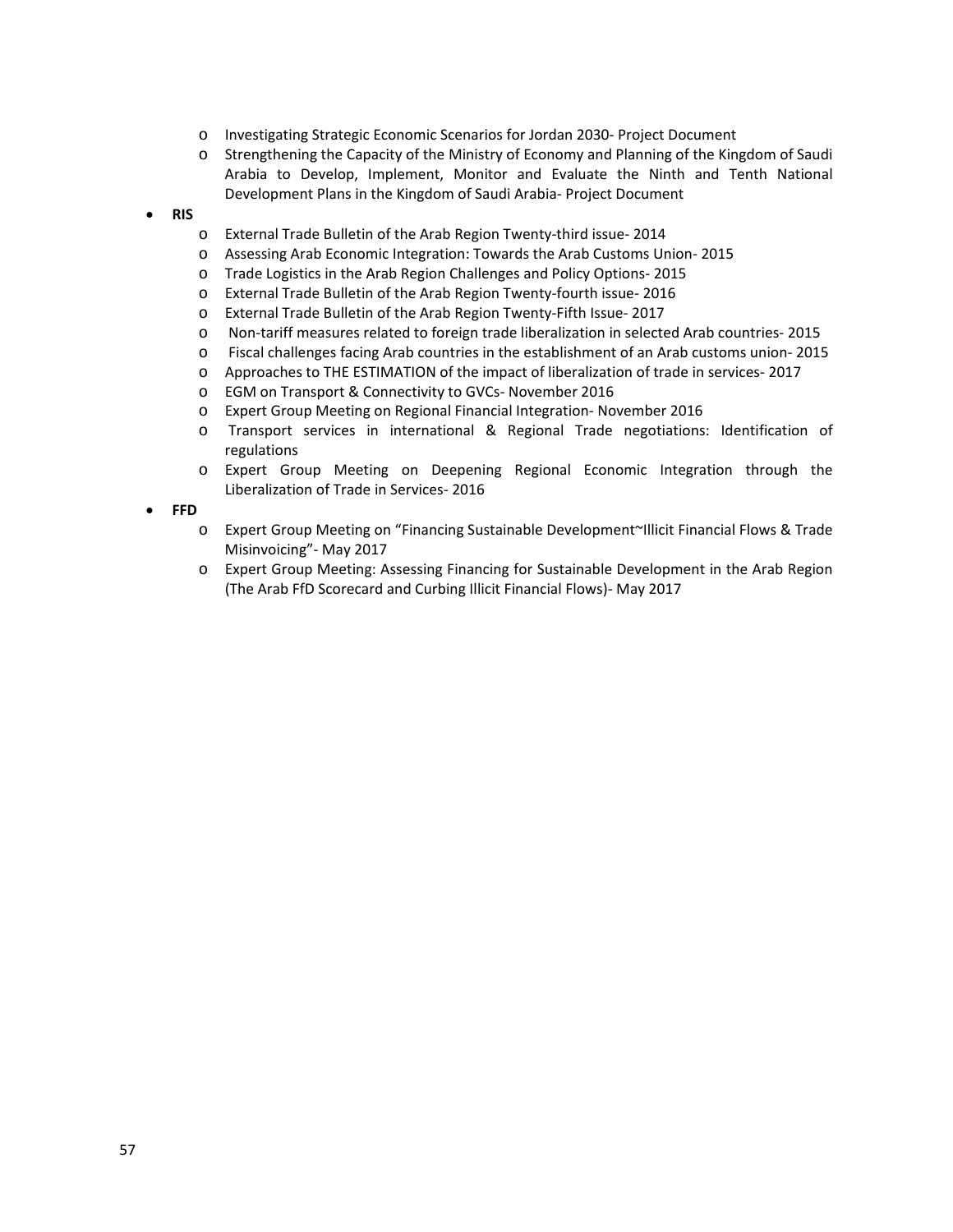# Annex 4 EDID Subprogramme progress against objectives and targets

| <b>2014-2015 Expected</b>     | <b>Planned Targets</b>                   | <b>Actual</b>                              | 2016-2017 Expected   | <b>Planned Targets</b>                | <b>Actual</b>                              |
|-------------------------------|------------------------------------------|--------------------------------------------|----------------------|---------------------------------------|--------------------------------------------|
| <b>Achievements</b>           |                                          |                                            | <b>Achievements</b>  |                                       | (as of Dec 2016)                           |
| a) Strengthened national      | i) Increased number of member            | 6 countries (100%realized)                 | b)<br>Member         | Number of member countries that       | 3 (responding to Jordan, Mauritania        |
| capacity to develop inclusive | countries adopting an inclusive and      |                                            | countries design and | adopt plans and policies that promote | and Iraq requests- in progress)            |
| and equitable socio-          | fair macroeconomic framework             | <b>KSA:</b> within its preparation for the | implement pro-poor,  | new methods of monitoring poverty.    | -Organized in collaboration with LAS       |
| economic conditions           |                                          | 10th National Development Agenda           | rights-and evidence- |                                       | two annual trainings on measuring          |
| through pro-poor growth       | <b>Baseline: 4 member countries</b>      | (2015) set new macroeconomic               | based economic plans |                                       | poverty and on designing evidence-         |
| policies focused on           |                                          | framework based on quantitative            | and policies towards | <b>Baseline: 0 member countries</b>   | based and pro-poor policies.               |
| employment generation and     | <b>Target: 6 member countries</b>        | analysis and tools provided by ESCWA.      | eradicating poverty  | <b>Target: 3 member countries</b>     | -Providing technical and policy advise     |
| inclusive and equitable       |                                          | Tunisia: Revising their macroeconomic      | and reducing income  |                                       | to member states, such as reviewing        |
| financial policies            |                                          | framework and their monitoring and         | inequality           |                                       | and providing feedback to PRS of Iraq      |
|                               |                                          | evaluation system based on ESCWA"s         |                      |                                       | and engaging member states in EGMs.        |
|                               |                                          | technical proposal. Also revised some      |                      |                                       |                                            |
|                               |                                          | economic policies within the context       |                      |                                       | -ESCWA received requests from              |
|                               |                                          | of the economic impact of the Libyan       |                      |                                       | Jordan, Mauritania, Iraq to design         |
|                               |                                          | Crisis on Tunisia Economy based on         |                      |                                       | their national poverty measure in line     |
|                               |                                          | ESCWA"s quantitative tools provided.       |                      |                                       | with the proposed multidimensional         |
|                               |                                          |                                            |                      |                                       | poverty framework and EDID is              |
|                               |                                          |                                            |                      |                                       | working jointly with these countries       |
|                               |                                          |                                            |                      |                                       | to implement this request.                 |
|                               | (ii) Increased number of policies and    | 25 policies and measures (75%              |                      | Increased number of pro-poor, rights- | 0 (target not achieved)                    |
|                               | measures adopted by member               | realized)                                  |                      | and evidence-based plans designed and |                                            |
|                               | countries to implement the Monterrey     |                                            |                      | implemented                           | EDID in collaboration with LAS,            |
|                               | Consensus of the International           | Jordan: passed a 1) new investment         |                      |                                       | UNICEF, and OPHI developed the             |
|                               | Conference on Financing for              | law which established an independent       |                      | Baseline: 0 pro-poor, rights- and     | analysis and prepared the report           |
|                               | Development                              | investment commission and gave             |                      | evidence-based plans                  | including policy recommendations           |
|                               |                                          | investors the possibility of going for     |                      | Target: 1 pro-poor, rights- and       | agreed by member states to adopt           |
|                               | <b>Baseline:22 policies and measures</b> | arbitration in case of a conflict with     |                      | evidence-based plans                  | more pro-poor policies and enhance         |
|                               | <b>Target: 26 policies and measures</b>  | the government 2) a new law on             |                      |                                       | their implementation at national and       |
|                               |                                          | Public Private Partnership, due to the     |                      |                                       | regional level. As a result, the Arab      |
|                               |                                          | importance of this partnership to          |                      |                                       | <b>Multidimensional Poverty Report was</b> |
|                               |                                          | finance infrastructure projects in         |                      |                                       | launched by LAS-ESCWA-UNICEFOPHI           |
|                               |                                          | Jordan                                     |                      |                                       | as part of the UNGA in September           |
|                               |                                          |                                            |                      |                                       | 2017, and the LAS members issued a         |
|                               |                                          | Egypt: issued new regulations, one of      |                      |                                       | resolution during the Ministerial          |
|                               |                                          | which allows insurance companies           |                      |                                       | <b>Council meeting for Social Affairs</b>  |
|                               |                                          | operating in the country to assign the     |                      |                                       | (September 2017) adopting the report       |
|                               |                                          | management of their portfolios to          |                      |                                       | recommendations.                           |
|                               |                                          | industry specialists such as portfolio     |                      |                                       | This work is opening strong venues to      |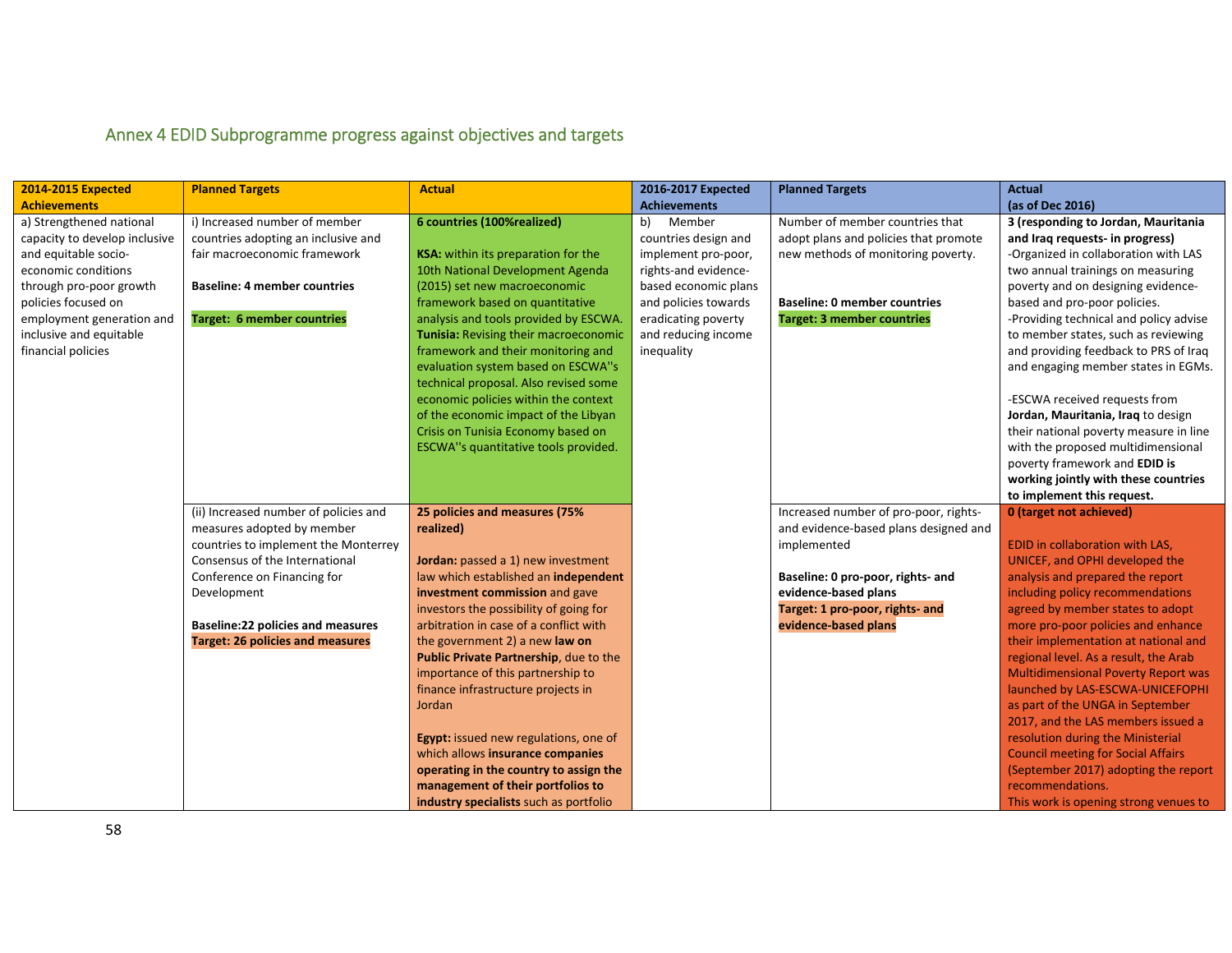| <b>2014-2015 Expected</b>                                                                                                                                                                                                                                                                                     | <b>Planned Targets</b>                                                                                                                                                                                                                    | <b>Actual</b>                                                                                                                                                                                                                    | 2016-2017 Expected                                                                                                                              | <b>Planned Targets</b>                                                                                                                                                                                                                      | <b>Actual</b>                                                                                                                                                                                                                                                                                                                                                                                                                                                                            |
|---------------------------------------------------------------------------------------------------------------------------------------------------------------------------------------------------------------------------------------------------------------------------------------------------------------|-------------------------------------------------------------------------------------------------------------------------------------------------------------------------------------------------------------------------------------------|----------------------------------------------------------------------------------------------------------------------------------------------------------------------------------------------------------------------------------|-------------------------------------------------------------------------------------------------------------------------------------------------|---------------------------------------------------------------------------------------------------------------------------------------------------------------------------------------------------------------------------------------------|------------------------------------------------------------------------------------------------------------------------------------------------------------------------------------------------------------------------------------------------------------------------------------------------------------------------------------------------------------------------------------------------------------------------------------------------------------------------------------------|
| <b>Achievements</b>                                                                                                                                                                                                                                                                                           |                                                                                                                                                                                                                                           | and fund managers, thus increasing<br>the investors' confidence in the<br>market as a step to mobilize private<br>resources for development                                                                                      | <b>Achievements</b>                                                                                                                             |                                                                                                                                                                                                                                             | (as of Dec 2016)<br>eradicate poverty in the region,<br>including a collaboration that is taking<br>share on developing a forthcoming<br><b>Arab Poverty Reduction Strategy.</b>                                                                                                                                                                                                                                                                                                         |
| (b) Enhanced capacity of<br>member countries to<br>develop knowledge-based<br>economies with a view to<br>sustainable economic<br>growth and poverty<br>alleviation through effective<br>macroeconomics as well as<br>promoting economic<br>diversification and<br>competitiveness for decent<br>job creation | Increased number of member<br>countries that request and receive<br>ESCWA support in developing national<br>strategies for knowledge based<br>economies and competitiveness<br><b>Baseline: 3 countries</b><br><b>Target: 4 Countries</b> | 4 countries (100% realized)<br>Jordan: provided technical assistance<br>to Jordan in setting the national<br>development strategy based on<br>knowledge based economies and<br>competitiveness tools provided by<br><b>ESCWA</b> | c)<br>National<br>policymaking<br>institutions develop<br>evidence-based tools<br>to create decent and<br>competitive jobs for<br>men and women | Number of member countries that<br>design and incorporate an employment<br>agenda into their national development<br>planning mechanisms<br><b>Baseline: 0 member countries</b><br>Target: 3 member countries<br>Number of member countries | 2 (employment profiles Morocco and<br>Jordan)<br>Implemented a major capacity<br>building event with ILO at the ILO<br>Turin Center in which 23<br>representatives from Arab countries<br>attended the EGM/training event. The<br>training focused on issues related to<br>decent work and inclusive growth and<br>new insights based on the 2030<br>agenda.<br>-Also worked on two employment<br>profiles for Morocco and Jordan.<br>$\Omega$                                           |
|                                                                                                                                                                                                                                                                                                               |                                                                                                                                                                                                                                           |                                                                                                                                                                                                                                  |                                                                                                                                                 | requesting and receiving ESCWA<br>support in developing knowledge-<br>based economic strategies and policies<br>to reduce unemployment<br><b>Baseline 2 member countries</b><br><b>Target: 4 member countries</b>                           | Supported more than 3 member<br>countries in developing their<br>knowledge-based strategies and<br>policies such as the below projects and<br>technical cooperation:<br>1. Jordan: The Investigation Of<br><b>Strategic Economic Scenarios For</b><br>Jordan 2030<br>2. Sudan: Technical support to<br>planning process<br>3. Bahrain: Workshop on<br><b>Economic Diversification,</b><br><b>Competitiveness and Fairness:</b><br><b>Challenges, Opportunities and State</b><br>Planning |
| (c) Enhanced capacity of<br>member countries to                                                                                                                                                                                                                                                               | Increased number of agreements<br>between member countries on                                                                                                                                                                             | 3 member countries (100% realized)                                                                                                                                                                                               | d)<br><b>Member</b><br>countries and regional                                                                                                   | Number of member countries taking<br>steps towards coordinating their fiscal                                                                                                                                                                | 2 (KSA, UAE)<br>On fiscal space and financing for                                                                                                                                                                                                                                                                                                                                                                                                                                        |
| coordinate their social and<br>economic policies, and                                                                                                                                                                                                                                                         | macroeconomic policy coordination                                                                                                                                                                                                         |                                                                                                                                                                                                                                  | institutions develop<br>policies and                                                                                                            | and monetary policies<br><b>Baseline 2 member countries</b>                                                                                                                                                                                 | development, 2 countries<br>adopted a similar VAT instrument,                                                                                                                                                                                                                                                                                                                                                                                                                            |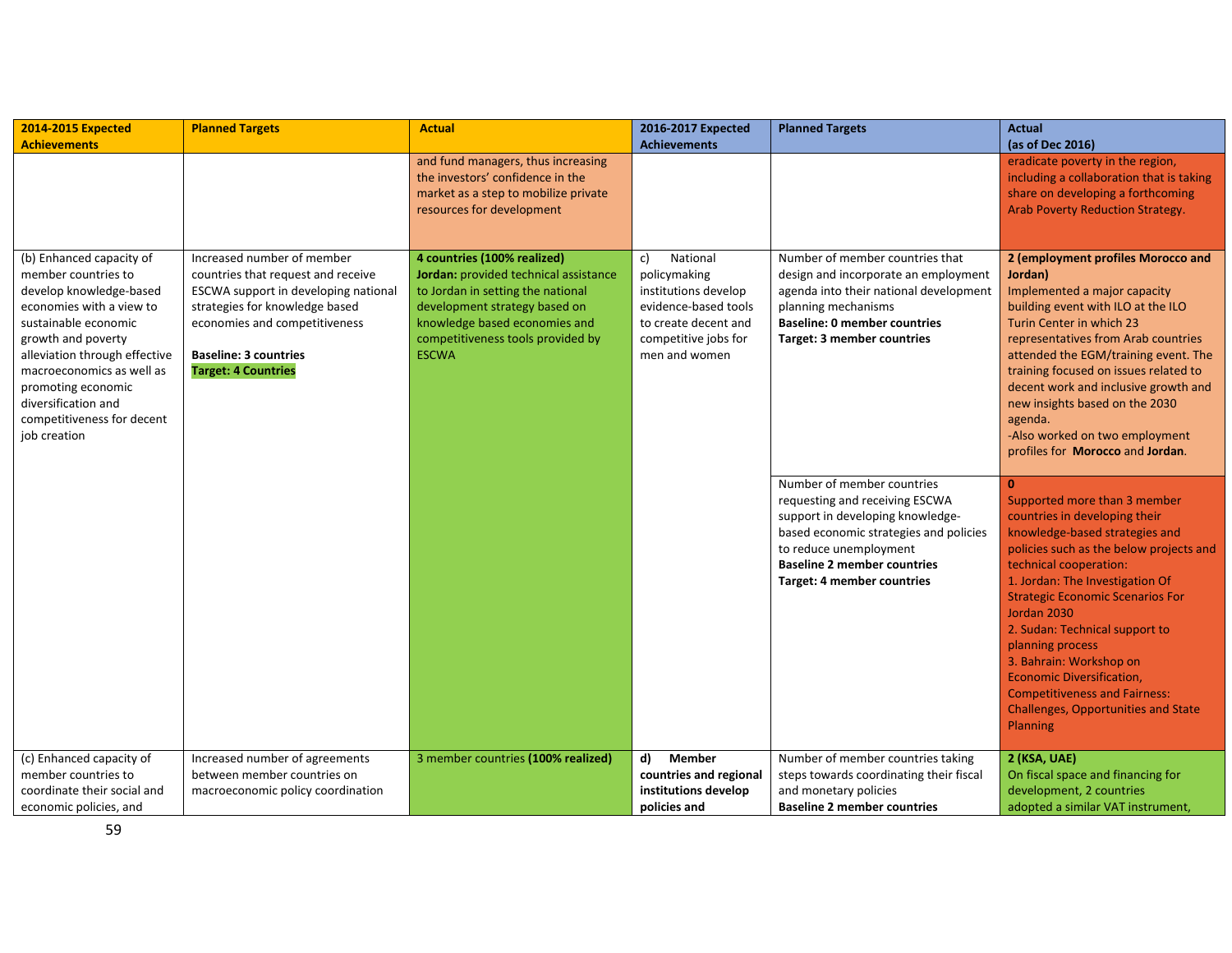| 2014-2015 Expected                                                                                                                                      | <b>Planned Targets</b>                                                                                                                                                                                                                                                                                                            | <b>Actual</b>                                                                                                                                                                                                                                                                                                      | 2016-2017 Expected                                                                                                                     | <b>Planned Targets</b>                                                                                                                                                                                                                                               | <b>Actual</b>                                                                                                                                                                                                                                                                                                                                                                                                                                                                                                                                                                                                                                                                                           |
|---------------------------------------------------------------------------------------------------------------------------------------------------------|-----------------------------------------------------------------------------------------------------------------------------------------------------------------------------------------------------------------------------------------------------------------------------------------------------------------------------------|--------------------------------------------------------------------------------------------------------------------------------------------------------------------------------------------------------------------------------------------------------------------------------------------------------------------|----------------------------------------------------------------------------------------------------------------------------------------|----------------------------------------------------------------------------------------------------------------------------------------------------------------------------------------------------------------------------------------------------------------------|---------------------------------------------------------------------------------------------------------------------------------------------------------------------------------------------------------------------------------------------------------------------------------------------------------------------------------------------------------------------------------------------------------------------------------------------------------------------------------------------------------------------------------------------------------------------------------------------------------------------------------------------------------------------------------------------------------|
| <b>Achievements</b>                                                                                                                                     |                                                                                                                                                                                                                                                                                                                                   |                                                                                                                                                                                                                                                                                                                    | <b>Achievements</b>                                                                                                                    |                                                                                                                                                                                                                                                                      | (as of Dec 2016)                                                                                                                                                                                                                                                                                                                                                                                                                                                                                                                                                                                                                                                                                        |
| ensure the implementation<br>of regional economic<br>agreements to achieve the<br>potential for intraregional<br>integration                            | Baseline: 2 countries participating in<br>the platform for macroeconomic<br>policies<br>Target: 3 Countries participating in the<br>platform for macroeconomic policies<br>ii) Increased number of member                                                                                                                         | The Arab Countries signed a new<br>agreement to promote Intra-Arab<br>Investment in 2014<br>3 countries (100% realized)                                                                                                                                                                                            | implementation<br>mechanisms towards<br>economic policy<br>convergence                                                                 | <b>Target: 4 member countries</b><br>Number of member countries that set                                                                                                                                                                                             | namely KSA and UAE<br><b>Target not achieved</b>                                                                                                                                                                                                                                                                                                                                                                                                                                                                                                                                                                                                                                                        |
|                                                                                                                                                         | countries implementing regional<br>agreements<br><b>Baseline: 2 Countries</b><br><b>Target: 3 Countries</b>                                                                                                                                                                                                                       | Mauritania started taking measures<br>toward implementing the recently<br>agreed upon Intra-Arab Investment<br>Agreement.                                                                                                                                                                                          |                                                                                                                                        | up a mechanism for the coordination of<br>fiscal policies<br><b>Baseline: 2 member countries</b><br><b>Target: 4 member countries</b>                                                                                                                                | Not reported on.                                                                                                                                                                                                                                                                                                                                                                                                                                                                                                                                                                                                                                                                                        |
| (d) Enhanced regional<br>integration of member<br>countries by developing and<br>harmonizing the physical<br>and legislative regional<br>infrastructure | Increased number of countries<br>adopting transport agreements and/or<br>establishing national transport and<br>trade committees<br><b>Baseline: 35 Total Number of</b><br>accessions to the agreement and<br>established National Committees<br><b>Target: 37 Total Number of accessions</b><br>to the agreement and established | 36 (50% realized) accessions to the<br>agreement and established National<br><b>Committees</b><br><b>Morocco</b> requested ESCWA"s support<br>to join the 1) Agreement on<br>International Roads in the Arab<br>Mashreg, (2) The Agreement on<br>International Railways in the Arab<br>Mashreg, and (3) the MOU on | e) Member countries<br>and regional                                                                                                    | Number of member countries that<br>improve in major logistic performance<br>indicators<br><b>Baseline: 2 countries</b><br><b>Target: 4 countries</b>                                                                                                                 | 9 (7 over target)<br>NINE countries - Bahrain, Jordan,<br>Egypt, Kuwait, Lebanon, Oman,<br>Qatar, Sudan, UAE - showed<br>improvement in their Logistic<br>Performance Indicator (LPI), when<br>comparing the latest results of 2016<br>with those of 2014. This indicator is<br>produced by the world bank every two<br>years.                                                                                                                                                                                                                                                                                                                                                                          |
|                                                                                                                                                         | <b>National Committees</b>                                                                                                                                                                                                                                                                                                        | Maritime Transport in the Arab<br>Mashreq.<br><b>Kuwait accessed to the MOU on</b><br>Maritime Transport in the Arab<br>Mashreq on 8 May 2015.                                                                                                                                                                     | institutions develop<br>plans and policies for<br>cross-border<br>infrastructure,<br>especially in transport<br>and trade facilitation | Number of member countries that<br>adopt or develop plans or programmes<br>containing new measures articulated in<br>the trade facilitation agreement of the<br>World Trade Organization<br><b>Baseline: 2 member countries</b><br><b>Target: 4 member countries</b> | 6 (4 over target)<br>The flagship publication "Assessing<br>Arab<br>Economic Integration Report"<br>includes Identification of Barriers to<br>Trade in Services in Selected Arab<br>countries Trade Integration and<br>Business cycle synchronization:<br>evidence from Arab countries and The<br>Estimation of the Ad Valorem<br>Equivalents (AVEs) of Barriers to<br>Trade in Services, the EGM on<br>Deepening Regional<br>Economic Integration through the<br>liberalization of trade in Services in the<br>Arab region (prospects, requisites and<br>implications) (Tunisia, 2-3 June<br>2016) and others) is expected to<br>encourage member countries to adopt<br>or develop plans or programmes |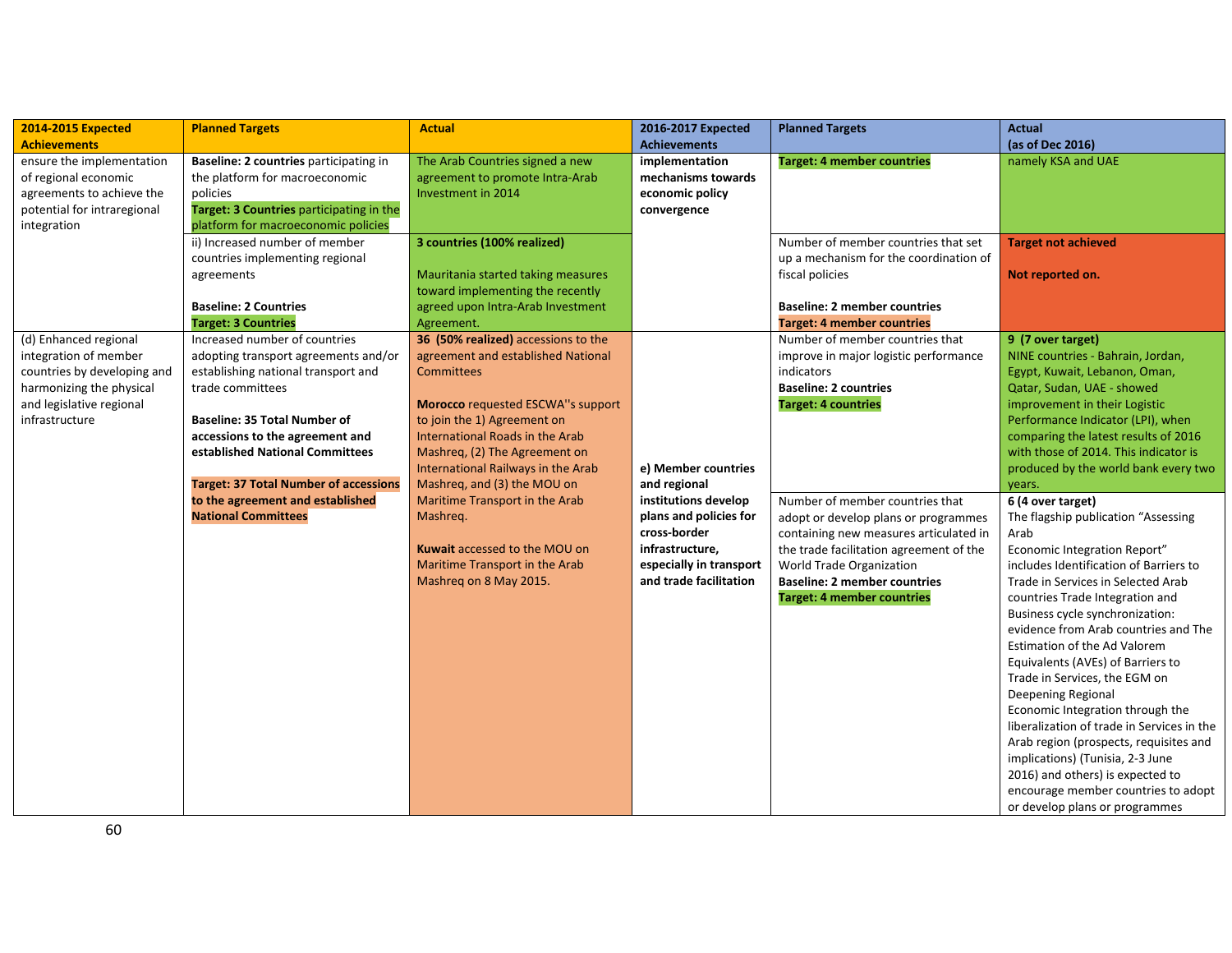| <b>2014-2015 Expected</b>     | <b>Planned Targets</b>              | <b>Actual</b>                         | 2016-2017 Expected     | <b>Planned Targets</b>                | <b>Actual</b>                             |
|-------------------------------|-------------------------------------|---------------------------------------|------------------------|---------------------------------------|-------------------------------------------|
| <b>Achievements</b>           |                                     |                                       | <b>Achievements</b>    |                                       | (as of Dec 2016)                          |
|                               |                                     |                                       |                        |                                       | containing new measures articulated       |
|                               |                                     |                                       |                        |                                       | in the trade facilitation agreement of    |
|                               |                                     |                                       |                        |                                       | the WTO. Accordingly, SIX member          |
|                               |                                     |                                       |                        |                                       | countries complied, namely: Oman,         |
|                               |                                     |                                       |                        |                                       | UAE, KSA, Qatar, Jordan, Bahrain.         |
|                               |                                     |                                       |                        | Number of member countries that       | 45 (target achieved)                      |
|                               |                                     |                                       |                        | adopt the Integrated Transport System | Oman signed one of the                    |
|                               |                                     |                                       |                        | in the Arab Mashreg agreements and    | agreements.                               |
|                               |                                     |                                       |                        | create national committees for        |                                           |
|                               |                                     |                                       |                        | transport and trade facilitation      |                                           |
|                               |                                     |                                       |                        | Baseline: 44 number of adopted        |                                           |
|                               |                                     |                                       |                        | agreements and NTTFCs created by      |                                           |
|                               |                                     |                                       |                        | member countries                      |                                           |
|                               |                                     |                                       |                        | <b>Target: 45 number of adopted</b>   |                                           |
|                               |                                     |                                       |                        | agreements and NTTFCs created by      |                                           |
|                               |                                     |                                       |                        | member countries                      |                                           |
| Enhanced capacity of<br>e)    | (e) Increased number of member      |                                       |                        | Number of member countries that       | 4 (Palestine & Lebanon)                   |
| public institutions to create | countries requesting and receiving  | 8 Number of member countries:         |                        | commit to or pass regulatory reforms  | <b>Through EGM</b>                        |
| an enabling environment for   | ESCWA support in governance reforms |                                       |                        | or legislation related to the         | (Beirut, 25-26 October 2016) on           |
| development through           | in line with macroeconomic changes  | (supporting Lebanon in drafting their |                        | improvement of governance in          | analysis of the status and strength of    |
| nationally led and owned      |                                     | <b>National Economic Development</b>  |                        | economic institutions                 | competition regimes in the region and     |
| good governance practices     | Baseline: 7 member countries        | Agenda)                               |                        | <b>Baseline 2 member countries</b>    | considered the                            |
| for the implementation of     | Target: 8 member countries          |                                       |                        | Target:4 member countries             | formulation and implementation of         |
| enhanced macroeconomic        |                                     |                                       |                        |                                       | competition related legal frameworks.     |
| management with the full      |                                     |                                       |                        |                                       | This meeting focused on enforcement       |
| engagement of civil society   |                                     |                                       | <b>Member</b><br>a)    |                                       | and advocacy in the broader context       |
| organizations and the         |                                     |                                       | countries reform       |                                       | of the 2030 Agenda and explored how       |
| private sector                |                                     |                                       | economic institutions  |                                       | the effective application of the tools of |
|                               |                                     |                                       | and develop and        |                                       | competition policy in the Arab region -   |
|                               |                                     |                                       | implement policies     |                                       | from legal frameworks to advocacy -       |
|                               |                                     |                                       | based on principles of |                                       | can support the achievement of            |
|                               |                                     |                                       | good governance in     |                                       | national and international                |
|                               |                                     |                                       | order to enable        |                                       | development goals. Key challenges         |
|                               |                                     |                                       | economic planning      |                                       | associated with the enforcement of        |
|                               |                                     |                                       | and policymaking in    |                                       | effective competition policy and          |
|                               |                                     |                                       | support of inclusive   |                                       | regulation regimes in the Arab region     |
|                               |                                     |                                       | and sustainable        |                                       | were discussed, and the                   |
|                               |                                     |                                       | development            |                                       | participants shared experiences,          |
|                               |                                     |                                       |                        |                                       | international and regional good           |
|                               |                                     |                                       |                        |                                       | practice examples, and lessons learned    |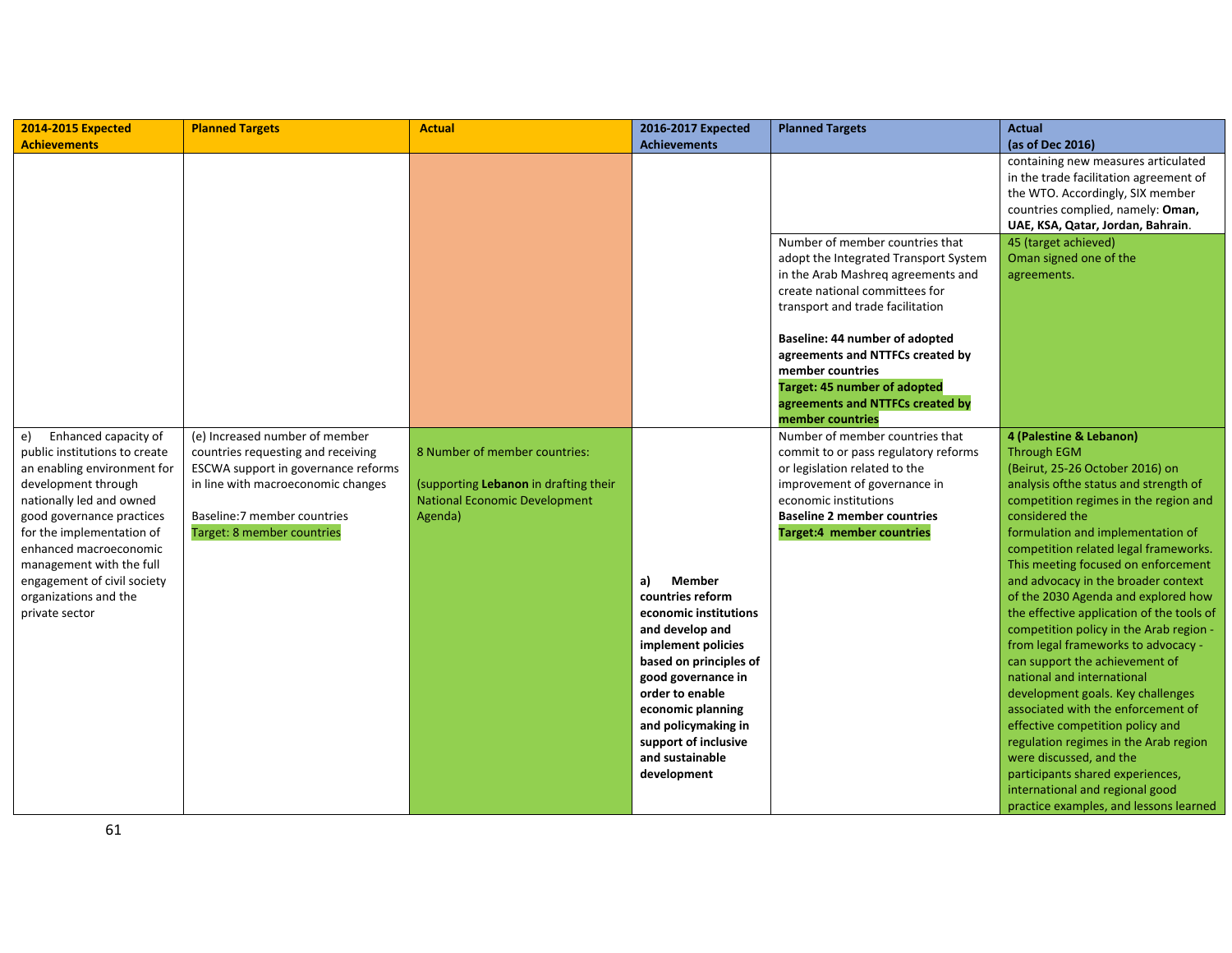| 2014-2015 Expected  | <b>Planned Targets</b> | <b>Actual</b> | 2016-2017 Expected  | <b>Planned Targets</b>                                                     | <b>Actual</b>                            |
|---------------------|------------------------|---------------|---------------------|----------------------------------------------------------------------------|------------------------------------------|
| <b>Achievements</b> |                        |               | <b>Achievements</b> |                                                                            | (as of Dec 2016)                         |
|                     |                        |               |                     |                                                                            | on practical aspects of competition      |
|                     |                        |               |                     |                                                                            | policy enforcement.                      |
|                     |                        |               |                     |                                                                            | <b>Workshop on "Supporting</b>           |
|                     |                        |               |                     |                                                                            | <b>Competition and Competition</b>       |
|                     |                        |               |                     |                                                                            | Policy in Palestine" on 3 and 4 May      |
|                     |                        |               |                     |                                                                            | 2017 in Amman: providing technical       |
|                     |                        |               |                     |                                                                            | assistance to finish the competition     |
|                     |                        |               |                     |                                                                            | law and promote the establishment of     |
|                     |                        |               |                     |                                                                            | a robust competition policy and          |
|                     |                        |               |                     |                                                                            | enforcement mechanism in Palestine       |
|                     |                        |               |                     | Increased number of policies adopted                                       | $\overline{2}$                           |
|                     |                        |               |                     | by member countries related to good                                        | A capacity building workshop was with    |
|                     |                        |               |                     | economic governance that are based                                         | the Egyptian Ministry of Finance and     |
|                     |                        |               |                     | on the ESCWA framework of assistance                                       | Tax Authority on International           |
|                     |                        |               |                     | on good economic governance                                                | Taxation, Base Erosion and Profit        |
|                     |                        |               |                     | <b>Baseline: 0 policies</b>                                                | Shifting (Cairo, 20-23 February 2017)    |
|                     |                        |               |                     | <b>Target: 1 policy</b>                                                    | whereby government officials and         |
|                     |                        |               |                     |                                                                            | Ministry staff were able to examine      |
|                     |                        |               |                     |                                                                            | international taxation concepts and      |
|                     |                        |               |                     |                                                                            | how they apply to Egypt.                 |
|                     |                        |               |                     |                                                                            | 2- ESCWA organized one regional          |
|                     |                        |               |                     |                                                                            | workshop on International Taxation       |
|                     |                        |               |                     |                                                                            | and Avoidance of Double Taxation         |
|                     |                        |               |                     |                                                                            | Agreements (Manama, March 2016)          |
|                     |                        |               |                     |                                                                            | with the aim to strengthen the           |
|                     |                        |               |                     |                                                                            | capacities to deal with tax treaties and |
|                     |                        |               |                     |                                                                            | address tax avoidance issues as well as  |
|                     |                        |               |                     |                                                                            | taxation of cross-border permanent       |
|                     |                        |               |                     |                                                                            | establishments and the treatment of      |
|                     |                        |               |                     |                                                                            | base eroding payments of interest.       |
|                     |                        |               |                     | Number of member countries that                                            | 6 countries showed improved ranking      |
|                     |                        |               |                     | improve their rating on established                                        | in the Ease of Doing Business index      |
|                     |                        |               |                     | national and/or international indicators                                   | computed by the world bank Jordan,       |
|                     |                        |               |                     | for good economic governance (such as                                      | Mauritania, Morocco, Palestine, UAE,     |
|                     |                        |               |                     | business environment scorecards, open<br>budget survey, and the World Bank | Libya.                                   |
|                     |                        |               |                     |                                                                            |                                          |
|                     |                        |               |                     | <b>Baseline: 3 member countries</b>                                        |                                          |
|                     |                        |               |                     | <b>Target: 6 member countries</b>                                          |                                          |
|                     |                        |               |                     | Number of member countries that use                                        | 3 (Jordan, Tunisia, KSA), Target         |
|                     |                        |               |                     | and implement the models advocated                                         | overachieved by 2                        |
|                     |                        |               |                     | by ESCWA to prepare national                                               |                                          |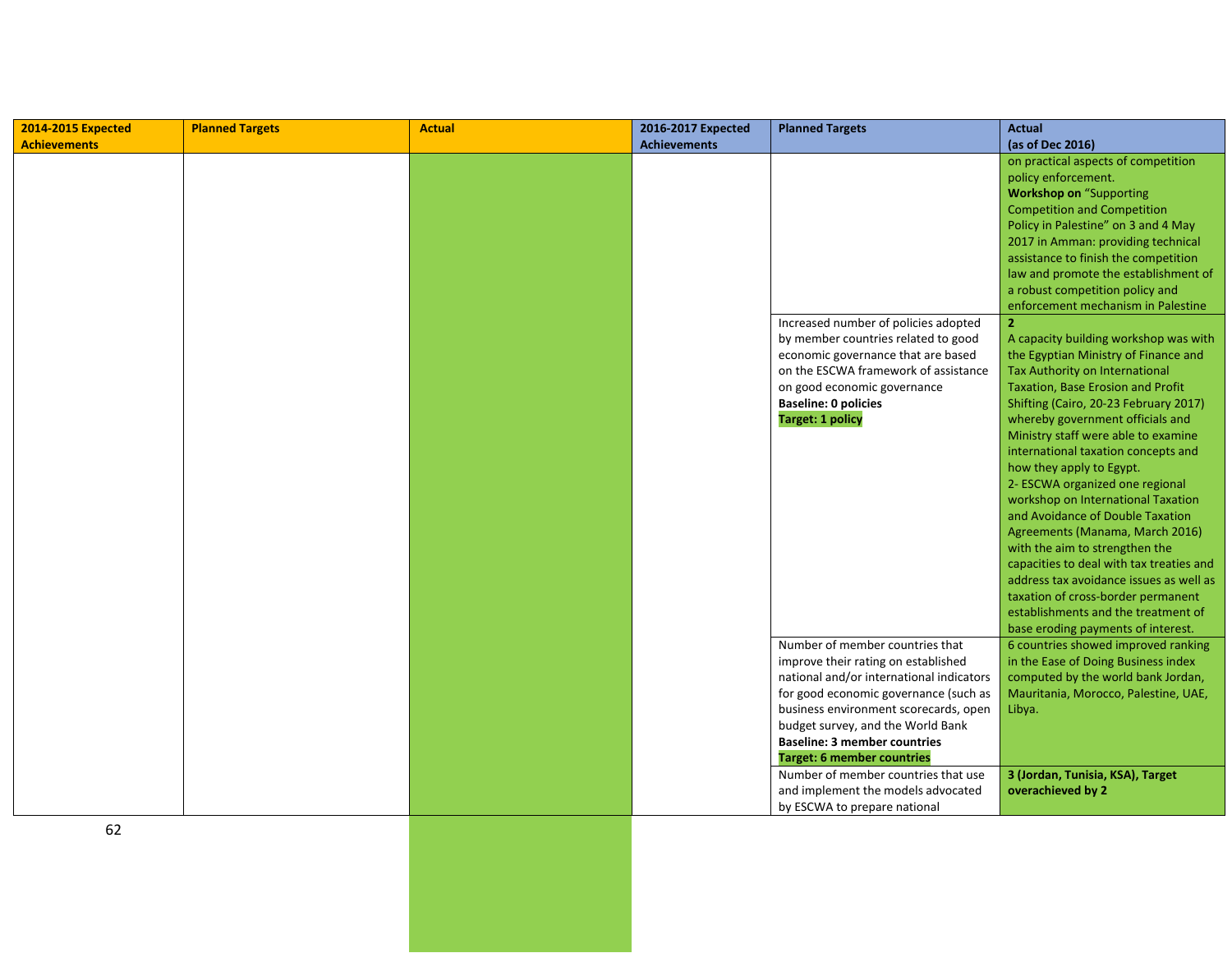| 2014-2015 Expected  | <b>Planned Targets</b> | <b>Actual</b> | 2016-2017 Expected  | <b>Planned Targets</b>               | <b>Actual</b>                         |
|---------------------|------------------------|---------------|---------------------|--------------------------------------|---------------------------------------|
| <b>Achievements</b> |                        |               | <b>Achievements</b> |                                      | (as of Dec 2016)                      |
|                     |                        |               |                     | development strategies for evidence- | Developed modelling tools (CGE and    |
|                     |                        |               |                     | based policy dialogue                | OLG models) to 3 countries            |
|                     |                        |               |                     | <b>Baseline: 0 member countries</b>  | in the Arab region including:         |
|                     |                        |               |                     | <b>Target: 1 member country</b>      | 1. Jordan: SAM and CGE for 20 sectors |
|                     |                        |               |                     |                                      | of the economy                        |
|                     |                        |               |                     |                                      | 2. Tunisia: Social Accounting         |
|                     |                        |               |                     |                                      | Matrix (SAM) and static and dynamic   |
|                     |                        |               |                     |                                      | versions of a computable general      |
|                     |                        |               |                     |                                      | equilibrium (CGE) model               |
|                     |                        |               |                     |                                      | 3. KSA: computable general            |
|                     |                        |               |                     |                                      | equilibrium (CGE) model to monitor    |
|                     |                        |               |                     |                                      | economic performance                  |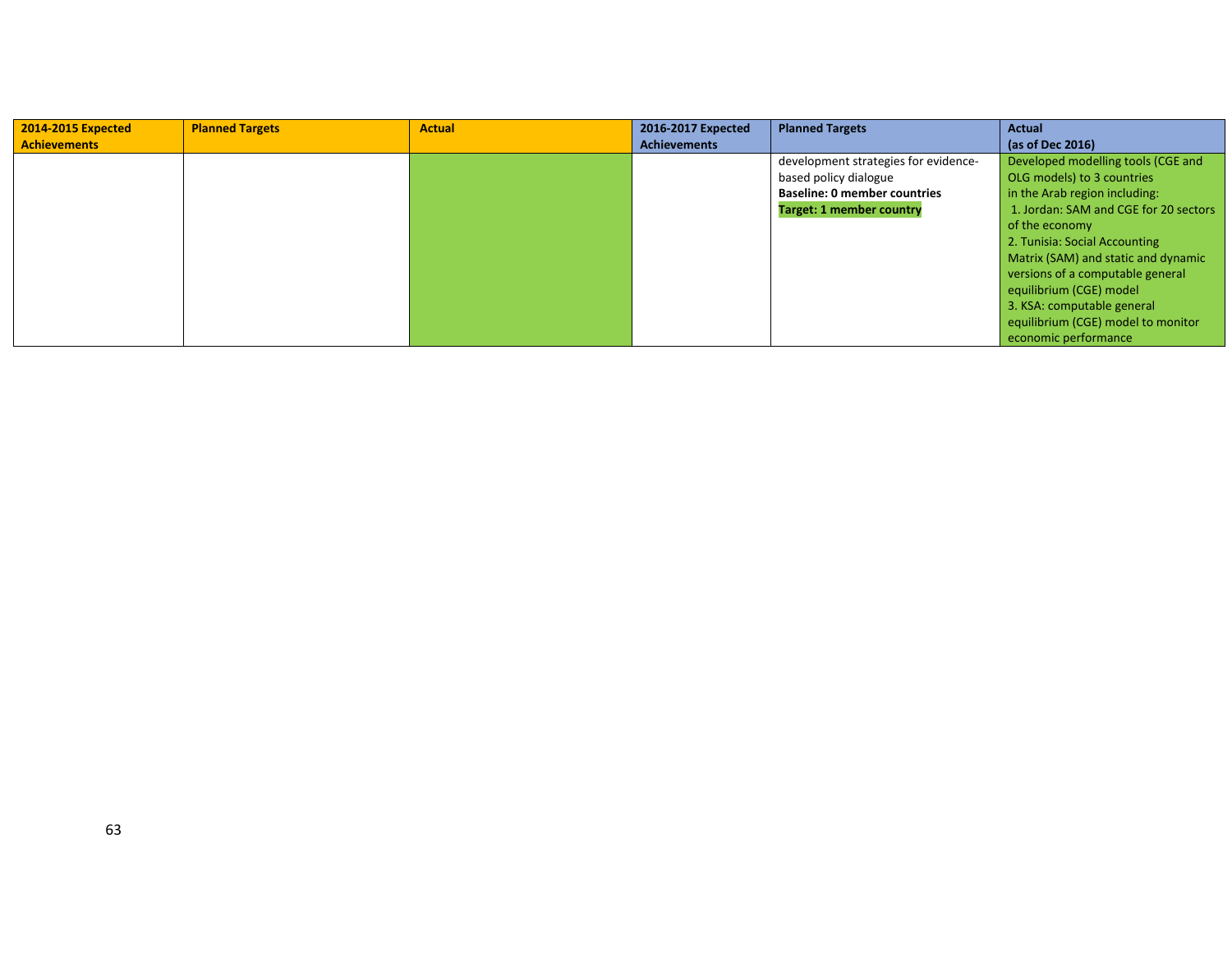| <b>Criteria</b> | <b>Parameters</b>                             | <b>ToR Questions</b><br>(reformulated)                                                                                                                                                                             | <b>Questions to EDID</b>                                                                                                                                                                                                                                                                                                                                                                                                                                                                                                                                 | <b>Questions to other Divisions</b>                                                                                                                                                                                                                                                                                                                                                                                                                                                                                                                 | <b>Questions to Participants</b><br><b>TC: technical committee</b>                                                                                                                                                                                                                                                                                                      | <b>Questions to Partners</b>                                                                                                                                                                                                                                                                                    | <b>Questions to Experts</b>                                                                                                                      |
|-----------------|-----------------------------------------------|--------------------------------------------------------------------------------------------------------------------------------------------------------------------------------------------------------------------|----------------------------------------------------------------------------------------------------------------------------------------------------------------------------------------------------------------------------------------------------------------------------------------------------------------------------------------------------------------------------------------------------------------------------------------------------------------------------------------------------------------------------------------------------------|-----------------------------------------------------------------------------------------------------------------------------------------------------------------------------------------------------------------------------------------------------------------------------------------------------------------------------------------------------------------------------------------------------------------------------------------------------------------------------------------------------------------------------------------------------|-------------------------------------------------------------------------------------------------------------------------------------------------------------------------------------------------------------------------------------------------------------------------------------------------------------------------------------------------------------------------|-----------------------------------------------------------------------------------------------------------------------------------------------------------------------------------------------------------------------------------------------------------------------------------------------------------------|--------------------------------------------------------------------------------------------------------------------------------------------------|
| Relevance       | Responsiveness to Regional priorities & Needs | How were EDID<br>priorities identified?<br>How do EDID's<br>priorities areas of work<br>compare with the<br>needs of ESCWA<br>member States and<br>other key regional<br>actors?                                   | How do you identify your work<br>priorities? and to what extent<br>you are involved in planning<br>process? Are 2014-15 & 2016-<br>17 biennial objectives and how<br>they will be attained realistic<br>(feasible and plausible)? did<br>EDID assess regional and MS<br>needs and potentials in<br>relation to the set goals? What<br>are similarities, differences, &<br>complementarities in EDID's<br>priorities compared with the<br>regional actors? To what<br>extent do the selected topic/<br>outputs correlate to the<br>identified priorities? | <b>PPTCS: How were ESCWA priorities</b><br>identified? And how does each<br>division identify its priorities? Can/<br>how does the division influence/<br>participate in other divisions'<br>priorities identification? Are 2014-15<br>& 2016-17 biennial objectives and<br>how they will be attained realistic<br>(feasible and plausible)? Does/ How<br>ESCWA consider assessing regional<br>and MS needs and potentials in<br>relation to its mandate? Does/how<br><b>ESCWA</b> consider other actors<br>priorities when setting its priorities? | TC: What was your role in<br>identifying EDID priorities and<br>how were they identified? How<br>do the IG meetings influence<br>priority setting and adaptation<br>of strategic priorities?<br>All: Are you aware about EDID<br>priorities? How do EDID's<br>priorities and areas of work<br>compare with regional and your<br>country needs, and other key<br>actors? | <b>LAS:</b> what is the role of<br>LAS in EDID priorities<br>identification? To what<br>extent did priorities<br>identified in LAS inter-<br>governmental meetings<br>and summits influence<br>EDID priorities?<br>All: How do EDID's<br>priorities areas of work<br>compare with other key<br>regional actors? | Are you aware about<br>EDID priorities? How do<br>EDID's priorities and<br>areas of work compare<br>with regional needs and<br>other key actors? |
|                 |                                               | How has EDID's work<br>adapted to the<br>changing needs of the<br>region? Are these<br>changes reflected in the<br>planning processes of<br><b>EDID (Strategic</b><br>Frameworks, priority<br>areas, and outputs)? | Does EDID clearly identify the<br>issue that it aims to change? If<br>issues are relevant to MS<br>needs why do they change? To<br>what extent are the planning<br>and implementation of the<br>subprogramme flexible enough<br>to maximize positive<br>consequences, or to mitigate<br>unintended negative<br>consequences? What do you<br>estimate to be the percentage<br>of services requested by MS<br>that fall under the planned<br>outputs?                                                                                                      | PPTCS: Please describe the planning<br>process in ESCWA? To what extent is<br>the planning process flexible to adapt<br>to chaining needs of the region? To<br>what extent is the process to<br>changing, systematic?                                                                                                                                                                                                                                                                                                                               | How flexible was the EDID in<br>adapting to the changing needs<br>of the region during the last two<br>biennia? Please explain                                                                                                                                                                                                                                          | LAS: How flexible was<br>the EDID in adapting to<br>the changing needs of<br>the region during the<br>last two biennia?                                                                                                                                                                                         |                                                                                                                                                  |

#### Annex 5‐ Evaluation Matrix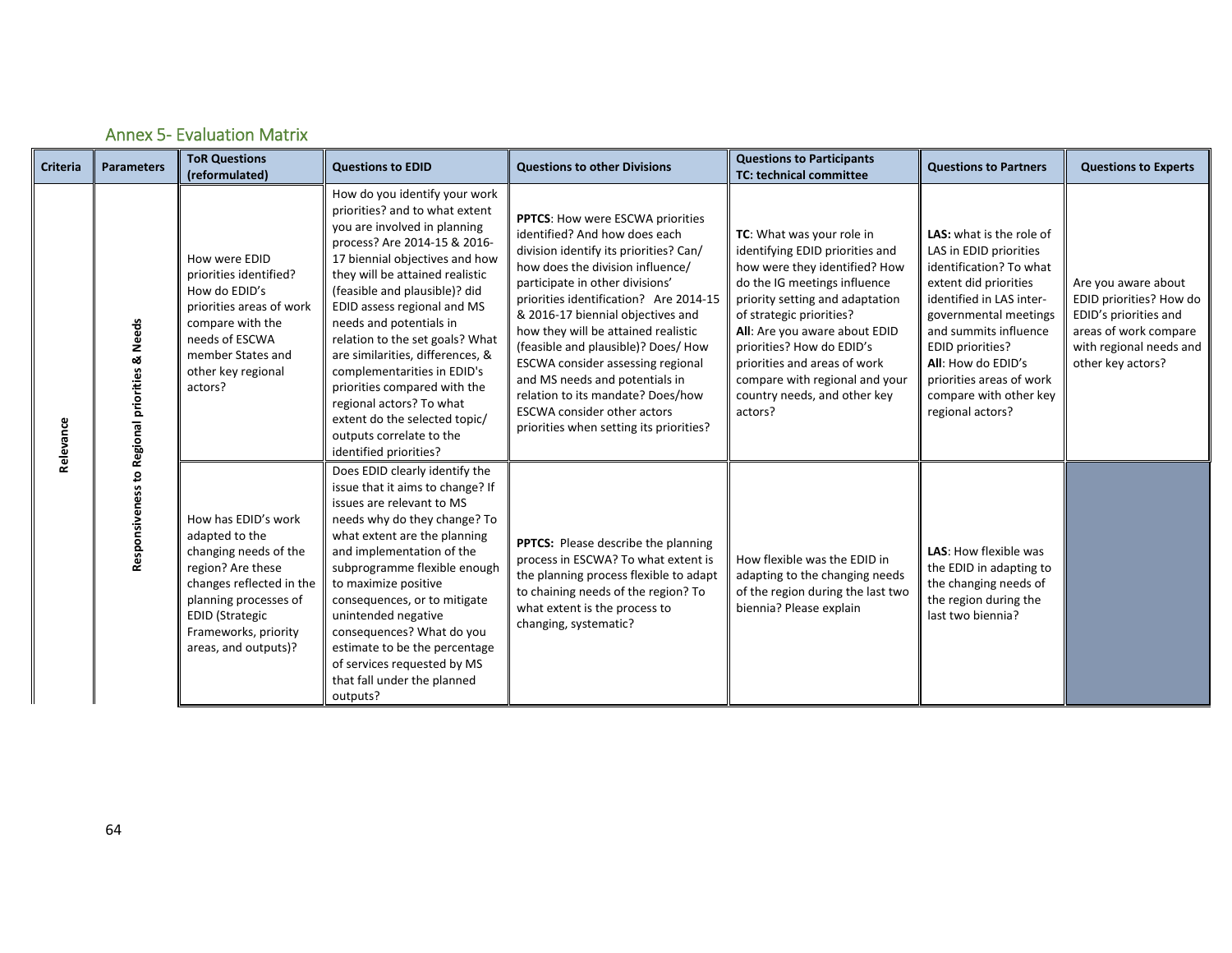| <b>Criteria</b> | <b>Parameters</b> | <b>ToR Questions</b><br>(reformulated)                                                                                                | <b>Questions to EDID</b>                                                                                                                                                                                                            | <b>Questions to other Divisions</b>                                                                                                                                                                                                                                                                                                                 | <b>Questions to Participants</b><br><b>TC: technical committee</b>                                                                                                             | <b>Questions to Partners</b>                                                                                                                                                         | <b>Questions to Experts</b>                                                                                                                                                          |
|-----------------|-------------------|---------------------------------------------------------------------------------------------------------------------------------------|-------------------------------------------------------------------------------------------------------------------------------------------------------------------------------------------------------------------------------------|-----------------------------------------------------------------------------------------------------------------------------------------------------------------------------------------------------------------------------------------------------------------------------------------------------------------------------------------------------|--------------------------------------------------------------------------------------------------------------------------------------------------------------------------------|--------------------------------------------------------------------------------------------------------------------------------------------------------------------------------------|--------------------------------------------------------------------------------------------------------------------------------------------------------------------------------------|
|                 |                   | To what extent has<br>EDID developed a long-<br>term vision to promote<br>cumulative change and<br>policy influence?                  | Does EDID have a clear<br>strategic intent that can be<br>interpreted in robust theory of<br>change? Are EDID's objectives,<br>outcome and results clear and<br>coherent? does the adopted<br>logical framework fit the<br>reality? | PPTCS: Is ESCWA considering long-<br>term strategy and TOC adoption;<br>showing the results chain of the<br>program and how external factors<br>may affect the results? Do the<br>assumptions on which the<br>subprogramme design was based<br>hold in the current context? Are EDID<br>inputs, outputs, outcomes and<br>impacts closely aligned?   | According to your<br>understanding, what are the<br>intended changes that EDID<br>aims to bring about in the<br>region? To what extent is EDID<br>work coherent and plausible? | According to your<br>understanding, what<br>are the intended<br>changes that EDID aims<br>to bring about in the<br>region? To what extent<br>is EDID work coherent<br>and plausible? | According to your<br>understanding, what<br>are the intended<br>changes that EDID aims<br>to bring about in the<br>region? To what extent<br>is EDID work coherent<br>and plausible? |
|                 | Coherence         | How does EDID's work<br>reflect the<br>interdisciplinary<br>challenges of the 2030<br>Agenda for Sustainable<br>Development?          | Given the region's<br>performance in MDGs, how<br>should we expect the region to<br>achieve the SDGs? Did EDID<br>reflect challenges of the 2030<br>Agenda in its plans and how?                                                    | How does EDID's work reflect the<br>interdisciplinary challenges of the<br>2030 Agenda for Sustainable<br>Development?                                                                                                                                                                                                                              | To what extent does EDID's<br>work reflect the interdisciplinary<br>challenges of the 2030 Agenda<br>for Sustainable Development?<br>how?                                      | To what extent does<br>EDID's work reflect the<br>interdisciplinary<br>challenges of the 2030<br>Agenda for Sustainable<br>Development?                                              | To what extent does<br>EDID's work reflect the<br>interdisciplinary<br>challenges of the 2030<br>Agenda for Sustainable<br>Development?                                              |
|                 | Consistency &     | How did EDID ensure<br>that economic<br>development concerns<br>were integrated into<br>other ESCWA Divisions'<br>programmes of work? | How did EDID ensure that<br>economic development<br>concerns were integrated into<br>other ESCWA Divisions'<br>programmes of work?                                                                                                  | To what extent were the economic<br>development concerns integrated<br>into your Divisions' programme of<br>work? And how did this emerge?                                                                                                                                                                                                          |                                                                                                                                                                                |                                                                                                                                                                                      |                                                                                                                                                                                      |
|                 |                   | To what extent were<br>gender concerns and a<br>rights-based<br>human<br>integrated<br>approach<br>into EDID's vision?                | How were gender concerns and<br>a human rights-based approach<br>integrated into EDID's vision?<br>Please explain.                                                                                                                  | <b>ECW:</b> To what extent are ESCWA's<br>policies, programmes, strategies and<br>actions oriented toward gender<br>equality<br>and<br>women's<br>empowerment? How do you engage<br>with the EDID on these issues?<br>PPTCS: How do you make sure that<br>gender concerns and a human rights-<br>based approach are integrated into<br>EDID's work? | To what extent were gender<br>concerns and a human rights-<br>based approach integrated into<br>EDID's work? Please explain<br>how?                                            | To what extent were<br>gender concerns and a<br>rights-based<br>human<br>approach<br>integrated<br>EDID's<br>work?<br>into<br>Please explain.                                        | To what extent were<br>gender concerns and a<br>rights-based<br>human<br>approach<br>integrated<br>EDID's<br>work?<br>into<br>Please explain.                                        |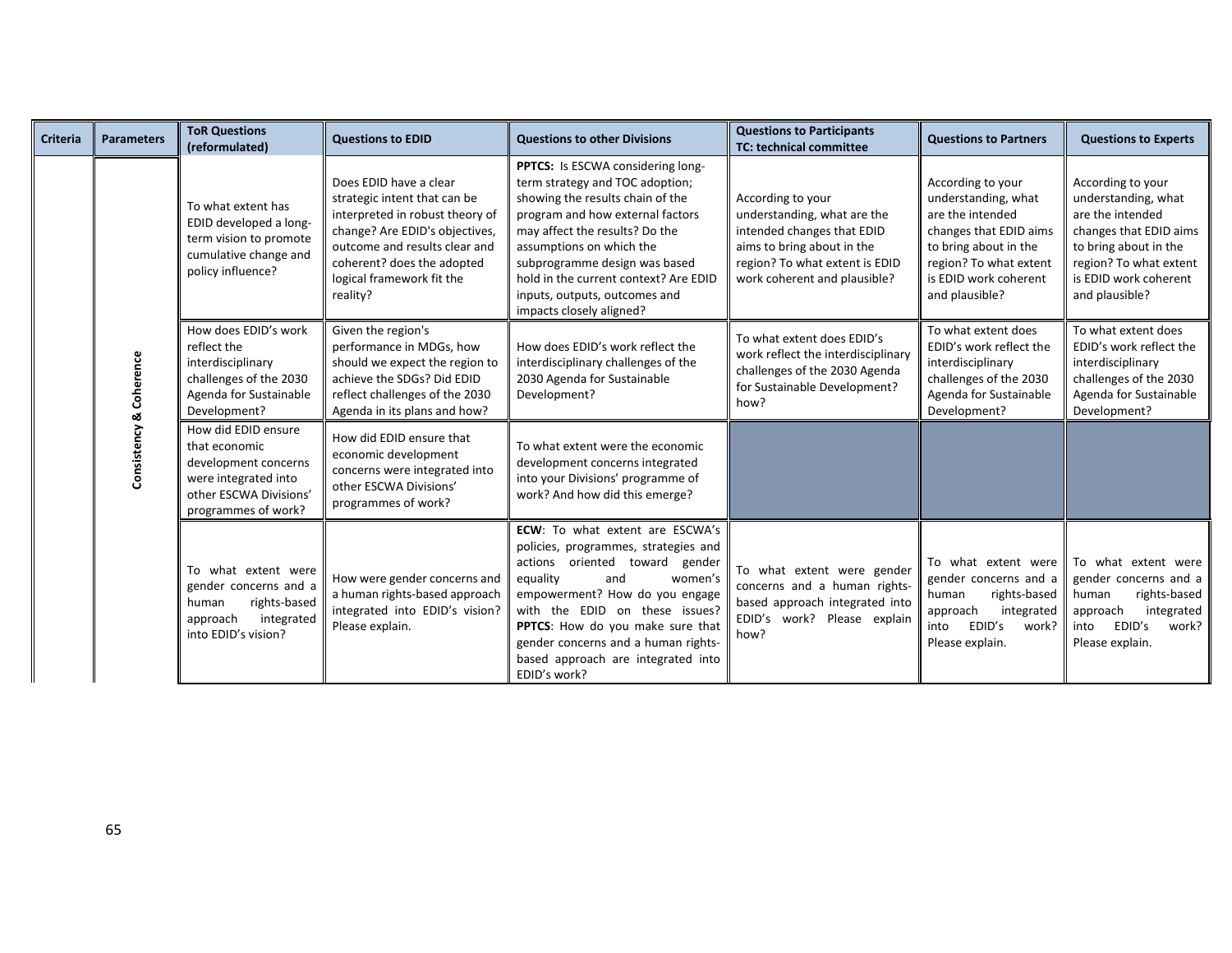| <b>Criteria</b> | <b>Parameters</b> | <b>ToR Questions</b><br>(reformulated)                                                                                                                                                                         | <b>Questions to EDID</b>                                                                                                                                                                                                                                                                                                                       | <b>Questions to other Divisions</b>                                                                                                                           | <b>Questions to Participants</b><br><b>TC: technical committee</b>                                                                                                                                                                                                                                                     | <b>Questions to Partners</b>                                                                                                                                           | <b>Questions to Experts</b>                                                                                                                                                                 |
|-----------------|-------------------|----------------------------------------------------------------------------------------------------------------------------------------------------------------------------------------------------------------|------------------------------------------------------------------------------------------------------------------------------------------------------------------------------------------------------------------------------------------------------------------------------------------------------------------------------------------------|---------------------------------------------------------------------------------------------------------------------------------------------------------------|------------------------------------------------------------------------------------------------------------------------------------------------------------------------------------------------------------------------------------------------------------------------------------------------------------------------|------------------------------------------------------------------------------------------------------------------------------------------------------------------------|---------------------------------------------------------------------------------------------------------------------------------------------------------------------------------------------|
|                 |                   | To what extent have<br>EDID's<br>three<br>core<br>functions<br>complemented<br>each<br>other to influence policy<br>change and coherent in<br>message<br>they<br>the<br>convey to its various<br>stakeholders? | To what extent do you believe<br>that EDID's three core functions<br>complemented each other to<br>influence policy change? How<br>do you make sure that the<br>messages you convey to various<br>stakeholders are consistent and<br>reflected in different activities?                                                                        |                                                                                                                                                               | Are the three core functions of<br>EDID balanced and consistent?<br>To what extent have EDID's three<br>functions complemented<br>core<br>each other to influence policy<br>change? What is the most<br>function you value more and<br>differentiate EDID from other<br>actors?                                        | To what extent have<br>three<br>EDID's<br>core<br>functions<br>complemented<br>each<br>other to influence policy<br>change?                                            | To what<br>extent are<br>EDID's<br>three<br>core<br>functions efficient to<br>influence<br>policy<br>change? and what does<br>EDID/<br>should<br>do to<br>them<br>make<br>more<br>coherent? |
| Effectiveness   | Progress          | Were programme<br>objectives met for the<br>time-frame of the<br>evaluation? What<br>outcomes did EDID<br>achieve, both expected<br>and unexpected, within<br>the time-frame of the<br>evaluation?             | How appropriately and<br>adequately are the resources<br>used to carry out activities? To<br>what extent were/ are the<br>expected achievements<br>achieved/are likely to be? Does<br>the programme have SMART<br>indicators? Are targets and<br>indicators sufficient to<br>measure performance and<br>whether results have been<br>achieved? | PPTCS: How appropriate and<br>adequate are the set indicators to<br>assess EDID's progress towards<br>results? How is the division's<br>performance assessed? | What do you expect EDID to<br>achieve in terms outputs,<br>outcomes, and objectives within<br>the time frame of the two<br>biennia? In your opinion, has/<br>Why EDID achieved or did not<br>achieve its objectives? To what<br>extent would the policy issued/<br>changed have been achieved<br>without EDID support? | In your opinion, Why<br>EDID could or could not<br>achieve its objectives?<br>To what extent would<br>the policy reform have<br>been achieved without<br>EDID support? | To what extent did the<br>policy reform achieved<br>(would have been)<br>without EDID support?                                                                                              |
|                 |                   | To what extent were<br>gender concerns and<br>human rights-based<br>approach integrated<br>into EDID's outputs?                                                                                                | To what extent are EDID staff<br>alerted toward gender<br>mainstreaming in their<br>activities? To what extent was<br>gender mainstreamed in<br>EDID's products and activities?<br>please explain                                                                                                                                              | <b>PPTCS:</b> What are the mechanisms<br>applied by ESCWA to ensure gender<br>concerns and human rights-based<br>approach integrated into EDID's<br>outputs?  | To what extent were gender<br>and human rights mainstreamed<br>in EDID's products and<br>activities?                                                                                                                                                                                                                   | To what extent were<br>gender concerns<br>mainstreamed and<br>human rights based<br>applied in EDID's<br>products and activities?                                      |                                                                                                                                                                                             |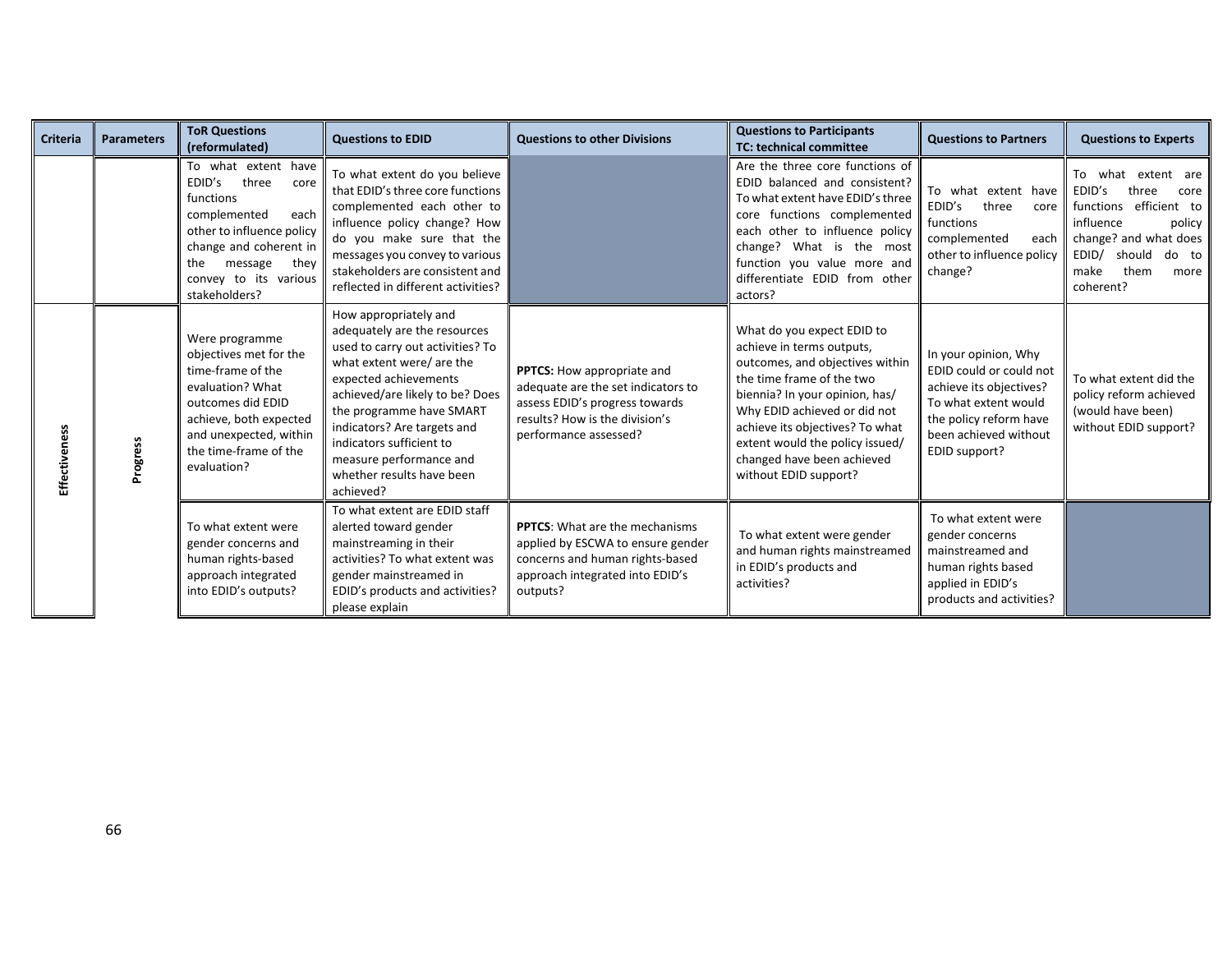| <b>Criteria</b> | <b>Parameters</b>              | <b>ToR Questions</b><br>(reformulated)                                                                                                                                                                                          | <b>Questions to EDID</b>                                                                                                                                                                                                                                                                                                                                                                                                                     | <b>Questions to other Divisions</b>                                                                                                                                                                                                                                                                                                                                                                                                    | <b>Questions to Participants</b><br><b>TC: technical committee</b>                                                                                                                                                                                 | <b>Questions to Partners</b>                                                           | <b>Questions to Experts</b>                                                            |
|-----------------|--------------------------------|---------------------------------------------------------------------------------------------------------------------------------------------------------------------------------------------------------------------------------|----------------------------------------------------------------------------------------------------------------------------------------------------------------------------------------------------------------------------------------------------------------------------------------------------------------------------------------------------------------------------------------------------------------------------------------------|----------------------------------------------------------------------------------------------------------------------------------------------------------------------------------------------------------------------------------------------------------------------------------------------------------------------------------------------------------------------------------------------------------------------------------------|----------------------------------------------------------------------------------------------------------------------------------------------------------------------------------------------------------------------------------------------------|----------------------------------------------------------------------------------------|----------------------------------------------------------------------------------------|
|                 | Systems & Practices            | To what extent is the<br>current organizational<br>structure and applied<br>systems adapted by<br>EDID to accomplish its<br>specific mandate and<br>ensure synergy<br>amongst sections and<br>with other divisions in<br>ESCWA? | What are the applied<br>management systems in the<br>division (HR performance<br>management; quality<br>management; planning;<br>learning; partnership, etc.)?<br>Are they sufficient? And what<br>is missing or needed to ensure<br>synergy and accomplishment<br>of intended results? How does<br>the organizational structure in<br>relation to ESCWA's one serve/<br>be improved to help<br>coordination and accumulation<br>of results? | What are the applied management<br>systems in the division (HR<br>performance management; quality<br>management; planning; learning;<br>partnership, etc.)? Are they<br>sufficient? And what is missing or<br>needed to ensure synergy and<br>accomplishment of intended results?<br>How does the organizational<br>structure in relation to ESCWA's one<br>serve/ be improved to help<br>coordination and accumulation of<br>results? | TC: Can you please explain to<br>me how the IGM is held? How<br>MS usually assess EDID services<br>and activities?                                                                                                                                 |                                                                                        |                                                                                        |
|                 |                                | What are the<br>mechanisms to ensure<br>the quality of EDID's<br>key outputs and<br>knowledge products?                                                                                                                         | What are the mechanisms to<br>ensure the quality of EDID's<br>key outputs and knowledge<br>products? And how can they<br>be improved?                                                                                                                                                                                                                                                                                                        | <b>PPTCS:</b> What are the mechanisms to<br>ensure the quality of EDID's key<br>outputs and knowledge products?<br>And how can they be improved?                                                                                                                                                                                                                                                                                       | How do you assess the quality of<br>EDID services? And how can<br>they be improved?                                                                                                                                                                | How do you assess the<br>quality of EDID<br>services? And how can<br>they be improved? | How do you assess the<br>quality of EDID<br>services? And how can<br>they be improved? |
|                 | Engagement and<br>Partnerships | To what extent have<br><b>EDID services</b><br>(publications, advisory<br>services, IGM, etc.)<br>been effective and<br>utilized/appreciated by<br>member states?                                                               | What is the most valuable<br>service that you provide to<br>MS? What do you do to make<br>sure that your service is useful<br>and up to MS expectations?                                                                                                                                                                                                                                                                                     | To what extent have EDID<br>contributions to joint outputs been<br>effective? Would these joint outputs<br>be done without EDID contribution?                                                                                                                                                                                                                                                                                          | How do you assess EDID<br>publication, trainings, and<br>advisory services? How many<br>times you used or looked into<br>EDID publication? In your<br>opinion, what should be done<br>regarding the quality and<br>accessibility of EDID services? | Can you please tell us<br>about your work/<br>professional experience<br>with EDID?    | Can you please tell us<br>about your work/<br>professional experience<br>with EDID?    |